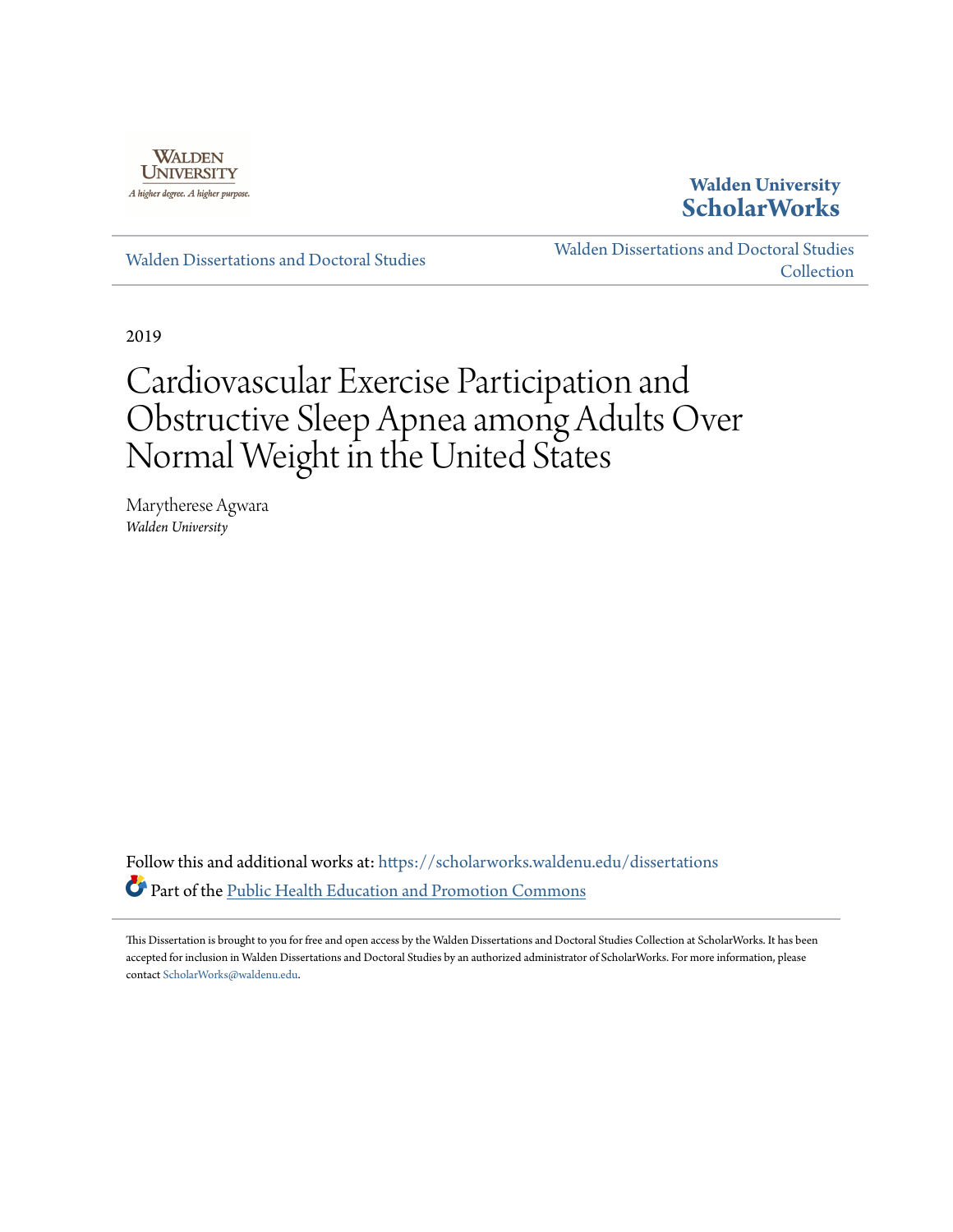## **Walden University**

College of Health Sciences

This is to certify that the doctoral dissertation by

Marytherese O. Agwara

has been found to be complete and satisfactory in all respects, and that any and all revisions required by the review committee have been made.

Review Committee Dr. Katie Callahan, Committee Chairperson, Public Health Faculty Dr. Gudeta Fufaa, Committee Member, Public Health Faculty Dr. Shanna Barnett, University Reviewer, Public Health Faculty

The Office of the Provost

Walden University 2019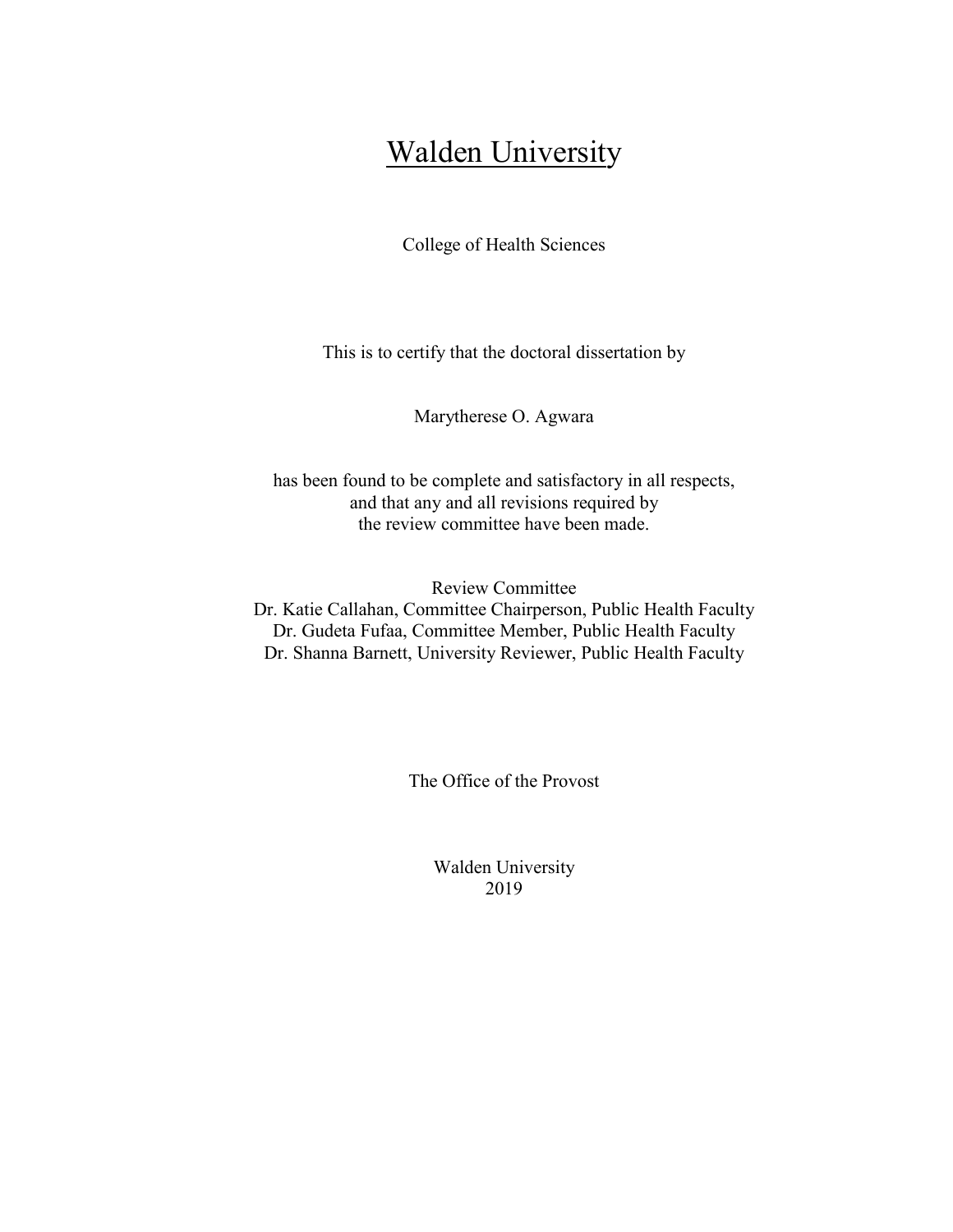Abstract

Cardiovascular Exercise Participation and Obstructive Sleep Apnea among Adults Over

Normal Weight in the United States

by

Marytherese O. Agwara

MS, Argosy University, 2011

BS, Mercer University, 2009

Dissertation Submitted in Partial Fulfillment

of the Requirements for the Degree of

Doctor of Philosophy

Public Health- Epidemiology

Walden University

August 2019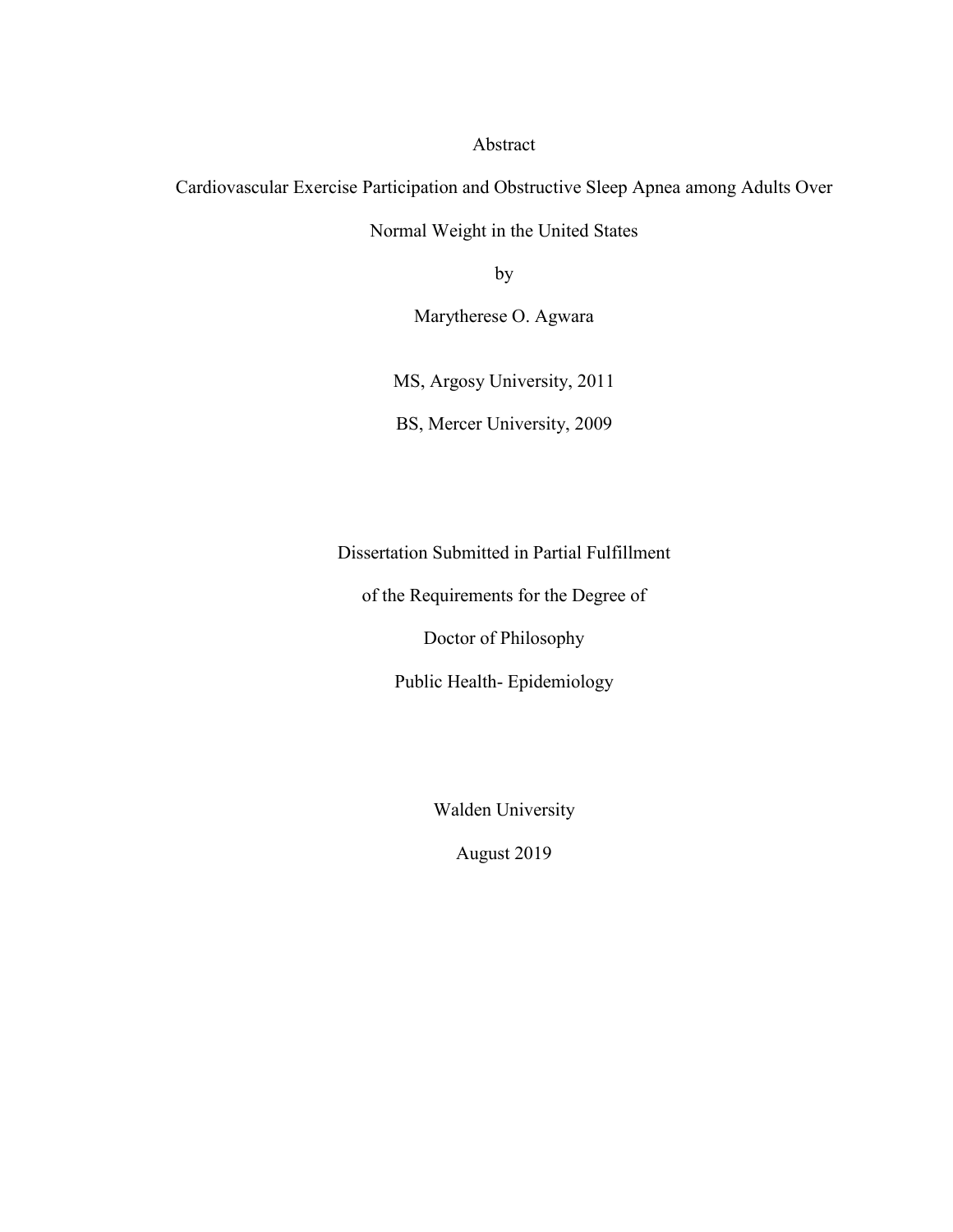Abstract

Obstructive sleep apnea (OSA) is a type of sleep apnea that is common, complicated, and a major contributor to cardiovascular diseases, neurocognitive impairment, and mortality. This disease has additional negative impacts on patients' lives by contributing to daytime sleepiness and low productivity at work as well as absenteeism and work-related injuries. Several studies have been conducted to assess the relationship between cardiovascular exercises and OSA; however, a definite conclusion is lacking. The purpose of this quantitative cross-sectional study was to assess the relationship between cardiovascular exercise participation and OSA by examining the relationship between total cardiovascular exercise participation per week and OSA as well as the relationship between body mass index (BMI) and OSA among adults over normal weight in the United States. Secondary data from the National Sleep Research Resource (NSRR) were used for analyses. Logistic regression was used to test the hypotheses. The Social-Ecological Model (SEM) guided the study. The findings of the study suggested that doing moderate cardiovascular exercise participation per week (0.1 and 200 minutes) had no relationship with OSA while doing higher cardiovascular exercise participation (>200 minutes) per week had relationship with OSA by increasing the odds  $(AOR = 2.1, CI$ : 1.048-4.060) of having severe OSA. BMI had no relationship with OSA. Individuals with OSA and a higher BMI could use the findings of this study to participate in an exercise program that might benefit their health and decrease the risk of exacerbated symptoms which could lead to an improved quality of life and decreased burden associated with OSA.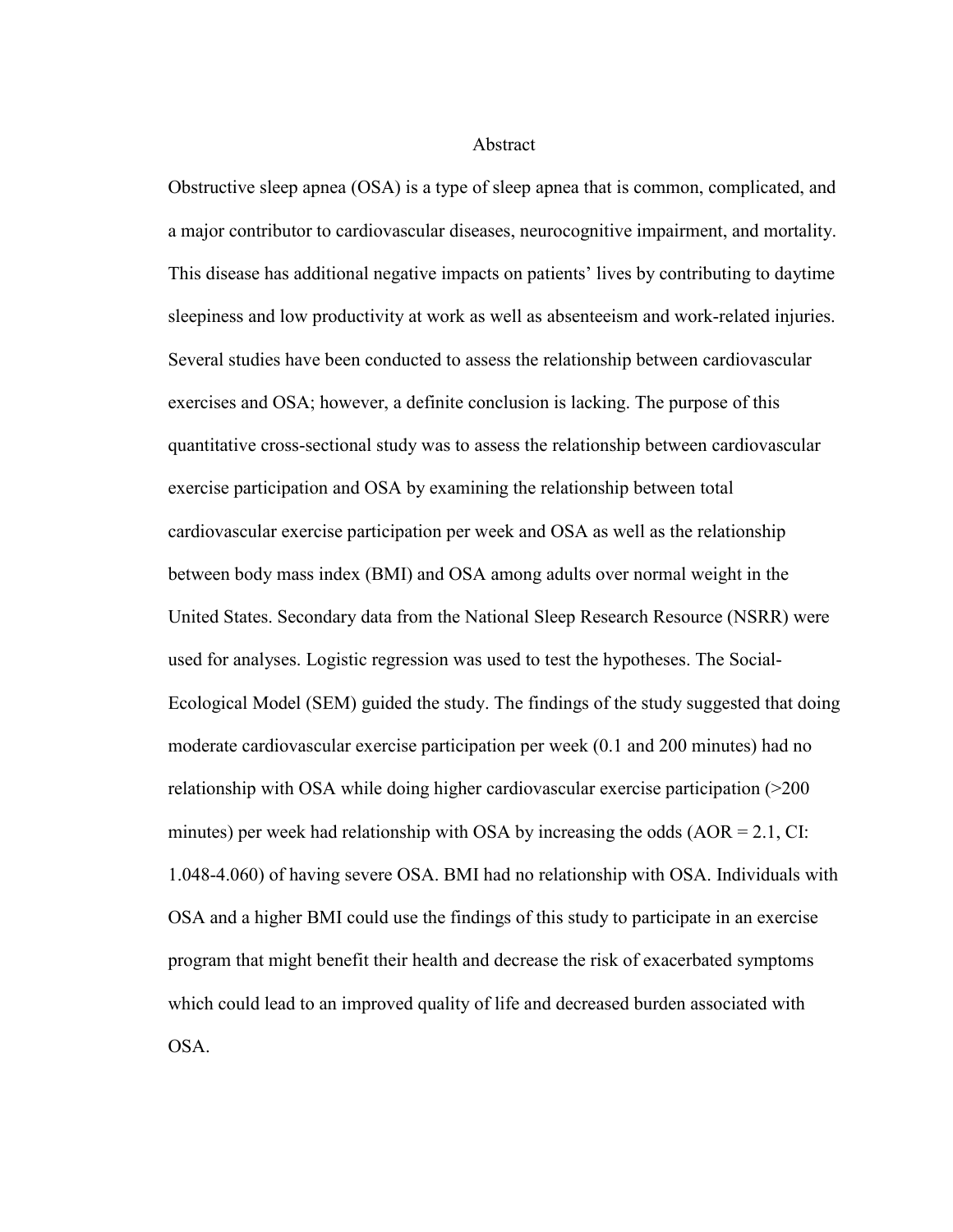Cardiovascular Exercise Participation and Obstructive Sleep Apnea among Adults Over

Normal Weight in the United States

by

Marytherese O. Agwara

MS, Argosy University, 2011 BS, Mercer University, 2009

Dissertation Submitted in Partial Fulfillment

of the Requirements for the Degree of

Doctor of Philosophy

Public Health-Epidemiology

Walden University

August 2019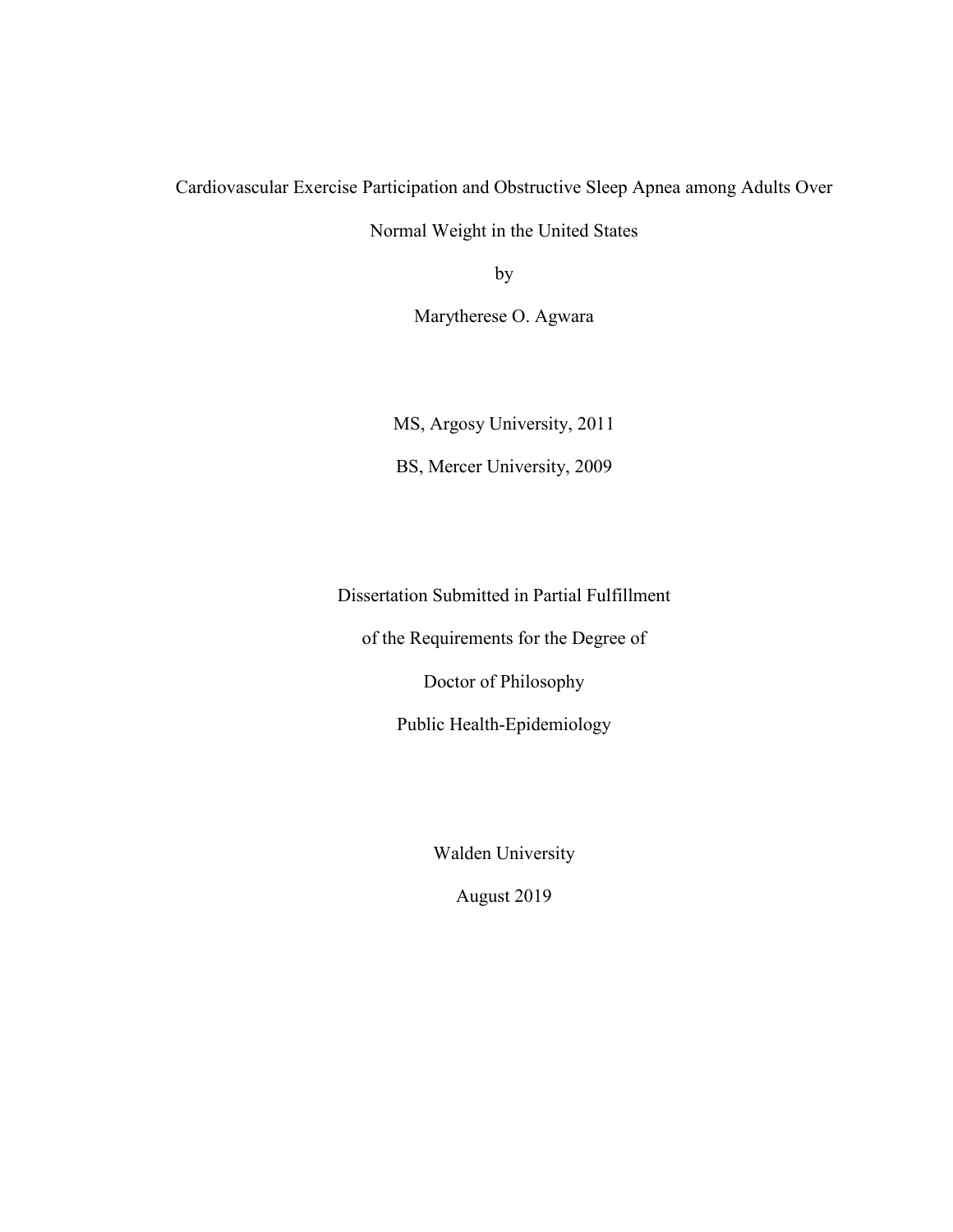#### **Dedication**

My son, Blessing gave up a lot during my academic pursuit. He worked so hard to support me, and encouraged me not to give up throughout the stressful period of this process. Thank you, my son. I love you. God has answered our prayers. I dedicate this dissertation to you my boy. I had loving parents, but death took them away. I dedicate this dissertation to my late parents, Chief Vincent I. Agwara and Lolo Magdalen N. Agwara, who inculcated among other values, educational values in me. They believed that I could achieve whatever I set my mind on, and that the sky was my limit. They were absolutely right. My parents are in heaven, and they can now rest in perfect peace knowing that I have in my palm; the desired academic excellence. To my entire family, I am highly grateful for your support, encouragement, and prayers. Finally, I dedicate this dissertation to adults living with obstructive sleep apnea in the United States and beyond.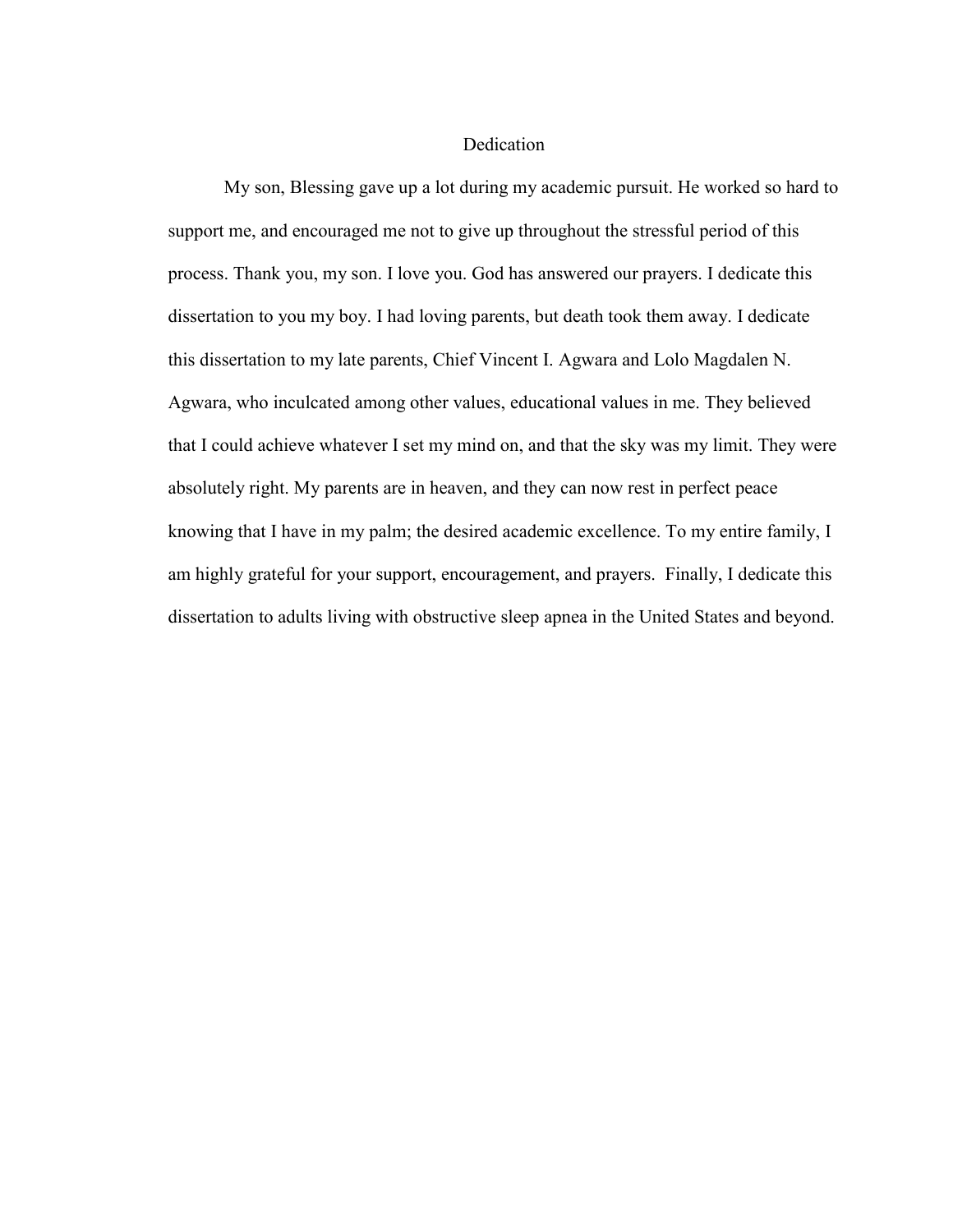#### Acknowledgments

I praise the Almighty God for making this dream come through. I am grateful and appreciative to Dr. Ernest Ekong, the Committee Chair, DrPH. Katie Callahan- Myrick, the Committee Member, and Dr. Gudeta Fufaa, the University Research Reviewer for their suggestions and guidance throughout the dissertation journey. I acknowledge Dr. Chinaro Kennedy for her suggestions. Dr. Blessing Agu, I appreciate you for encouraging me and believing that I can finish this process. Dr. Taiyee Quenneh, thank you for your explanations whenever I call you. Dr. Ferdinand Nsengimana, I thank you for your suggestions. Special thanks to Dr. Shanna Barnett and the entire team who worked hard when my committee chair died to help me complete the process. I acknowledge all Walden instructors/staff who directly or indirectly contributed to this great academic achievement. I also acknowledge the National Sleep Research Resource (NSRR) for providing secondary data for this study. Finally, I thank Walden University officials for well outlined dissertation platform.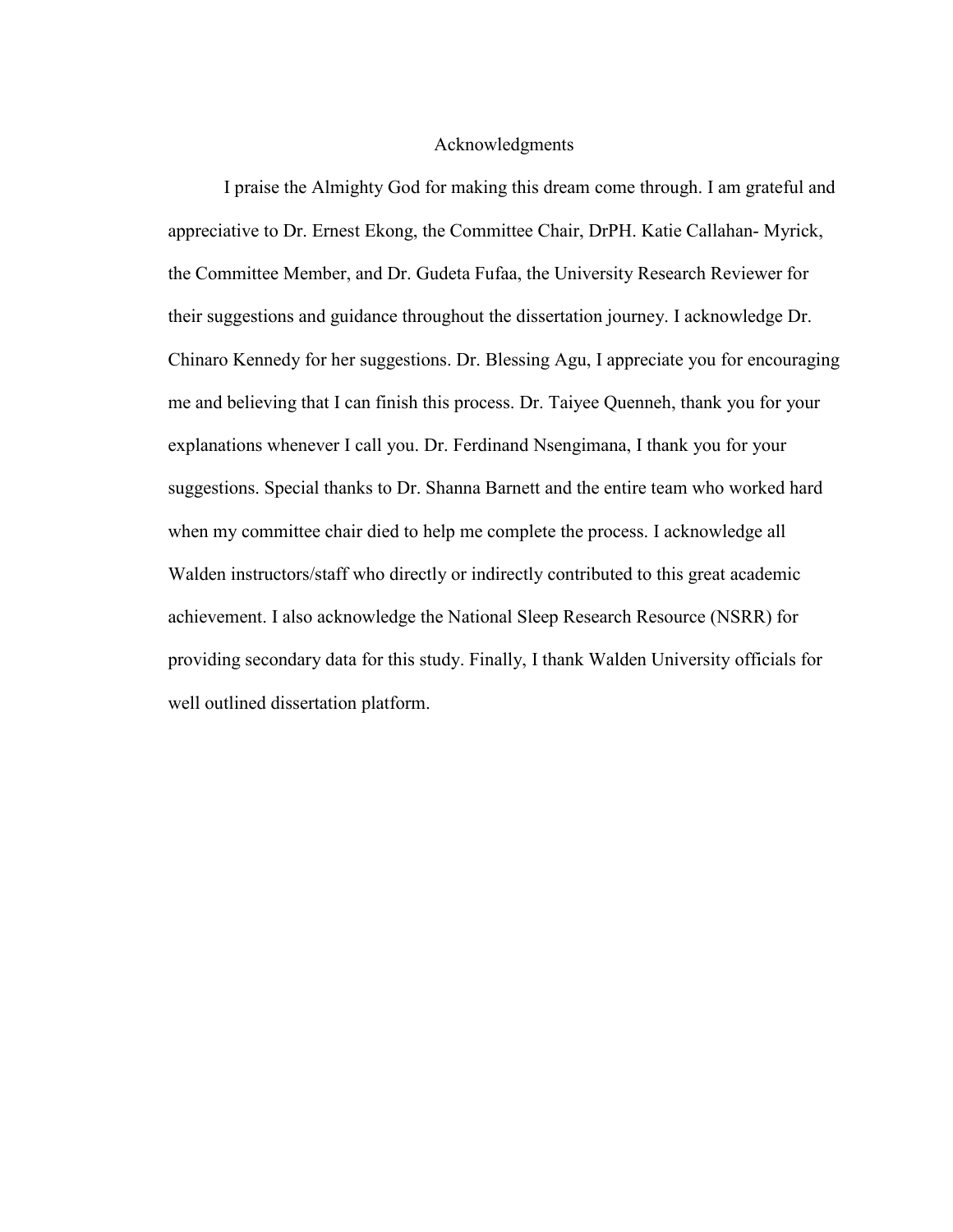## Table of Contents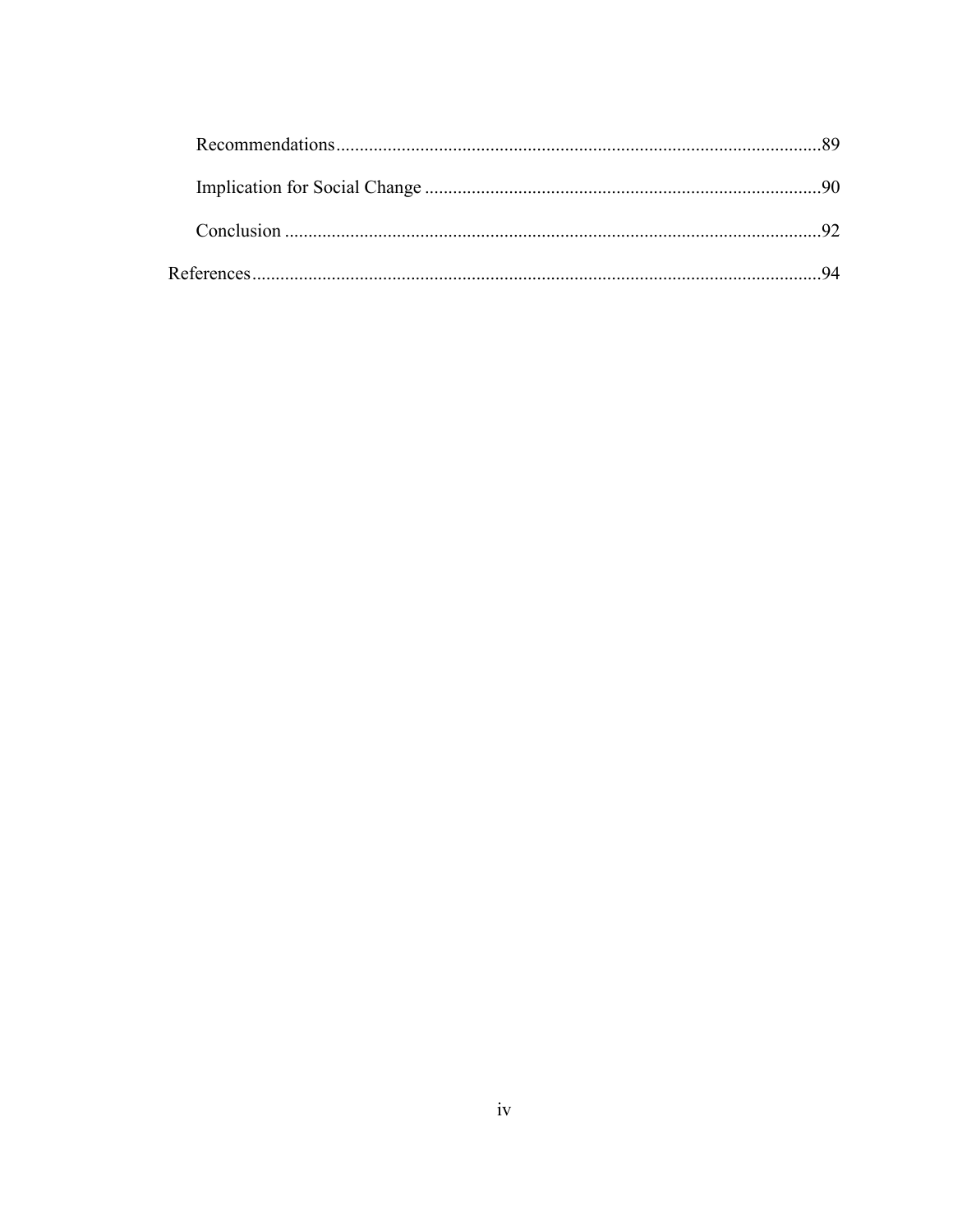### List of Tables

<span id="page-11-0"></span>

| Table 1. Cardiovascular Exercise Variables, Unit, and Level of Measurement 7                                |
|-------------------------------------------------------------------------------------------------------------|
|                                                                                                             |
| Table 3. Demographic and Descriptive Characteristics of the Studied Sample ( $N = 299$ ) 77                 |
|                                                                                                             |
|                                                                                                             |
| Table 6. Bivariate Logistic Regressions of all Variables with Moderate and Severe AHI                       |
| Table 7. Descriptive Statistics of All Variables with Moderate and Severe AHI Group                         |
| Table 8. Multivariate Logistic Regressions of all Variables with Moderate & Severe AHI                      |
|                                                                                                             |
| Table A1. Multivariate Logistic Regressions of All Variables with Moderate & Severe AHI<br>Group on Walking |
|                                                                                                             |
| 9 Table A2. Multivariate Logistic Regressions of All Variables with Moderate & Severe                       |
| AHI Group on Jogging                                                                                        |
| Table A3 Multivariate Logistic Regressions of All Variables with Moderate & Severe<br>AHI Group on Running  |
|                                                                                                             |
|                                                                                                             |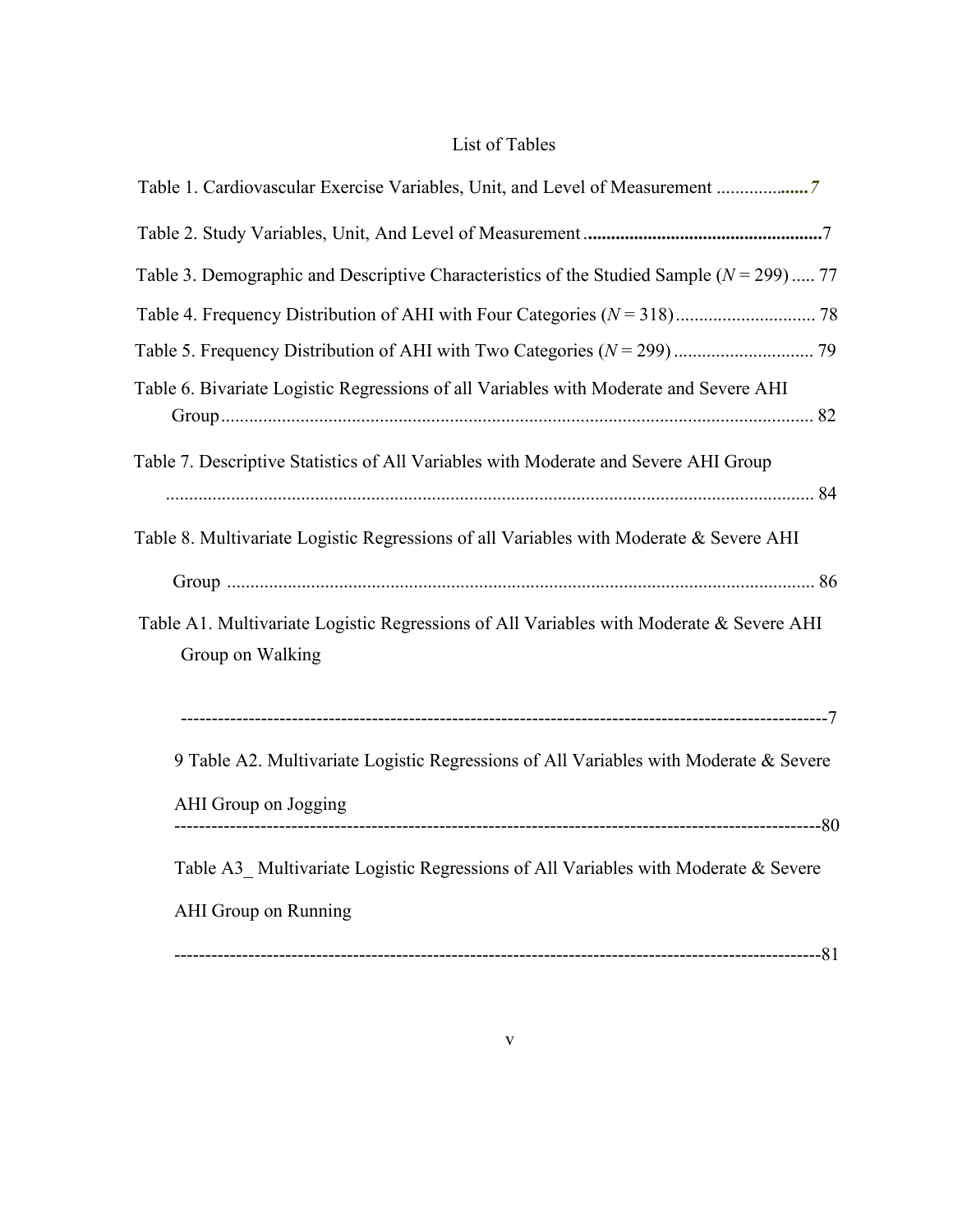Table A4. Multivariate Logistic Regressions of All Variables with Moderate & Severe AHI Group on Bicycling

---------------------------------------------------------------------------------------------------------81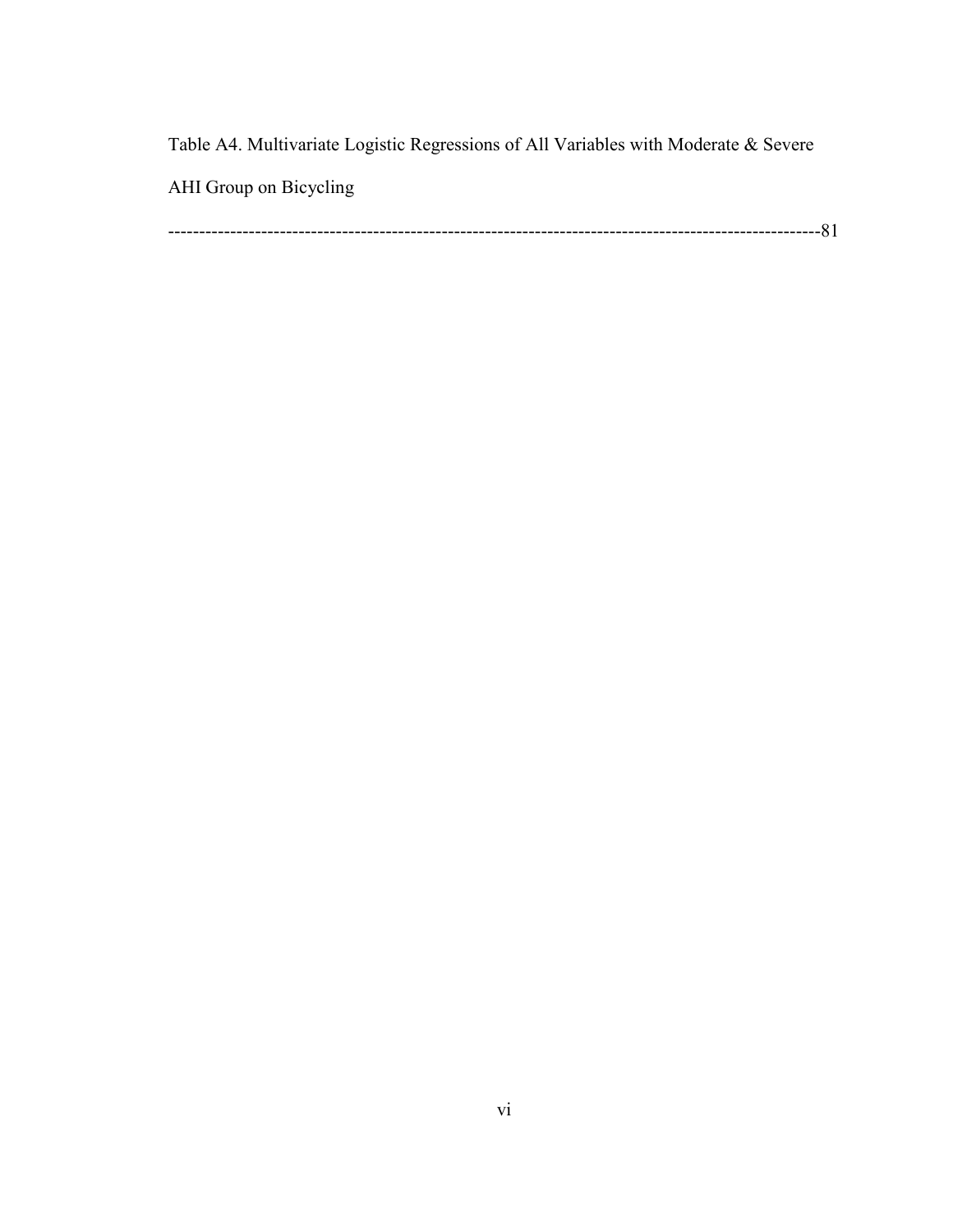Chapter 1: Introduction to the Study

#### **Introduction**

<span id="page-13-1"></span><span id="page-13-0"></span>Obstructive sleep apnea (OSA) is a type of sleep apnea that is common and complicated. OSA is a life-threatening sleep disorder that surfaces with repetitive occurrence of partial or complete collapse of the upper airway during the hours of sleep (Filomeno, Ikeda, & Tanigawa, 2016; Spicuzza, Caruso, & Di Maria, 2015). OSA is characterized by intermittent hypoxia, frequent arousals, and sleep fragmentation as well as hypercapnia (Andrade & Pedrosa, 2016). OSA is a major contributor to cardiovascular diseases, neurocognitive impairment, and mortality (Park, Ramar, & Olson, 2011; Peppard et al., 2013). OSA has negative impacts on patients' lives, and contributes to low productivity at work as well as work absenteeism and injuries coupled with serious economic burdens (Allen, Bansback, & Ayas, 2015; Schmidler, 2013). OSA has been recognized as a disease, and has sometimes been referred to as obstructive sleep apnea syndrome (OSAS) due to its involvement with clinical manifestation of excessive daytime sleepiness (Ratnakumar & Manuel, 2016).

This disease has been linked to severe health problems, economic loss, and poor quality of life. The accumulating burden has serious adverse effects on the diagnosed, undiagnosed, and the entire nation (Iftikhar, Kline, & Youngstedt, 2014). OSA requires continuous lifelong care, and adults living with this disease should seek treatment especially because of the neurocognitive impairment involved (Lal, Strange, & Bachm, 2012). Over the last twenty years, OSA has been on the rise. This disease is more dangerous and complicated when it is undiagnosed and untreated (National Institutes of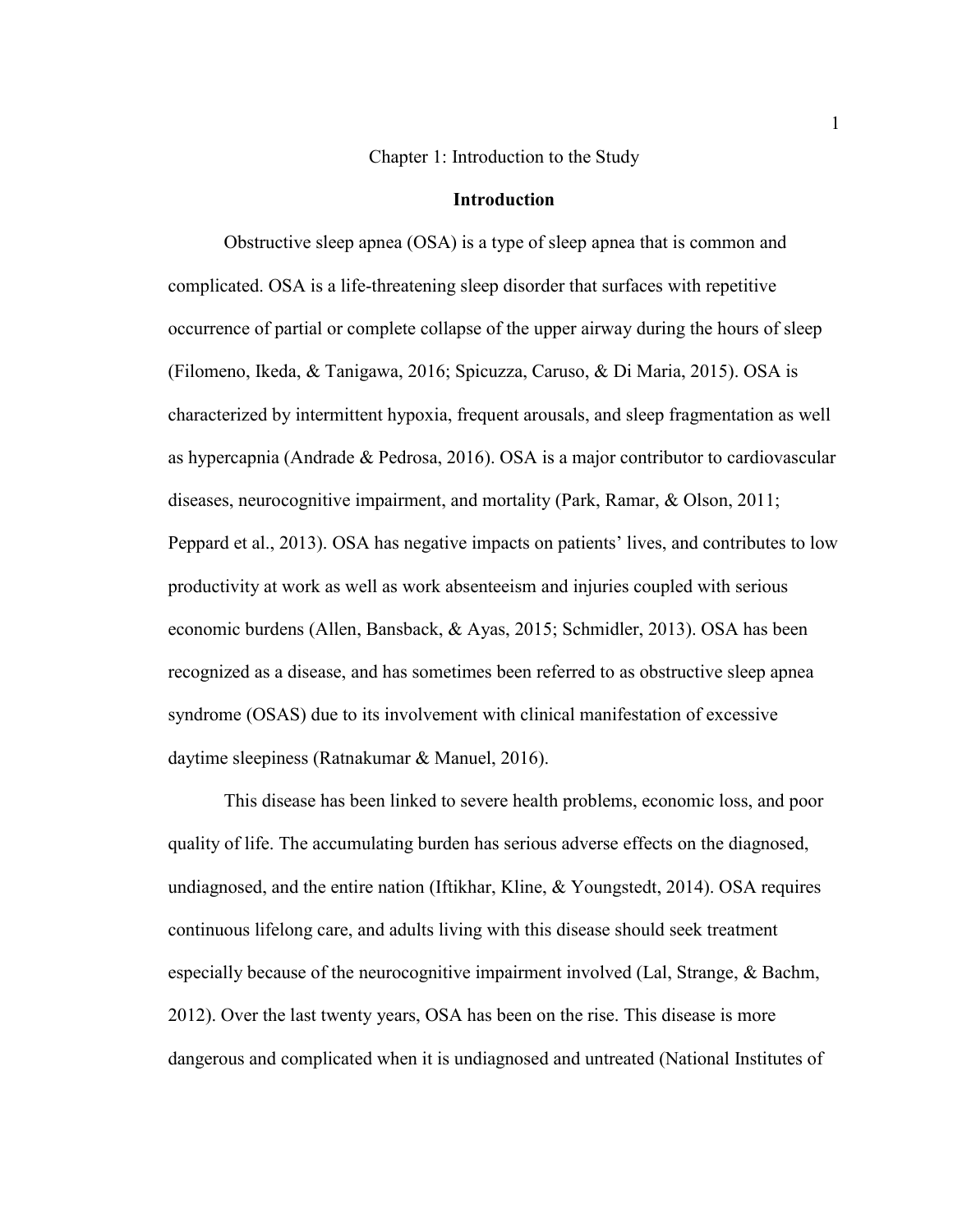Health [NIH], 2012a). OSA is predominant in elder adults; 1 out of 10 adults older than 65 years had OSA (Mabry, 2013). Giovanni at el. (2013) stated that the increase in obesity prevalence among adults had a great impact on the manifestation of OSA.

Somnolence and fatigue associated with OSA have been attributed to be the major causes for the inability of OSA patients to participate in aerobic exercises, and obesity could cause such symptoms as well (Butner et al., 2013). OSA patients have a variety of options in terms of managing and treating the disease; however, researchers and clinicians have started focusing and recommending physical activity and exercise (Marciel, Andrade, Pedrosa, & Pinto, 2016). Marciel et al. (2016) claimed that active participations in exercise could produce anti-inflammatory results in patients who were obese, but such definite attribute has not been made on OSA with exercise. Besides, there has been no study that ascertained or validated exercise as a direct independent therapy for reducing OSA severity among adults over normal weight.

 The purpose of this study was to assess the relationship between cardiovascular exercise participation and OSA by examining the relationship between total cardiovascular exercise participation per week and OSA as well the relationship between BMI and OSA among adults over normal weight in the United States. The outcome of this study might be beneficial to adults over normal weight living with OSA because they would be aware of the impacts of cardiovascular exercise participation. The findings of this study might also promote social change by motivating adults over normal weight to adopt a behavioral change by engaging in structured cardiovascular exercise participation which could aid them in reducing weight. Other sections in this chapter include: study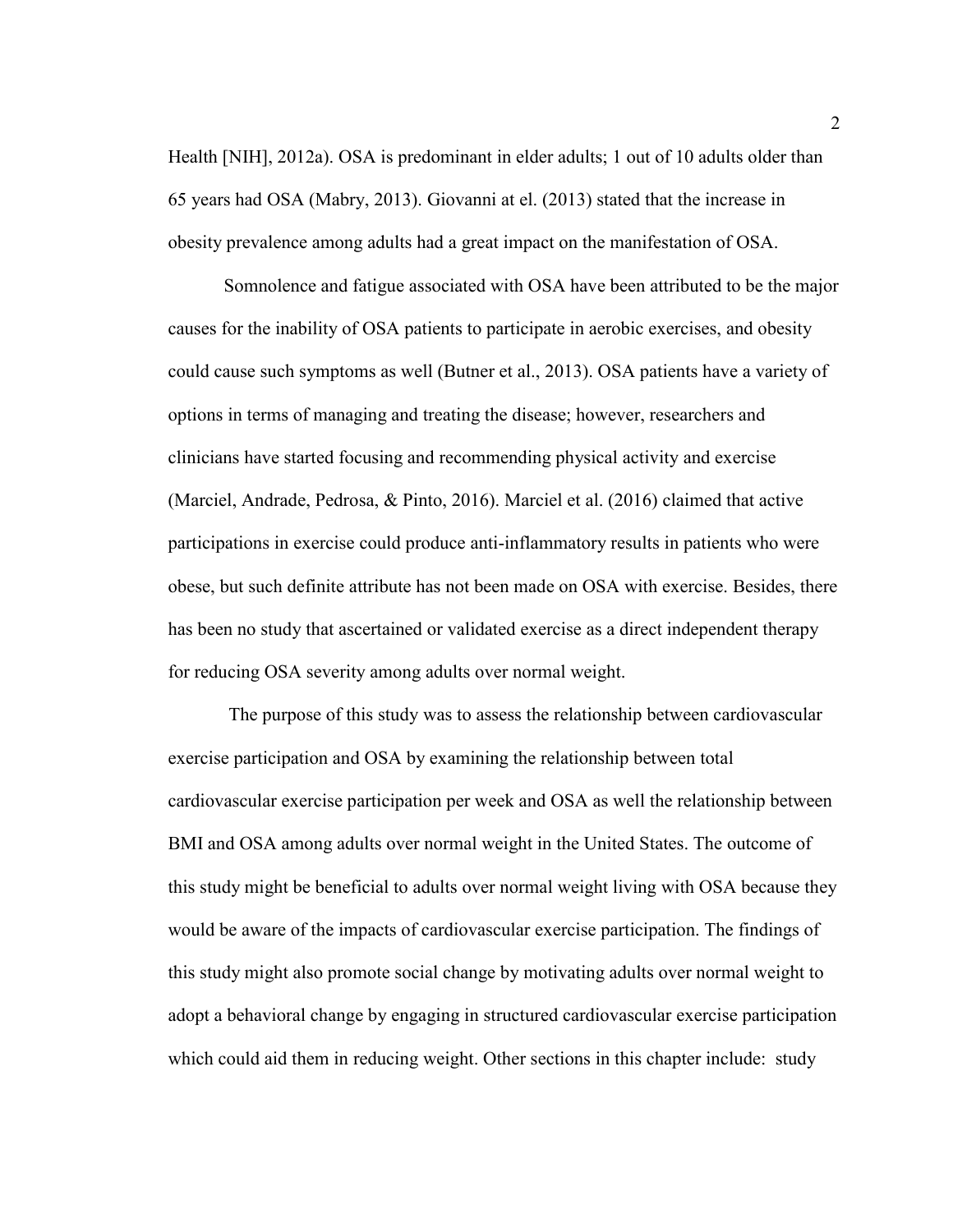background, problem statement, purpose of the study, research questions, hypotheses, theoretical framework, nature of the study, definitions of terms, assumptions, scope and delimitations, limitations and significance of the study, contributions to social change, and the summary.

#### **Background of the Study**

<span id="page-15-0"></span>OSA is a common type of sleep apnea that occurs through different types of etiologies, and has several symptoms and health complications. Butner et al., (2013) examined the relationship between the severity of OSA with determinants of exercise capacity and health related quality of life (HRQoL) among overweight and obese male and female adults. Butner et al., (2013) concluded that OSA severity in adults had no independent relationship with exercise capacity or HRQoL. Other researchers such as Iftikhar et al. (2014) conducted a meta-analysis to evaluate data from 5 studies with 6 cohorts on effects of supervised exercise training on OSA among adults. Iftikhar et al. (2014) claimed that, there was an association between exercise and the reduction of OSA severity with little changes in weight loss; however, they further reported that the mechanism was not clear.

Going by the concept of sleep related breathing disorder (SRBD) continuum, the most favorable treatment for OSA must eradicate OSA, upper airway resistance syndrome (UARS), and snoring while using continuous positive airway pressure (CPAP) for treatment (Wickramasinghe & Rowley (2017). SRBD continuum was a concept first introduced by Elio Lugaresi. SRBD continuum are those sets of clinical conditions that occur between snoring and other severe types of OSA. This continuum states that with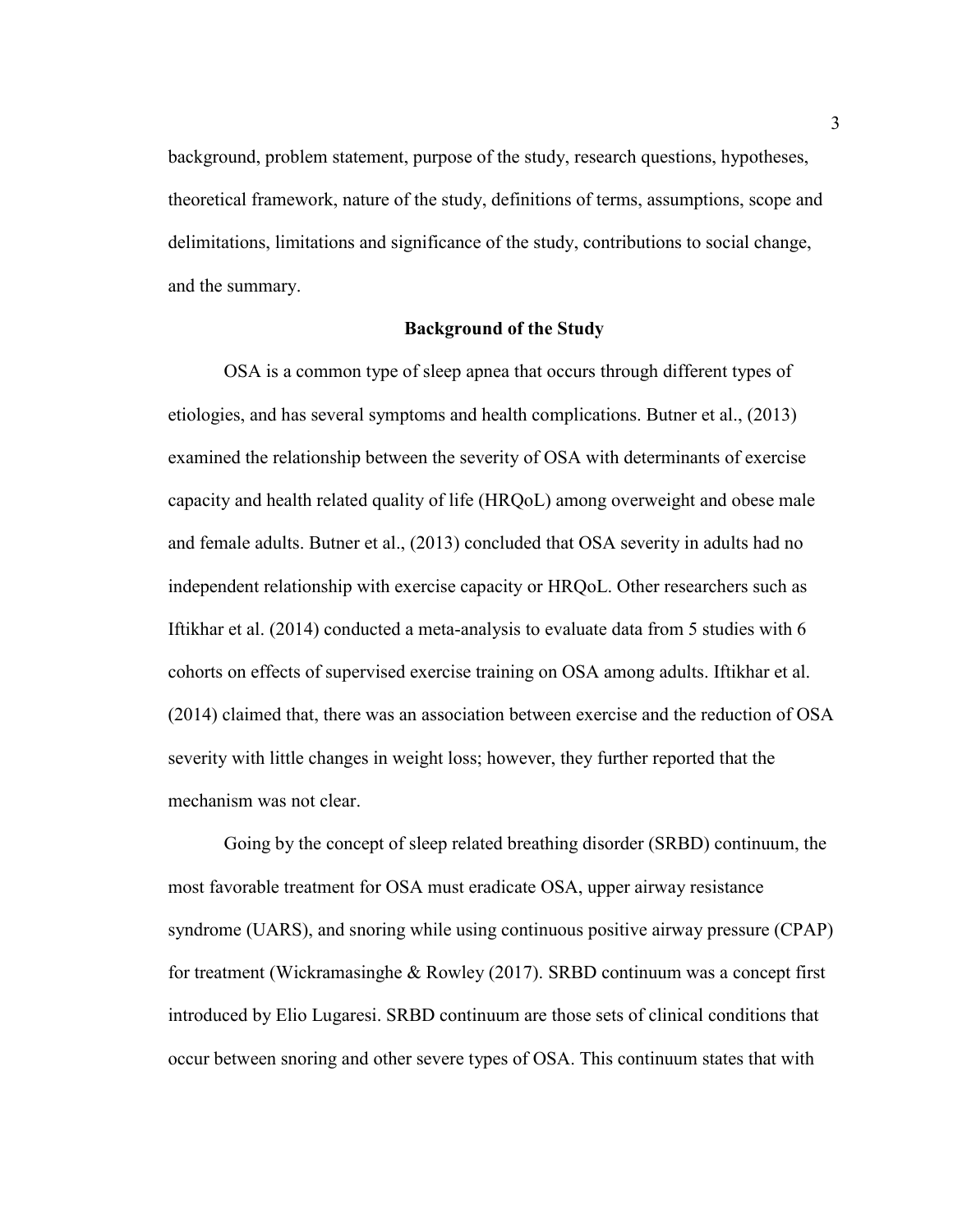time, snoring increases (Wickramasinghe & Rowley, 2017). Therefore, SRBD continuum should be recognized when seeking treatment for positive outcome on clinical issues that include snoring. When implying that exercise participation can reduce the severity of OSA, SRBD continuum should be considered. In addition, there are other OSA etiologies such as nasal polyps, craniofacial, and anatomical factors that play integral roles in the obstruction of the upper airway (Pang &Tucker, 2011). These types of OSA etiologies play integral roles in obstructing the upper airway, but the mechanisms through which exercise participation can reduce their actions to the upper airway is yet to be known.

#### **Gap in Knowledge**

The findings on the studies conducted by Butner et al. (2013) and Iftikhar et al. (2014) were based on their target population, and generalization of the findings were not centered on adults over normal weight. There is a need to further investigate the relationship between cardiovascular exercises and OSA in terms of managing the severity, and identifying the type of cardiovascular exercises that can reduce the severity. A gap in knowledge still exists, which suggests that further investigation should commence regarding finding the relationship between cardiovascular exercise participation and OSA among adults over normal weight. Obesity aggravates OSA through a variety of mechanisms and vice versa. Overwhelming evidence exists through epidemiological studies on the role of obesity on OSA patients (Bonsignore, McNicholas, Montserrat, & Eckel 2012; Ogilvie, & Patel, 2017). Obesity is not only a risk factor for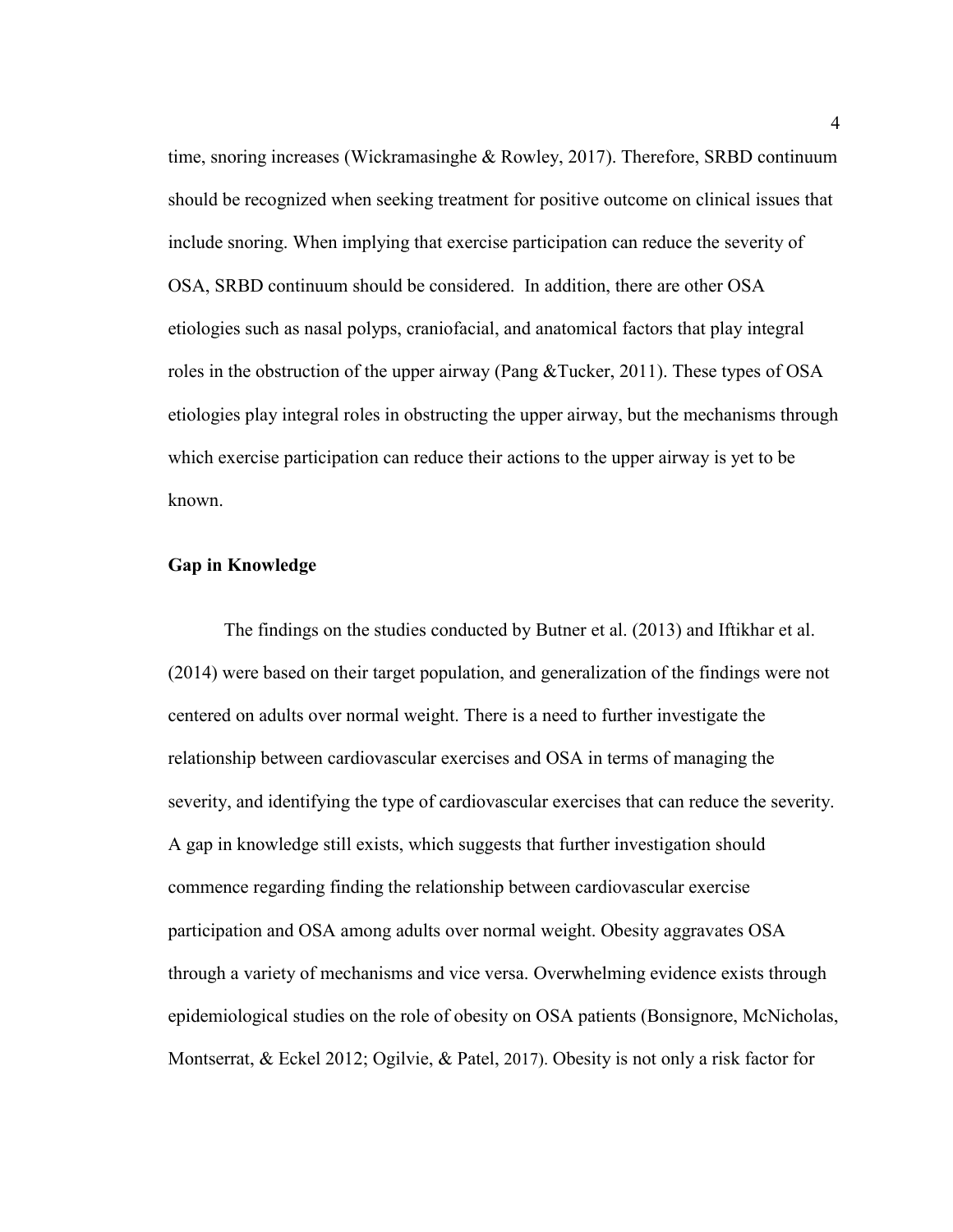OSA; it is also a disease with comorbidities and complications that has been noted as epidemic in the United States (Fock & Khoo, 2013).

Researchers are now paying more attention and recommending physical activity/exercises to OSA patients because of its benefit in reducing adverse outcomes associated with OSA and its comorbidities (Andrade, & Pedrosa, 2016; Beitler et al., 2014). Downey (2017) ascertained that weight gain was detrimental to the health of OSA patients, and postulated that losing up to 10% of weight would alleviate the respiratory disturbance index (RDI) by 26%. Exercise independently can not help in attaining weight loss goals; however, physical activity may help in maintaining weight loss achieved through dietary and other means (Fock & Khoo, 2013). Researchers claimed that OSA severity could be reduced through exercise training, but no data has shown how loss of weight through exercise training aided in reducing or eradicating hypopnea, apnea, or upper airway abnormalities. This shows that a gap regarding the association between cardiovascular exercises and OSA exists.

I examined the relationship between total cardiovascular exercise participation per week and OSA to understand how cardiovascular exercise participation could reduce the severity of OSA among adults over normal weight. The overall consequences of OSA are harmful, and any method of prevention or treatment that can reduce the burden among adults over normal weight, public health system, and the nation's healthcare costs on OSA will be widely acceptable. Findings of this study might bring OSA awareness that would trigger behavioral changes among target population. Awareness of this disease might lead to early detection, and early detection could prompt proper treatment which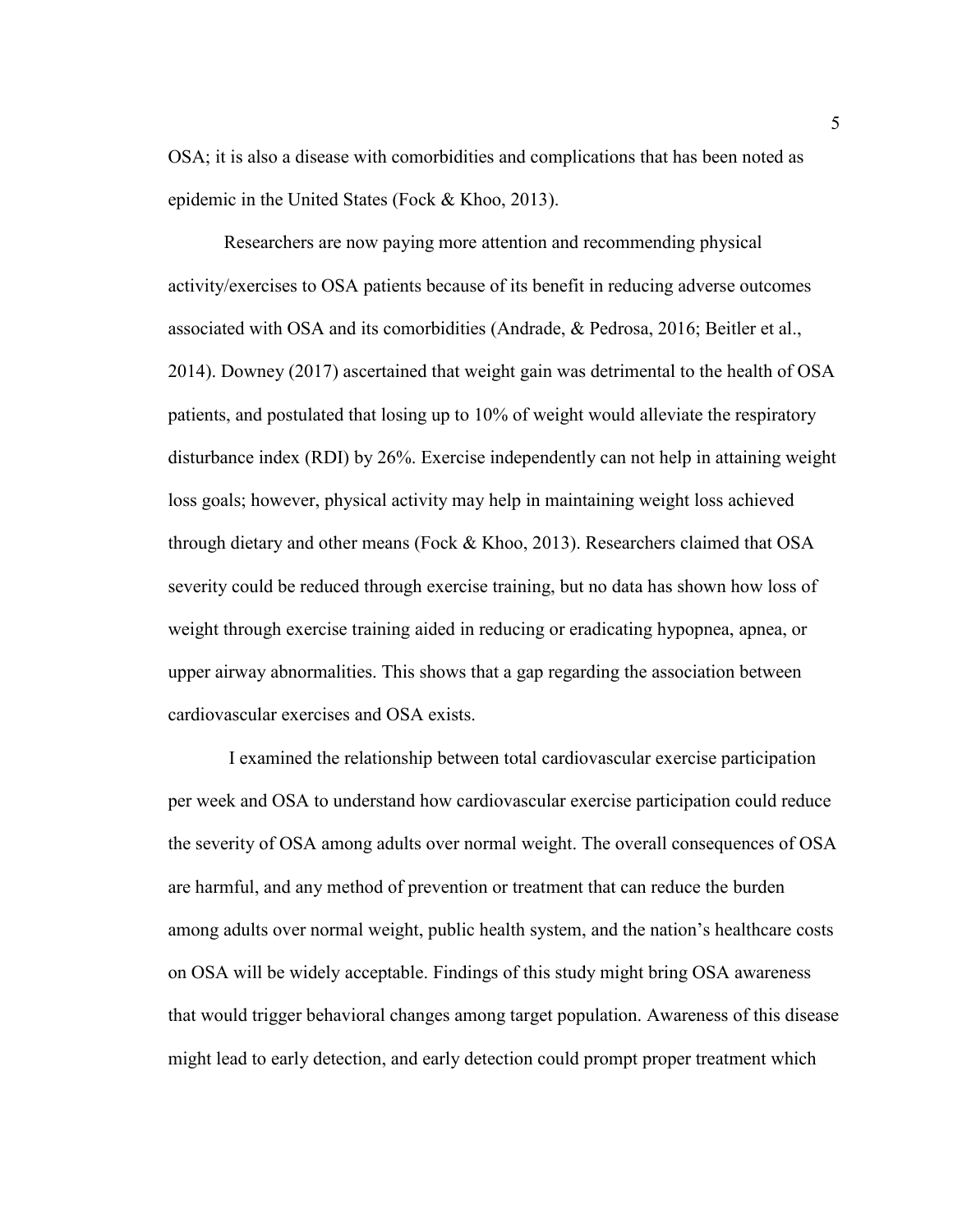might decrease the burden of comorbidities coupled with the reduction of morbidity and mortality. When researchers postulated how exercise could reduce the severity of OSA, it became paramount for the public to know exactly what part of the upper airway is being corrected as well as the mechanism in order to avoid ambiguity.

#### **Problem Statement**

<span id="page-18-0"></span>OSA is a growing problem that constitutes a public health concern. OSA is associated with myriad of comorbidities and sequelae such as cardiovascular diseases, hypertension, cognitive impairment, and metabolic disorders (Beiter et al., 2014; Butner et al., 2013; Iftikhar et al., 2014). This disease has additional negative impacts on patients' lives by contributing to daytime sleepiness and low productivity at work as well as absenteeism and work-related injuries (Allen et al., 2015). In addition to adverse health outcomes, OSA is also associated with serious economic burdens on healthcare costs among undiagnosed, treated, and untreated individuals (Knuaert, Naik, Gillespies, & Kryger, 2015). Although Kline et al. (2011) reported that cardiopulmonary exercises could reduce the severity of OSA, Beitler et al. (2014) stated that OSA impaired the ability to exercise.

Kline et al. (2011) examined the effect of a 12-week exercise training program on the reduction of the severity of OSA and to improve quality of sleep among forty-three sedentary, overweight, and obese adults aged 18 to 55 with moderate to severe OSA. Kline et al. (2011) concluded that the program had moderate treatment effect on reduction of AHI. Beitler et al. (2014) examined 15 participants with moderate to severe OSA and 19 controls to see if OSA was associated with impaired cardiopulmonary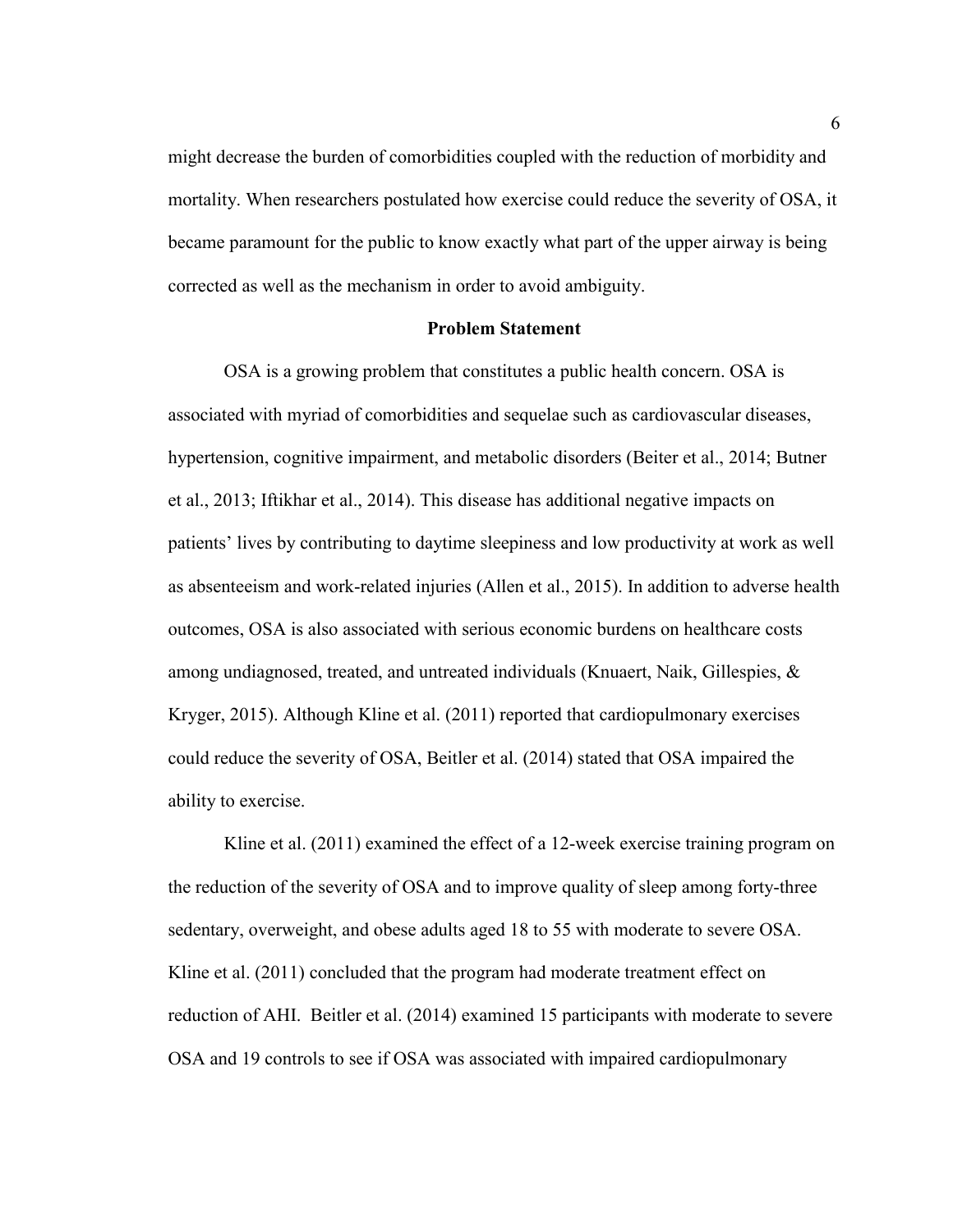exercise capacity, and the authors concluded that there was an association between OSA and impaired cardiopulmonary exercise capacity.

There have been conflicting and confusing conclusions regarding the effects of cardiovascular exercises on OSA that have made the association between cardiovascular exercises and OSA unclear. Tuomilehto et al. (2012) postulated that although weight loss could reduce OSA symptoms, no definite exercise for OSA treatment has been proposed. Because the burden of the disease is evident and enormous, a method to reduce its severity is paramount. Finding the relationship between total cardiovascular exercise participation per week and OSA may aid in reducing severity of the disease among adults over normal weight living with OSA in the United States.

#### **Purpose of the Study**

<span id="page-19-0"></span>The purpose of this quantitative study was to assess the relationship between cardiovascular exercise participation and OSA by examining the relationship between total cardiovascular exercise participation per week and OSA as well as the relationship between BMI and OSA among adults over normal weight in the United States. The independent variables for the study were total cardiovascular exercise per week and BMI. The dependent variable was OSA. The covariates were age, gender, race, neck circumference, and employment.

#### **Research Questions and Hypotheses**

<span id="page-19-1"></span>The research questions and hypotheses associated with the study are as follows: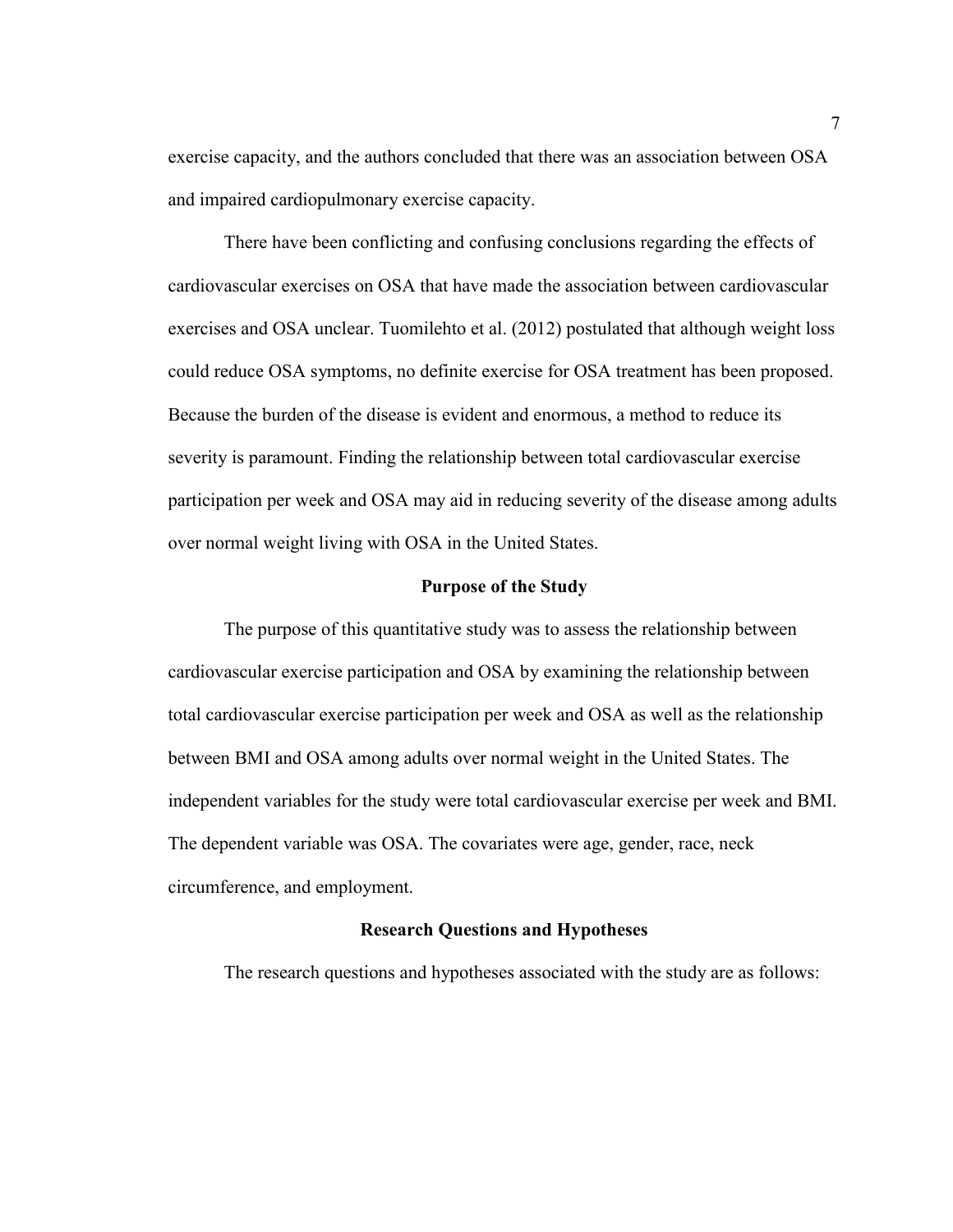*RQ1:* Is there a statistically significant relationship between total cardiovascular exercise participation per week and OSA among adults over normal weight in the United States while controlling for potential confounders?

*H01*: There is no statistically significant relationship between total cardiovascular exercise participation per week and OSA among adults over normal weight in the United States while controlling for potential confounders.

*Ha1*: There is a statistically significant relationship between total cardiovascular exercise participation per week and OSA among adults over normal weight in the United States while controlling for potential confounders.

*RQ2:* Is there a statistically significant relationship between BMI and OSA among adults over normal weight in the United States while controlling for potential confounders?

*H02*: There is no statistically significant relationship between BMI and OSA among adults over normal weight in the United States while controlling for potential confounders.

*Ha2*: There is a statistically significant relationship between BMI and OSA among adults over normal weight in the United States while controlling for potential confounders*.*

#### **Theoretical Foundation**

<span id="page-20-0"></span>The Social Ecological Model (SEM) proposed by McLeroy, Steckler, and Bobeau (1988) was used as a framework for this study. The SEM is well-recognized in public health practice for its role in health promotion interventions. This model stipulates that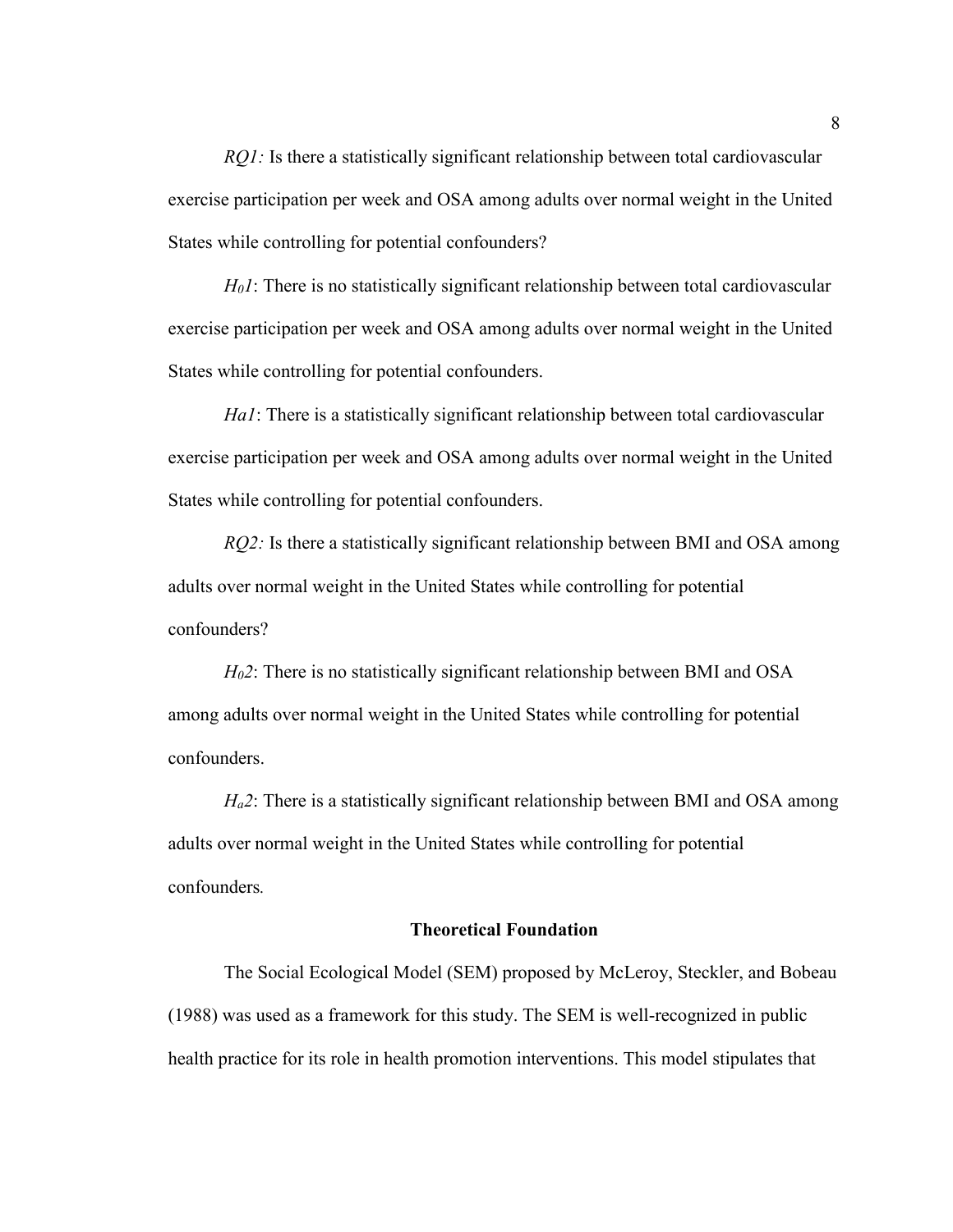individuals have an impact on their environment and vice versa. The SEM identifies multi-levels of influences, and these influences are the sources of interaction based on five factors: intrapersonal, interpersonal, institutional, community, and public policy levels (Golden & Earp, 2012). This theoretical framework was used to influence a health behavioral change, understood factors affecting the variables, and to guide the study. Due to the complexity of OSA, treatment regimen should include strategies to combat the disease in order to achieve effective outcomes (Romero-Corral, Caples, Lopez-Jimenez, & Somers, 2010). In examining the association between cardiovascular exercise participation and OSA among adults over normal weight, this study incorporates intrapersonal, interpersonal, institutional, community, and public policy factors.

#### **Intrapersonal Factors**

Intrapersonal factors include biological and personal history factors such as knowledge, behavior, developmental history as well as gender, race/ethnicity, and age (American College Health Association [ACHA], 2015). These intrapersonal factors are necessary for the process of behavioral change, especially for adults who are over normal weight living with OSA. The main focus is to be aware of the prevention strategies that can reduce the severity of OSA through gaining full knowledge of the disease and seeking better treatment options. The developmental characteristics of this factor can motivate an OSA patient to understand the complexity of the disease, have the selfefficacy to engage in a structured cardiovascular exercise program, and learn skills to perform a structured exercise (McLeroy et al., 1988).

#### **Interpersonal Factors**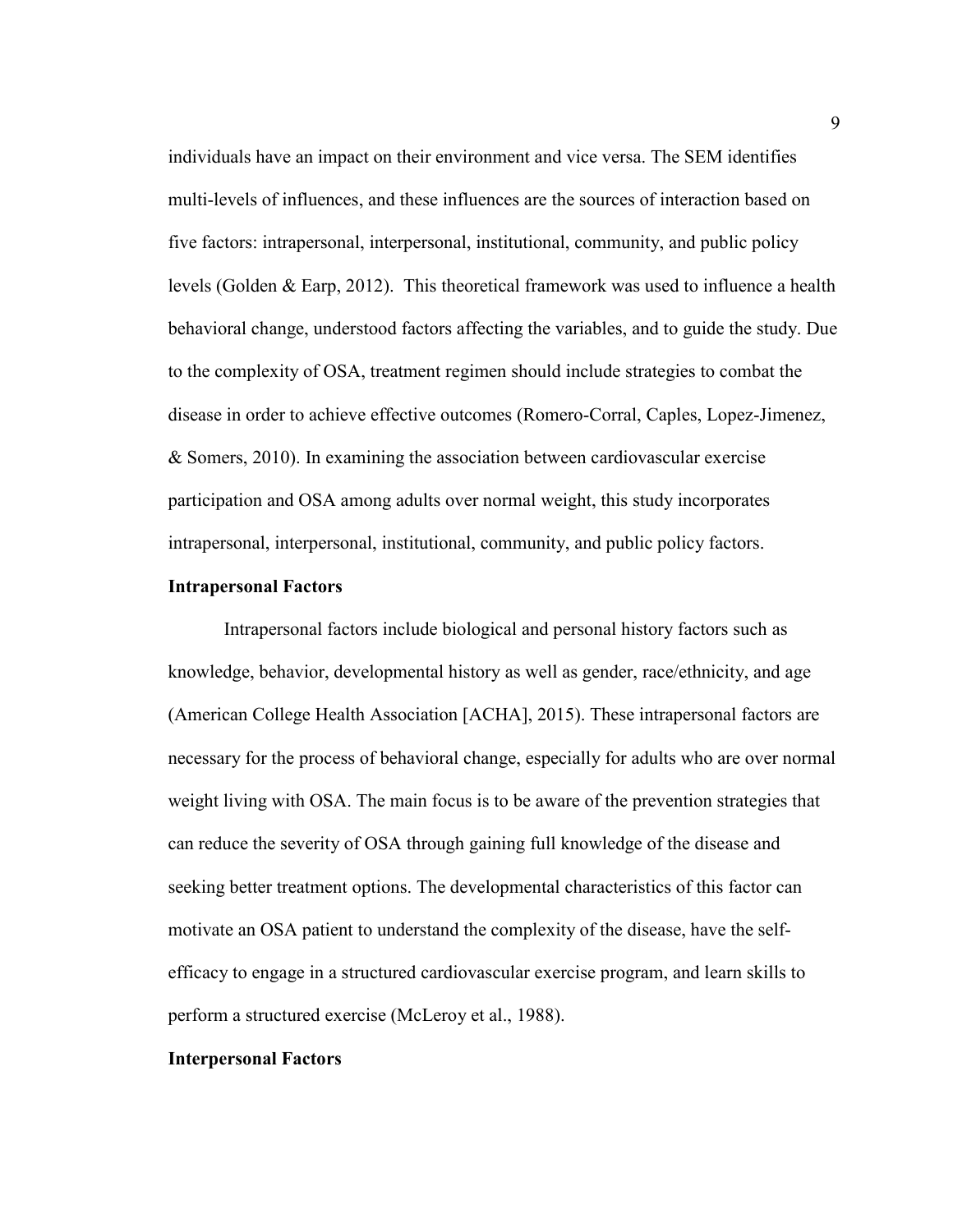The relationships formed at this stage with families, neighbors, and friends are very helpful because they provide health-related support through a social environment although they can also adversely influence an individual. The influence of informal social networks or formal groups can enable any adult over normal weight living with OSA to participate in a structured exercise program, especially when trust is involved and gained (Golden, McLeroy, Green, Earp, & Lieberman, 2015). Group participation in a structured exercise program encourages motivation and support, and can stimulate commitment to losing weight (Perry, Saelens, & Thompson, 2011). The influences that come with interpersonal factors such as peer pressure can also motivate OSA patients to participate in exercise programs.

#### **Institutional Factors**

Rules and regulations include organizational norms that have tremendous influence on adults' way of life. For instance, most organizations require employees to take time and exercise while working. The worksite health intervention has been beneficial to those companies because their employees are minimizing callouts, sick leave, and productivity is on the rise (Pescud at al., 2015). Such worksite health intervention can have a positive influence and may provide a suitable opportunity for adults over normal weight suffering from OSA to engage in any physical activity or exercise program to reduce weight.

#### **Community Factors**

Community factors include shared social relationships among institutions, neighbors, and the built-in environment. OSA affects peoples' lives in a negative way,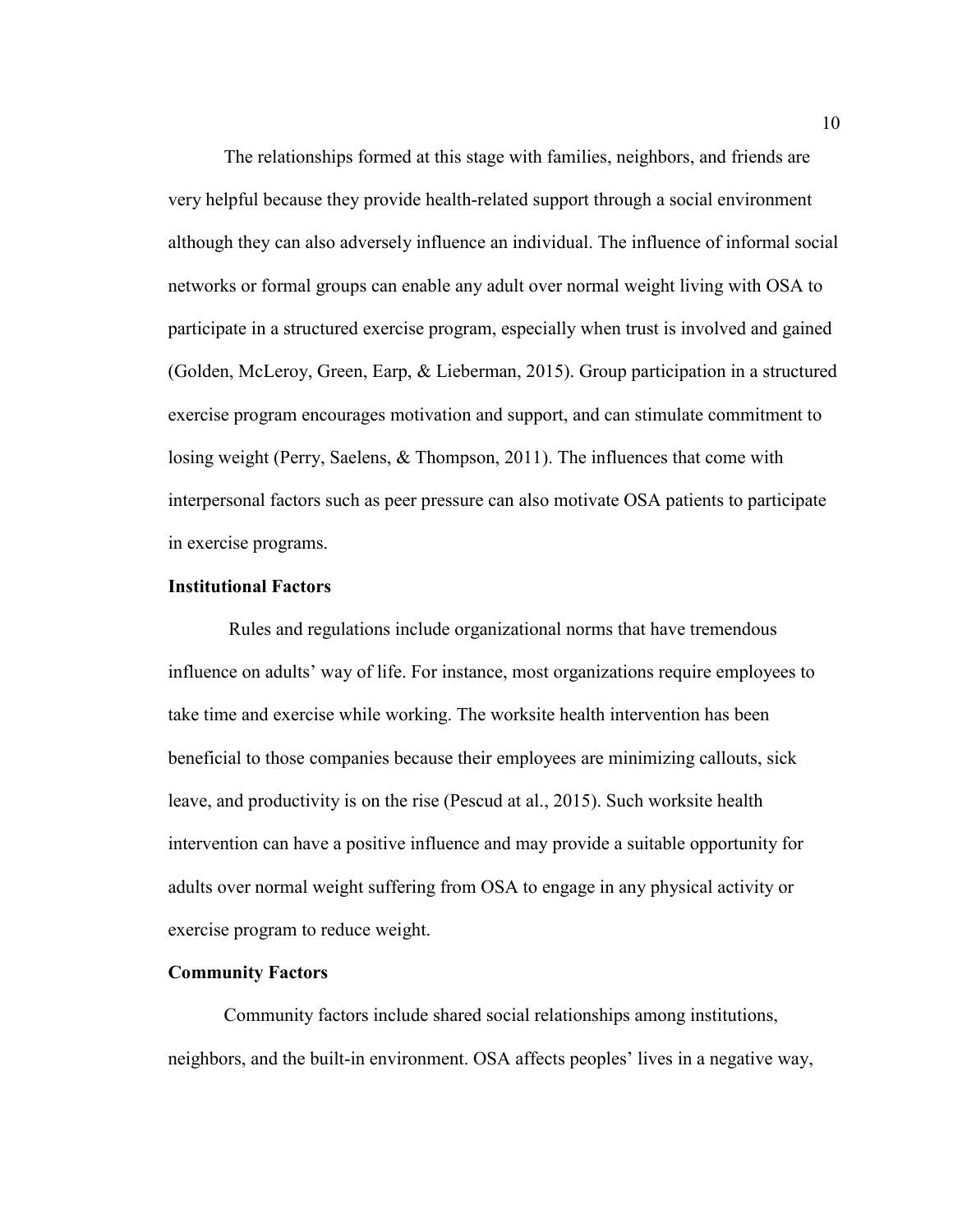and the social relationships that exist within these settings can greatly influence their motives to seek relief by seeking to lose weight through exercise (Mardas et al., 2016). Community factors through social relationships can also adversely impact obese adults living with OSA through stigmatization where they may choose not to exercise due to name calling, fat shaming, and depression. Community factors can also positively influence obese adults living with OSA through physical activity or exercise such as walking to the park or shopping center, jogging, running, or bicycling around the community.

#### **Public Policy Factors**

Public policies are laws that are meant for health promotion and prevention coupled with allocation of resources (ACHA, 2015). Local, State, and Federal policies can positively influence adults over normal weight suffering from OSA, and this necessitates them seeking healthier behavior to reduce the severity of OSA. Most people living with OSA are unaware of the disease and are untreated, which sometimes constitute induced drowsy driving or public hazard (Toostani, Tanit, Nami, & Claudio, 2017). Public policies regarding induced drowsy driving will mandate OSA patients to be involved in behavioral interventions such as structured exercises that may help in reducing the severity of the disease. OSA is a neglected chronic disease among the general population, and lack of policies that could improve screening and treatment posed a challenge (William et al., 2006).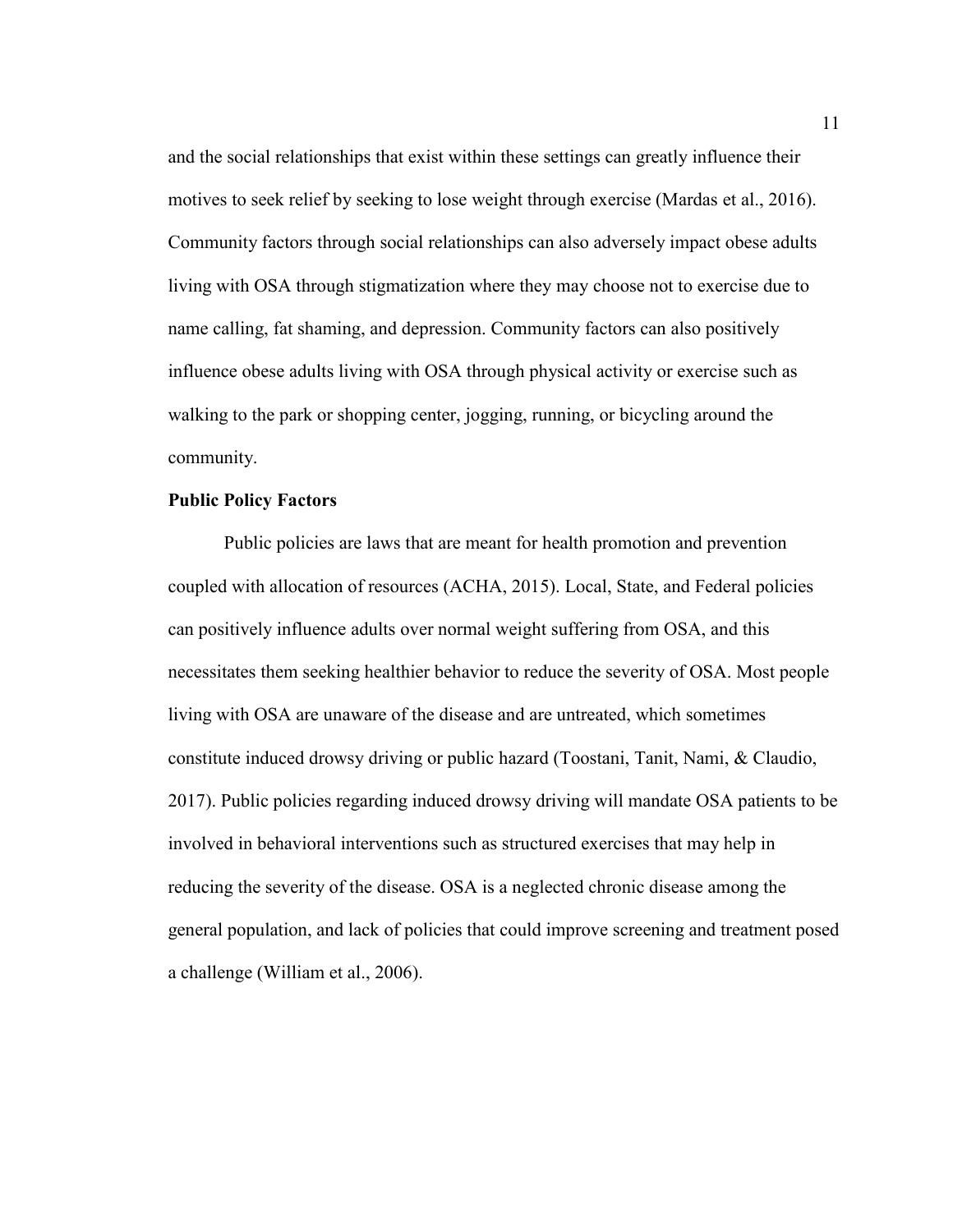#### **Nature of the Study**

This study was quantitative and cross-sectional. The quantitative approach helped in answering specific research questions. The cross-sectional design was appropriate for this study because no causal outcome was expected. Moreover, this study was descriptive and associations between variables were examined which were characteristics of the design. One of the advantages of using a cross-sectional design is that it allows researchers to examine the outcome and exposure among the participants at the same time which provides less cost and time. One of the characteristics of the study design is allowing researchers to strictly adhere to the inclusion and exclusion criteria (Setia, 2016).

The independent variables of interest in the study were total cardiovascular exercise participation per week and BMI. OSA was the dependent variable. The other independent variables (covariates) were: age, race, gender, neck circumference, and employment. Secondary data on the Heart Biomarker Evaluation in Apnea Treatment study from the National Sleep Research Resource (NSRR) was used. A data access and use agreement (DAUA) was submitted to the NSRR on August 23, 2017. Authorization was granted on August 30, 2017 before I accessed the data. The data was accessed after Walden University IRB approval. The statistical analysis tool used was SPSS version 25, and the statistical test for analysis was logistic regression.

#### **Definition of Terms**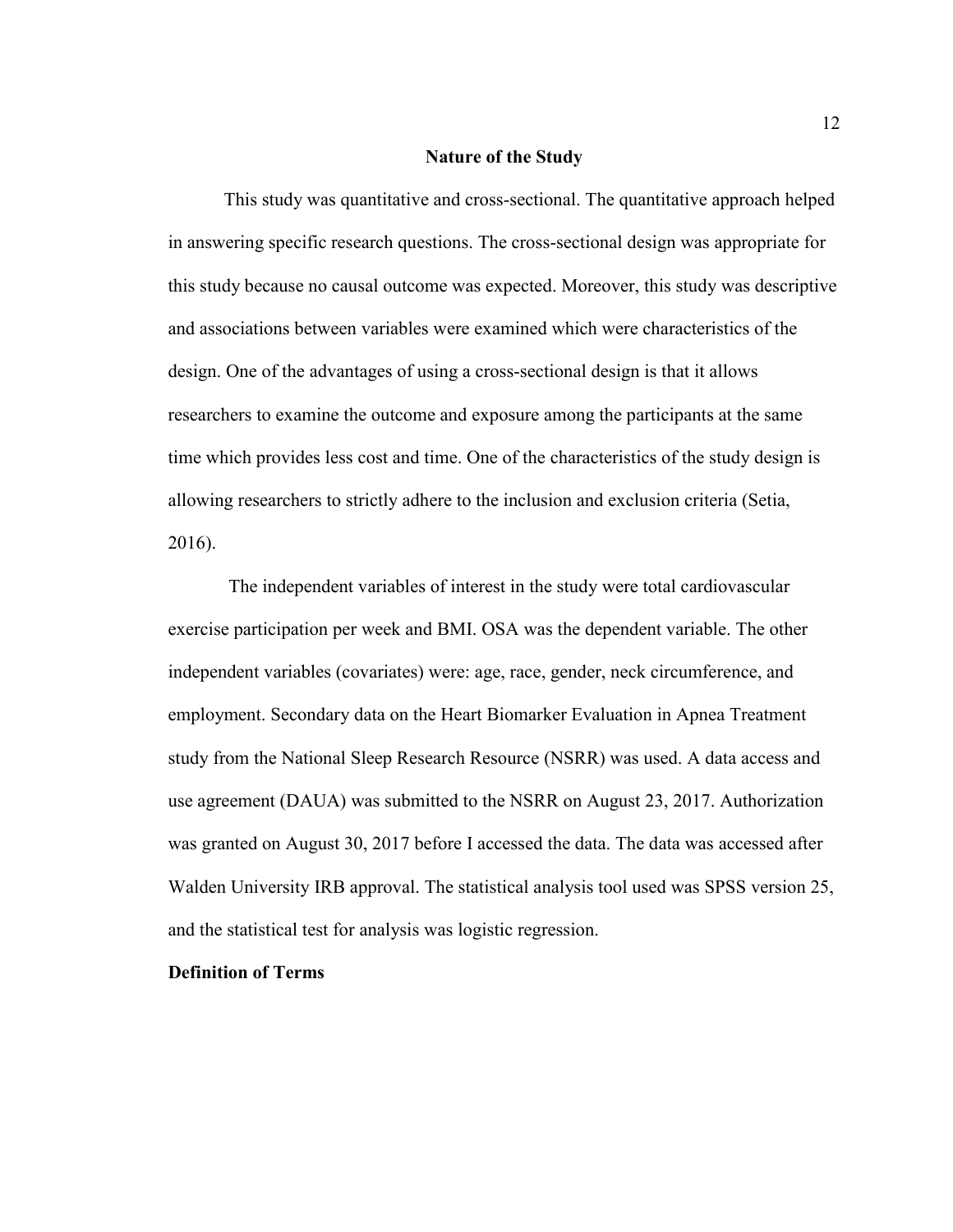*Apnea:* This occurs when airflow in an adult is blocked by an obstruction from the throat, and no breathing occurs for 10 seconds. It usually lasts for 30 seconds or longer (Downey, 2016).

*Apnea-Hypopnea index (AHI):* The combined average numbers of apnea and hypopnea that usually occur during each hour of sleep, and used to measure OSA (Asghari & Mohammadi, 2013).

*Body Mass Index (BMI):* BMI is used to measure obesity by dividing an individual's weight in kilograms and the height in meters squared  $(kg/m^2)$  (World Health Organization, 2016a).

*Cardiovascular Exercise*: Cardiovascular exercises are those types of physical activities that raise the heart and make it beat faster (NIH, 2013).

*Hypopnea*: A reduction of 50% less airflow for up to 10 seconds followed by 3% oxygen desaturation or awaking from sleep (Downey, 2016).

*Obesity*: Obesity is an excessive accumulation of body fat that can produce adverse health outcomes. The measurement of adult obesity depends on the BMI above  $30 \text{ kg/m}^2$  (WHO, 2016a).

*Obstructive Sleep Apnea (OSA)*: OSA is a life-threatening disease known for repetitive occurrence of partial or complete collapse of the upper airway and episodes of nocturnal cessation of airflow during sleep causing sleep fragmentation, oxygen deprivation, and arousal (Filomeno et al., 2016; Spicuzza et al., 2015).

#### **Assumptions**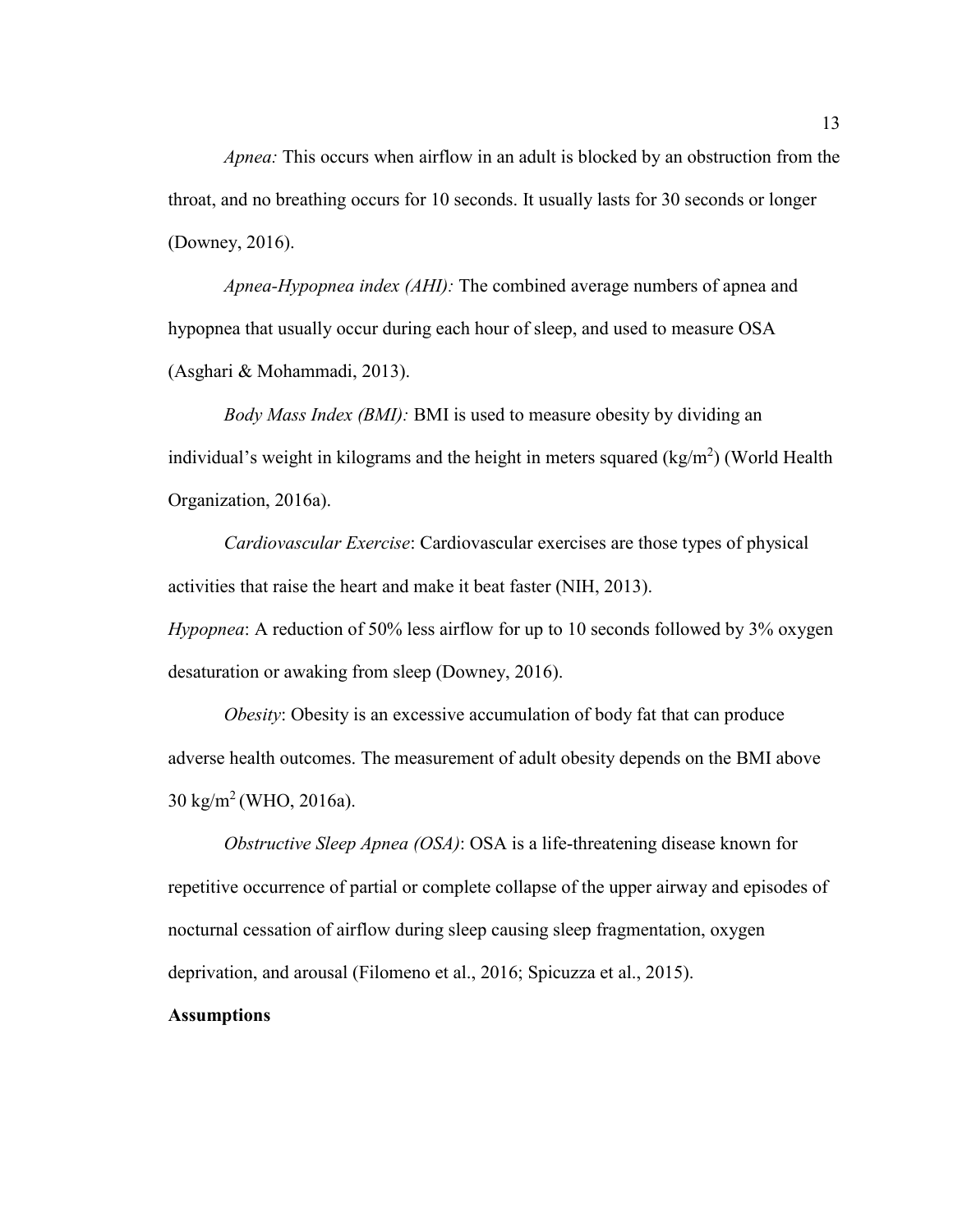In the process of analyzing the relationship between cardiovascular exercise participation and OSA as well as BMI and OSA among adults over normal weight, several assumptions were made. It was assumed that the participants were properly screened for OSA, and information from them were reliable. Further assumption was that the data would be cleaned and recoded, that the secondary data contained variables appropriate for this study, and that data were collected among target population. The research also assumed that missing values would be handled appropriately.

#### **Scope and Delimitations**

<span id="page-26-0"></span>The conflicting and confusing conclusions from researchers that have made the association between cardiovascular exercise participation and OSA unclear was one of the reasons that motivated me to embark on this research. My interest in the secondary data from the NSRR was because of the exercise variables they included that aided me in formulating and answering the research questions. The exercise variables aligned with the topic and the purpose of the study. The scope of using the secondary data containing the Heart Biomarker Evaluation in Apnea Treatment study variables from the NSRR was limited to examining the association between cardiovascular exercise participation per week and OSA, as well as relationship between BMI and OSA. The scope also was limited to adult patients between the ages of 45 and 75 who had cardiovascular diseases or multiple risk factors for cardiovascular diseases screened for OSA as well as adults who were over normal weight.

Since the data for this study came from a randomized controlled trials study and this was a cross-sectional study, method and generalizations differed. Although the study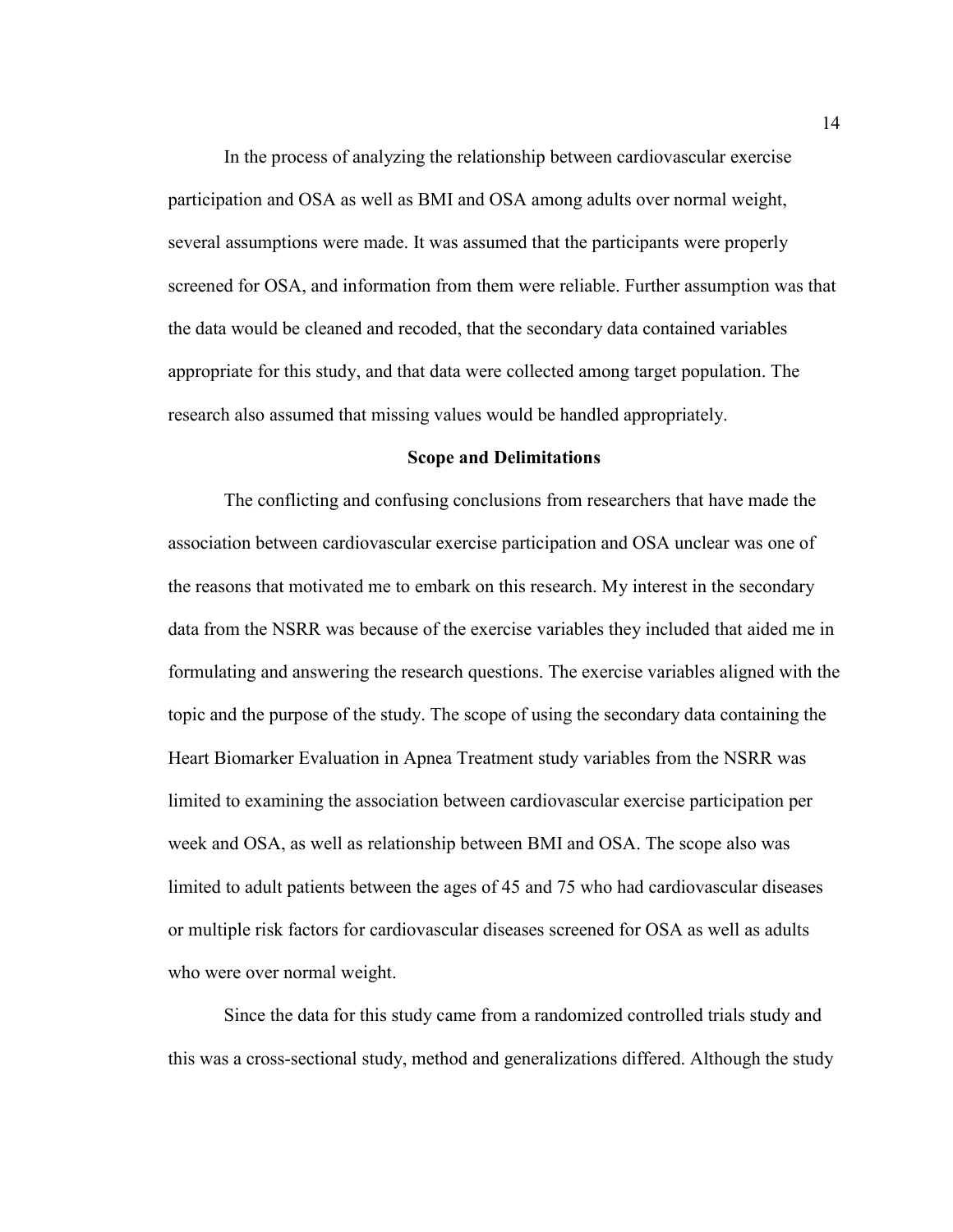population was from the United States, participants were not selected from all parts of the United States; rather, they were selected from three states (Cleveland, OH, Baltimore, MD, and Boston, MA) in the U.S. Participants who did not have complete information or had missing data were excluded. The theoretical framework that guided this study was the SEM. The use of the SEM framework helped to view and explain cardiovascular exercise participation, OSA, and adults over normal weight through the five factors (intrapersonal, interpersonal, institutional, community, and public policy factors). This theoretical framework helped to define how behavior is shaped by the social and built-in environment through the five levels of influences. A favorable environment makes healthy behaviors easier to adapt.

#### **Limitations**

<span id="page-27-0"></span>In every study, there are limitations especially when secondary data is used. The data for this study was not originally collected for this study. The method of how the secondary data was collected or self-reported information from participants might have contributed to bias. The data used was from a randomized controlled trials and given the nature of such study, it might have constituted loss to follow-up which must have affected the validity of the study. In addition, it might be possible that the target population were not fully represented which could have introduced another type of bias and could affect generalization of findings. Acknowledging limitations in a study is ethical and appropriate because it signifies that the researcher has control over the study, and it creates avenue for further research (Puhan et al., 2012).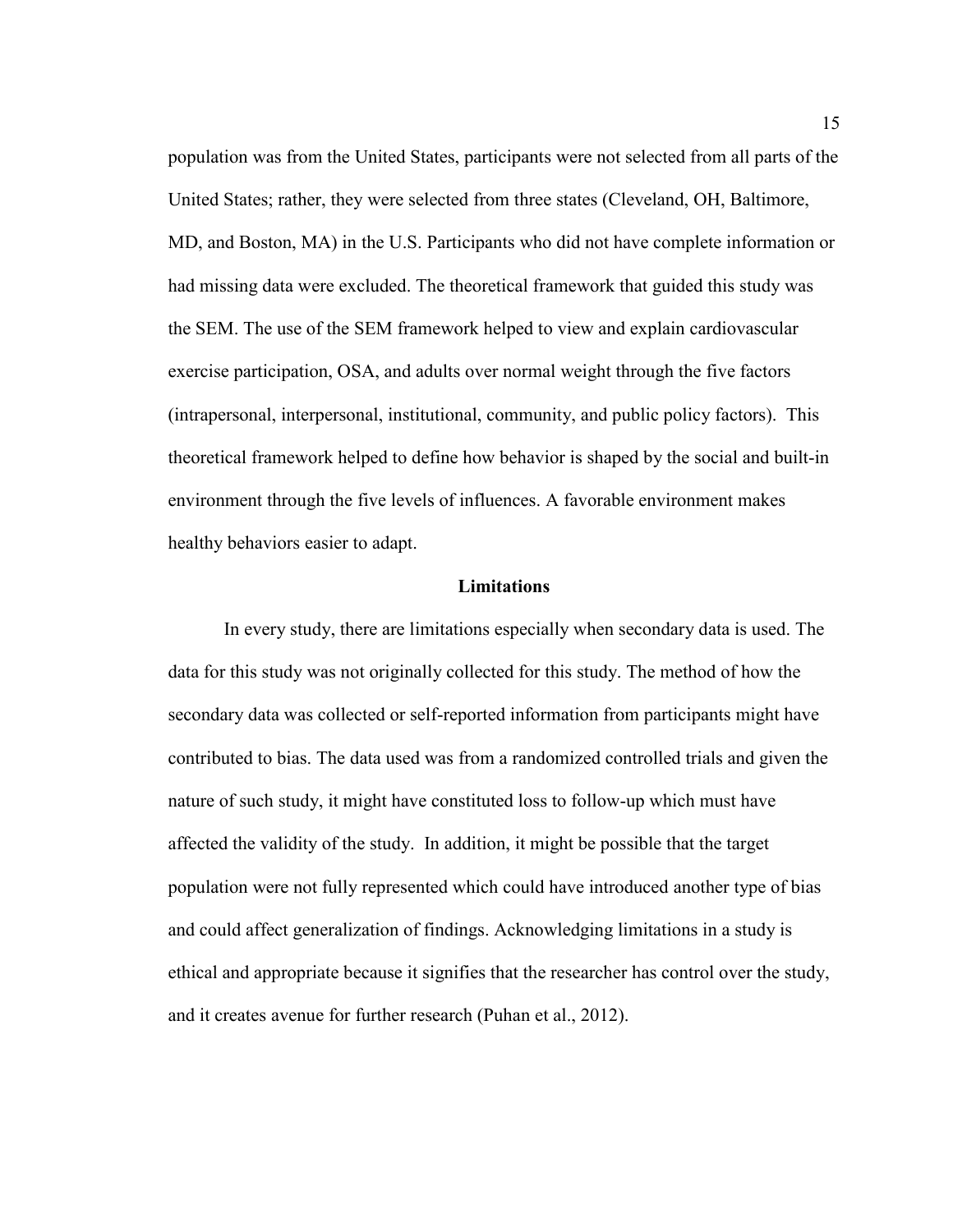#### **Significance**

<span id="page-28-0"></span>Taking proper measures to reduce accumulated fat can be challenging and beneficial to individuals trying to lose weight. Chen et al. (2014) stated that obesity and OSA had an adverse effect on peoples' lives. The necessity of indulging in cardiovascular exercise participation should be apparent among adults over normal weight living with OSA. This study may help people living with OSA to either indulge in daily cardiovascular exercise or avoid cardiovascular exercise entirely. Although there are more randomized controlled trials on the way to evaluate the long-time effects of continuous positive airway pressure (CPAP) used to combat OSA for those who tolerate the therapy, any effective treatment of OSA to decrease the disease as a public health burden considering its high prevalence should be widely acceptable.

The confusing and conflicting notions regarding whether exercise can reduce the severity of OSA might be resolved if the findings of this study showed an association between cardiovascular exercise participation and OSA. This study might provide helpful information regarding cardiovascular exercise participation and OSA that could be beneficial to treatment therapy. If cardiovascular exercise participation could aid in adjusting the level of OSA severity, it might serve as a treatment alternative to CPAP which has not been tolerated by many OSA sufferers. One of the most significant expected outcomes of this study were to create an opportunity for adults over normal weight to manage the severity of OSA better by indulging in a routine and structured exercise program.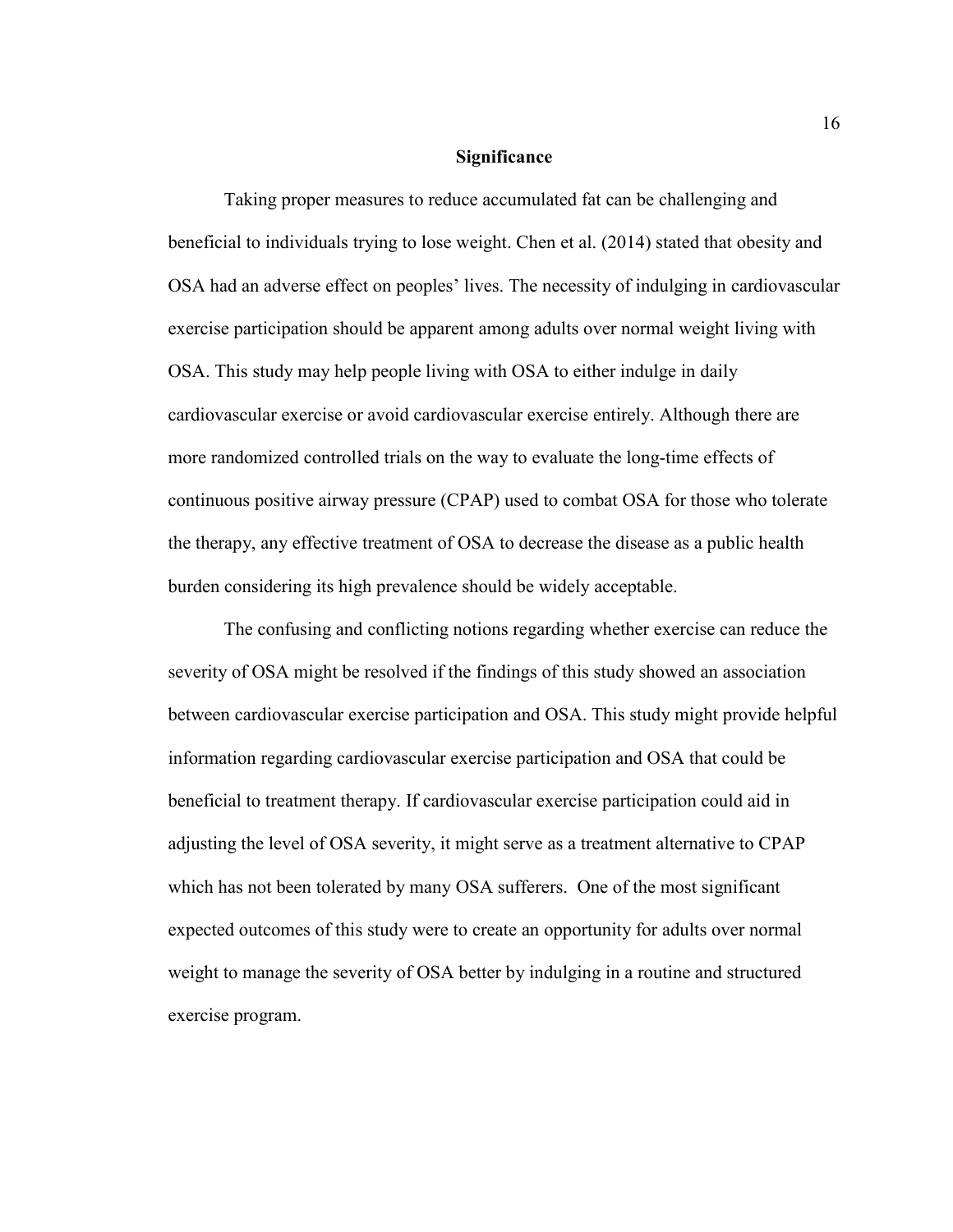#### **Summary**

<span id="page-29-0"></span>OSA is a common type of sleep apnea and a serious medical condition. OSA affects children, adolescents, and adults in the United States and globally. A major concern of OSA involves not only the disruption of breathing during sleep or the economic loss, but the overwhelming impact on the body systems which is devastating (Sacchetti & Mangiardi, 2013). Being overweight/obese/extremely obese poses a major health concern, and continuous increase in obesity prevalence would promote the incidence of OSA (Stansbury & Strollo, 2015). In addition, public policies that can moderate culture sensitivity, encourage physical activity/exercise, and access to healthy food may reduce the problem of accumulated fat among adults. The prevalence rate of global overweight/obesity calls for cohesive collaboration, and effective interventions are needed to aid nations who are severely affected by the overweight/obesity epidemic. Inactivity leads to obesity, and obesity has a serious impact on OSA.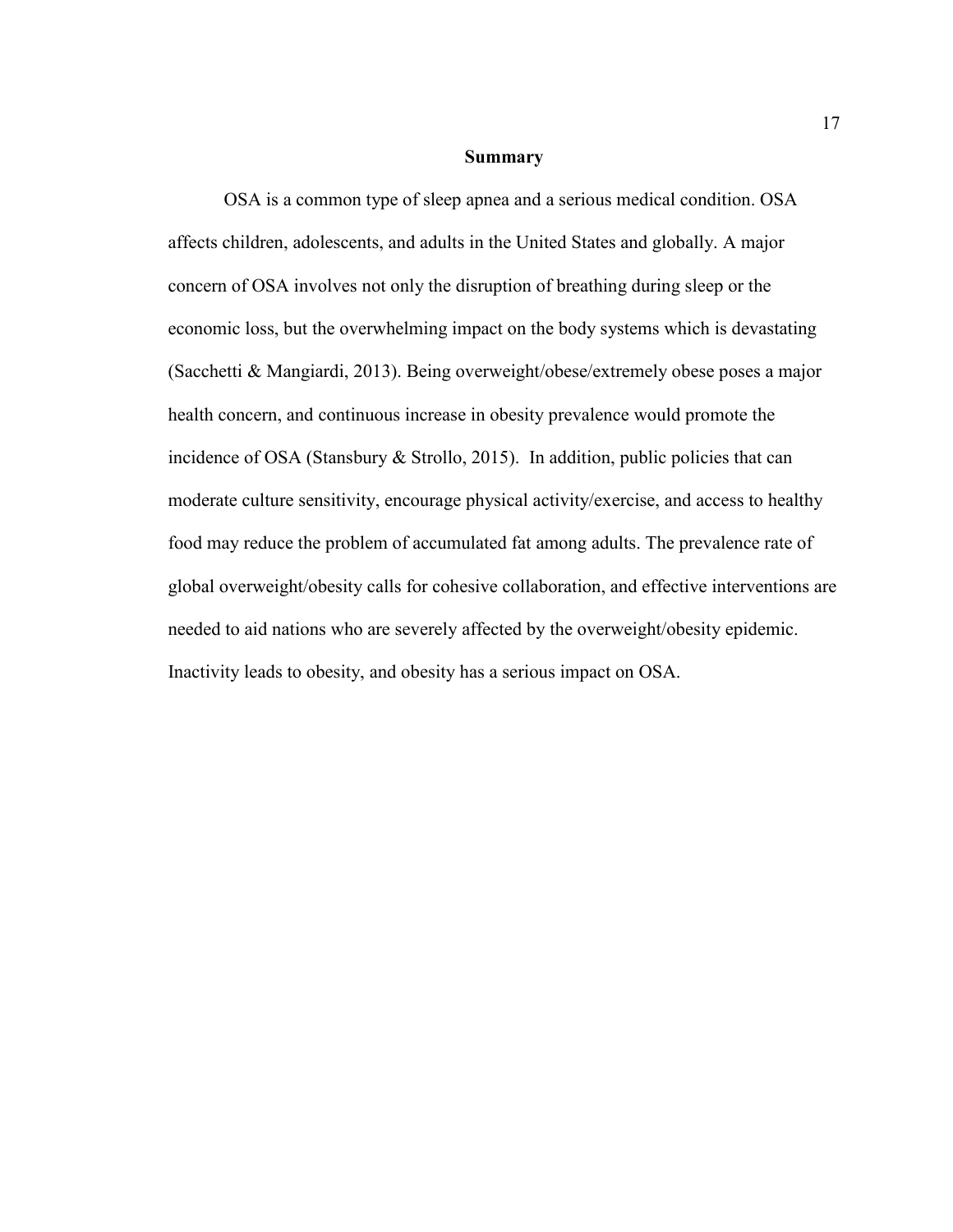#### Chapter 2: Literature Review

#### **Introduction**

<span id="page-30-1"></span><span id="page-30-0"></span>The purpose of this quantitative study was to assess the relationship between cardiovascular exercise participation and OSA by examining the relationship between total cardiovascular exercise participation per week and OSA as well as the relationship between BMI and OSA among adults over normal weight in the United States. OSA is a disease with serious health issues and complications, and it is a public health problem. About 29.5 million people above the age of 30 suffer from mild to severe OSA, and 13 million adults above the age of 30 are living with OSA in the United States (Knuaert et al., 2015). About 20% of the general population has OSA (Sharma et al., 2015). Peppard et al. (2013) examined rates of OSA in the United State from 1988 to 1994 and 2007 to 2010, and concluded that OSA was a disease that could cause adverse health complications.

 In this chapter, I discussed the literature search strategy, literature on OSA as a global issue, the theoretical foundation, historical perspective of OSA, epidemiology and occurrence of OSA, and other OSA-related issues as well as subsequent discussions regarding cardiovascular exercise, OSA, BMI, and adults over normal weight in the United States.

#### **Literature Search Strategy**

<span id="page-30-2"></span>In this chapter and through the literature review search, I had the opportunity to garner information that enabled me to thoroughly delineate the relationship between cardiovascular exercise participation per week and OSA as well as the relationship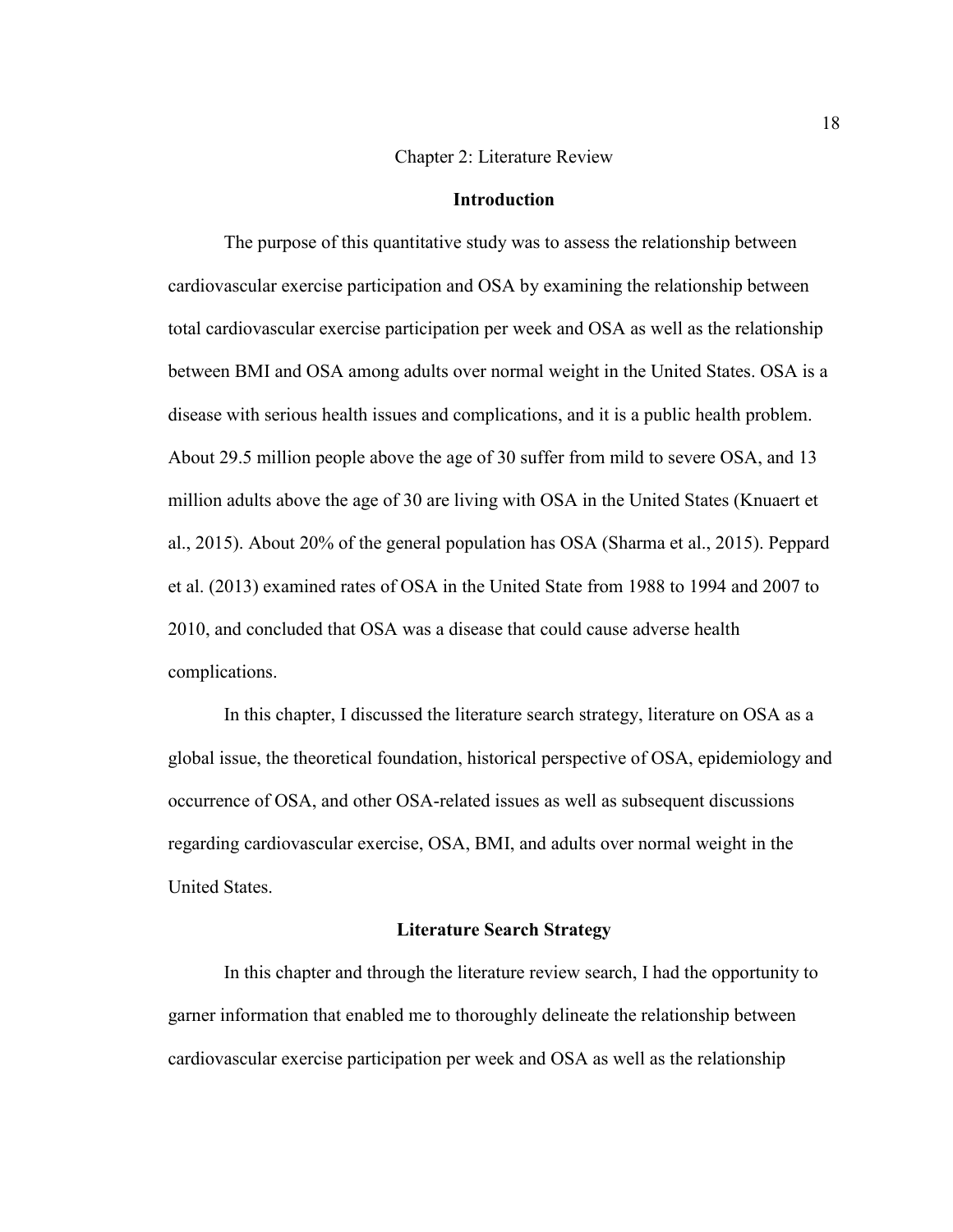between BMI and OSA among adults over normal weight. The basis of the literature search was mainly from peer-reviewed articles, journals, Google, and Google Scholar. The peer-reviewed articles were published between 2012 and 2016. The articles used were from Medscape, PubMed, Science Direct, and Medline.

The search words used were obstructive sleep apnea, sleep apnea, sleep disordered breathing, continuous positive airway pressure, apnea hyperpnoea index, obesity, body mass index, exercise, physical activity, cardiovascular exercise, cardiorespiratory exercise, and aerobic exercise.

#### **Theoretical Foundation**

#### <span id="page-31-0"></span>**SEM**

The use of The SEM and its multifactorial levels as a framework to guide this study was appropriate due to the multifactorial etiology nature of OSA. The surroundings of adults over normal weight are strongly influenced by social and physical environments, and social involvement enhances the wellbeing of adults. While these two types of environments have no unified definition, social environment incorporates interpersonal relationships and physical environment involves neighbors, homes, and the urban designs (Gao, Fu, Li & Jia, 2015). The SEM is a framework that has five levels of factors (influences, intrapersonal, interpersonal, institutional, community, and public policy levels) that impact peoples' health, lives, and their environments. Understanding, cardiovascular exercise participation, OSA, and abnormal weight entail looking into social and ecological influences that may contribute to risk factors and non-compliance with healthy behaviors.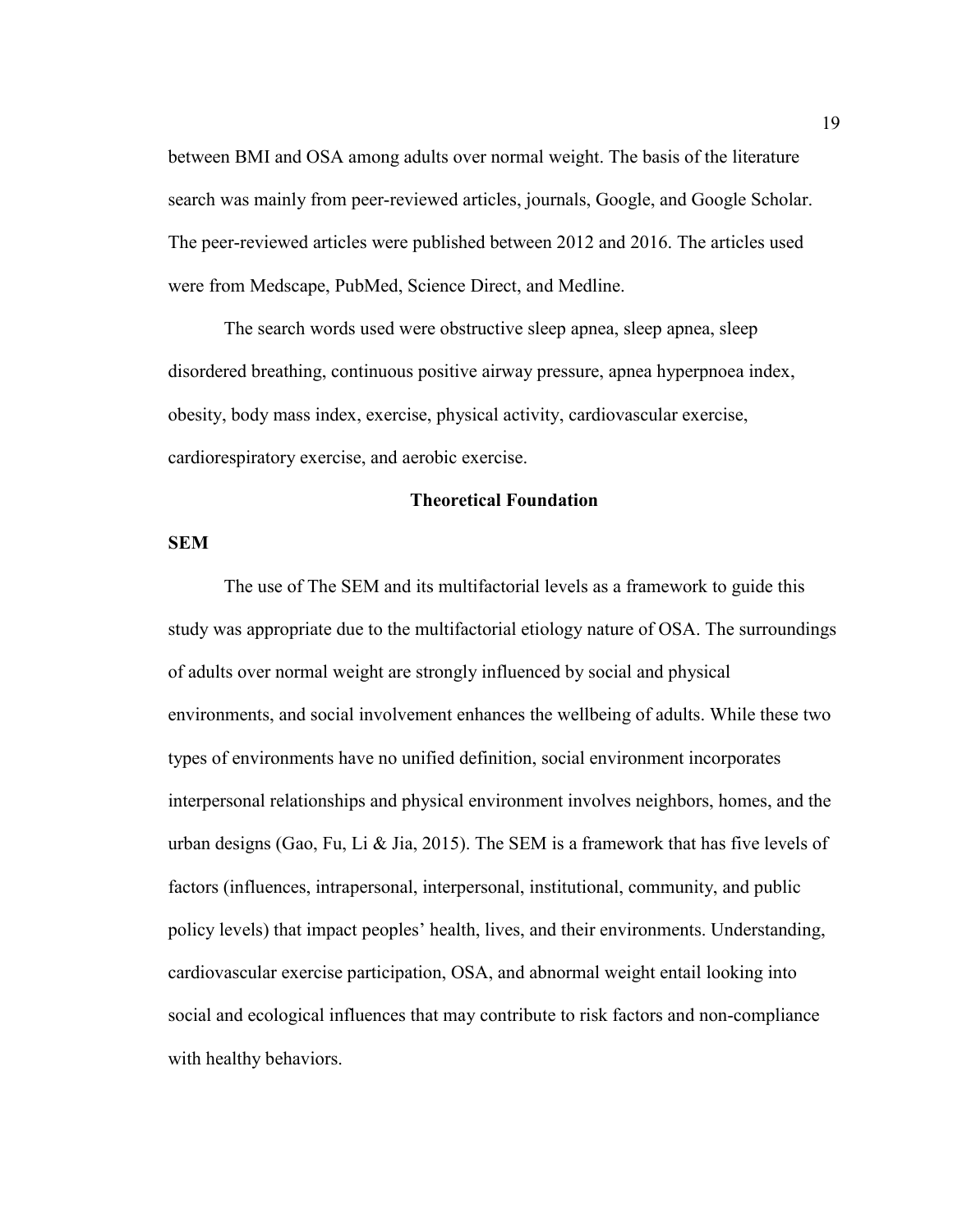The multilevel of SEM by McLeroy et al. (1988) was more tailored to health behaviors. Interventions to control OSA, implement exercise program, and reduce weight can be explained through the five levels of SEM. For instance, Mehtala, Saakslahti, Inkinen, and Poskiparta (2014) used social- ecological model as a framework in a systematic review to promote physical activity intervention in a childcare setting. Mehtala et al. (2014) believed that physical activity could be evaluated through the levels of ecological model and that the model aided in enhancing physical activity From a social-ecological perspective, interventions tailored toward the challenges that impact (intrapersonal, interpersonal, institution, community, and policy factors may enhance sleep and encourage physical activity/exercise participation among adults who are over normal weight (Swift et al., 2013). Ohri-Vachaspati et al. (2015) used the SEM to predict childhood obesity, and to recommend intervention programs. The authors found out that using the SEM to predict childhood weight revealed practical strategies that could aid in designing appropriate interventions.

Sahoo et al. (2015) argued that although environmental factors, lifestyle choices, and cultural environment added to the high prevalence of obesity, other factors such as sugar intake through soft drinks, and increase in calorie and fat intake were contributory. Older adults have the tendency of being sedentary and less active which can increase the chances of being overweight, obese, or extremely obese; therefore, using a framework that has multiple factors that may impact their behaviors is appropriate. Kerr et al (2012) used social- ecological model to promote multi-level physical activity interventions among older adults living in a retirement home, and the authors discovered that the five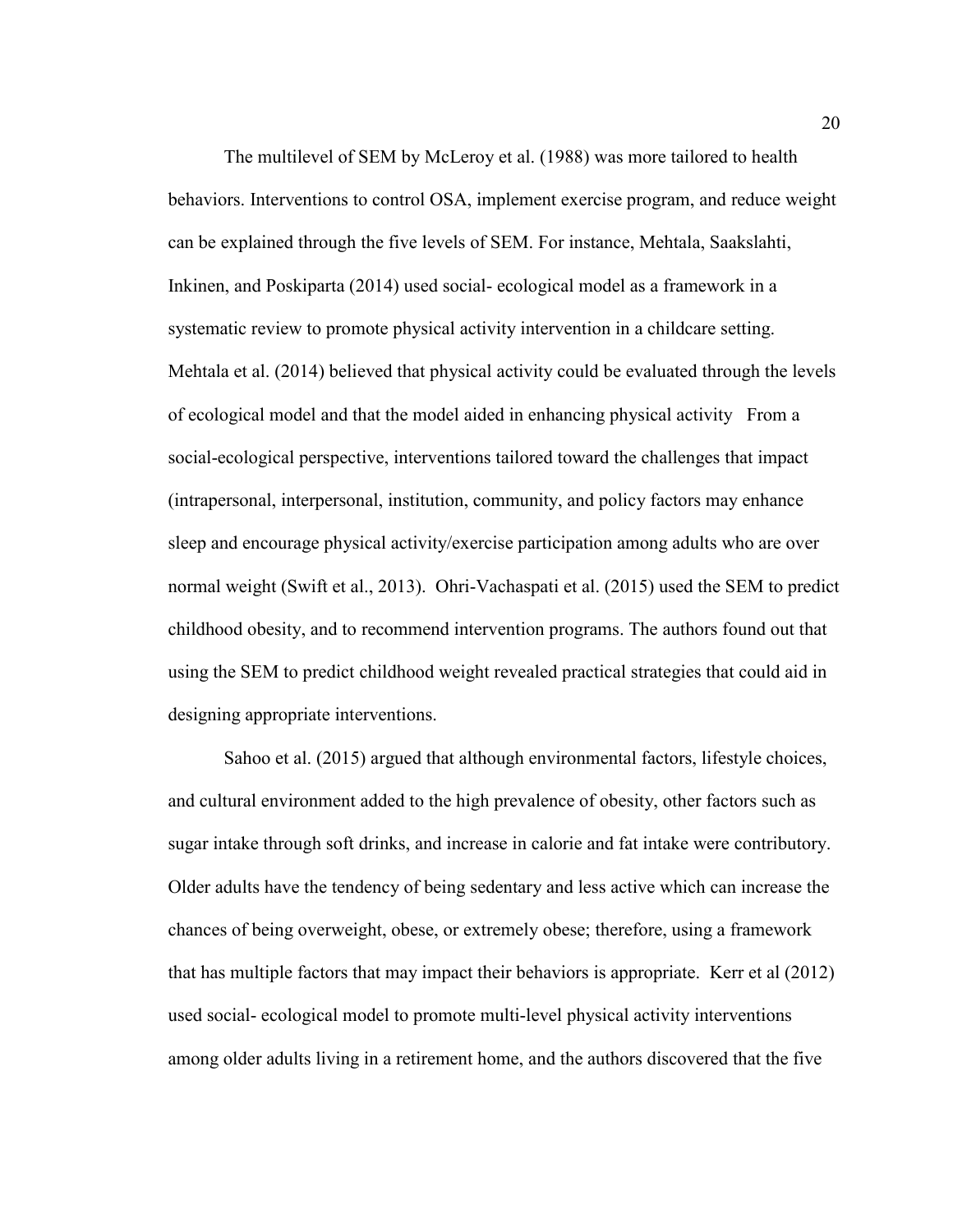influences of SEM had great impact on the older adults which helped to increase the rate of compliance in participation. In order to attract the attention of adults over normal weight to participate in physical activity/exercise, public health system should recognize those personal and social factors that sometimes pose life challenges (Ibrahim, Karim, Oon, & Ngah, 2013).

A growing body of evidence exist that shows the effect of being overweight, obese, or extremely obese on older adults. Interventions geared toward promotion of physical activity have the potentials of reducing adult obesity (Simon et al., 2014). To reduce the severity of OSA among adults over normal weight, all the five factors of the SEM should reflect and guide their behaviors. When behavioral changes are embedded in a theoretical framework, they become less difficult and manageable.

#### <span id="page-33-0"></span>**Historical Perspective of OSA**

Some researchers postulated that OSA was first known in the 1970s; however, the disease did not become a major concern of public health until 20 years later. The recognition of sleep apnea was delayed due to numerous misconceptions, and the disease was originally seen as an insomnia which was attributed to bed side manners (Shaw et al., 2012). Further evaluation to identify OSA was challenged because of sleep study environment. Shaw et al (2012) confirmed that in addition to study environment, another challenge in evaluating OSA was privacy issues. OSA was also initially termed as men's disease; however, the disease affects both men and women although with varying symptoms (Wimms, Ketheeswaran, & Armistead, 2014).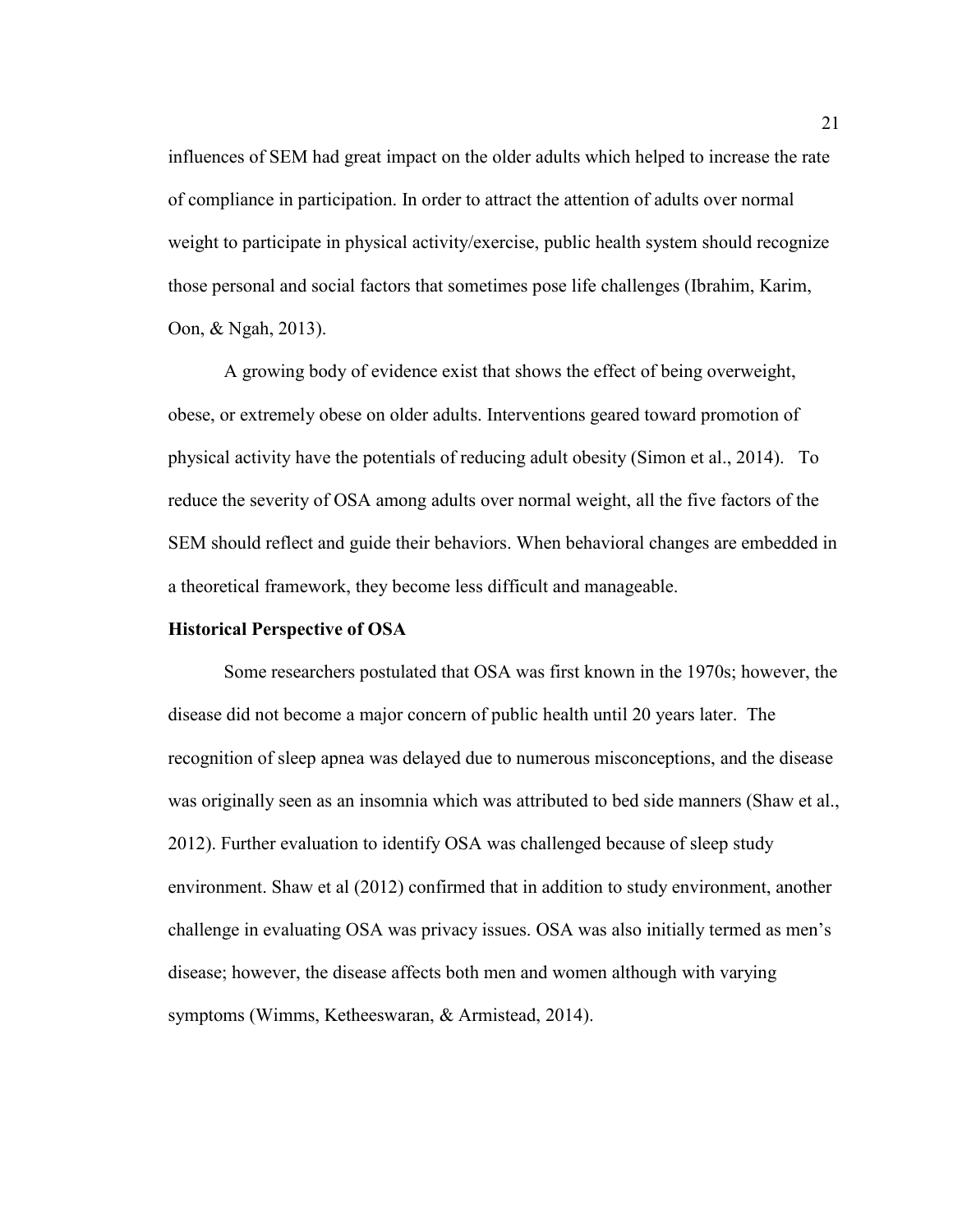Over the years, many authors and researchers used different names to describe OSA and its associated symptoms. For instance, Sir William Osler devised the word "Pickwickian" in an attempt to describe obese drowsy patients in 1018. Another classic example was the story about a fat boy who snored and was constantly drowsy as described by Charles Dicken in his "posthumous papers of the Pickwick club" from 1812-1870 (Thorpy, 2011). Despite technological innovation that aids in diagnosing OSA and series of treatment options, there is need to reduce the severity.

#### <span id="page-34-0"></span>**OSA**

OSA is a type of sleep disordered disease and sleep apnea that affects children, young, and adults globally. OSA is associated with partial or complete collapse of the upper airway at the hours of sleep coupled with airflow reduction, and has contributed to huge health issues in the United States and other parts of the world (Spicuzza, Caruso,  $\&$ Di Maria, 2015). The prevalence of the disease is rapid in the United States and globally (Mieczkowski & Ezzie, 2014). About 29.5 million people above the age of 30 suffer from mild to severe OSA, and about 13 million adults above the age of 30 years are living with OSA in the United States (Knuaert, Naik, Gillespies, & Kryger, 2015). In Shanghai, China, prevalence of OSA was 3.62%. About 0.54% individuals were under treatment, and 85% living with symptoms were yet to be diagnosed (Zou et al., 2013). In North America, the increase of OSA prevalence was estimated up to 20- 30 % in male and 10- 15 % in females (Tareen, 2016). Since the past 2 decades, there has been a great increase on the prevalence of OSA in the United States, and adults are disproportionately affected.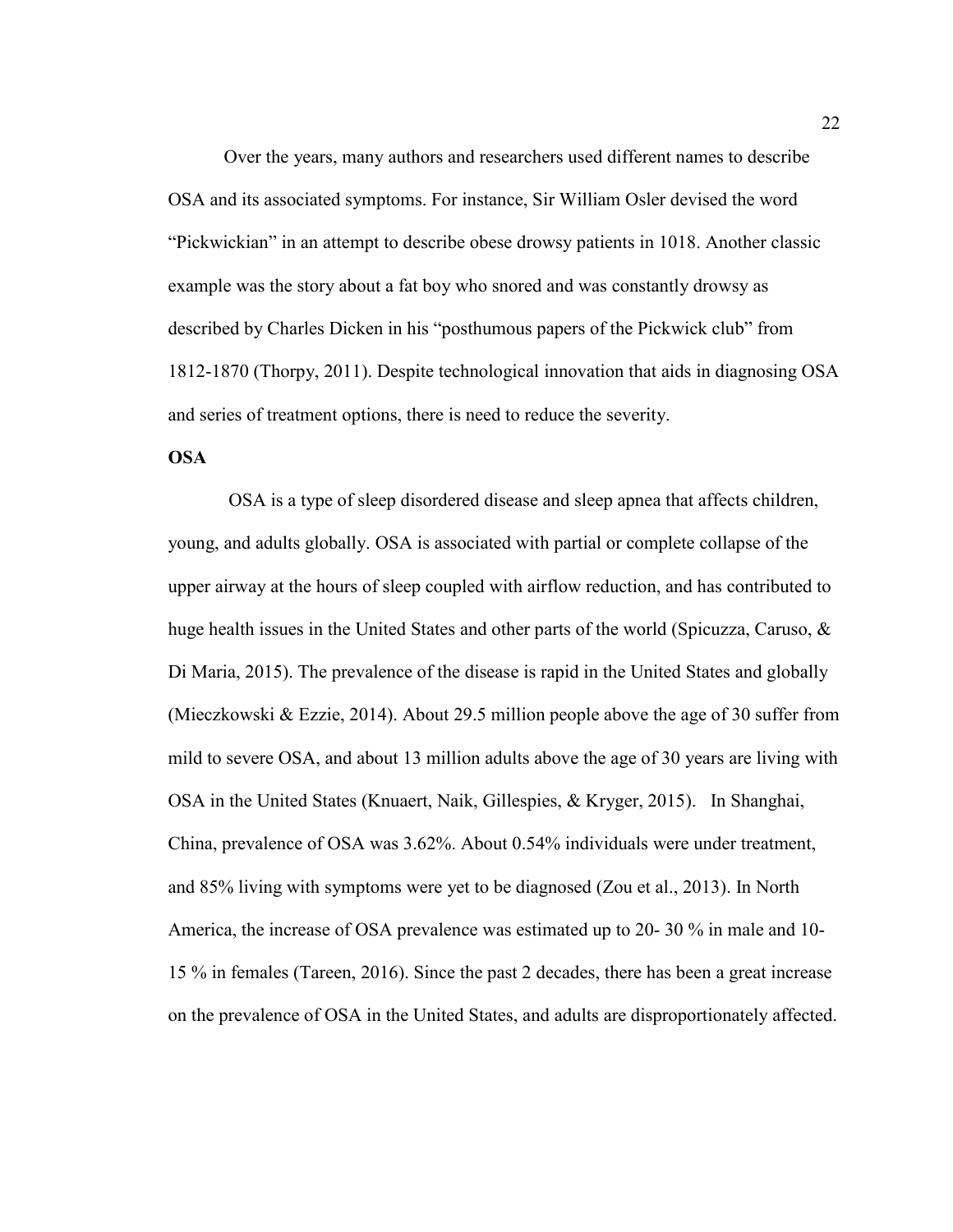Ansarin, Sahebi, and Sabu (2013) asserted that in comparison to developing countries, there were more incidents of OSA in the United States.

Senaratna et al. (2016) reported that the increase in OSA prevalence in the United States was due to elevated body mass index. A study done on the general population showed a significant increase on OSA prevalence in countries with increasing aging population (Senaratna et al., 2016). Although the prevalence of OSA is on the rise, number of studies on the general population to determine the actual rate of prevalence is limited. A growing body of evidence showed the adverse impact of OSA on health and health costs. In addition, there are developments of comorbidities and sequelae that affect majority of the general population coupled with the impact on quality of life in general (Knauert et al., 2015). The major concern of OSA is not only the disruption of breathing at the hours of sleep, or the economic loss, but the overwhelming impact on the body systems which is devastating (Sacchetti & Mangiardi, 2013).

#### **Epidemiology of OSA**

Epidemiological researchers are increasingly reporting the prevalence of OSA in their studies. Documented evidence has shown that prevalence of OSA is higher in older adults especially after the age of 65 (Jindal, 2017). As of 2016, the prevalence of adult living with OSA was 29.4 million, 5.9 million diagnosed, and 23.5 million undiagnosed (Frost & Sullivan, 2016). As the prevalence of OSA increases, the percentage and ratio among males and females shift as well. Previous OSA data on gender prevalence rate showed 4% for males and 2% for women; however, recent evidence showed an elevation of 9% for males and 4% for females. More evidence showed that among adults between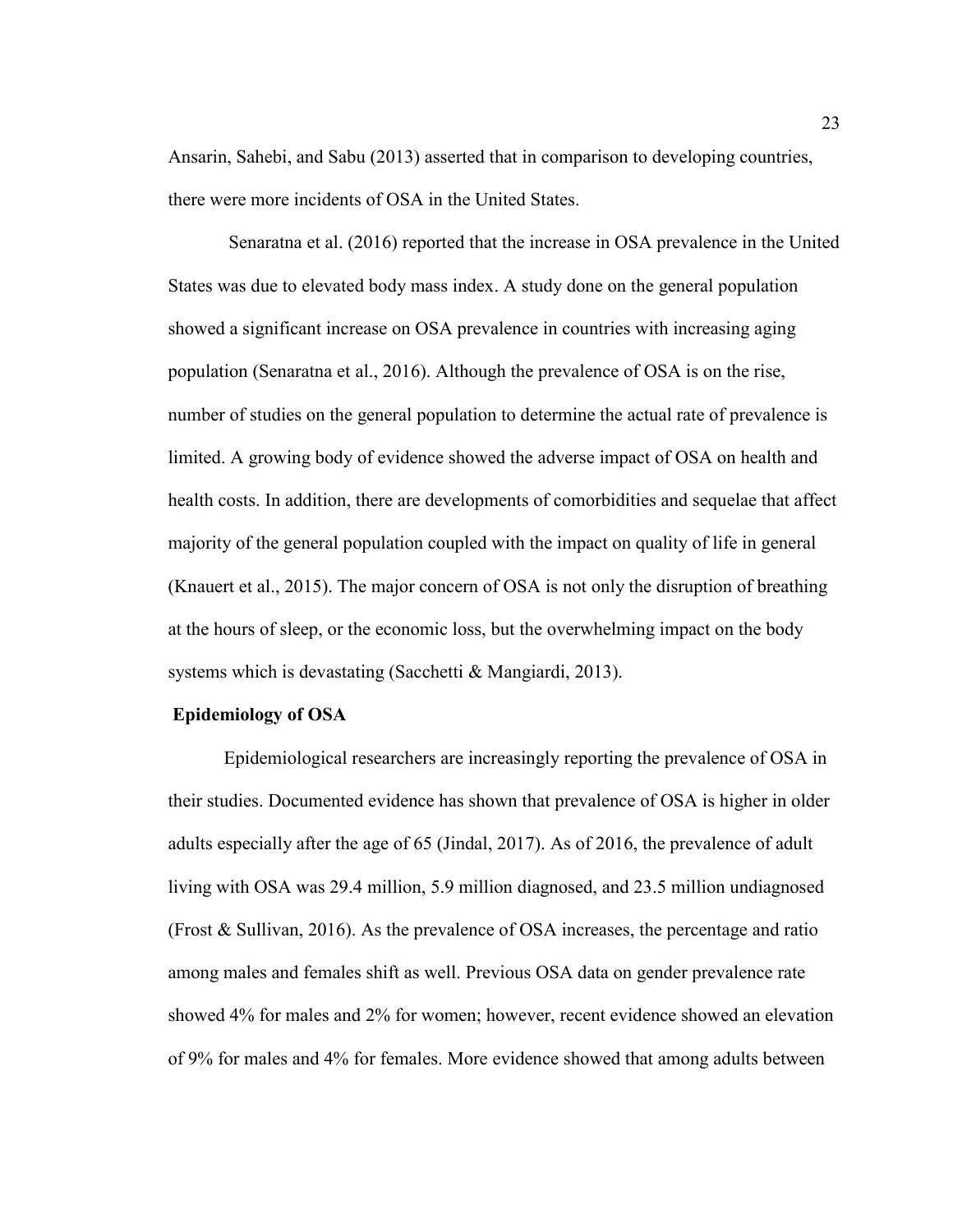30-60 years of age, OSA prevalence increased from 9- 24% for males and 4-9% for females (Downey, 2017). The estimated prevalence among men was 1 out of 4 men and 1 out of 9 females for assessment of mild OSA cases. For moderate, the ratio was 1 out of 9 males and 1 out of 20 for females (Olson, Chung, & Seet, 2016).

Judging from the available data, OSA affect males more than females. Although males are more likely to have OSA than females, evidence showed that females do suffer from certain sequelae more than males (Mehra, 2017). Evidence also showed that males were more affected by OSA than females due to the hormones on the upper airway muscles and its collapsibility, gender differences in the body fat distribution, and pharyngeal anatomy and function differences. The pathogenesis of OSA in females is influenced by hormonal effect because females in their post menopause ages have higher prevalence than the pre-menopausal women (Franklin & Lindberg, 2014). Researchers articulated that OSA was more seen in the males than females in the general population with estimated ratio of 2:1. (Franklin & Lindberg, 2014). However, both males and females need to take appropriate measures to reduce the severity and prevalence of OSA. An awareness, early diagnosis, and proper treatment of OSA will aid in reducing the severity and complications.

#### **Occurrence of OSA**

OSA patient experiences abnormality in breathing due to partial or complete closure of the upper airway. The episodes of OSA at the hours of sleep starts when the back muscles of the throat closes, and this causes obstruction of air (Ho & Brass, 2011). On a person without OSA, the upper airway stays open, and air passes through the throat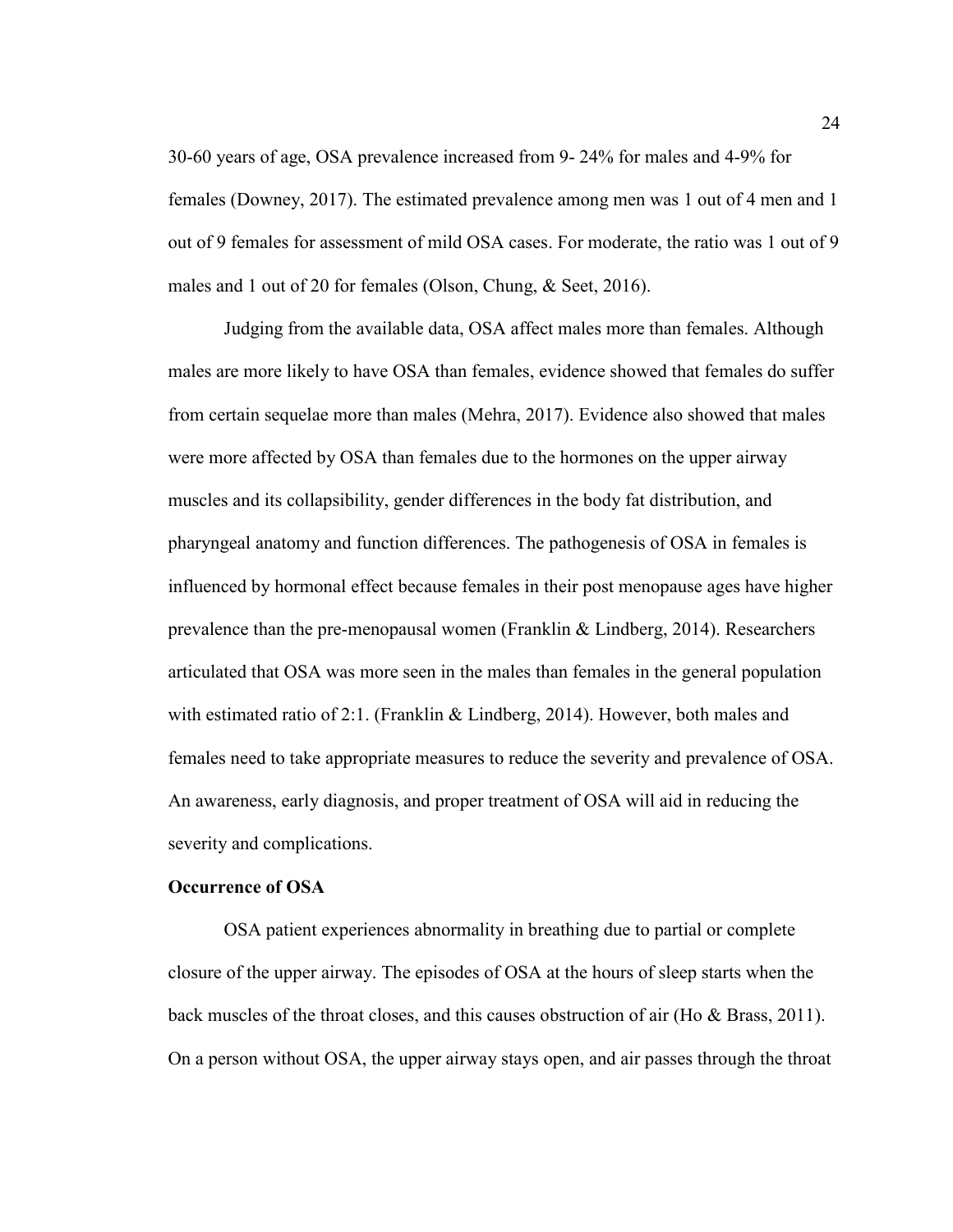and goes to the lungs (Strohl, 2017). The nose, mouth, throat, and windpipe made up the upper airway which aids in the flow of oxygen and carbon dioxide. For an OSA patient, air flow is either limited (Hypopnea) or totally stopped (Apnea) during sleep (Strohl, 2017; Schmidler, 2013). Clinicians and investigators indicate that the collapsibility of the upper airway occur at the hours of sleep, and reopen when the patient wakes up (Pham  $\&$ Schwartz, 2015). The narrowing and obstruction of the upper airway could be prompted by several mechanical factors (Rotenberg & Tucker, 2013).

The collapsibility of the upper airway slows the flow of air thereby constituting sleep fragmentation, arousals, and oxygen desaturation which leads to comorbidities and sequalae (Sutherland, Lee, & Cistulli, 2013; Schmidler, 2013). When apnea events occur, air is limited to the obstructed area which reduces blood flood to the brain. This action sends message to the brain to wake the body up from sleep for the body to breathe. When the breathing gets smaller, the oxygen becomes low and the level of carbon dioxide increases making the individual to wake up. The occurrence of several episodes of apnea at the hours of sleep constitutes deficiency of oxygen (intermittent hypoxia) through the narrowing of the airway which makes it hard for the patient to breath. The episode of obstruction decreases oxygen level in the arterial blood; however, the insufficiency of oxygen increases when the airway becomes at ease (Bradford & Halloran, 2013).

#### **Arousal**

Arousal has been attributed to upper airway collapse when an OSA patient goes back to sleep and has been associated with many other negative outcomes on the upper airway (Jordan et al., 2015). Although there are various types of arousals with varying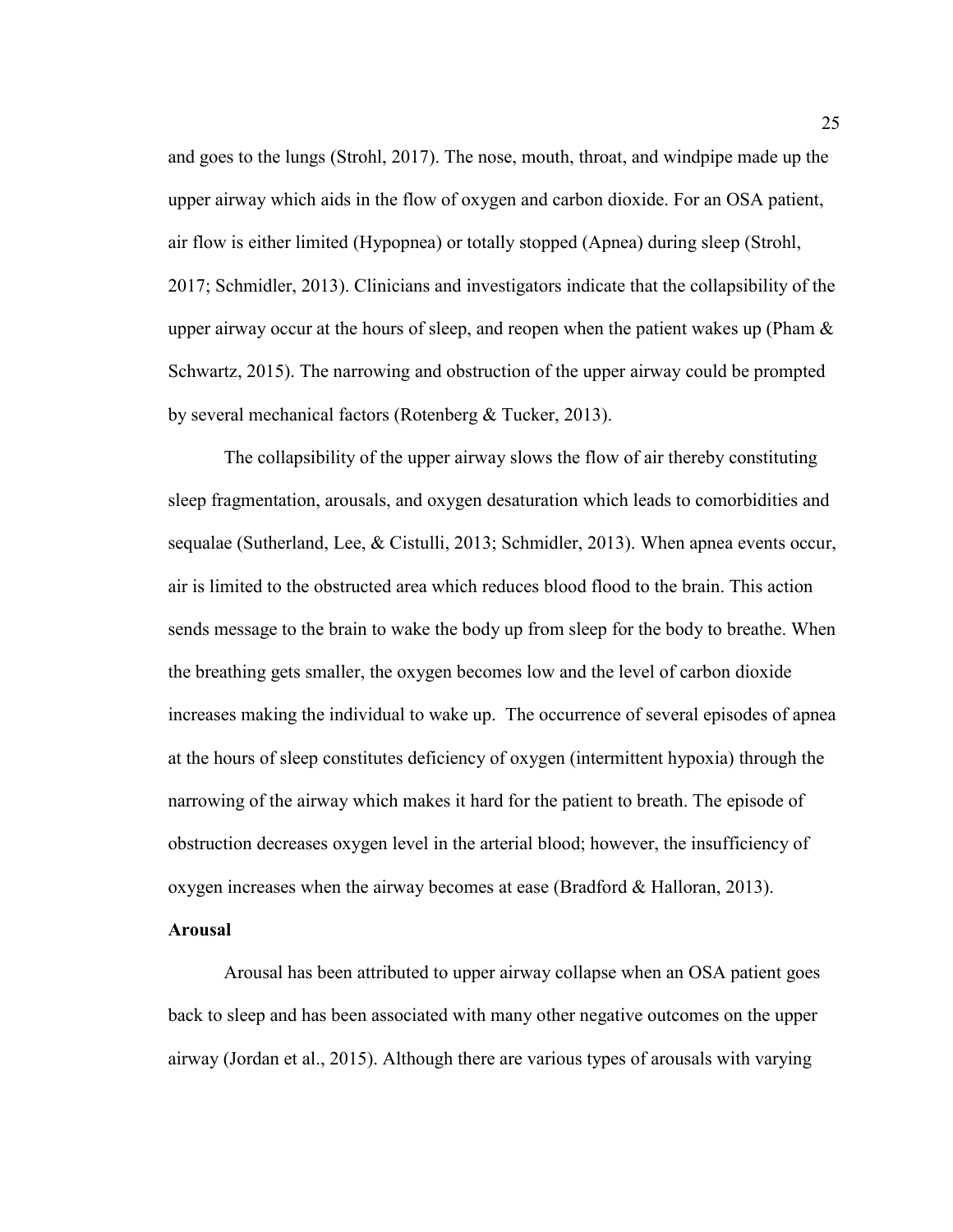levels, intensity, and its effect on sleep and breathe, investigators have reported that cortical arousal was necessary for the opening of the airway. This conception has been adopted as part of the development of OSA. Cortical arousal plays an integral role at the end of OSA's breathing event by returning air flow and blood gas disturbance (Eckert and Younes, 2014). When the opening of airway fails to include cortical arousal, clinicians usually assume that it must have occurred somewhere without notice (Jordan et al., 2015). Eckert and Younes (2014) reported that some patients may benefit from some aspects of arousal while some patients may not benefit due to the adverse effect of arousal on breathing at the hours of sleep.

# **Severity of OSA**

The level of OSA severity serves as a biomarker for clinicians to determine how a patient needs to be diagnosed, and the severity has impact on the type of treatment the physician will recommend to the patient. The International Classification of Sleep Disorder (ICSD) uses the frequency of apnea events, the level of oxygen desaturation, and the severity of daytime sleepiness to define the severity of OSA (Siesing & Tabacchi, 2013). The AHI is used to define the severity of OSA, and it is calculated by the number of events of the obstruction per hour during sleep from overnight monitoring (Spicuzza, Caruso, & Di Maria, 2015). Although several researchers have used AHI to measure the severity of OSA, there have been arguments whether AHI was an appropriate tool to measure the severity of OSA and to make proper treatment decisions (Asghari & Mohammadi, 2013). The controversy on AHI was centered on how burdensome the quality of life for OSA patients was, and there has never been a study that showed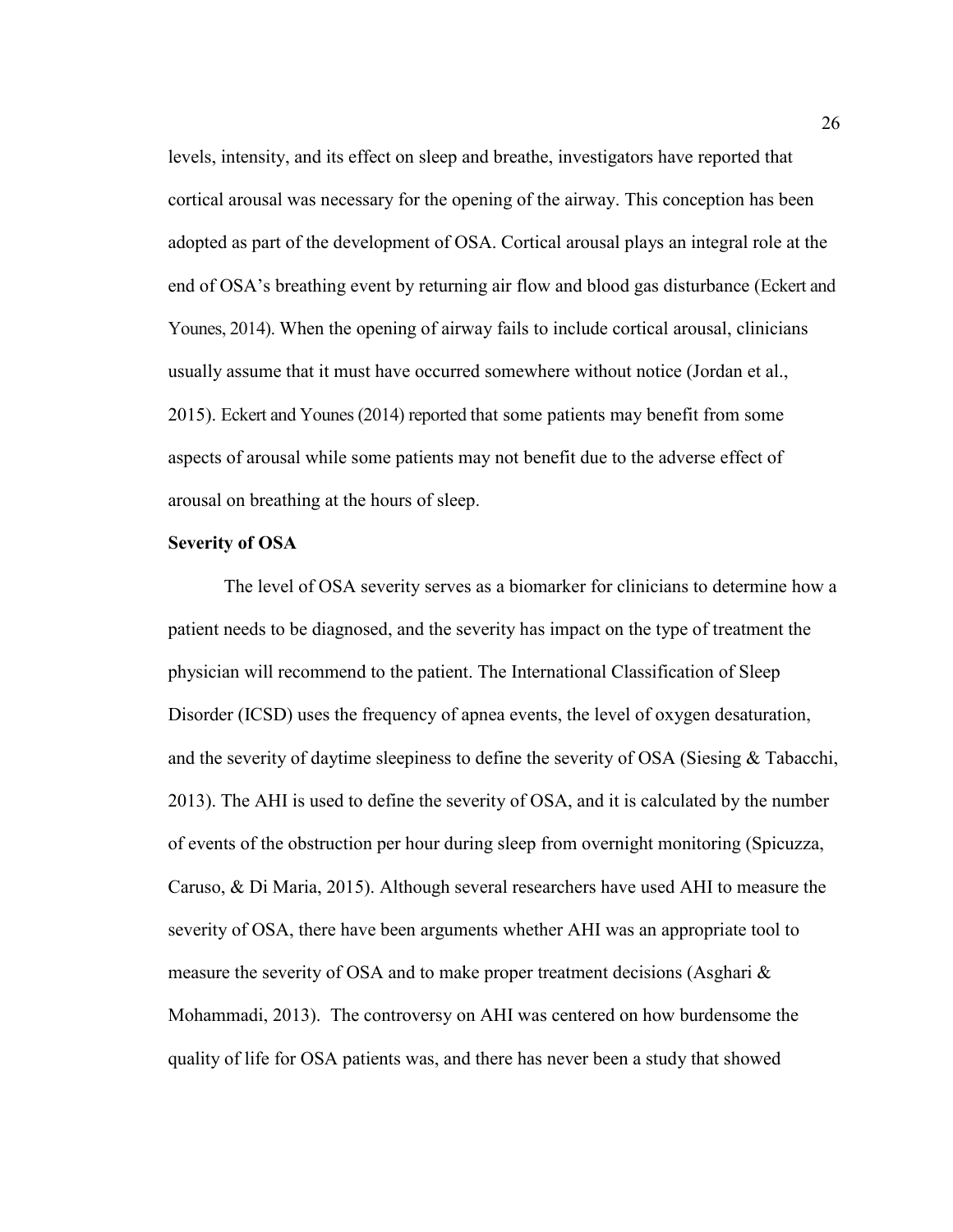correlation between AHI and quality of life of the patients with OSA (Asghari  $\&$ 

Mohammadi, 2013). Classifications of AHI is as follows: normal  $\leq$ 5, mild 5–15,

moderate 15–30, severe 30-60, and very severe  $\geq 60$  (Hooper, 2016).

While the above scores on OSA severity are used by some clinicians and researchers, the American Academy of Sleep Medicine (AASM) has a different way of scoring the severity of OSA which is also widely used. The classification is as follows: mild 5-15, moderate 15-30, and severe >30 (Labib, Riad, & Ghaly, 2014).

## **Clinical Manifestation of OSA**

OSA patients experience variety of symptoms. OSA starts with a clinical manifestation of snoring, snorting, gasping for air at night, or breathing interruption. Subsequent symptoms are: dry or sore threat, morning headache, and witnessed apnea (Downery, 2016). Additional daytime symptoms include excessive daytime sleepiness, fatigue, loss of concentration; confusion, memory loss, irritability, and anxiety. Nocturnal symptoms include: choking, restless sleep; insomnia, nocturia, obstructive breathing, and night sweat (Downery, 2016; Stansbury, & Strollo, 2015).

# **Etiology**

The pathogenesis of OSA is very difficult to understand and varies among patients. Although lack of the upper airway patency during the hours of sleep was attributed to be the cause, the etiology of OSA is multifactorial. Some suggested causes of OSA by researchers include: genetic, structured and nonstructural, and environmental exposure factors **(**Downery, 2016). Since obesity is under nonstructural factors, and it has been projected on this study as the major risk factor, this study adopts the nonstructural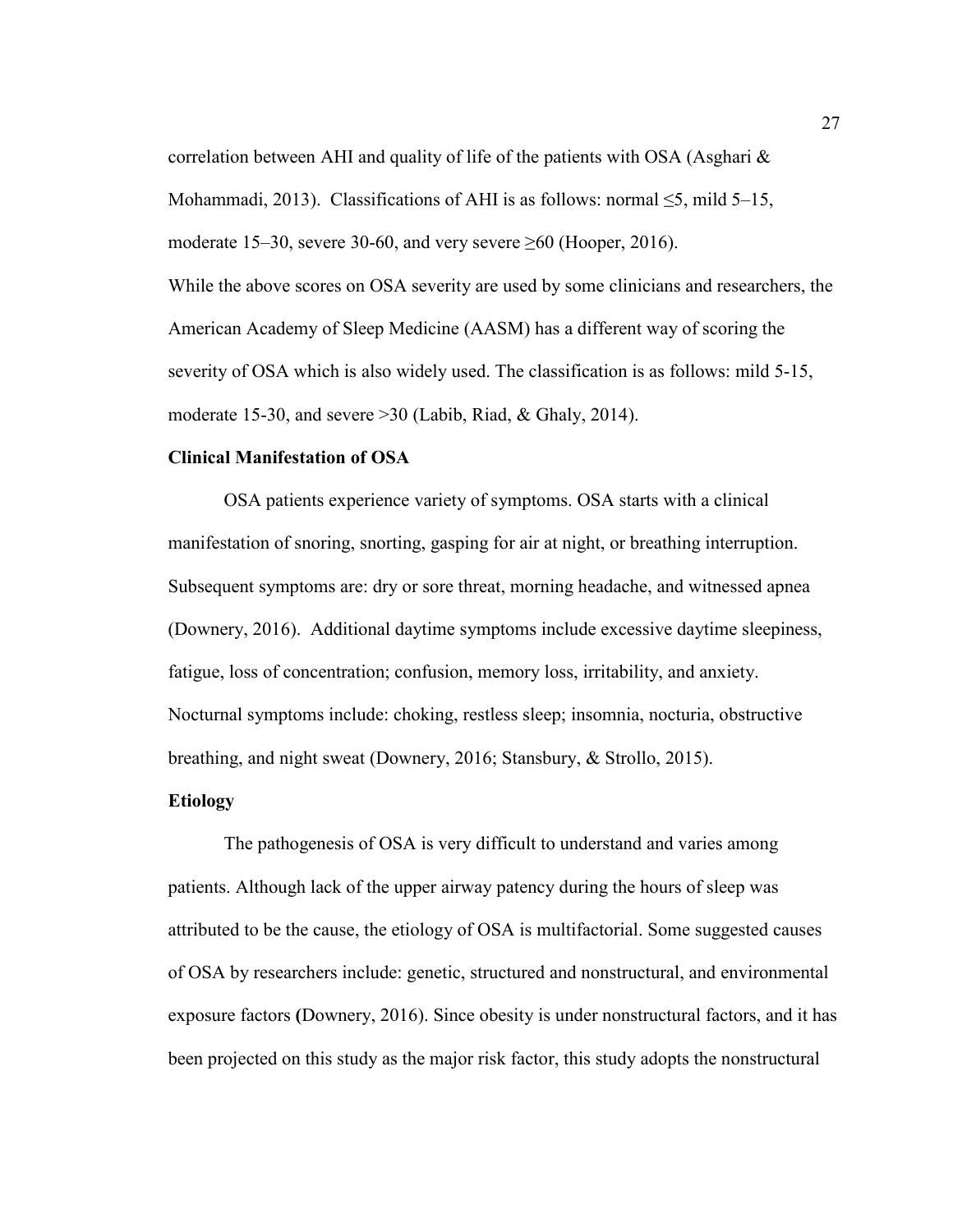factors. The accusing finger at obesity as a major risk factor has been attributed to adipose tissue deposition of the tongue, enlargement of the neck circumference, and lateral walls of the pharynx (Pang & Tucker, 2013). Environmental exposures that can cause OSA are allergens (Downey, 2017). Halperin (2014) postulated that nocturnal environmental noise also had adverse health outcomes and could influence biological systems as well. Schwartz, Vinnikov, and Blanc (2017) asserted that OSA has been associated with occupational solvent exposure.

#### **Risk Factors of OSA**

#### **Genetic**

A growing body of evidence had shown that genetic factor was linked to OSA. Genetic factors relating to neural control of the upper airway, body fat distribution, and craniofacial structure have been shown to make OSA more pronounced (Center for Sleep Disorder, 2014). Researchers say that about 40% of the discrepancy on AHI might be due to the genetic factors. Evidence has shown that family members might have similar type of sleep apnea which confirmed that OSA was hereditary. Genetic determinants of OSA can be noticeable through craniofacial structures such as oral cavities, face, and skull (Sleep Apnea Treatment Center of American, 2014). These genetic features are responsible for people being predisposed to OSA syndrome. Chi et al. (2014) asserted that craniofacial structures were associated with OSA.

## **Structural and Nonstructural**

Several structural factors are associated with the pharyngeal collapse in people living with OSA. Some structural factors include: inferior displacement of the hyoid,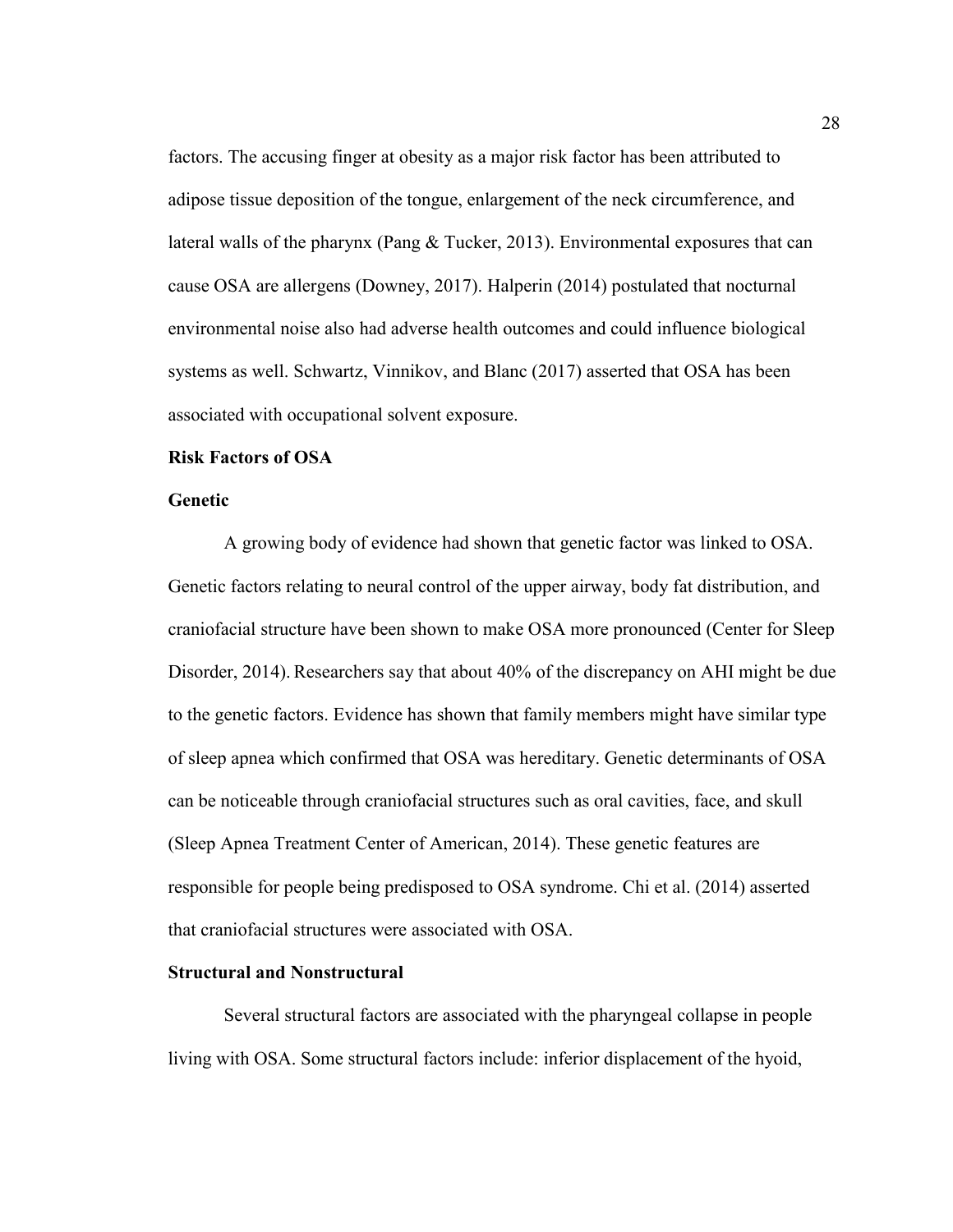mandibular hypoplasia, and innate anatomic variations **(**Downey & Rowley, 2016). The craniofacial bony anatomy is considered under structural factor of OSA as well as the tonsillar hypertrophy, and the deformities of the jaw (Winokur & Kamath)**.** The deviated nasal septum, polyps, tumors, and the nasal obstruction are all anatomical abnormalities grouped under structural factors **(**Winokur & Kamath, 2015). The non-structural factors include: obesity, age, male gender; smoking, alcohol, and sedatives prior to the hours of sleep (Loo et al 2015).

#### **Diagnosis of OSA**

The management of OSA first starts with proper diagnosis, and then followed by determining the level of severity (Strohl, Collop, & Finley, 2016). A formal physical examination should be done by a physician who will check the mouth, neck, and throat. If the physician suspects OSA, a polysomnography test would be requested. Because OSA is associated with adverse health outcomes, early diagnosis is paramount. A well-known test for OSA diagnosis is the polysomnography (PSG) which is done overnight in a sleep center, and it provides information based on the severity of the OSA and the extent of the sleep fragmentation (Su, Chen, Chen, Wang, & Hsiao, 2012). The American College of Physicians (ACP) provided a guideline for the screening and diagnosis of adult OSA, and recommended that sleep study should be done on patients who had unintentional manifestation of daytime sleepiness (Qaseem et al., 2014).

This test requires an overnight sleep attendant who must be effective in measuring upper airway air flows as well as the respiratory events (Su et al., 2012). Subsequent diagnostic test is the Home Sleep Apnea Testing (HSAT) which can also be called out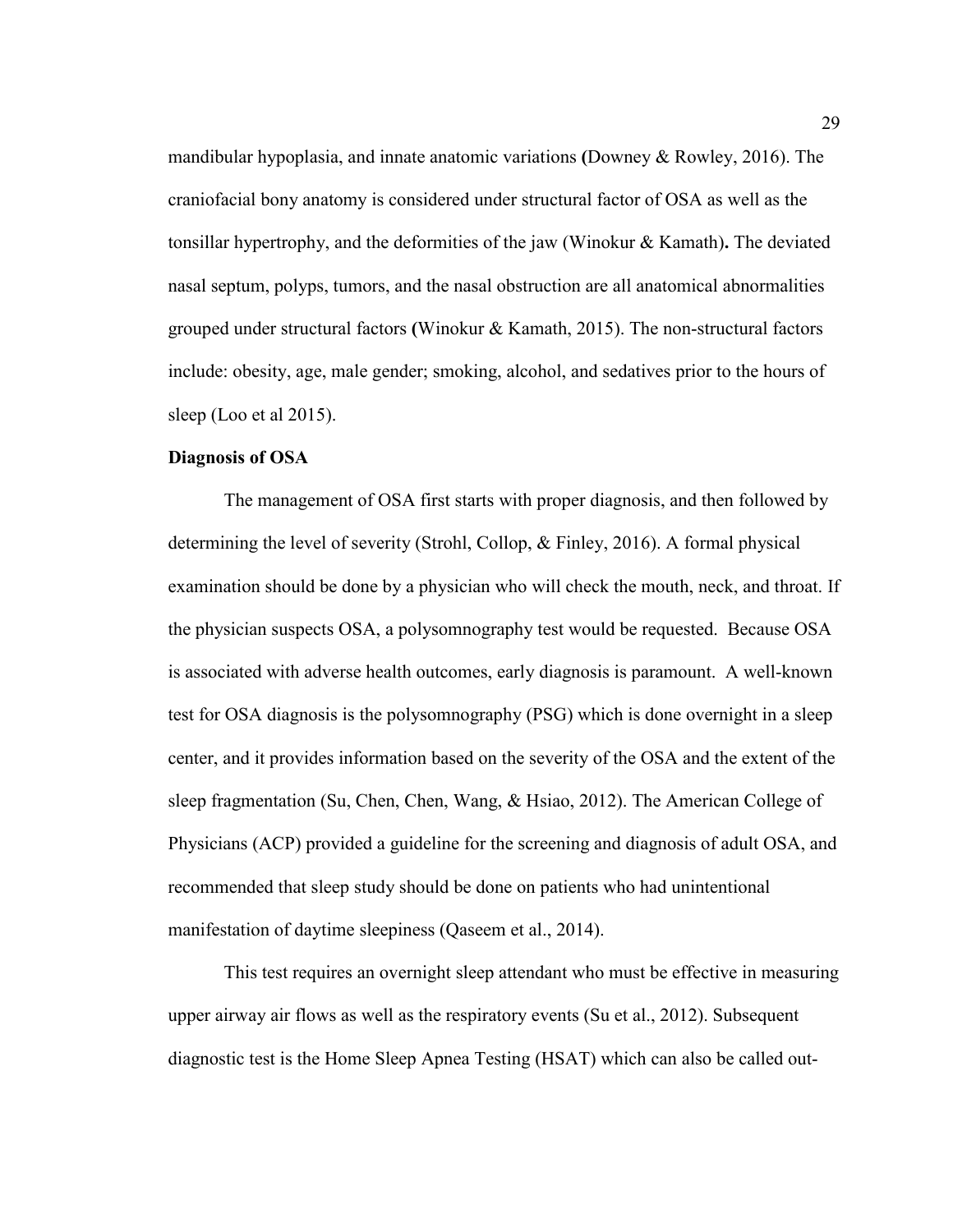of- center testing or portable monitoring. The test is less expensive than the PSG, and requires no sleep study personnel attendant. In order to properly access daytime sleepiness and fatigue, clinicians use Epworth Sleepiness Scale (ESS) because patients often mistake the two symptoms (Strohl et al., 2016).

## **Treatment of OSA**

The functional changes associated with obstructive sleep apnea are complicated, and that makes the treatment options confusing (Sengul, 2013). In a study conducted by Williams et al., (2014), the authors explicated that African Americans had increased prevalence of OSA, and hardly inclined to taking treatments in comparison to whites. When treating OSA, the goal is to reduce or eradicate nocturnal apneic events and the intermittent hypoxia (Spicuzza et al., 2015). There are numerous treatment methods OSA patients use to manage the disease such as Continuous Positive Airway Pressure (CPAP), oral therapy (Mandibular Advancement Devices), clinical surgeries, and weight loss. There is a treatment therapy called Upper Airway Stimulation (UAS) for those who are unable to use CPAP (American Sleep Apnea Association, 2015). Since this disease impacts the brain, heart, and the general health badly, immediate treatment is highly necessary.

#### **CPAP**

Although there are several optional ways of managing OSA, individual factors impact the use of CPAP for treatment. Sullivan et al. (1981) recommended CPAP as a treatment therapy for OSA. CPAP has been clinically proven to be safe although not tolerated by many patients. The reasons for non-compliance by some patients are due to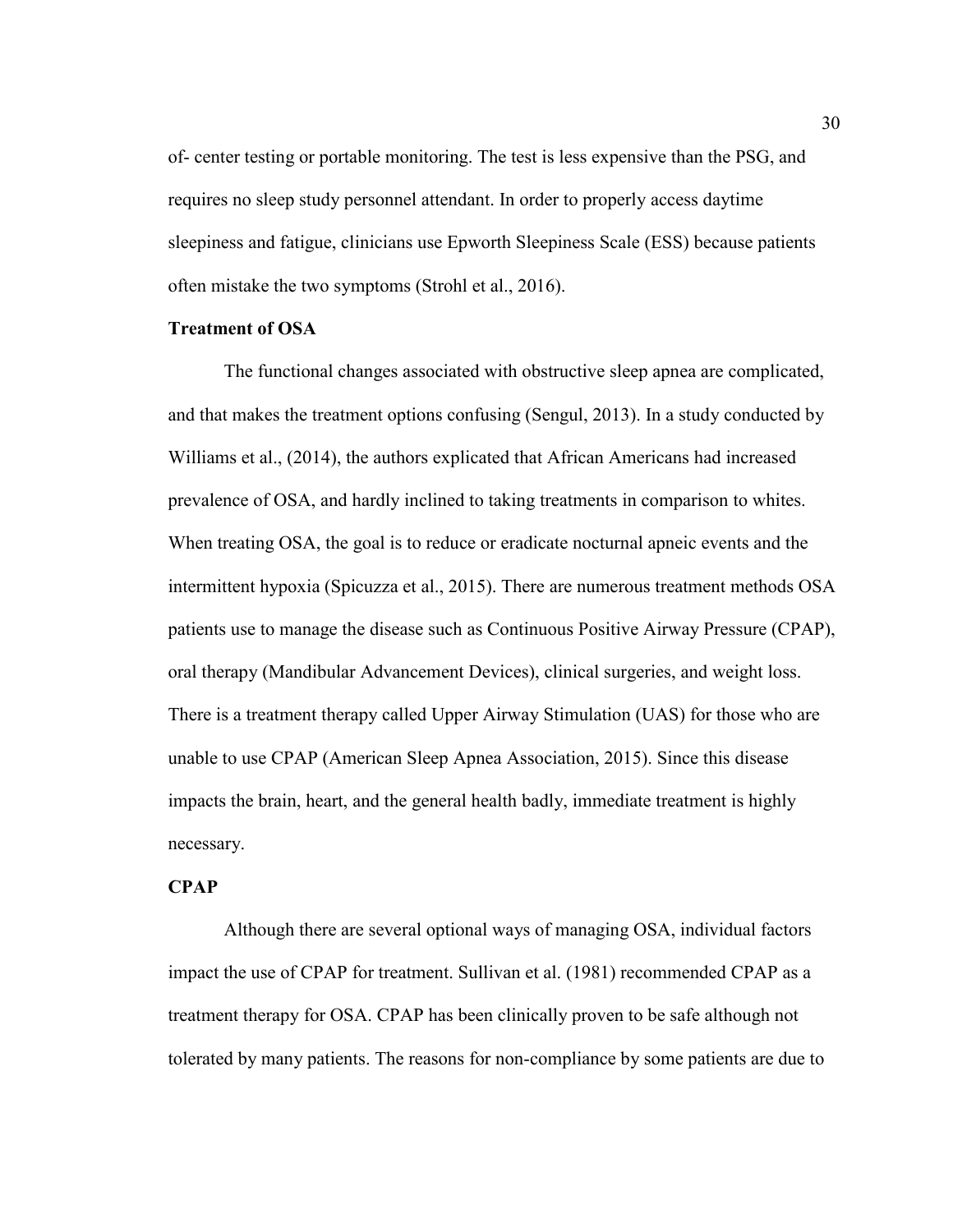the discomfort of the nose or face mask, pressures, and side effects (Virk & Kotecha, 2016). Several researchers have ascertained that CPAP has shown its effectiveness in minimizing symptoms and reducing health issues associated with OSA (Spicuzza et al., 2015; Watson, 2014).

CPAP works by delivering air to the airway at the hour of sleep through a face or nasal mask with a connection of tube to the pump (Sutherland et al., 2015). In other words, the machine is used by a patient through nasal or oronasal mask as a pneumatic support which aids in giving positive pressure to the upper airway; thereby, preventing the collapse of the pharyngeal airway (Spicuzza et al., 2015). CPAP is always recommended if the AHI is above 5 or below 15, and especially with patients exhibiting mood disorders, impaired cognition, and daytime sleepiness (Spicuzza et al., 2015). Virk and Kotecha (2016) stated that data from randomized controlled trials and meta-analyses confirmed the efficacy of CPAP. Evidence showed that OSA commercial drivers who were on CPAP therapy for treatment experienced 73% improvement in their driving (Carstensen, 2016).

## **Oral Devices**

Oral devices are recommended for people who are living with OSA and for people who are not OSA patients, but have episodes of snoring (Ramar et al., 2015). For people living with OSA, the level of severity has to be mild to moderate and the patient has to comply with the dentist's directions for the devices to be effective (American Sleep Association, 2016; Ritchey, 2014)). The American Academy of Sleep Medicine (AASM) and American Academy of Sleep Dental Medicine (AASDM) formed a task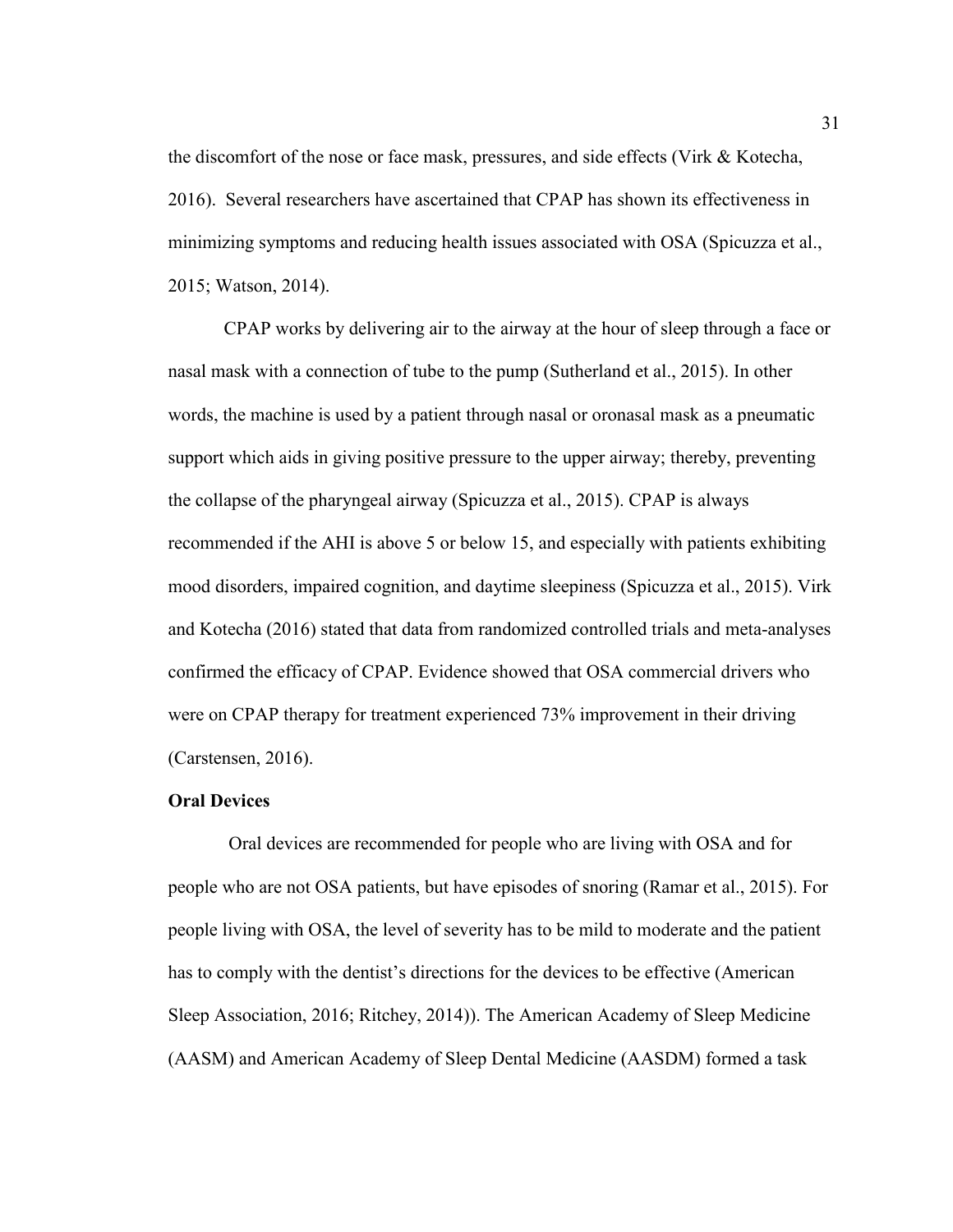force to provide guidelines for the usage of oral devices to treat OSA and snoring (Ramar et al). The aim of forming the task force was to foster quality treatment outcomes, and to minimize potential harms (Ramar et al., 2015). Ramar et al. (2015) emphasized that for an OSA patient to accomplish a complete, effective, and efficient treatment, a sleep physician must be involved with collaboration from a sleep dentist, a physician for ear, nose & throat (ENT), and a primary physician. Surgery is another treatment method, and more effective to reduce snoring than OSA (American Sleep Apnea Association, 2015). **Surgery**

There are several types of surgical approaches for OSA patients such as Uvulopalatophargngoplasty, craniofacial reconstruction, and tracheostomy (Downey & Mosenifar, 2016). Surgery is recommended for patients showing severe symptoms of OSA who could not tolerate or use CPAP, and had tried oral device without favorable outcome. The clinicians use surgical approaches to widen the upper airway (Weaver  $\&$ Kapur, 2016). Although surgery is one of the recommended treatments, several researches have warned about the risk associated with it. Shin et al., (2016) warned about the postoperative respiratory problems that might require the OSA patient to use noninvasive ventilation. A report by the American Society of Anesthesiologists has shown that OSA patients were at risk for preoperative complications (Olson, Chung, & Seet, 2016). Documented evidence has shown that physicians face challenge of not knowing the part of the upper airway that was causing the obstruction (American Sleep Apnea Association, 2015). There are other types of surgeries an OSA patient may seek to reduce weight. A classic example of such surgeries is the laparoscopic gastric banding.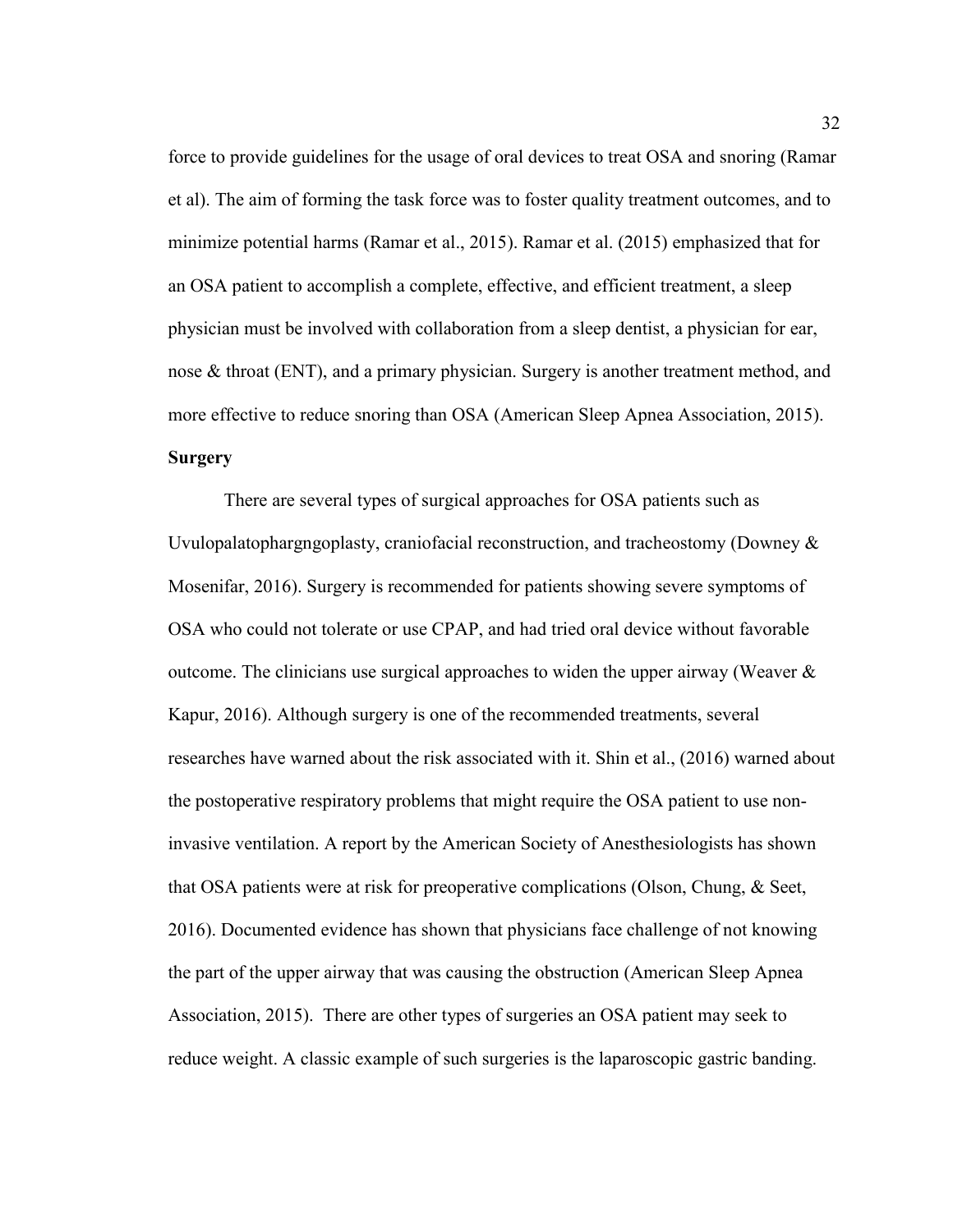This surgery reduces the quantity of food one eats through a band that a surgeon will place on the upper part of the stomach (U. S. Library of Medicine, 2016).

## **Weight Loss**

Weight loss is another recommended treatment for OSA. Treatment goals under weight loss aims at involvement in a structured exercise program, decrease in food intake, and behavioral modification (Strohl et al., 2016). Sengul (2013) mentioned that other authors have shown that reducing weight through exercise by OSA patients solely depended on the individual 's ability to lose weight. Researchers have shown that recommendation of weight loss and exercise for OSA patients living with obesity enhanced quality of life, decreased apnea hypopnea index (AHI), and reduced hypertension (Strohl et al. 2016). Empirical evidence has shown that sleep deprivation limited the metabolism which slowed the process of losing weight in some cases of obesity. Clinicians believed that when OSA is controlled and patients start getting better sleep, the hormone levels that impacted body weight would be stabilized (National Sleep Foundation, 2016).

# **Impact of OSA**

Obstructive sleep apnea impacts patients and the general public in different ways. OSA is associated with daytime sleepiness although there are myriad of medical and nonmedical issues that can cause daytime sleepiness. The frequent arousal associated with OSA leads to sleep deprivation which causes daytime sleepiness and fatigue. From a clinical perspective, OSA has been linked to motor vehicle accidents due to excessive daytime sleepiness (Garbarino et al., 2016; Slater & Steier, 2012). In a study conducted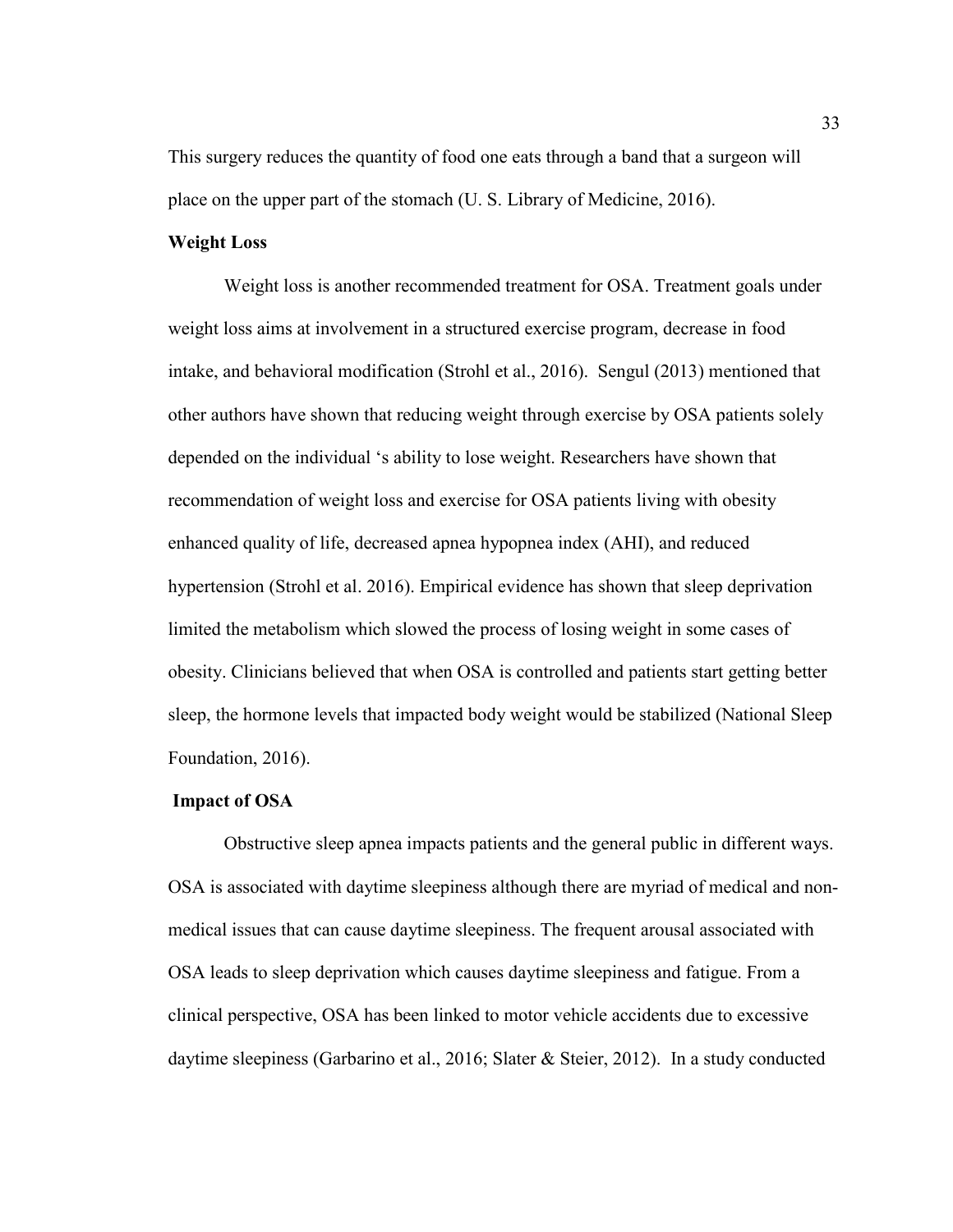by Garbarino et al (2016), the authors confirmed that OSA was implicated as a factor to motor vehicle accidents and near miss accidents among truck drivers.

#### **Health Impact of OSA**

OSA leads to cardiovascular disease health issues such as heart attack; heart failure, arrhythmias, stroke, and high blood pressure (American Sleep Apnea Association, 2016; Qaseem et al., 2014; The National Institute of Health, 2012). The leading cause of death among men and women in the United States is cardiovascular diseases (Agarwal, 2012). A recent study showed that there was association between OSA and cardiovascular diseases, and that the adults younger than 70 years were at high risk of cardiovascular disease mortality especially if they were living with OSA (Franklin and Lindberg, 2015). OSA has also been associated with limitation on interpersonal relationships, lack of efficiency concerning school or work capabilities, and the tendency to involve in accidents (Gildeh, Drakatos, Higgins, Rosenzweig, & Kent, 2016). Researchers have established that excessive daytime sleepiness was associated with impaired cognitive function. However, empirical evidence showed that the use of continuous positive airway pressure can remedy the impairment (Emamian et al., 2016). In addition to cognitive impairment, OSA is also associated with neuropsychological impairment which has been attributed to brain structural changes (Sankri-Tarbichi, 2012).

OSA elevates systemic inflammatory processes, and this can lead to enlarged prostate thereby causing frequent night urination (Khan, 2015). This disease is also associated with sexual dysfunction both in males and females. In men, OSA has been linked to several comorbidities such as chronic prostatitis, urinary incontinence; prostate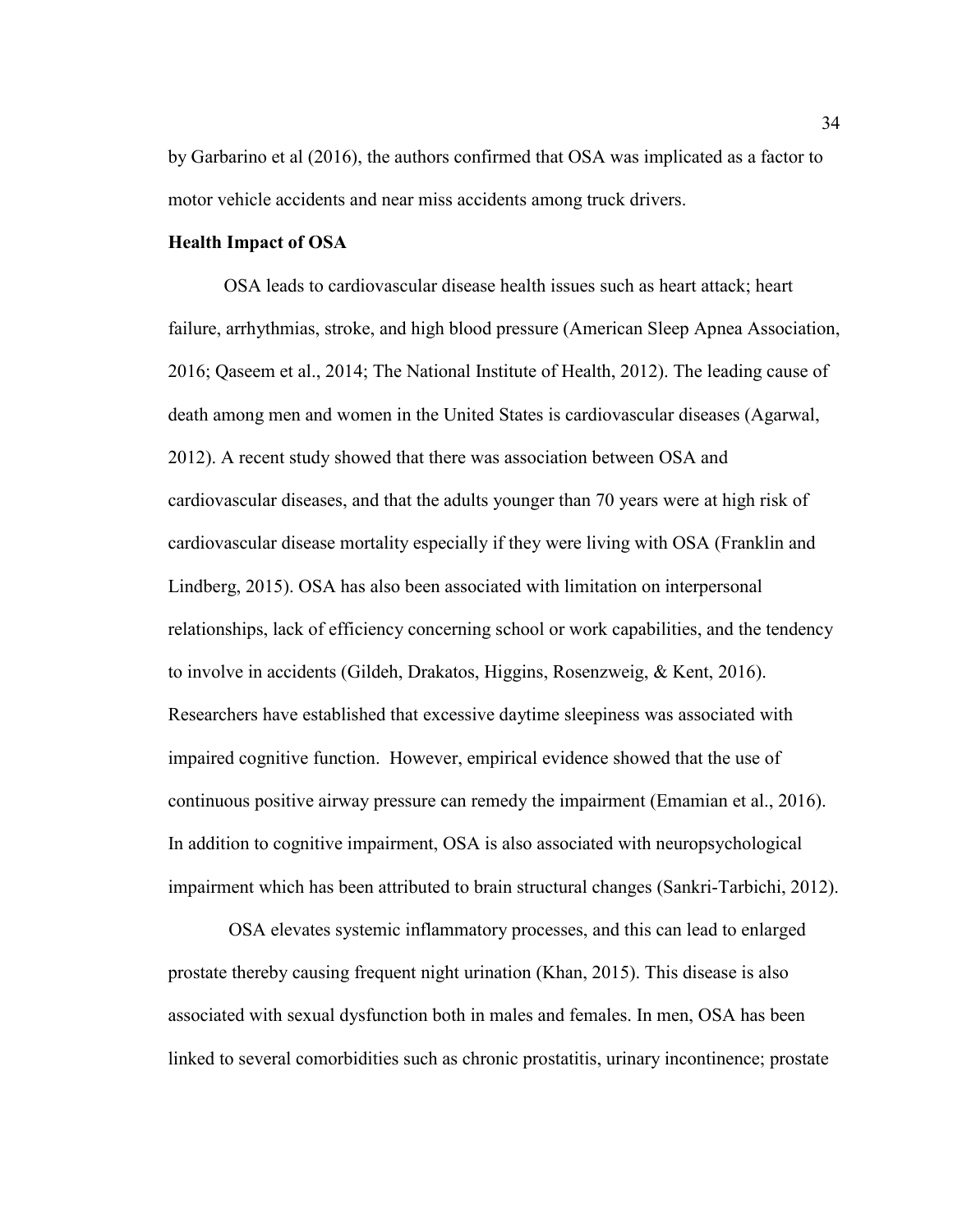cancer, urinary calculi, and erectile dysfunction (Chung, Hung, Lin, Tsai & Kao, 2016). Khan (2015) ascertained that although OSA was associated with sexual dysfunction in women, there was no association between the severity of OSA and the severity of sexual dysfunction. In a study where the relationship between OSA and neurocognitive function among Hispanics was examined, the authors found that OSA was associated with sleep deprivation, cognitive impairment, and dementia (Gonzalez et al., 2014). Data from epidemiological studies showed that OSA was associated with endocrine disorders such as hypogonadotropic, acromegaly, hypogonadism, and hypercortisolism. These diseases could contribute to secondary osteoporosis and bone loss (Chakhtoura, Nasrallah, & Chami, 2015).

A review of literature showed that the signs of cognitive impairment associated with OSA were lack of concentration, memory loss, and psychiatric disorders in certain cases (Higgins, Rosenzweig, & Kent, 2016). The American Academy of Sleep Medicine (2016) ascertained that untreated OSA affected the white matter fiber in several areas of the brain, and this resulted to impairment of mood change and daytime alertness. Some researchers through clinical and epidemiological studies have shown that about 35 % to 91 % of people living with OSA have hypertension (Olafiranye, Akinboboye, Mitchell Ogedegbe, & Louis, 2013). A review of literature by Dal Molin et al. (2016) showed that OSA was a factor on high cancer prevalence and its mortality. This disease has also been associated with abnormal glucose metabolism and metabolic syndrome (Dal Molin et al., 2016). Dewan, Nieto, and Somers (2015) stated that there was a relationship between severity of OSA and glucose intolerance which could constitute risk for diabetes.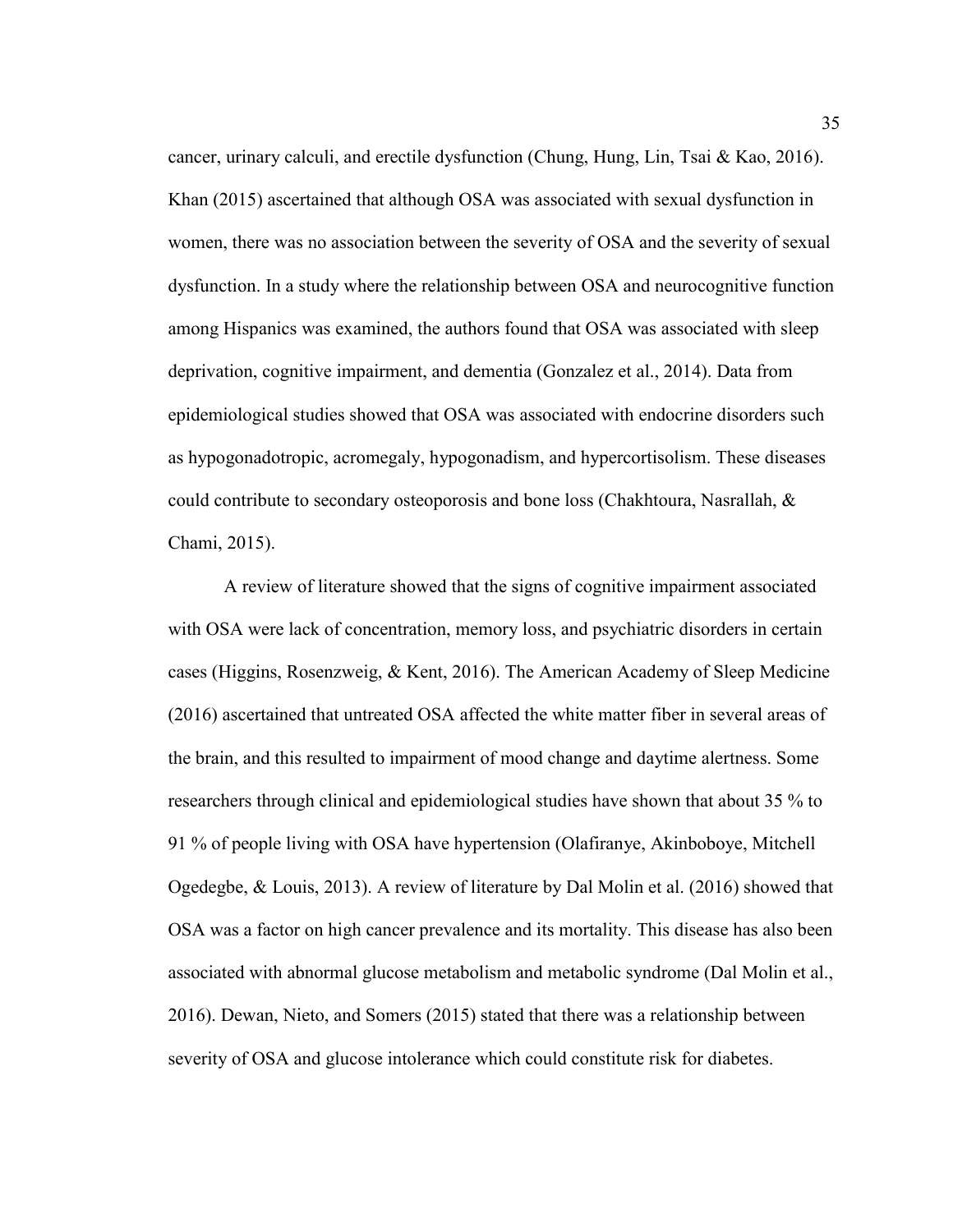Researchers have associated OSA with several diseases of the eyes such as optic neuropathy, eyelid syndrome, conjunctivitis; papilledema, keratitis, and keratoconus coupled with higher chances of having glaucoma than a person without OSA (Liu, Lin & Liu, 2016). OSA is deadly: awareness of the disease, early diagnosis, and treatment are crucial.

## **Societal Impact of OSA**

The societal consequences of undiagnosed and untreated OSA are devastating. Knauert, Naik, Gillespie & Kryger (2015) confirmed that OSA could lead to serious complications, and that the health and societal consequences have placed heavy economic burden on the nation. Subsequently, there are long term sequelae such as decreased mood and low quality of life that exist among OSA patients (Peppard et al., 2013). Some researchers have claimed that low productivity, absenteeism, and work-related injuries occurred due to OSA at work places (Garbarino et al., 2016; Jurado-Gamez, Guglielmi, Gude, & Buela-Casal, 2015). This disease results to elevated motor- vehicle accidents adverse issues, and more dangerous when the cases are untreated (Kales & Straubel, 2013). Lack of timely diagnosis and treatment of OSA among patients intensify the burden on their quality of lives (Tahmasian et al., 2016).

Documented evidence has shown that OSA was the reason for several truck, train, and airplane accidents. For instance, an oil tank driver had a head-on collision with a cargo vessel which resulted to a spill of crude oil, and about 1000-11,000 barrels of oil went to a waste as a result of that accident. A follow up investigation showed that the driver was suffering from untreated OSA (Kryger, Roth, & Dement, 2017). Carstensen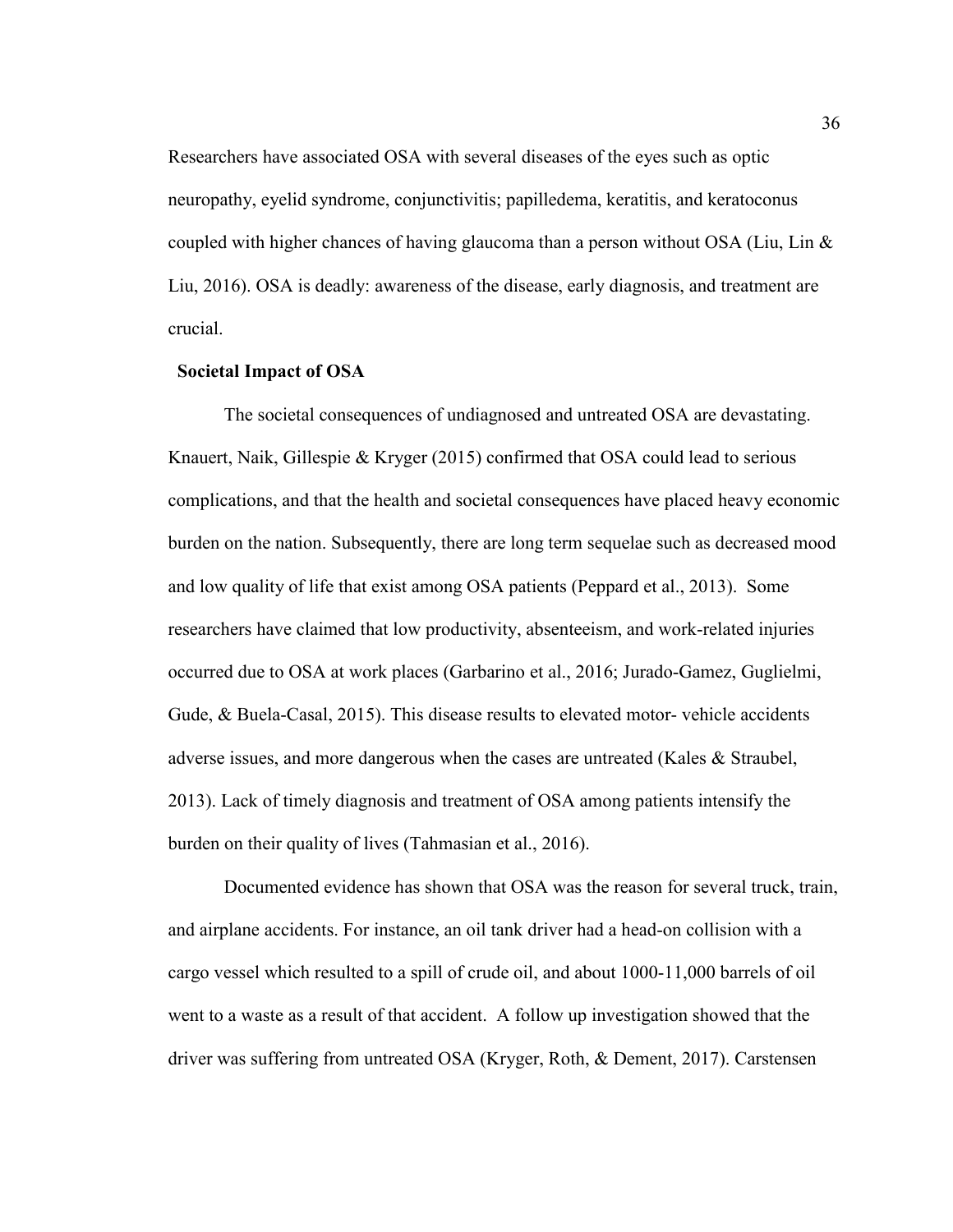(2016) reported that one third of mild to severe sleep apnea existed among commercial truck drivers. Untreated OSA commercial drivers run the risk of being excessively sleepy while driving especially people with severe OSA (National Institute for Health & Care Excellence, 2017).

OSA has impacted most companies/organizations through economic loss, absenteeism, and regulations or recommendations (Kryger, Roth & Dement, 2017). A classic example of such organization is the Federal Aviation Administration (FAA) that considers OSA as a medical condition, and requires an employee with untreated OSA to report it. Unreported case of OSA may disqualify a potential candidate for an employment or dismiss an employee with the FAA (Kryger, Roth & Dement, 2017). In 2016, it was announced that the Federal Government might require commercial truck drivers, bus drivers, and railroad employees to be tested for OSA (Carstensen, 2016).

# **Economic Impact of OSA**

Due to the direct and indirect related costs of OSA, it is difficult to quantify the exact cost of OSA. However, the estimated cost for diagnoses and treatment of OSA in 2015 was 12. 4 billion while the estimated cost for undiagnosed OSA same year was \$30 billion not including the cost from comorbidities (American College of Sleep Medicine, 2016). Because of OSA 's link to increase in cardiovascular diseases, this has led to heavy medical costs (Tarasiuk & Reuveni, 2013). It was estimated that medical costs might increase due to the link between OSA and cardiovascular diseases (Tarasiuk  $\&$ Reuveni, 2013). Watson (2016) estimated that the high costs of OSA would contribute to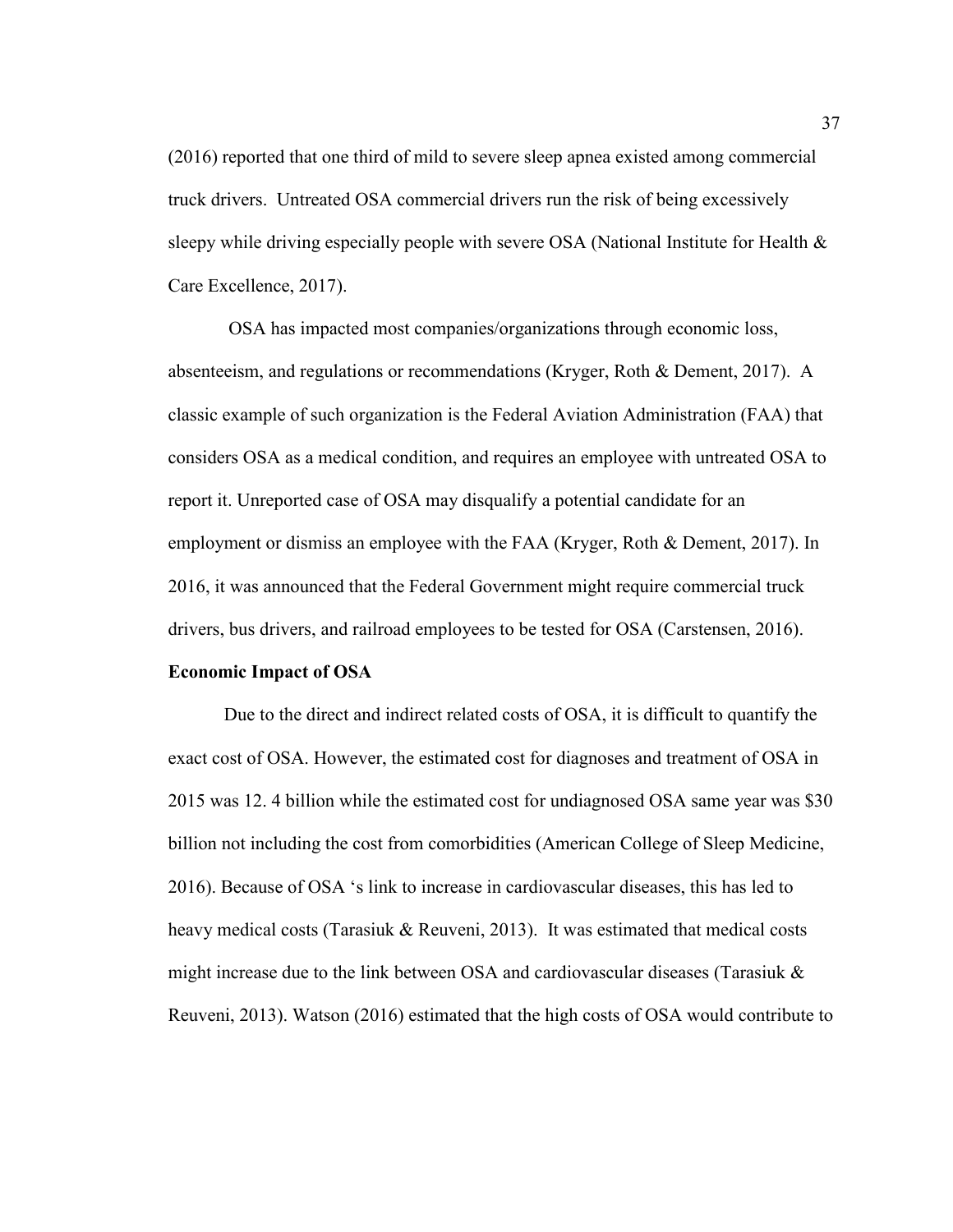increased health care costs up to \$49.5 billion for the treatment of adults in the United States (Watson, 2016).

The use of CPAP therapy has added dent on the medical costs although studies on the cost of CPAP are limited. Garvey et al. (2015) noted that the estimated costs of CPAP were between \$2.000 to \$11.000 in a quality adjusted life-year (qaly). The estimated OSA cost for workplace related accidents was \$6.5 billion while \$26.2 was estimated for OSA motor vehicle related accidents (Watson, 2016). An evaluation of the economic impact of OSA through case control studies showed that medical costs of OSA were increased mainly on undiagnosed patients (Knuaert et al., 2015). The evaluation and diagnoses for OSA are costly both in time consuming and monetary aspect, and some insurance companies do not cover the disease. The disturbing aspect of OSA is that whether treated or untreated, the hallmark of financial burden still remains (Carstensen, 2016).

#### **Morbidity and Mortality of OSA**

One of the leading causes of morbidity and mortality in adults is OSA. Experts have shown growing body of evidence that untreated OSA could independently lead to morbidity and mortality. OSA is responsible for the increase in cardiovascular mortality and mortality especially among untreated OSA patients (Andrade and Pedrosa, 2016). Marshall et al. (2014) reported that high risk of mortality was among people suffering from moderate and severe sleep apnea. The mortality rate is more on adults over the age of 60 with 20 or more apnea episodes per hour during sleep and oxygen saturation that is less than 78 % at the hour of sleep (Sommers, 2013). Robichaud-Halle, Beaudry and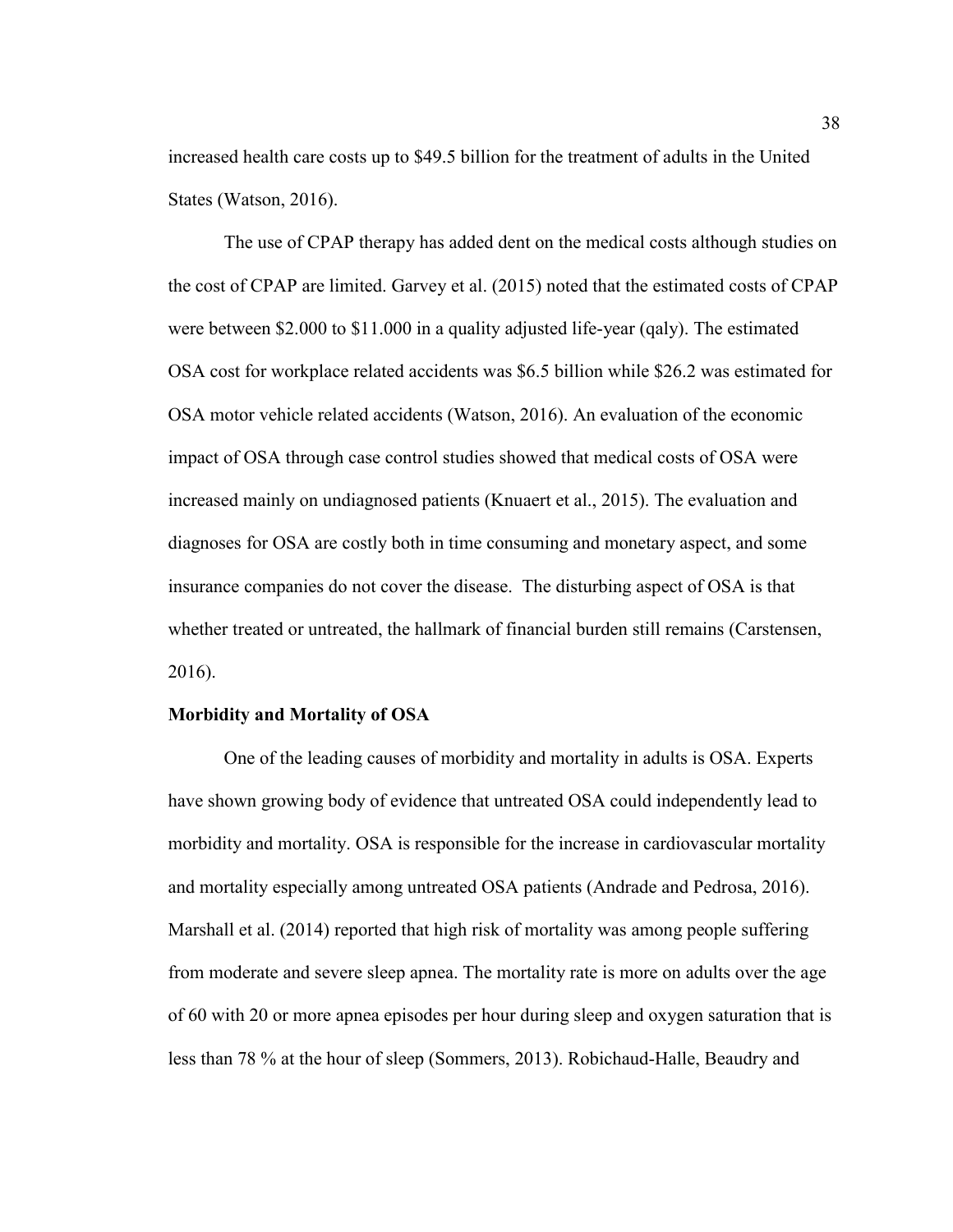Fortin (2016) ascertained that severe OSA was linked to multimorbidity and sub-scores of multimorbidity.

Scientific evidence showed that higher mortality rate existed among OSA patients when compared with people living without the disease (Nisar et al., 2013). Accumulated empirical findings have shown that proper use of continuous positive airway pressure (CPAP) could decrease the high risk of mortality among OSA patients who were on moderate to severe stage (Vijayan, 2012). In another study, evidence showed that older people with severe OSA who were unable to use CPAP for treatment were at higher risk of mortality (Garcia et al., 2012). Early diagnosis and treatment of OSA may limit morbidity and mortality including associated consequences, and related economic burdens (Ansarin, Sahebi, & Sabu, 2013).

#### **Adults Over Normal Weight in the United States**

Overweight and obesity affects children, adolescents, and adults. In the United States, overweight/obesity is a public health concern and the increase in prevalence is resulting to increase in comorbidities. Overweight and obesity occur due to the increase in fat cells and size of the body (NIH, 2012c). Obesity is an excessive accumulation of body fat that can produce adverse health outcomes (WHO, 2016a). Obesity make adults weak and impairs their functional status (Villareal et al., 2017). Literature has shown that adult obesity reduces life expectancy among males and females especially in adults who are smokers (Bray, 2016). To combat overweight/obesity and reduce the associated comorbidities, weight loss among other things should be imperative yet some adults choose to be physically inactive (Foster-Schubert., 2012).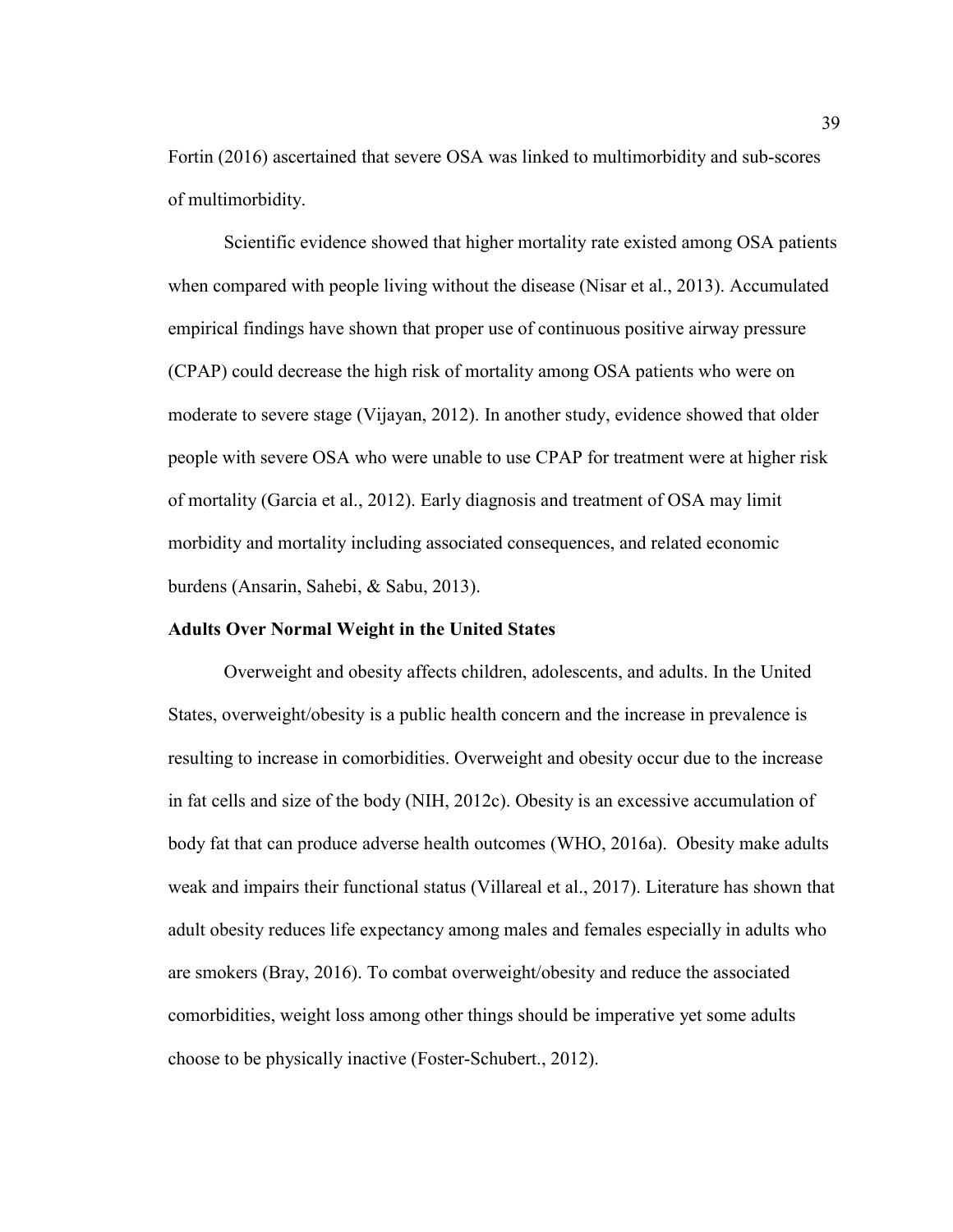The measurement of adult obesity depends on the body mass index above 30 kg/m<sup>2.</sup> The World Health Organization confirms obesity when a person has BMI of 30 and above, and the National Institutes of Health uses the following guidelines: 18.5-24.9 for normal weight, 25-29.9 overweight, 30-39.9 for obesity, and 40+ for extremely obese (NIH, 2012). Several researchers reported high prevalence of obesity with varying notions. Although there are other reasons for the high prevalence of overweight/obesity, some epidemiology researchers have shown that the rise was prompted by decreased interest in exercise and physical activities coupled with peoples' bad choice of diet. Between the years of 2011 and 2014, a self-reported survey on the prevalence of adult obesity showed 36.5% (crude estimate) in the United States (CDC, 2015). To reduce the prevalence of adults having abnormal weight in the United States, recommendations regarding physical activity for adults should be adhered to, and compliance must be monitored.

#### **Adults Over Normal Weight and OSA**

There are growing bodies of evidence that show a strong link of causal relationship between obesity and OSA, and obesity is a high risk factor for OSA severity. Pack (2015) asserted that one of the links between OSA and obesity was the enlargement of the tongue due to fat deposit that affected the airway. In the United States, many adults are struggling with overweight/obesity and sleep deprivation. In 2012, evidence showed that about 35% of adults were obese while up to 28% of adults had less than 6 hours of sleep at night. Epidemiological studies showed association between obesity and selfreported short duration of sleep (St-Onge, 2013). In a study of 2148 participants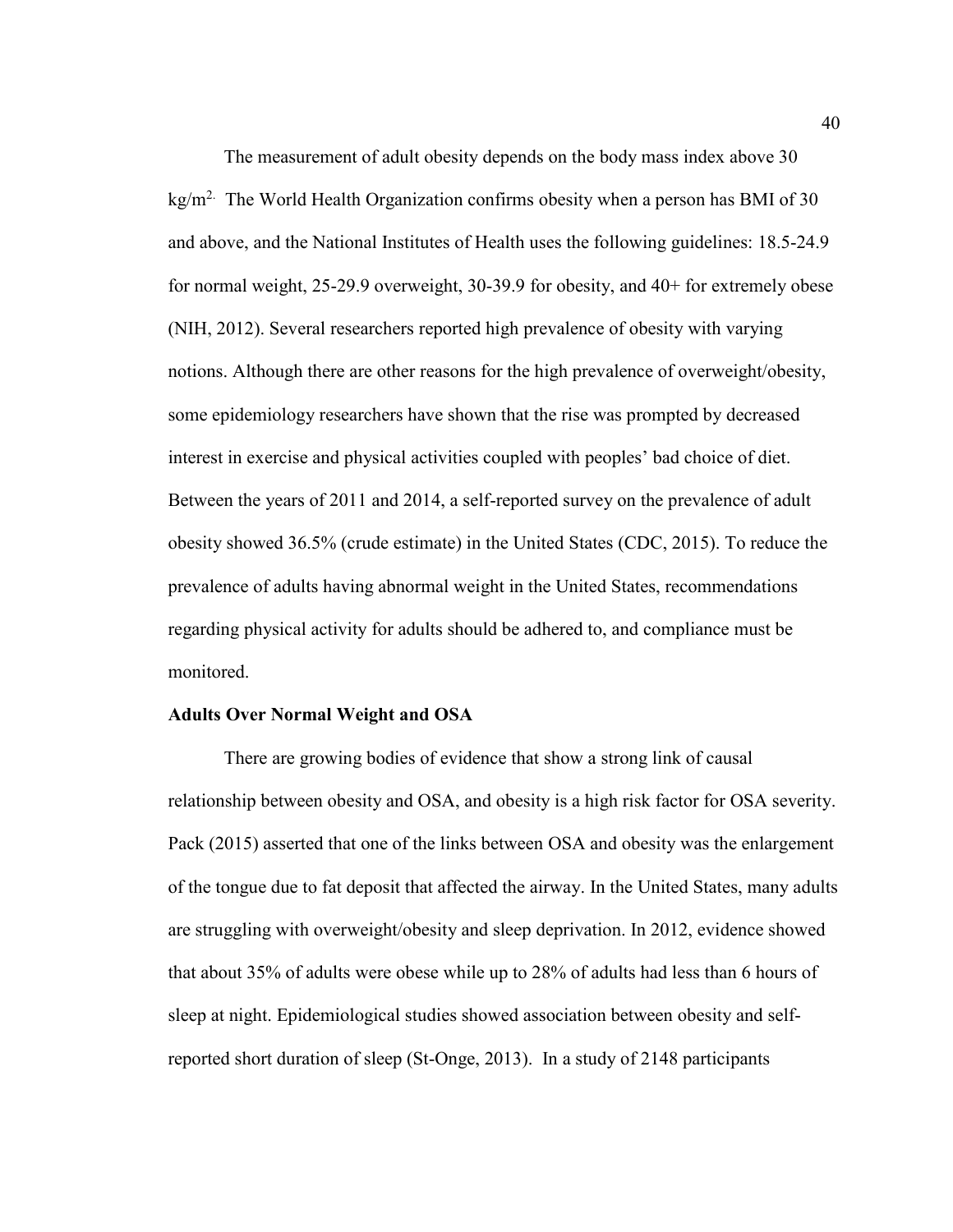conducted by Cowan and Livingston (2012), obesity was more prevalent in participants living with OSA. There are numerous ways obesity can contribute to the development of OSA, and empirical evidence has shown their close interaction with each other (Cowan  $\&$ Livingston, 2012). Genta et al (2014) argued that some biological mechanisms of an OSA patient such as tongue dimensions, neck conference, and pharyngeal length were associated with obesity.

#### **Mechanisms between Obesity and OSA**

It has been established that obesity led to the enlargement of upper airway soft tissue, and constituted elevation of the collapsibility of the pharyngeal airway especially in obese people with OSA (Genta at al., 2014). Researchers have also established that obesity was the architect of the narrowing and obstruction of upper airway (Tarbichi, 2012). Obesity has been linked to the attenuation of functional residual capacity (FRC) which might lead to the underlining of the pharyngeal collapsibility; thereby, reducing the tracheal traction of the pharynx. If this happens, one may develop a self-indulgence on appetite or craving (high calorie foods) that may impact sleep, and result to increase in weight (Cowan & Livingston, 2012). Although epidemiological researchers have shown that neck circumference has been implicated in the mechanism between OSA and obesity, an action from adipose tissue on the airway could also aid in the possibility of airway collapse (Mafort, Rufino, Costa, & Lopes, 2016). Since a growing body of literature has shown the close relationship of OSA and obesity; therefore, it is important to note that some genetic risk factors for obesity can be a risk factor for OSA as well (Schiza et al., 2012).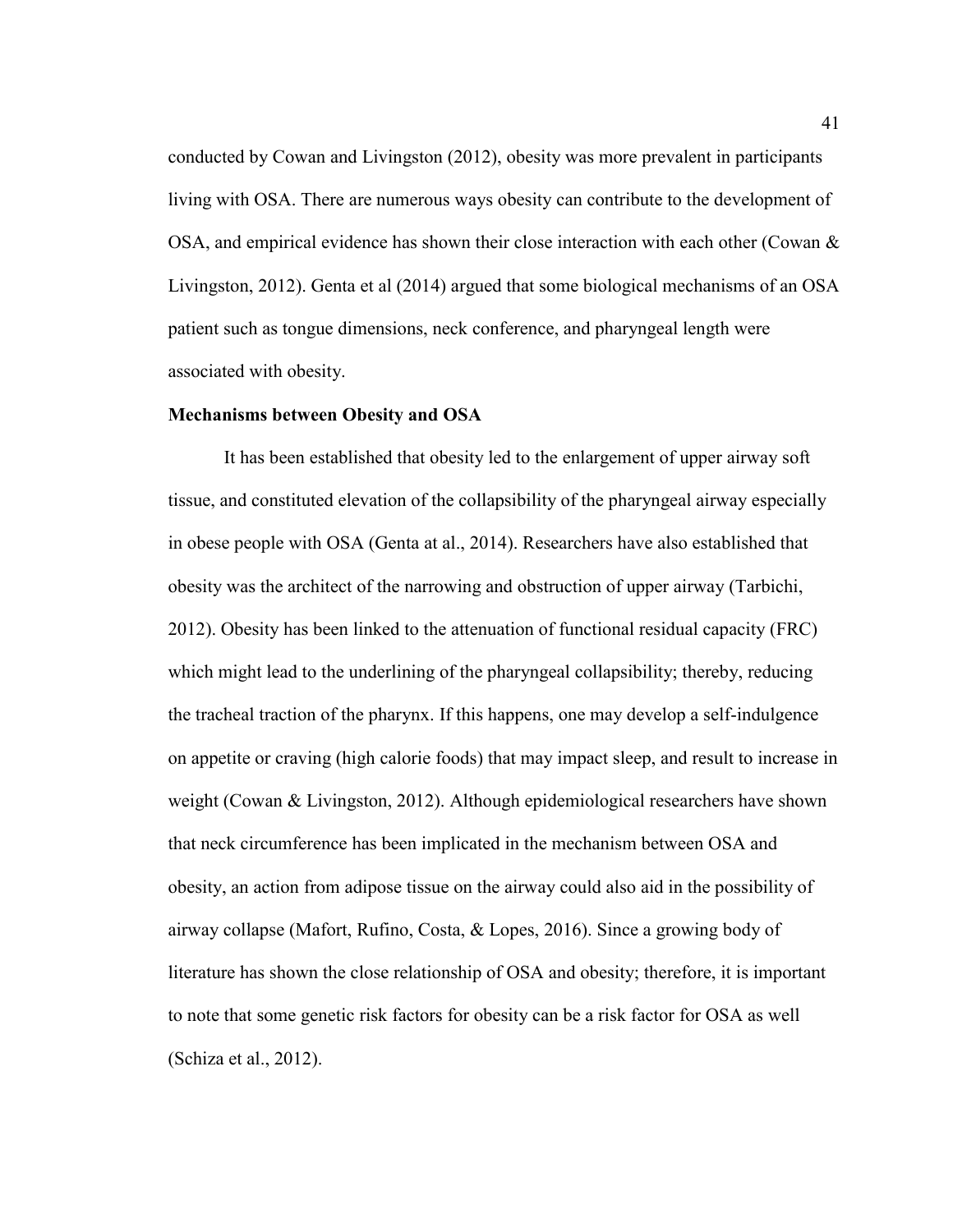A review of literature has shown that OSA and obesity shared other associations through numerous mechanisms such as in hypogonadism, increased activity of the sympathetic nervous system (SNS), and elevated inflammation (Cowan & Livingston, 2012). In addition, Chakhtoura, Nasralla, and Chami (2015) asserted that there were shared mechanisms that existed between OSA and obesity through inflammation and hypogonadism. Although not all types of obesity contribute to OSA, the subcutaneous section of the abdomen and the torso in men are known predictors for the cause of OSA (Schiza, Bouloukaki, Siafakas, & 2012). Some researchers have speculated that weight loss in an OSA patient depended on a particular part of the body such as abdominal region (Dobrosielski, Patil, Schwartz, Bandeen-Roche, & Stewart, 2015). It is paramount to note that abdominal visceral fat could increase mechanical leads on the upper airways, and also produce pro-inflammatory cytokines which in turn projects system inflammation.

# **Cardiovascular Exercise**

Despite many benefits associated with exercise and physical activity, older adults still stay inactive. Physical activity is a body movement that utilizes skeletal muscles, and involves energy expenditure (WHO, 2016c). Exercise is a type of physical activity that is designed with the intention to promote health and fitness (NIH, 2013). While exercise is a type of physical activity, not all physical activity constitutes an exercise (Office of Disease Prevention & Promotion, 2016). Both are body movements that can aid in reducing calories, and they are good for mental health and overall well-being among other benefits (NIH 2016). A study conducted by da Silva et al (2016) showed that lower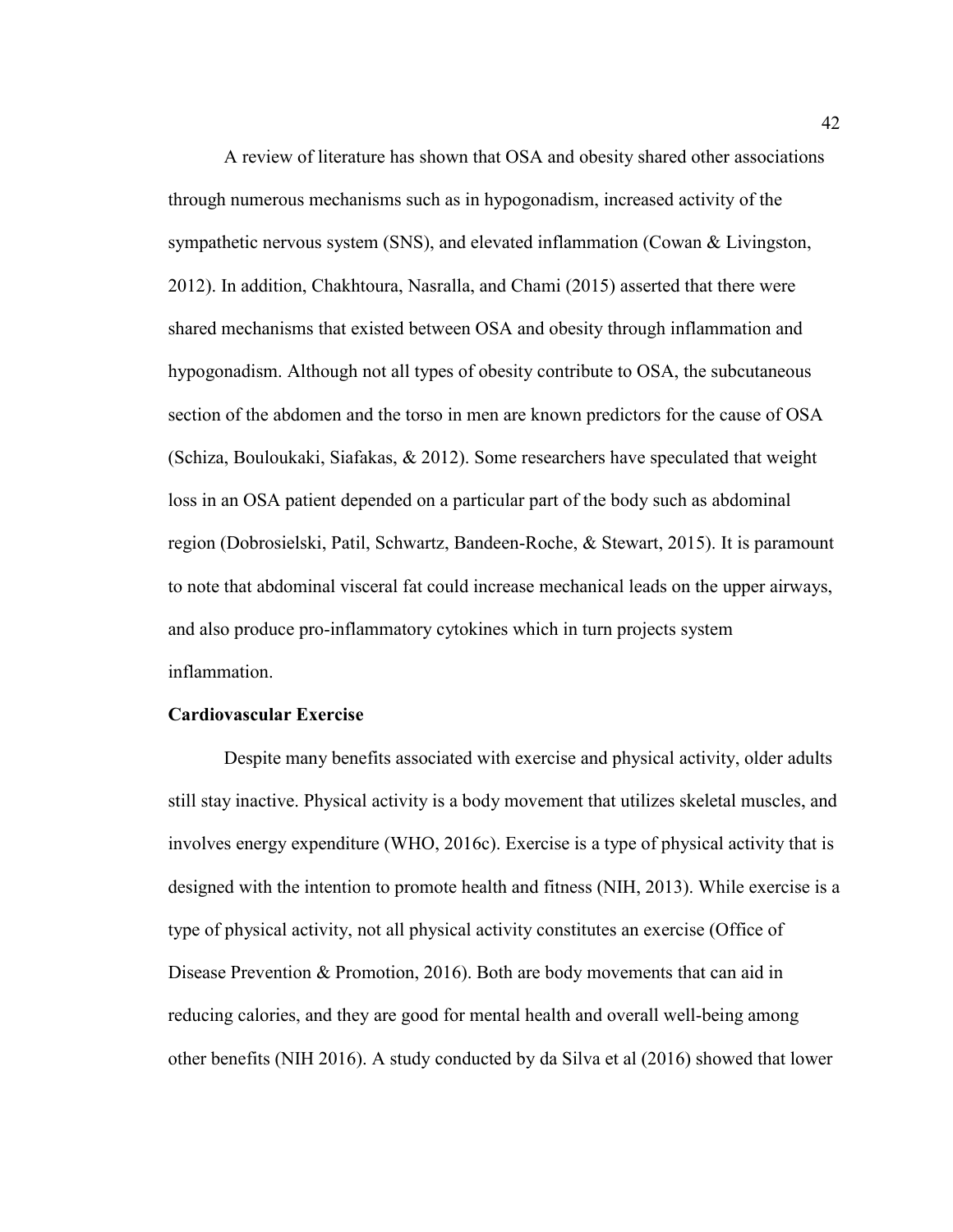odds of OSA could be achieved through structured physical exercise. Exercise in general aids in combating certain diseases such as heart diseases, diabetes, and hypertension (NIH, 2016).

Cardiovascular exercise is the type of physical activity that raises the heart, and makes it beat faster (American College of Sports Medicine, 2014). Cardiovascular exercise can also be referred as cardio or endurance activity, these types of exercises aid the cardiorespiratory and muscular fitness in functioning well especially when practiced in a regular basis (American College of Sports Medicine, 2014). Cardiovascular exercise is also known as aerobic exercise. Some examples of aerobic exercises include: running, brisk walking, and bicycling. Additional examples are: swimming, jumping, and rowing (American College of Sports Medicine, (2014). Aerobic exercise comprises three components that are known as intensity, frequency, and exercise. These components all together produce physical activity profile (Office of Disease Prevention and Health Promotion, 2016). Researchers have stipulated that although the three components of aerobic exercise were important, the time spent and the level of exercise performed were more important (Office of Disease Prevention and Health Promotion, 2016). Donnelly et al. (2013) evaluated the efficacy of aerobic exercise among men and women who were sedentary, overweight and obese, and discovered that supervised exercise resulted to a remarkable reduction of weight loss among them.

Researchers have through exercise training studies shown the benefits of physical activity through cardiovascular health benefits. In addition, empirical evidence has shown that people who indulged in moderate or vigorous aerobic exercise tremendously reduced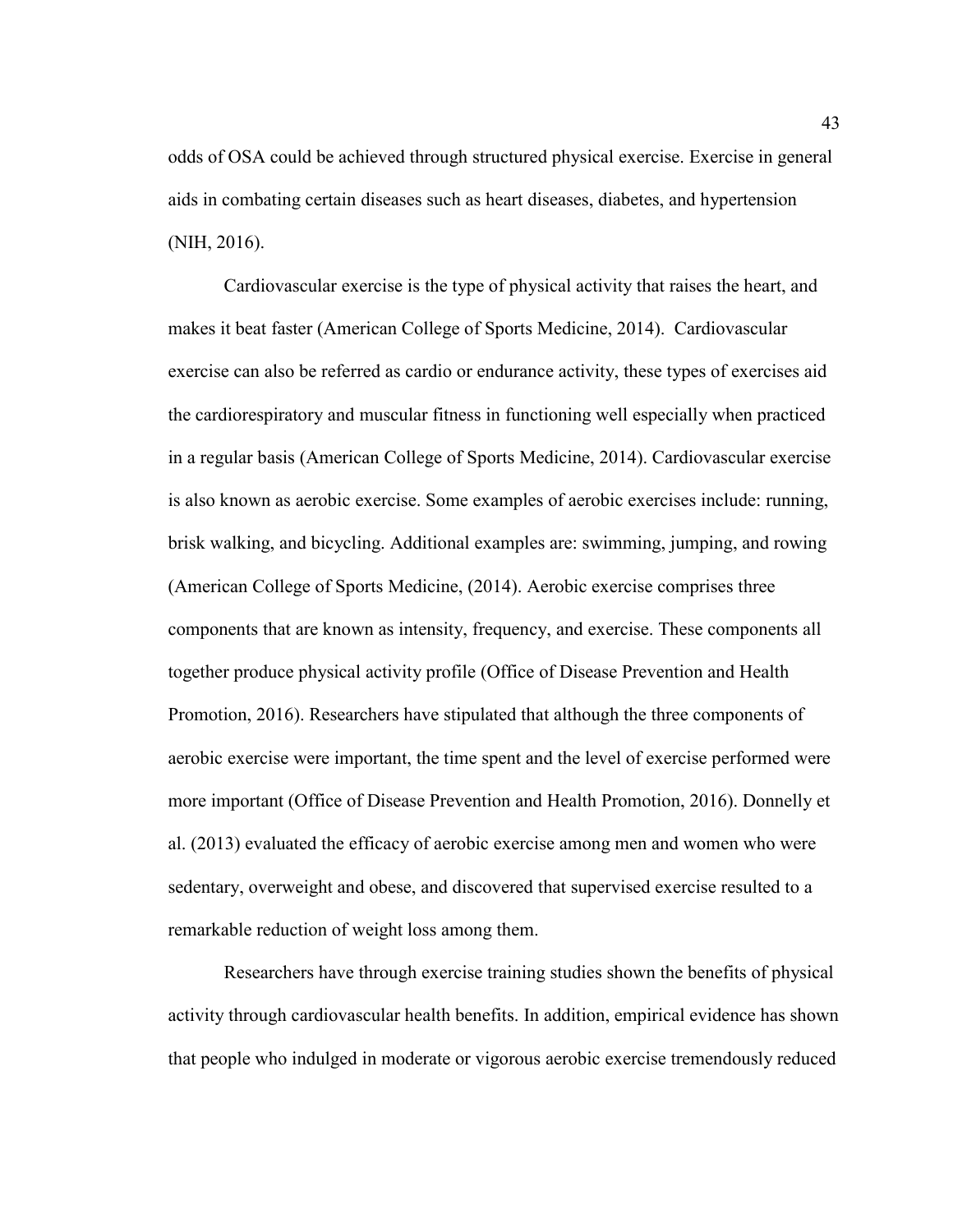the risk of cardiovascular diseases than people who were inactive. The reduction of cardiovascular diseases can be achieved by engaging in a physical activity lasting up to 150 minutes in a moderate or intensity manner in a week (Office of Disease Prevention and Health Promotion, 2016). The participants in this study were all adults and as adults age, their mitochondrial function decreases which leads to health issues. Researchers have recently reported that resistance training exercises could enhance mitochondrial functions in the skeletal muscle which might be beneficial to older adults (Ziaaldini, Hosseini, & Fathi, 2016). The human body has a mechanism through which it goes and accepts physiological changes when a physical contact is made. When one participates in a focused exercise training program, the physiological systems have a way of collaborating with the body depending on the level of the exercise.

# **Cardiovascular Exercise and OSA**

Exercise is a known non-drug intervention that can enhance a person's health, wellness, and sleep. The notion of using exercise as an intervention for reduction of OSA severity has not been cleared by researchers; however, Eylul (2013) claimed that exercise would facilitate weight loss which might reduce OSA. Documented evidence showed that some hindrances facing the utilization of exercise facilities and equipment by adults were due to the non-positive perceptions on traffic, proximity, and safety issues. These reasons distort the motivation to participate in physical activity or structured exercise programs (Vina et al., 2016). Moreover, epidemiological studies have shown that the impact of exercise on sleep apnea depended on a person's body weight reduction and healthy lifestyle (Iftikhar et al., 2014). The management of OSA is very challenging to many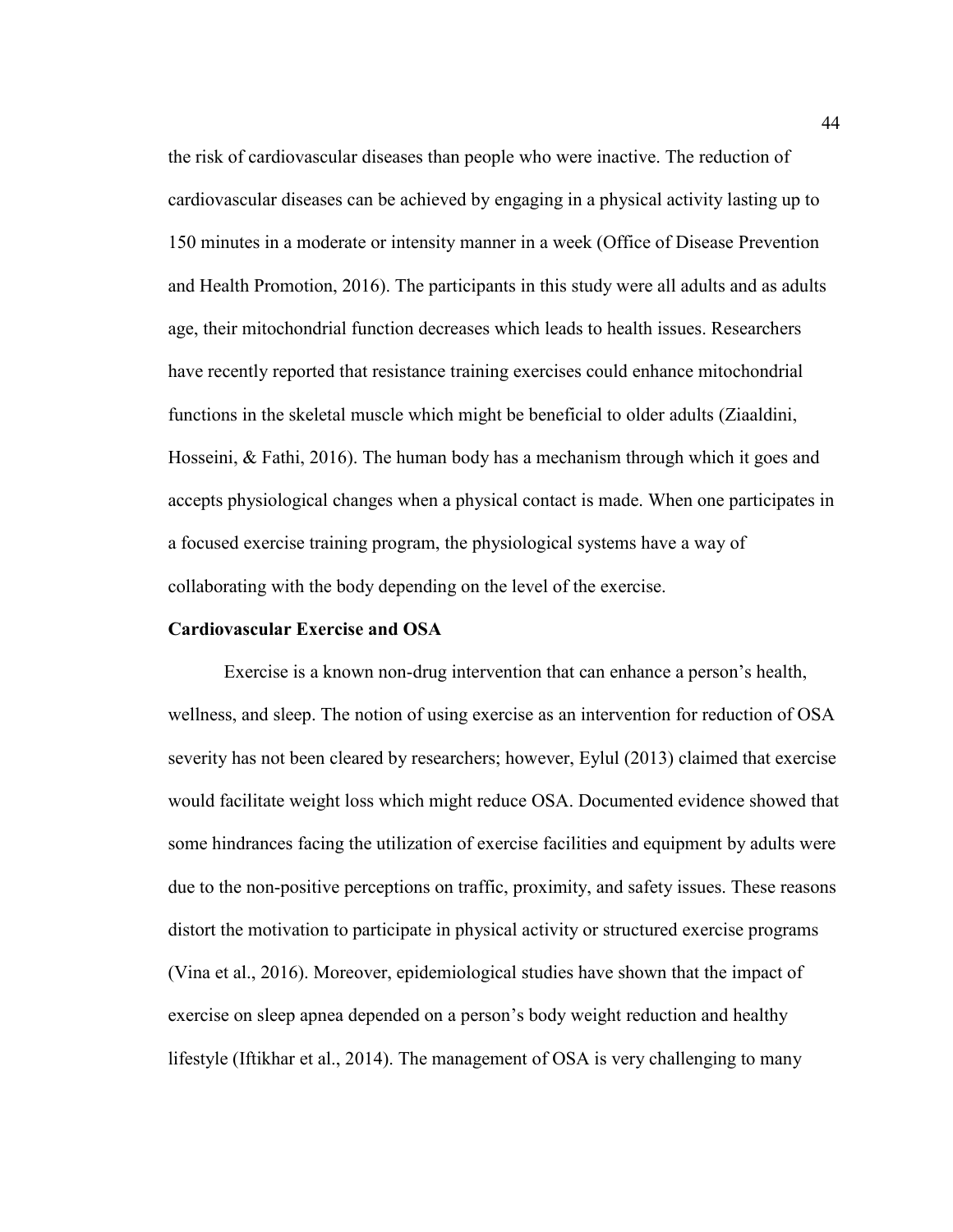people living with the disease especially among adults over normal weight who have trouble in their functional status (Villareal et al., 2017).

Yang et al. (2012) argued that exercise training could enhance sleep quality among middle aged and older adults. Weight loss through exercise or other means can not be over emphasized because it is beneficial to both OSA and adults over normal weight. Researchers have enumerated several benefits OSA patients could derive from physical activity/exercise training; however, the mechanism between OSA and exercise training is yet to be known (Andrade  $&$  Pedro, 2016). The gap to find a type of exercise training that may aid in reducing the severity of OSA still. Iftikhar et al. (2014) ascertained that exercise improved OSA and had also reduced the severity on central sleep apnea in patients living with chronic health failure. Beitler et al. (2014) claimed that there were several mechanisms through which OSA could diminish the ability to exercise.

All adults are encouraged to involve in activities that will strengthen all their muscle groups. Research evidence has shown that increase in risk factors for cardiovascular diseases and mortality was due to peoples' inability to engage in cardiorespiratory fitness (Swift et al., 2013). Swift et al. (2013) asserted that there was a link between cardiorespiratory fitness and reduced cardiovascular risk factors. An outdoor physical activity that included shared places where adults could interact with others has proved more beneficial in enhancing mental health (Sullivan & Pomidor, 2015).

## **OSA and BMI**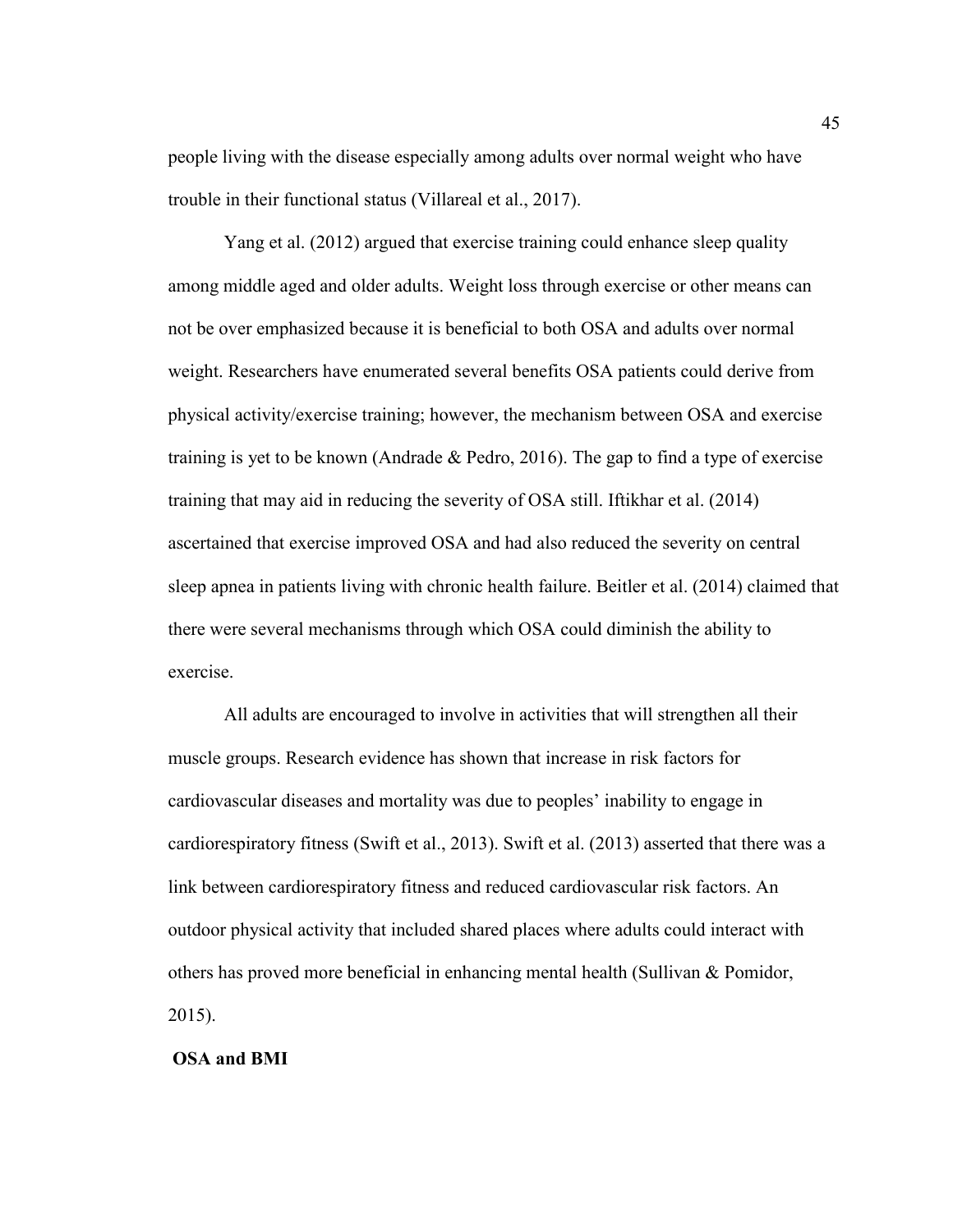BMI is also known as quetelet index which was named after the person who came up with the process. Adolphe Quetelet, a statistician from Belgian was the first to come up with BMI. BMI seems to be a simpler way of categorizing weight, and the measurement does not include body fat. Although BMI can be used as an indicator of high body fat and screening tool, it does not serve as a tool to diagnose body fat (CDC, 2015a). Hooper (2016) reported that the role of body weight in obstructive sleep apnea was yet to be known. A body mass index that is greater than 40 (BMI  $\geq$ 40) is classified as severe obesity and it is associated with apnea (Hooper, 2016). BMI) is used to measure obesity by dividing an individual's weight in kilograms and the height in meters squared (kg/m<sup>2</sup> ) (WHO 2016a).

BMI is further classified as follows: **<** 18.5 (underweight), 18.5-24.9 (normal weight), 25. 0-29.9 (overweight), 30-34.9 (obesity class 1), 35-39.9 (obesity class 11), 40.0 or Higher (obesity class 11) **(**NIH, 2000). Langton, Nevra, Downs, and Niebuhr (2016) examined a relationship between enlistment of BMI and the development of OSA in the U.S military, and reported that individuals with higher BMI (>35) were at increased risk of having OSA.

#### **Summary and Conclusion**

Chapter 2 was centered on review of literature regarding OSA as a global issue and the theoretical constructs of the SEM. Subsequent discussions were on cardiovascular exercise, OSA, BMI, and adults over normal weight. While I was reviewing the literature on OSA, cardiovascular exercise/physical activity, and overweight/obesity, I discovered that the relationship between cardiovascular exercise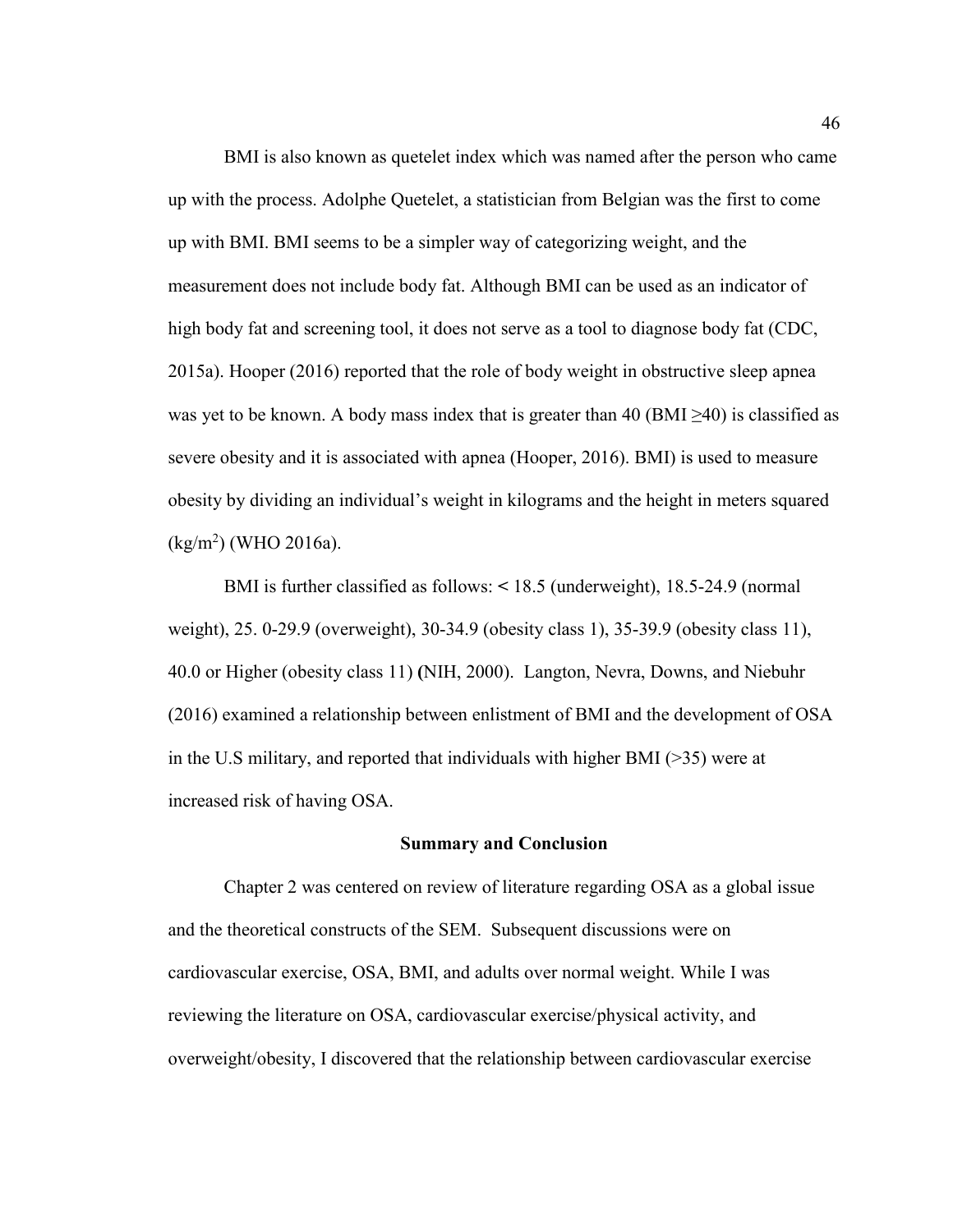participation and OSA was still unclear and no definitive exercise has been proposed for OSA patients. OSA and obesity had similar mechanisms, and had an adverse effect on health, especially if left untreated. Adults were disproportionately affected by OSA and overweight/obesity. The outcome of this study could provide better knowledge of the relationship between cardiovascular exercise participation and OSA as well as BMI and OSA.

 OSA is gradually placing a debilitating burden on American adults, and comorbidities coupled with sequelae are becoming more threatening to the general public. Currently, the public health field is seriously concerned with the adverse effects of OSA. The escalating epidemic of overweight/obesity is also a global and public health concern. If adults over normal weight living with OSA can learn how to manage the disease, the severity of OSA may subside. The research design and methodology of this study were presented in chapter 3.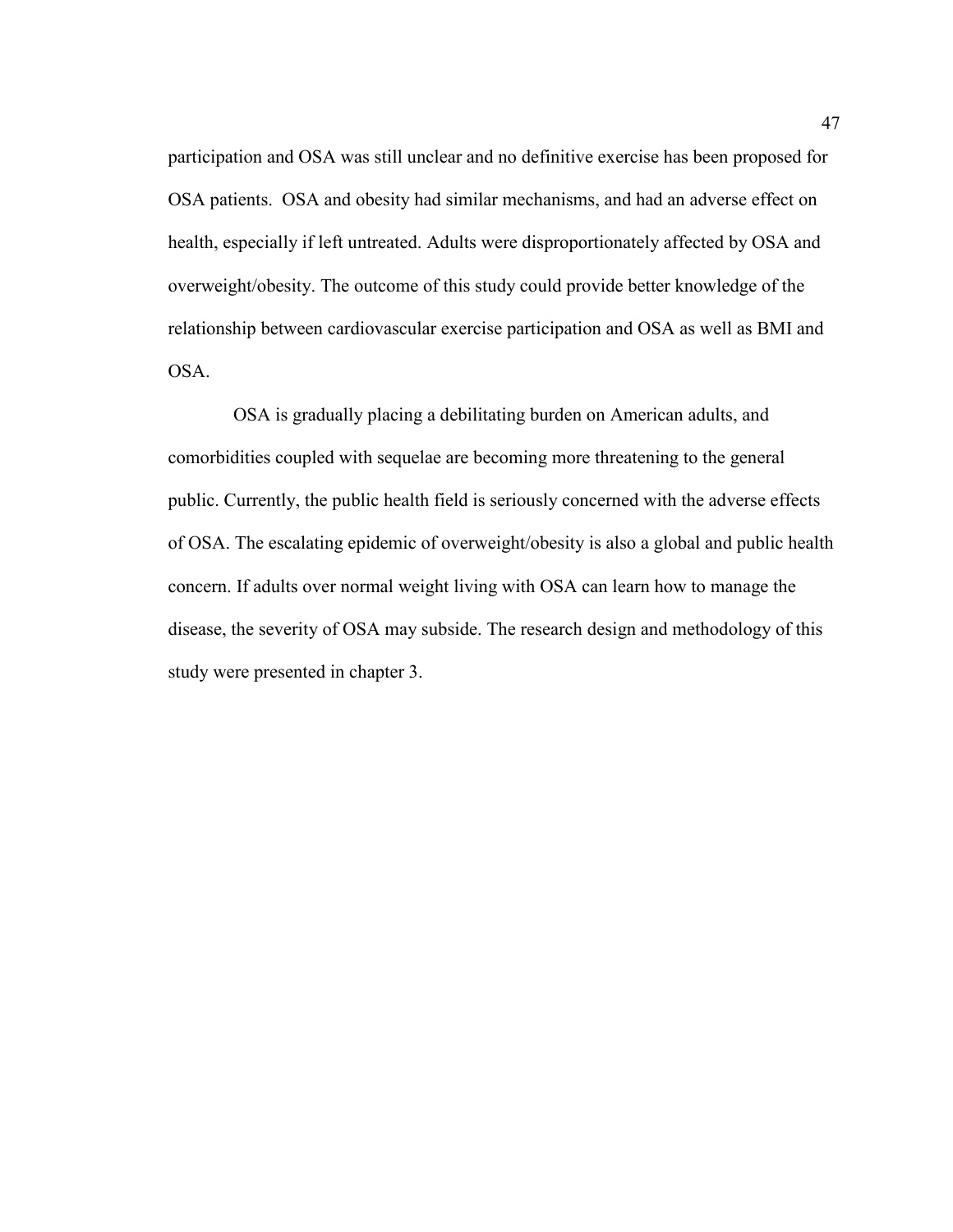#### Chapter 3: Research Method

# **Introduction**

The purpose of this quantitative study was to assess the relationship between cardiovascular exercise participation and OSA by examining the relationship between total cardiovascular exercise participation per week and OSA, and the relationship between BMI and OSA among adults over normal weight in the United States. The discussions in this chapter include: research design and rationale, methodological procedures, and data collection. Additional sections are the operationalization of variables, data analysis plan, and data interpretation plan. Final discussions are on threats to validity, ethical procedures, and a summary

### **Research Design and Rationale**

## **Study Variables**

This study had one dependent variable, two independent variables of interest, and five independent variables treated as potential confounders. The independent variables of interest in the study were total cardiovascular exercise participation per week and BMI. The exercise variables used to construct total cardiovascular exercise per week were: walking, jogging, running, and bicycling. The dependent variable was OSA. Other independent variables treated as potential confounders were: age, gender, race, neck circumference, and employment.

# Table 1

*Cardiovascular Exercise Variables, Unit, and Level of Measurement*

| ariah<br>Тe | Thii | evel<br>01  |  |
|-------------|------|-------------|--|
|             |      | measurement |  |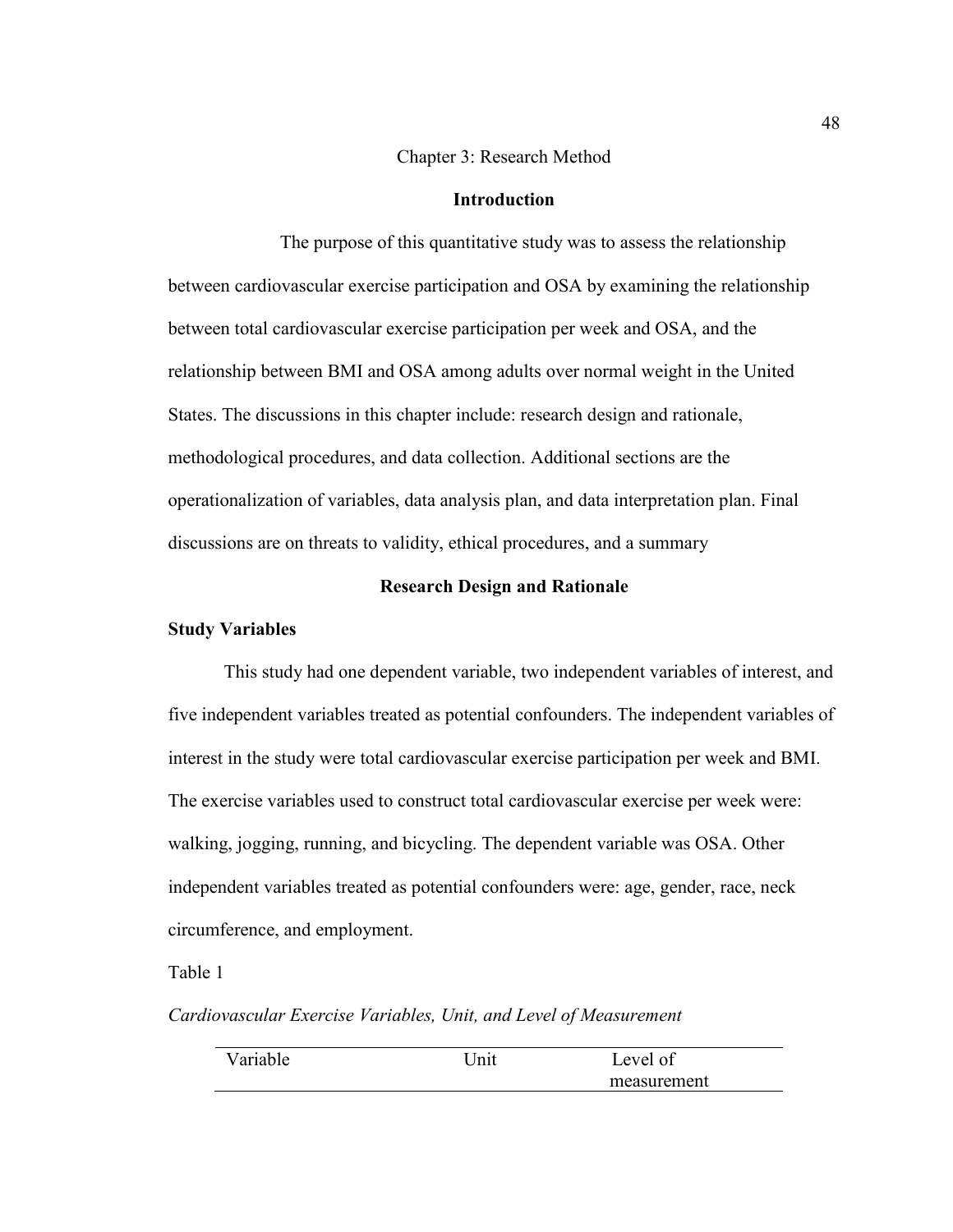| Bicycling duration   | Minutes per<br>week | Ratio |
|----------------------|---------------------|-------|
| Jogging duration     | Minutes per<br>week | Ratio |
| Running duration     | Minutes per<br>week | Ratio |
| Walking duration     | Minutes per<br>week | Ratio |
| Total Cardiovascular | Minutes per         | Ratio |
| Exercise             | week                |       |

## Table 2

Study Variables, Unit, and Level of Measurement

| Variable           | Unit.    | Level of measurement |
|--------------------|----------|----------------------|
| Age                | Years    | Ratio                |
| Gender             |          | Nominal              |
| Race               |          | Nominal              |
| Body mass index    | $Kg/m^2$ | Ratio                |
| Neck circumference | cm       | Ratio                |
| Employment         |          | Nominal              |
|                    |          |                      |

# **Research Design**

The design for this study was cross-sectional. The cross-sectional design was suitable for this study in that the data aided in measuring or comparing the independent variable of this study against the dependent variable as well as allowed for multiple outcomes to be assessed. This design also allow researchers to control multiple confounders (Thiese, 2014). Researchers widely use the cross-sectional design because of its inexpensiveness and quickness and the ability it gives a researcher to take measurements at one point in time (Setia, 2016).). In public health, the cross-sectional study is suitable for descriptive epidemiological studies (CDC, 2012). The Cross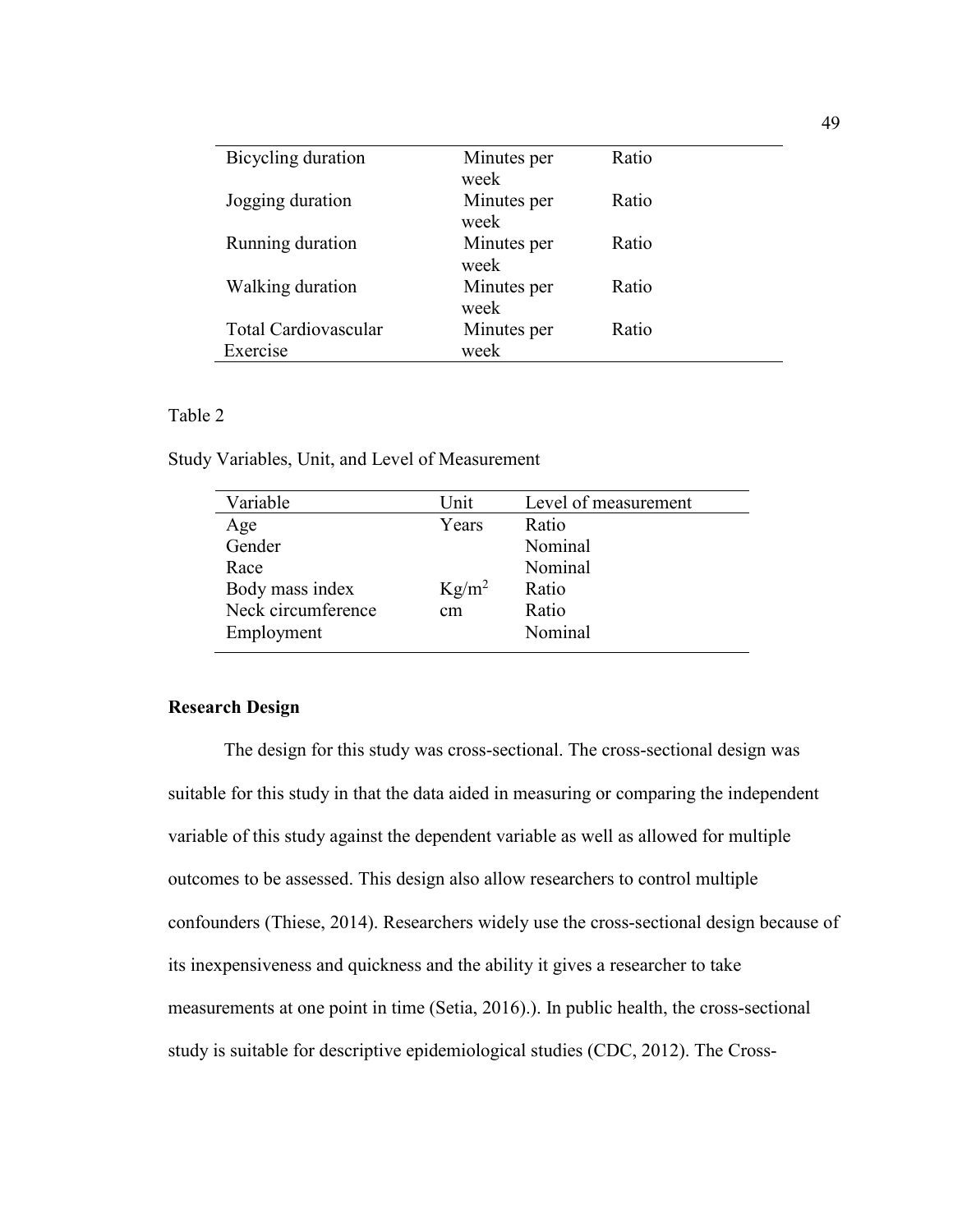sectional design is also used to provide baseline information and demographic data as well as explain the sample of the study, and allows the use of multiple variables to find their relationships (Allen, 2017; Fink, 2010). This study therefore provided descriptive and predictive relationships among the variables and no cause and effect relationship was expected.

## **Research Questions and Hypotheses**

The research questions and hypotheses associated with the study are as follows:

*RQ1*: Is there a statistically significant relationship between total cardiovascular exercise participation per week and OSA among adults over normal weight in the United States while controlling for potential confounders?

*H01*: There is no statistically significant relationship between total cardiovascular exercise participation per week and OSA among adults over normal weight in the United States while controlling for potential confounders.

*Ha1*: There is a statistically significant relationship between total cardiovascular exercise participation per week and obstructive sleep apnea among adults over normal weight in the United States while controlling for potential confounders.

*RQ2*: Is there a statistically significant relationship between BMI and OSA among adults over normal weight in the United States while controlling for potential confounders?

*H02*: There is no statistically significant relationship between BMI and OSA among adults over normal weight in the United States while controlling for potential confounders.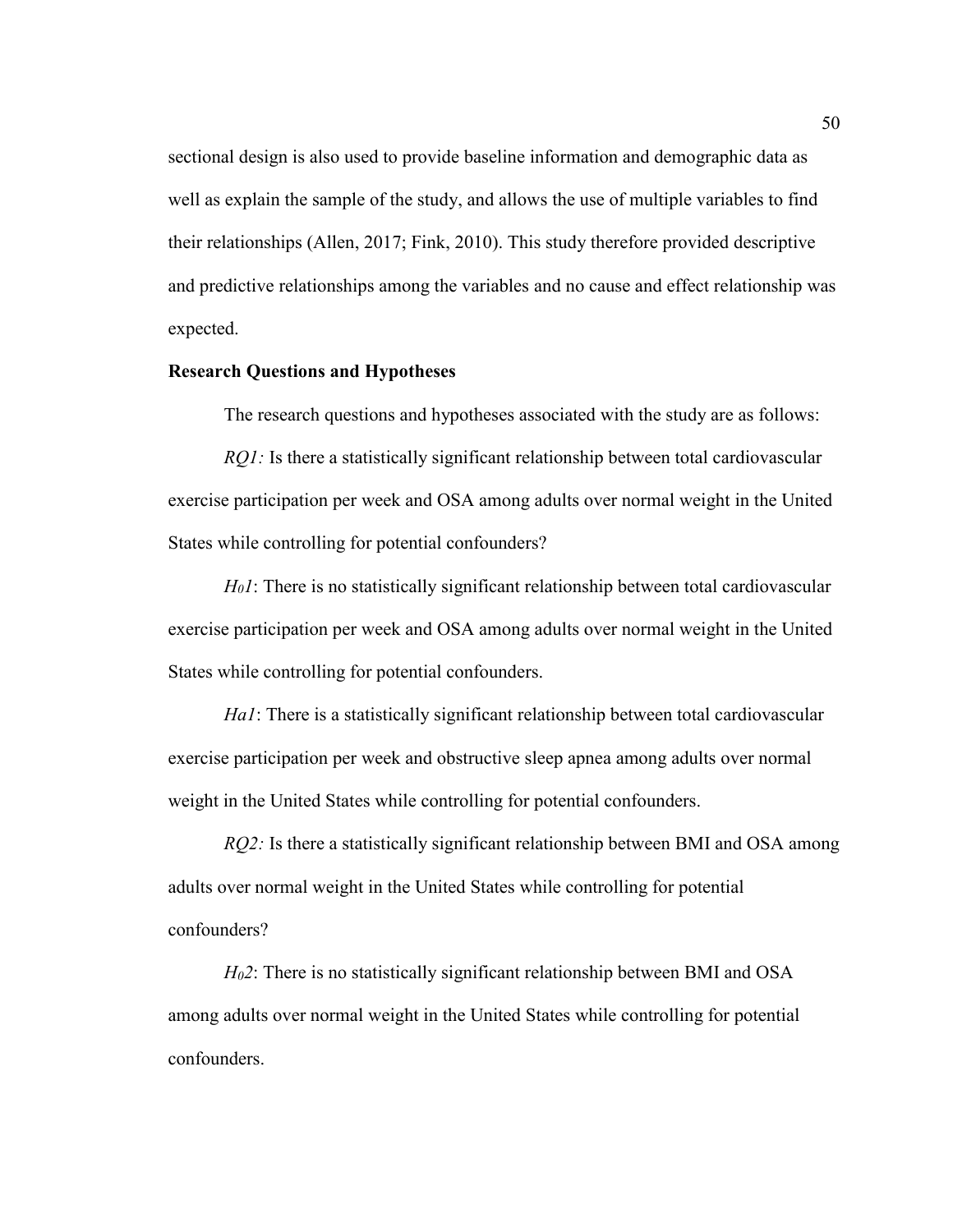*Ha2*: There is a statistically significant relationship between BMI and OSA among adults over normal weight in the United States while controlling for potential confounders*.*

## **Methodology**

## **Population**

The target population for this study were adult patients with ages ranging from 45 to 75 who had cardiovascular disease or multiple risk factors for cardiovascular disease such as obesity. The target population were recruited from four different medical centers in three cities and states (Cleveland, OH, Baltimore, MD, and Boston, MA) of the United States, and were screened for OSA. The population consisted of 219 males and 80 females.

#### **Sampling and Sampling Procedures**

A sample is a subset of a bigger group known as a population (Fink, 2010). Quantitative study is used to measure variables and generalize findings, and this can be done through a sample from target population (Yilmaz, 2013). The original study, Heart Biomarker Evaluation in Apnea Treatment was a phase II randomized controlled trials conducted in cardiology clinical practices at four medical centers (Brigham and Women's Hospital, Boston, MA; Case Western Reserve University, Cleveland, OH; Johns Hopkins University, Baltimore, MD; and VA Boston Healthcare System, Boston, MA). Participants were randomly assigned for three interventions after baseline evaluation, a stratified permuted block design was used. The sample included three different groups of 281 adults of mixed ethnicity from 45-75 years of old who had cardiovascular diseases or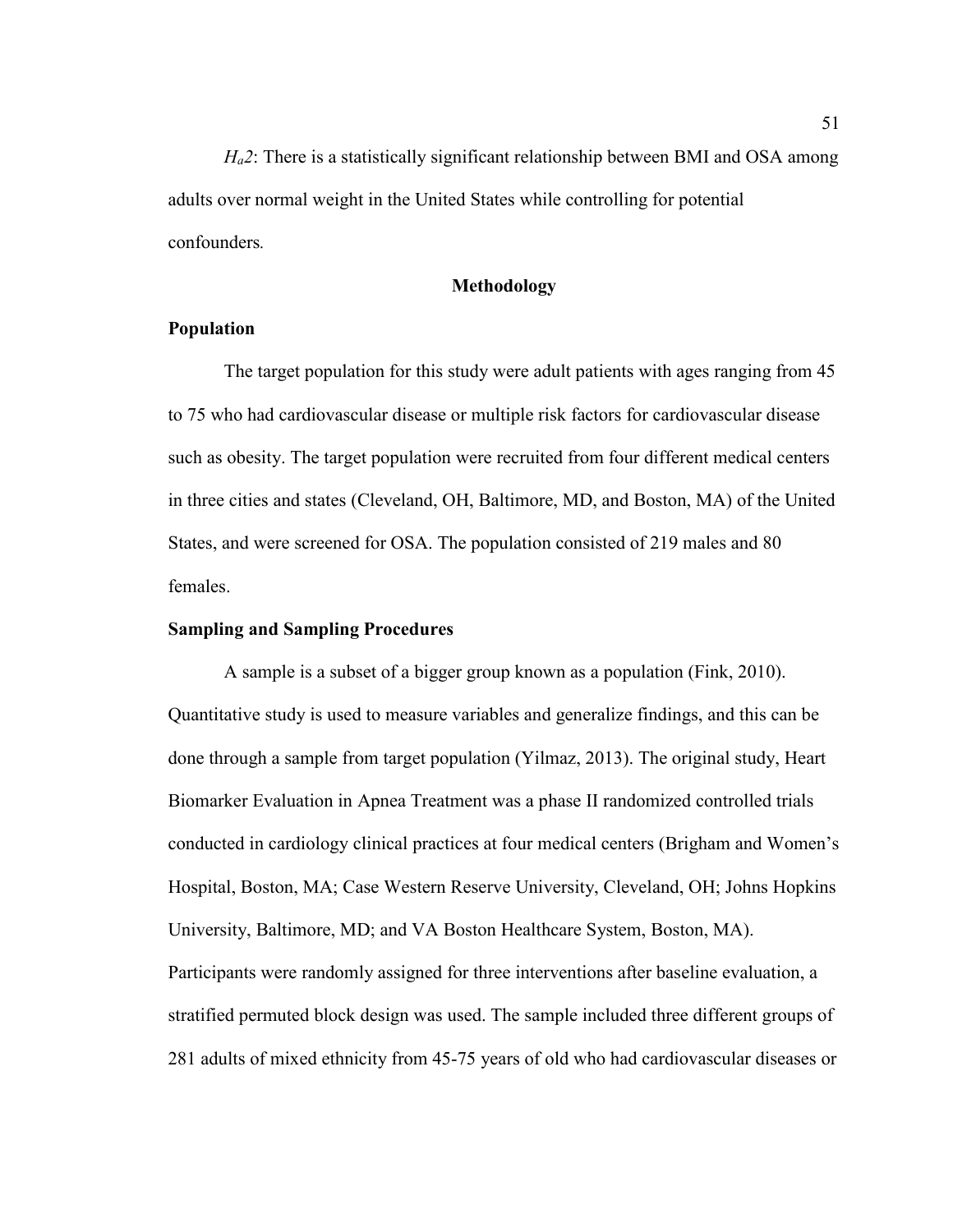multiple risk factors and screened for OSA. The intervention comprised three treatment arms: Health Lifestyle & Sleep Education (HLSE) group (n=97), Continuous Positive Airway Pressure (CPAP) group (n=90). and Nocturnal Supplementary Oxygen (NSO) group  $(n=94)$ .

# **Inclusion Criteria**

The criteria for inclusion were (a) Adults from ages 45-75, (b) Patients with documented coronary heart disease (prior myocardial infarction or coronary artery revascularization or angiographically documented >70% stenosis of a major coronary artery) or 3 or more of the following established cardiovascular risk factors such as obesity ( $>30 \text{ kg/m}^2$ ), hypertension (SBP  $>140$  or DBP  $>90$  or use of antihypertensive medication), diabetes mellitus, and people with dyslipidemia (total cholesterol >240 mg/dl, LDL >160 mg/dl, HDL <45 mg/dl or using lipid medication), and (c) Berlin questionnaire score of 2 or 3.

#### **Exclusion Criteria**

The exclusion criteria were: (a) Participants with uncontrolled of (SBP >170 or DBP  $>110$ ), (b) Uncontrolled diabetes (HbA1c  $>9.0\%$ ), (c) Participants with resting oxyhemoglobin saturation <90%, (d) Established heart failure, (e) Participants with known myocardial infarction, coronary revascularization procedure done within 3 months, or stroke, (f) A resting oxyhemoglobin saturation of  $\leq$ 9%, (g) High level of somnolence with ESS, (h) Participants (females) who were expecting or planned to be with 6 months, (i) Failure to sign informed consent (j) Medical issue that could impact the ability of a participant in the study, (k) Patient currently using supplementary oxygen,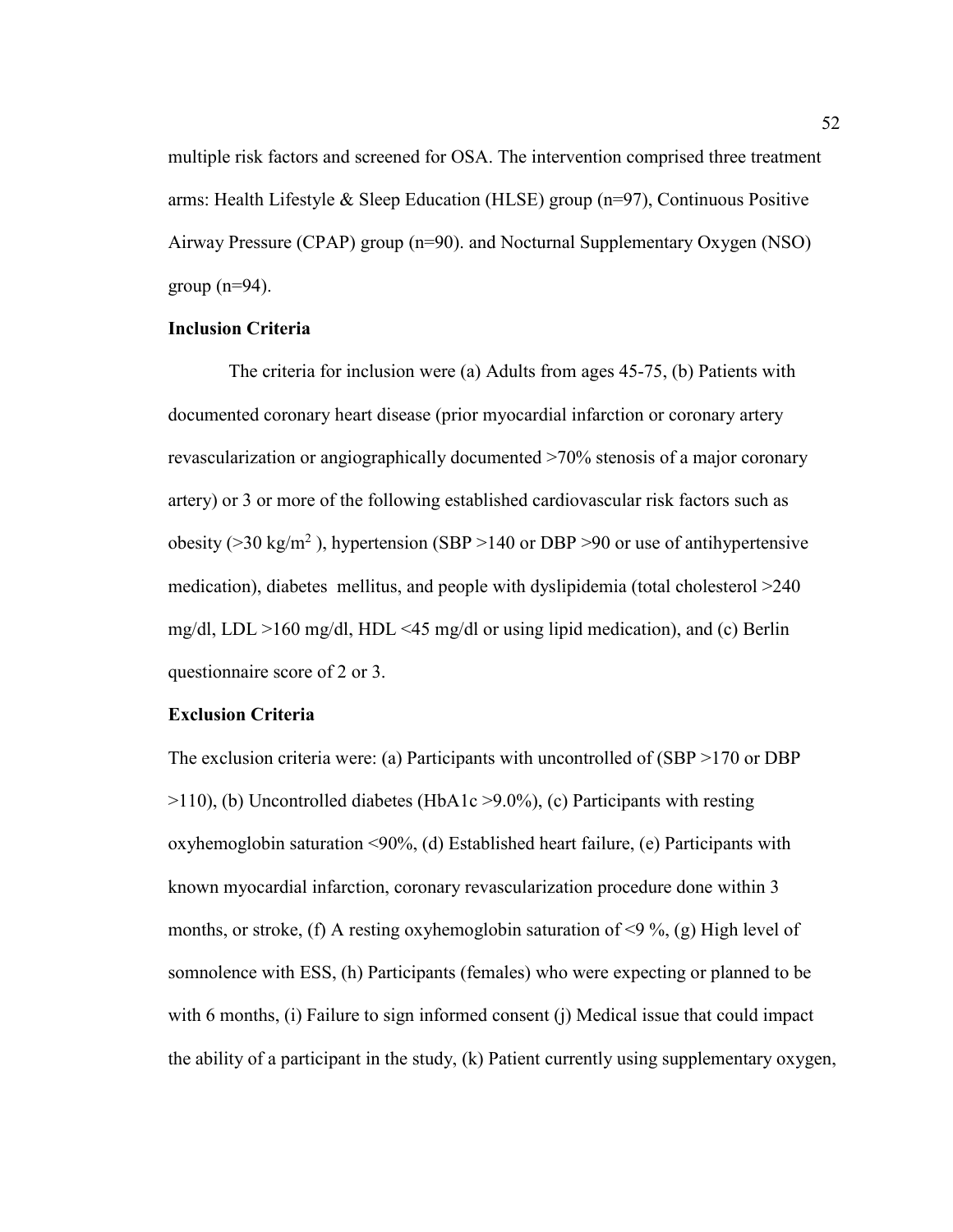(l) Patient who used or currently using CPAP or had surgery for sleep apnea treatment, and (m) A medical issue that the researchers thought would distort the participation of the study. Additional criteria for randomization based on home sleep testing were: (1) Patients with AHI  $\geq$ 15 events per hour, and (2) None of the following sleep study based exclusive criteria AHI >50 events per hour, oxyhemoglobin saturation <85% for >10% of the recording, and central apnea index >5 events per hour.

#### **Power Analysis and Justification of Effect Size**

Power analysis was used to identify sample size that was sufficient to detect an effect if there was an effect in a study (Fink, 2010). A priori G\*Power 3.1.9.2 software (Faul, Erdfelder, Lang, & Buchner, 2007) was used to calculate the minimum sample size required at 80 % (0.80) power under the following assumptions: Two tailed hypothesis., odds ratio of 1.5, 40 % (0.4) of the population had severe AHI, and the other independent variables explained approximately 20 % of the variation in AHI and were drawn from a normal distribution. Under these assumptions, the minimum required sample size was 269. If I were to ignore the confounders, the minimum required sample size would have been 215.

I assumed that 40% has severe AHI which is conservative relative to the findings of Young, Peppard, & Taheri (2005) who reported that the incidence of moderate to severe sleep apnea was much higher among individuals with BMI over 25 kg/m<sup>2</sup> roughly 60%. Lipsey (1990) classified effect size for logistic regression in three groups: small, medium, and large. An odd ratio of 1.2 was regarded as a small size effect, 1.72 was regarded as medium size effect, and 2.48 was regarded as large size effect. In this study, I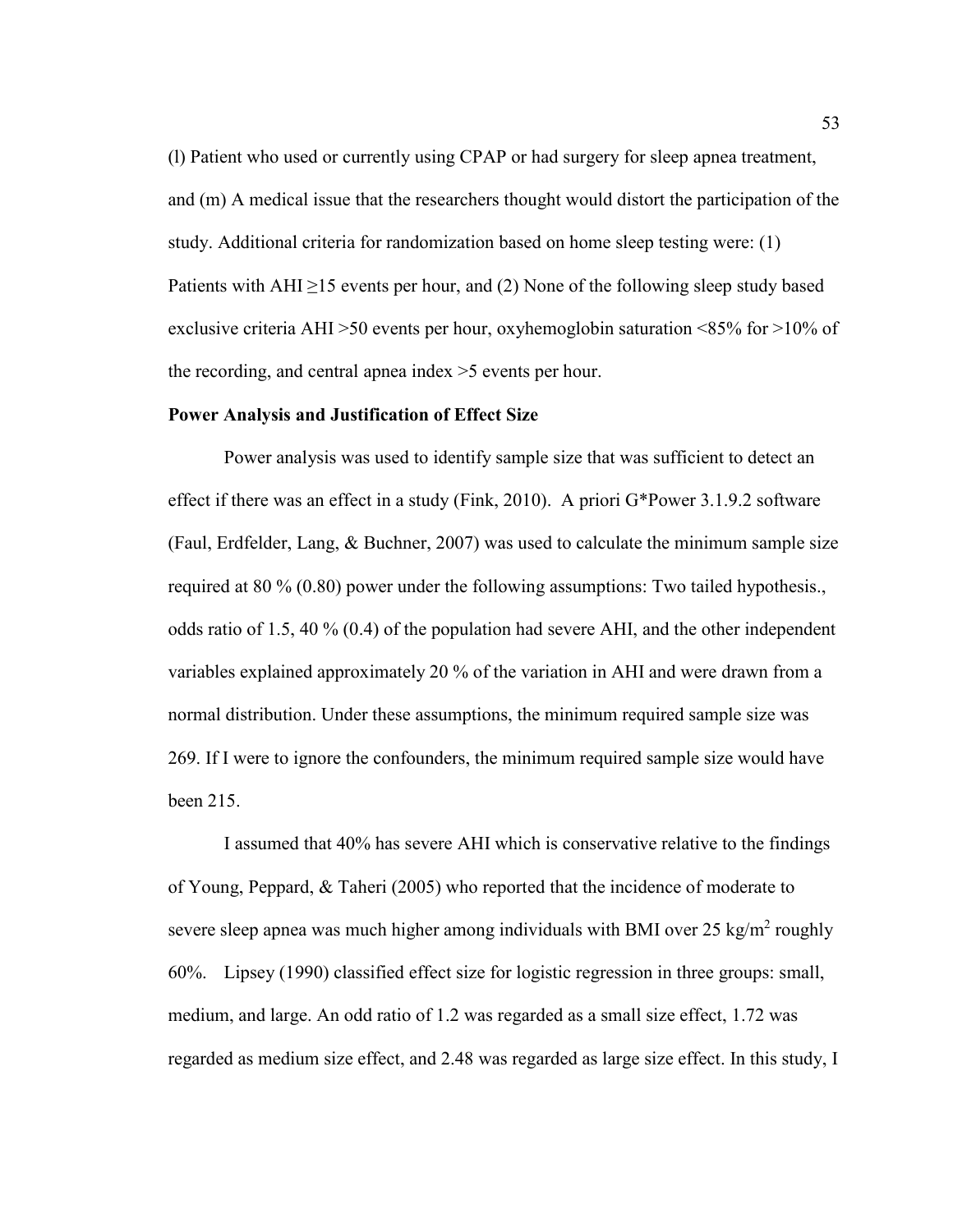chose an odd ratio between small and medium which was 1.5 between small and medium effect size.

# **Recruitment, Participation, and Data Collection**

# **Recruitment**

The recruitment and data collection from NSRR on a randomized control trial study started in February 2010, and ended in September 2011. A follow -up visits for 3 months ended in January 2012. The participants signed consent form which was reviewed by the data and safety monitoring board. The initial number of participants were 5747 and after serials of inclusion and exclusion criteria considerations, 318 participants were enrolled for the study (baseline). A total of 281 (follow-up) participated in an intervention (24-hour hypertension monitoring for 12 weeks). Participants were recruited from cardiology clinical practices at four medical centers namely: Case Western Reserve University, Cleveland, OH; John Hopkins University, Baltimore, MD; Brigham and Women's Hospital, Boston, MA, and VA Boston Healthcare System, Boston, MA. The screening included completion of Epworth sleepiness scale (ESS) with scores from 0- 24, and the American Academy of Sleep Medicine's guideline was used to score the sleep studies. At baseline visit, participants received face –to - face healthy sleep and lifestyle education by the research staff. A 6 slide presentation was used and copy of the slides were given to the participants.

## **Participation: Group Assignment and Intervention**

With a stratified permuted block design, the participants were randomized into three different treatment arms for intervention after baseline evaluation. A web based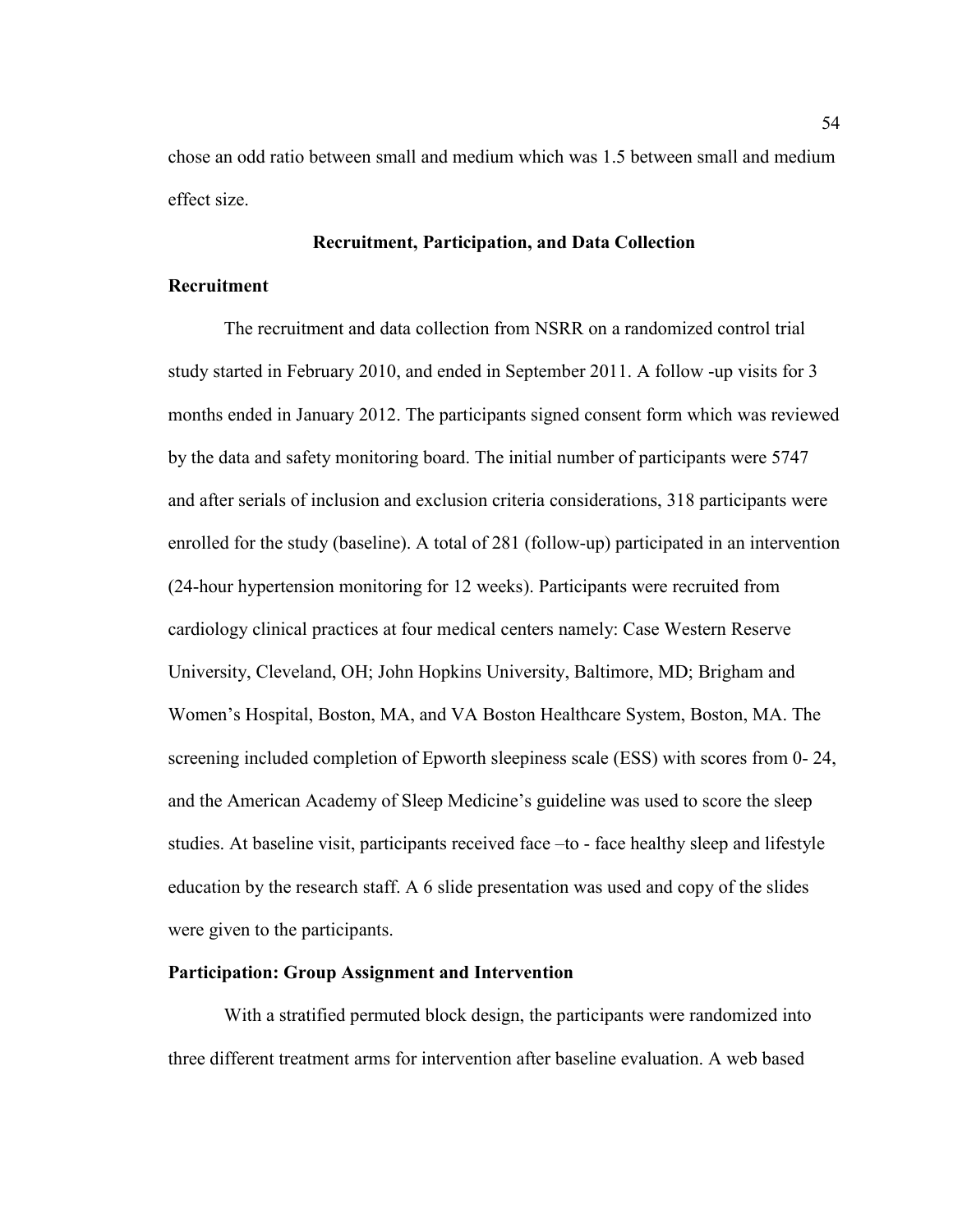system was used for randomization. The three arms were: Health Lifestyles  $\&$  Sleep Education (HLSE) group ( $n=97$ ) for control arm, Health Lifestyles & Sleep Education (HLSE-0) plus (supplemental nocturnal) Oxygen for oxygen arm, and Health Lifestyles & Sleep Education (HLSE-P) plus Continuous Positive Airway Pressure treatment group (n=90) for CPAP arm. The participants received education on how to enhance sleep quality, reduce cardiovascular risk as well as how to diet and exercise. The oxygen Arm group received a stationary oxygen concentrator for night treatment at the rate of 2 liters per minute. Each of the oxygen concentrators had a meter that recorded cumulative hours that was used by the participants.

# **Sleep Study**

The participants in CPAP Arm were given Embletta Gold portable home sleep test, a portable sleep monitor (an alternative to polysomnography) to use in their homes. The purpose of enrolling participants in a home sleep test was to check for OSA. The participants used the home test for a night and returned the monitor through mail. They were also given CPAP device, and the pressure was set at 4-20 cm of water for 7 days. Measurement from the home test airflow included: airflow, thoracic and abdominal movement, and finger pulse oximetry; body position and a 3-lead electrocardiogram. The respiratory events for the scoring of the baseline examination were done based on the American Academy of Sleep Medicine (AASM) guidelines.

# **Data Collection**

The NSRR data were collected using forms and questionnaires such as: an eligibility form that included the inclusion and exclusion criteria, and a participation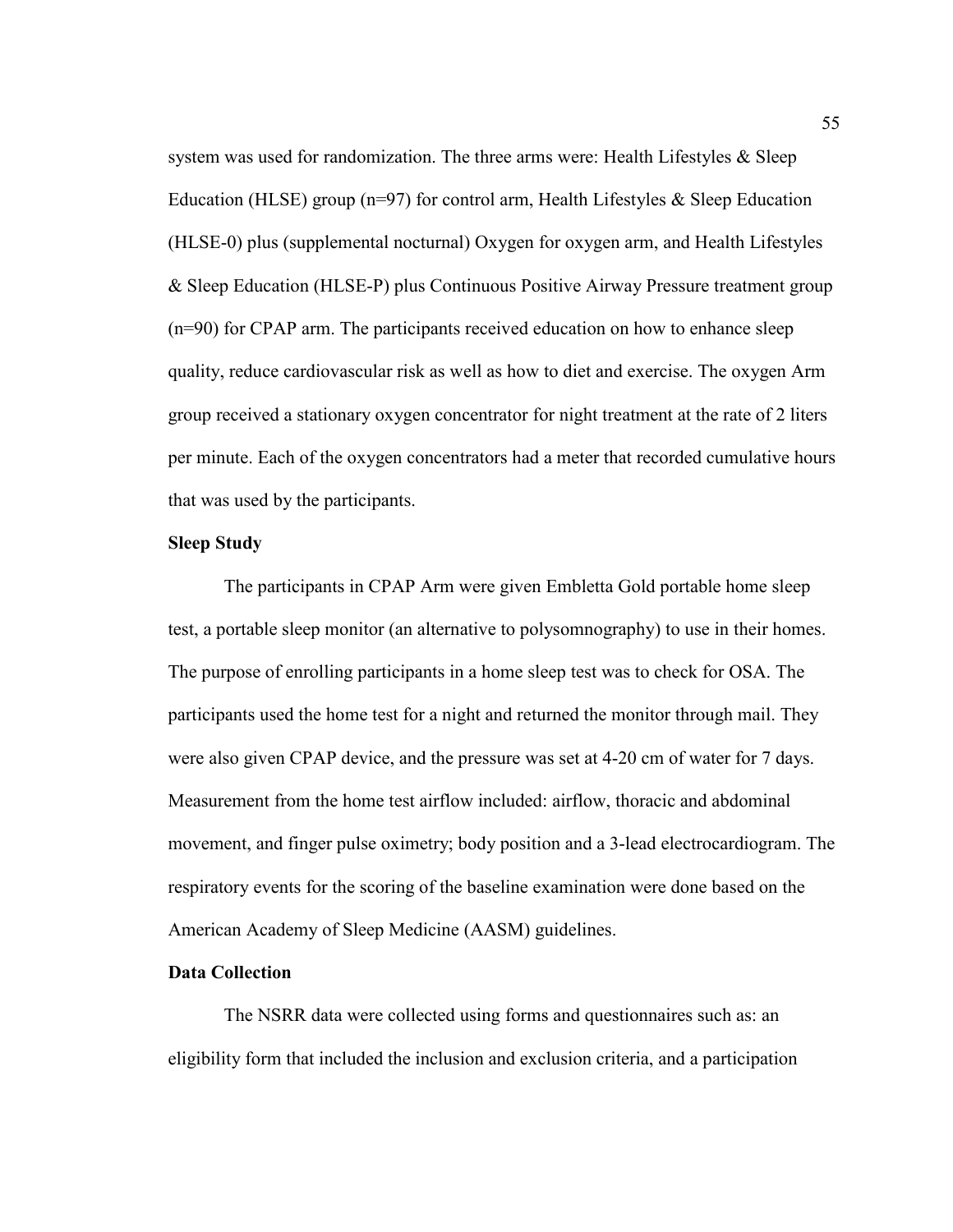status. A medical outcomes study (SE-36) that contained 11 questions, a patient health questionnaire (PHQ-9) that contained 9 questions, and a health questionnaire that contained 54 questions on sleep and health history. Additionally, a physical measurement form that contained 8 headings, a final visit health questionnaire that contained 27 questions, and participant/removal form that had 3 headings were all used for data collection. A berlin sleep questionnaire was also used to screen the eligible participants for OSA. The questionnaire was based on three sections regarding risk of sleep apnea: cessation of breathing and snoring, somnolence, and obesity or hypertension. For assessment of sleepiness, an Epworth sleepiness scale was used. A Heartbeat baseline visit health questionnaire was used to assess how long the subjects participated in physical/exercise activity in a month. From the local sites, data were downloaded and taken to the central sleep reading center, Case Western Reserve University, Cleveland, OH where it was scored by a single certified scorer.

## **Access to NSRR Data**

To gain access to NSRR secondary data, I had to request access online for full dataset. The online request for retrieval of the dataset required an individual to include some personal information, reason for the use of dataset, and detailed information on the proposed study. I requested for approval to use the NSRR secondary data in August 23, 2017, and I received approval to use the secondary data on August 30, 2017.

## **Instrumentation**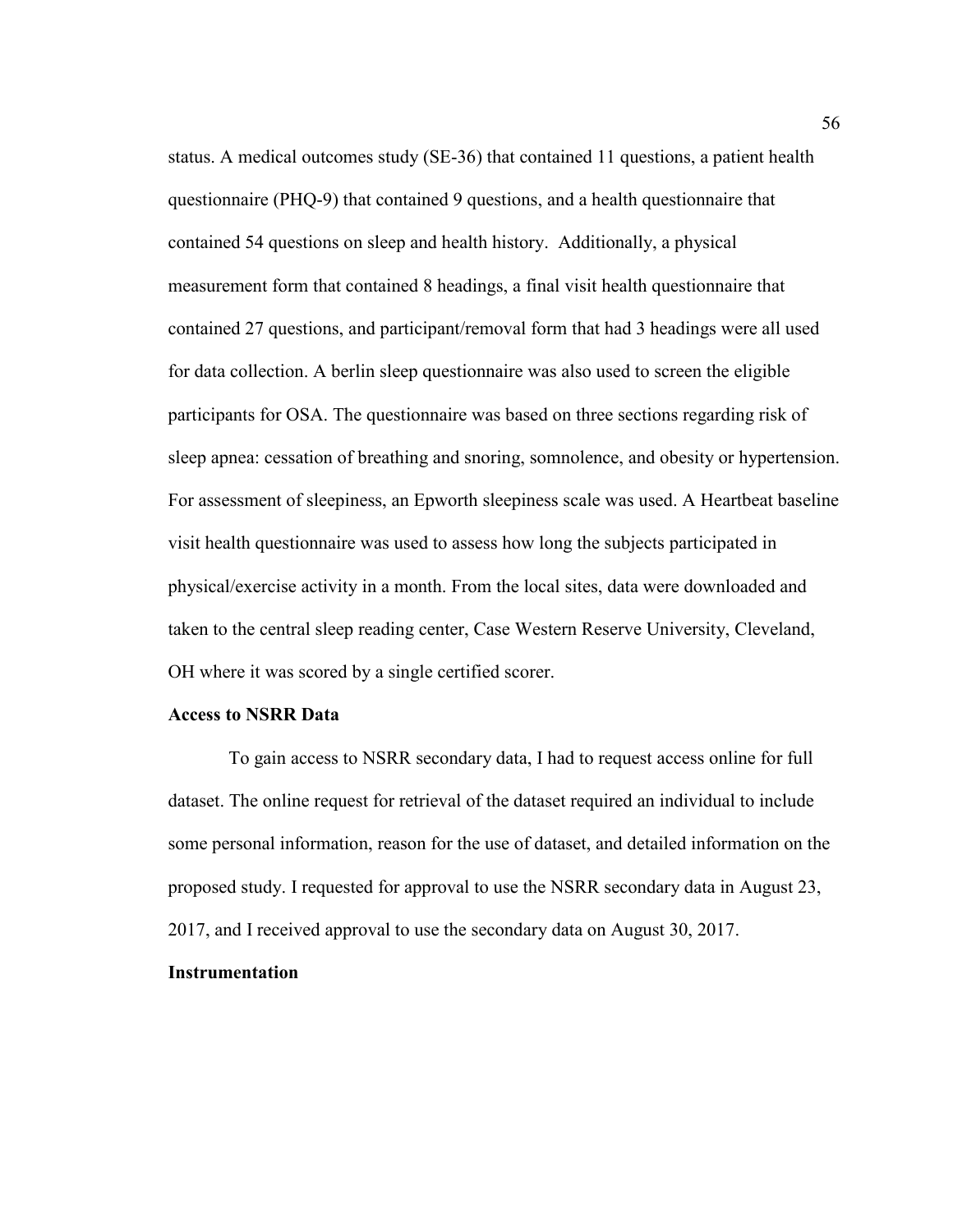Instruments used in the original study from NSRR included: Berlin questionnaire with three categories of questions on the risk of sleep apnea, snoring, cessation of breathing, daytime sleepiness, obesity or hypertension which was used to assess participants with risk of OSA. CPAP device was given to participants on CPAP group during the 12-week intervention. ESS was used to screen participants for daytime sleepiness. A stationary oxygen concentrator was given to the group that received supplementary oxygen for night treatment during intervention. Three- lead electrocardiography was the instrument used to monitor the participants' hearts. A portable sleep monitor was used for sleep test in the participants' respective homes.

## **Operationalization of Variables**

Operationalization is a research methodological process when using a quantitative method that defines variables, shows their measurement, and how variables are used in the study (Allen, 2017). All the variables used in this study were not measured as was shown on tables 1 and 2 rather they were measured as categorical variables.

#### **Cardiovascular Exercise Participation**

For the purpose of this study, cardiovascular exercise participation was measured as a categorical variable. Hours performed by each participant were changed to minutes (number of hours multiple by 60) and added to minutes walked per day to obtain total minutes walked per day. I then multiplied total minutes walked per day with number of days walked per week to obtain total minutes walked per week. After using the 4 exercise variables the same way (walking, jogging, running & bicycling), cardiovascular exercise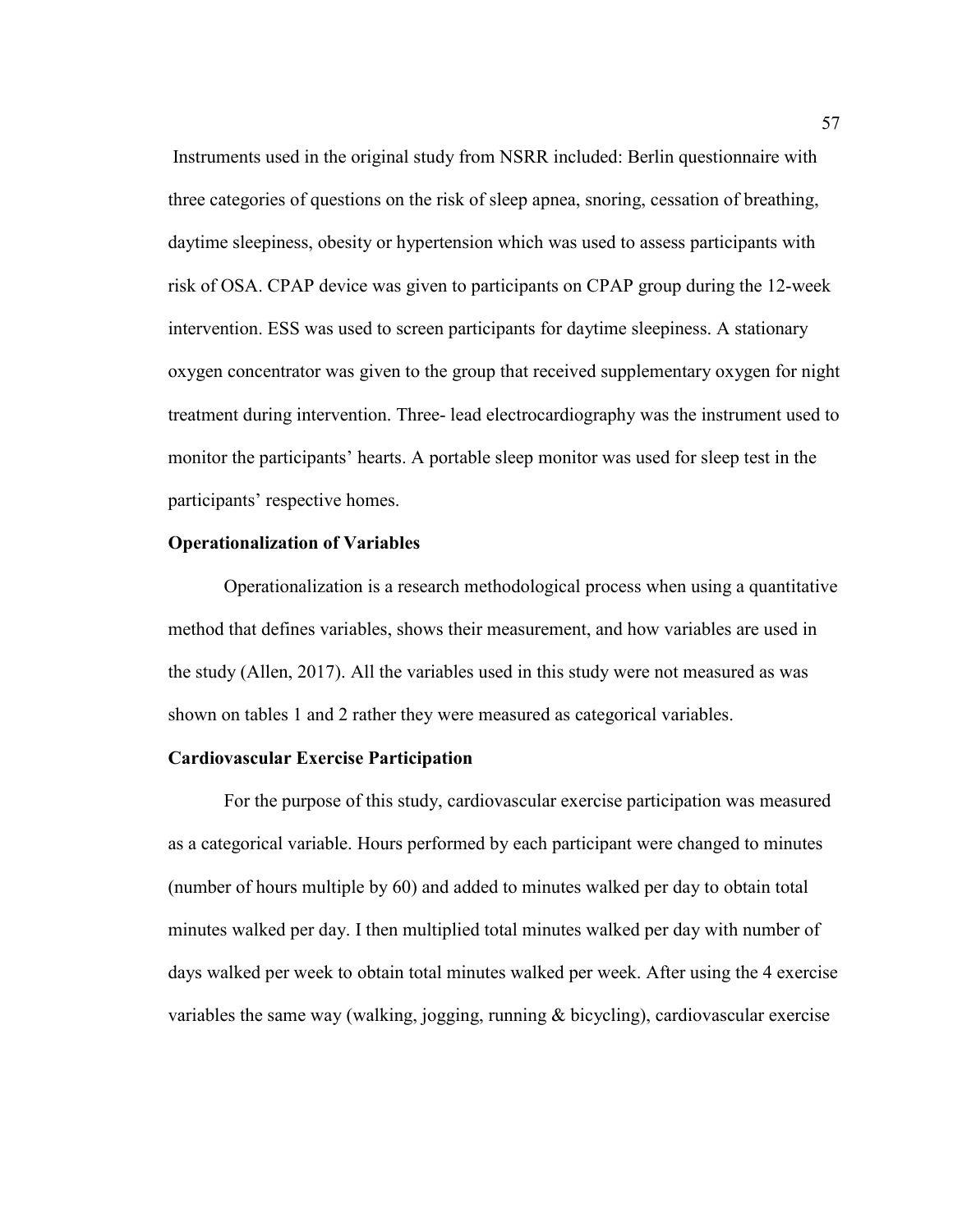was categorized into 3 levels 0 (no exercise), 0.1-200 minutes per week (moderate exercise), and >200 minutes per week (heavy exercise).

# **BMI**

In this study, BMI was used to measure obesity, and was treated as a categorical variable with three classifications: overweight, obese, and extremely obese. The categories used were from the NIH as mentioned in Chapter 2. However, normal weight was excluded due to insufficient data.

# **AHI**

AHI was used to measure the severity of OSA, and was treated as a categorical variable. The AHI categories used in this study was moderate and severe because mild and very severe categories did not have sufficient observation to be treated as a category by themselves; therefore, were not included in the analysis. The 5 observations on mild AHI were combined with individuals who reported moderate AHI. One individual had very severe AHI. Since the data was insufficient to be treated as a category, it was condensed to severe AHI category.

## **Age**

Age was used as a sociodemographic variable, and measured as a categorical variable. Age had three categories: 45-54, 55-64, 65 or older. The participants' age range used for this study was from 45-75. Age was included in the bivariate logistic regressions analysis to evaluate the relationship between age and the two levels of AHI (moderate  $\&$ severe) and was included in the multivariate as a potential confounder.

## **Gender**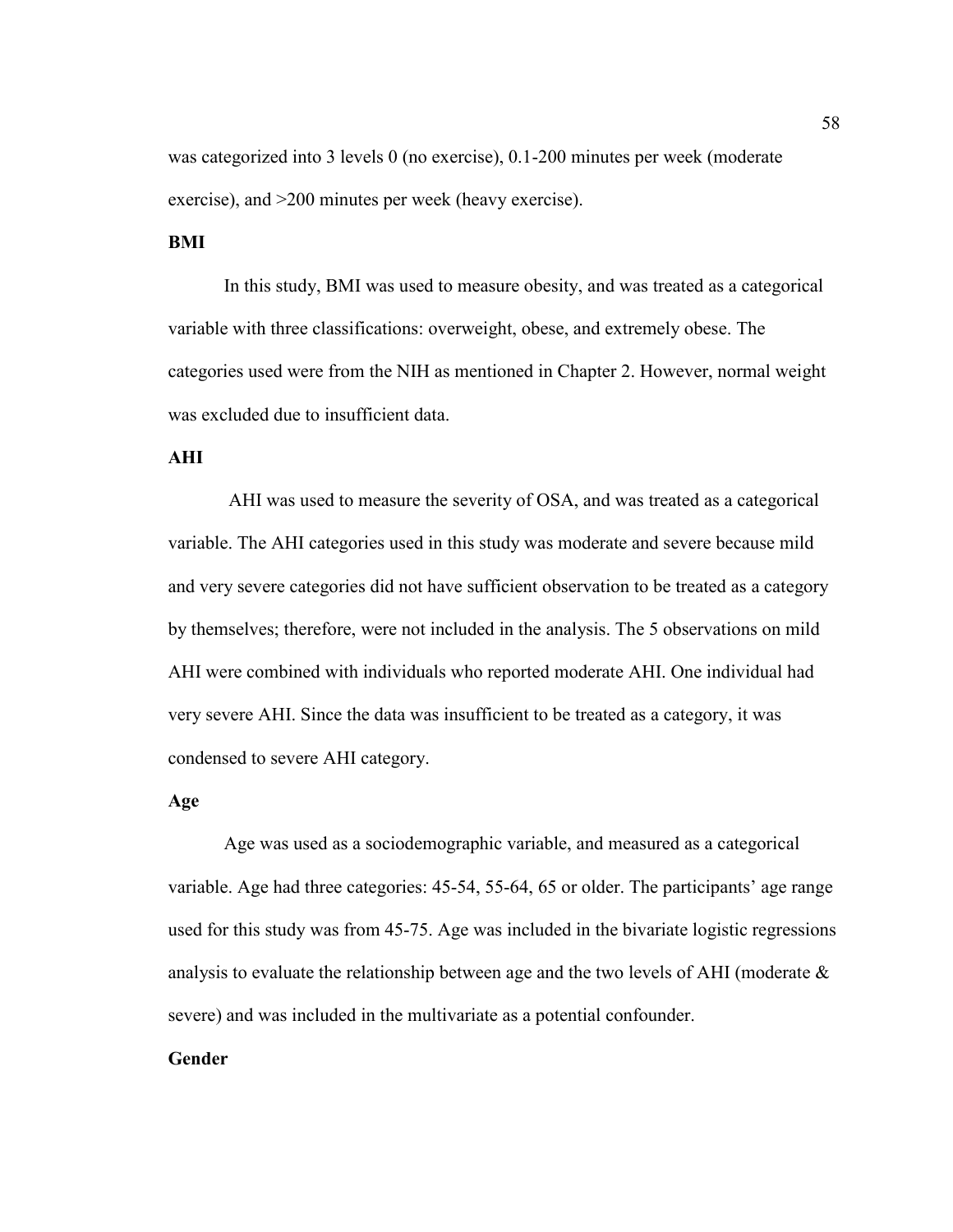Gender was a sociodemographic variable and measured as a categorical variable. Gender was categorized as male and female. Gender was included in the bivariate logistic regressions analysis to evaluate the relationship between gender and the two levels of AHI (moderate & severe). It was also included in the multivariate analysis as a potential confounder

## **Race**

Race was a sociodemographic variable that was measured as a categorical variable, and grouped as white and non-white. This variable categorization was created due to the distribution of race within the dataset. Expanding race categories was not a possibility. The relationship between race and the two levels of AHI (moderate  $\&$  severe) were examined using bivariate logistic regressions analysis. Race was included in the multivariate logistic regressions analysis as a potential confounder.

## **Neck Circumference**

Neck circumference was measured as a categorical variable and categorized into 3 levels (<40.5 cm, 40.5-43.5 cm,  $\&$  >43.5 cm). The relationship between neck circumference and the two levels of AHI (moderate & severe) was examined by conducting bivariate logistic regressions analysis. Neck circumference was also included in multivariate logistic regressions analysis as a potential confounder.

#### **Employment**

Employment was included in the analysis as a socioeconomic variable. It was measured as a categorical variable, and was group into two: employed and unemployed. The relationship between employment and the two levels of AHI (moderate & severe)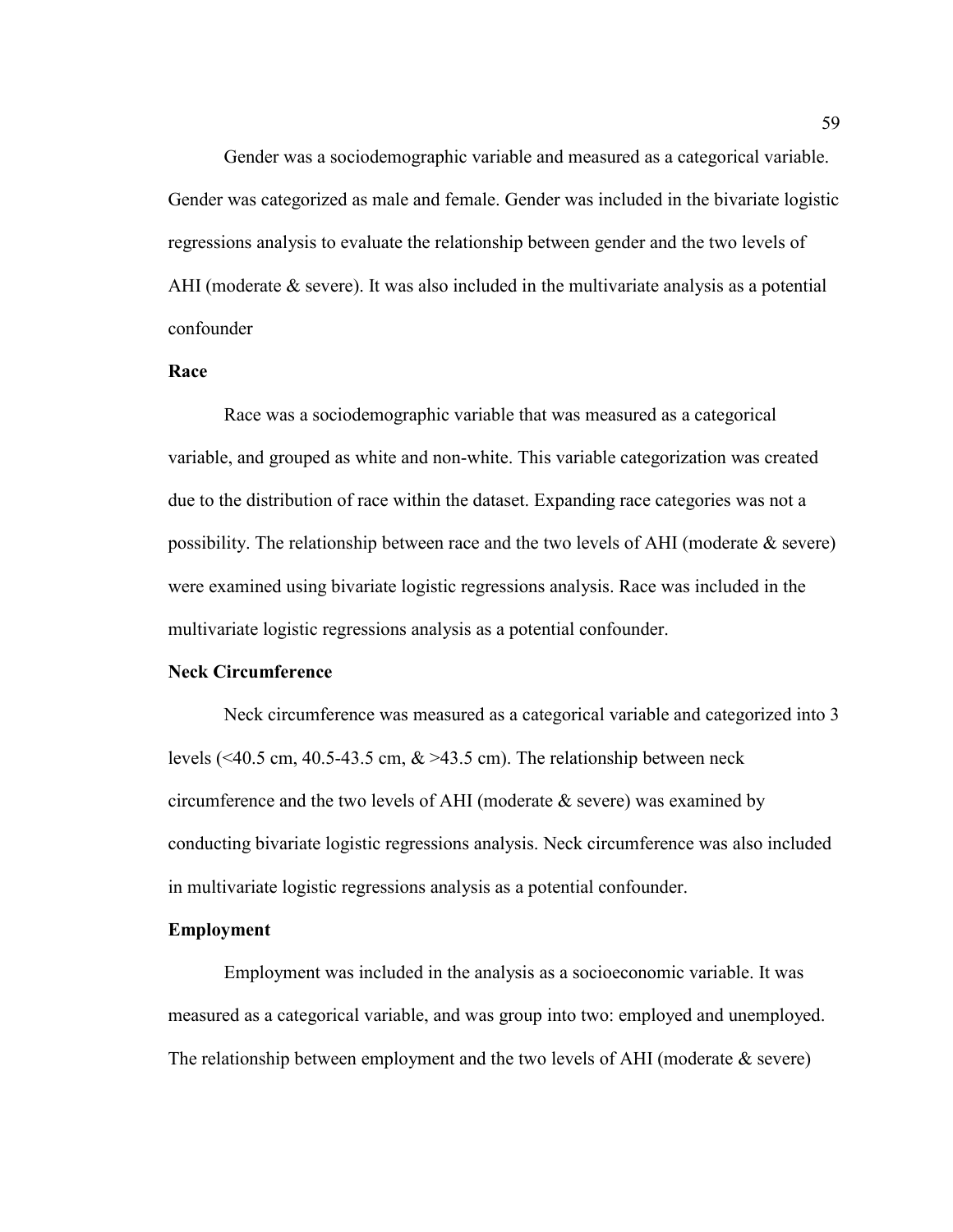was examined in bivariate logistic regressions analysis. Employment was included in multivariate logistic regressions analysis as a potential confounder.

#### **Data Analysis Plan**

The purpose of this quantitative study was to assess the relationship between cardiovascular exercise participation and OSA by examining the relationship between total cardiovascular exercise participation per week and OSA as well as the relationship between BMI and OSA among overweight adults in the United States. The analysis was done using two AHI groupings (moderate and severe AHI). Secondary data from NSRR was used.

The secondary data used for this study was not collected for this study, so before data analysis, data screening and cleaning were done. Erroneous data entries could distort analysis, so data screening and cleaning were necessary (Hussein, 2016). The data were imported in an excel spread sheet for analysis through a statistical software SPSS version 25. Descriptive statistics was done and reported with corresponding proportions of moderate and severe AHI along with 95% confidence intervals. The statistical test chosen for the main analysis was logistic regression. Logistic regression was used to estimate the odds ratios and no adjustment was done for multiple hypotheses because only two hypotheses were tested.

#### **Handling of Missing Values**

While conducting a research, missing values do occur and the handling is dependent on the reason for the data being missing, and the amount of data missing (Institute of Health & Care Research, 2015). The percentage of the missing data rate was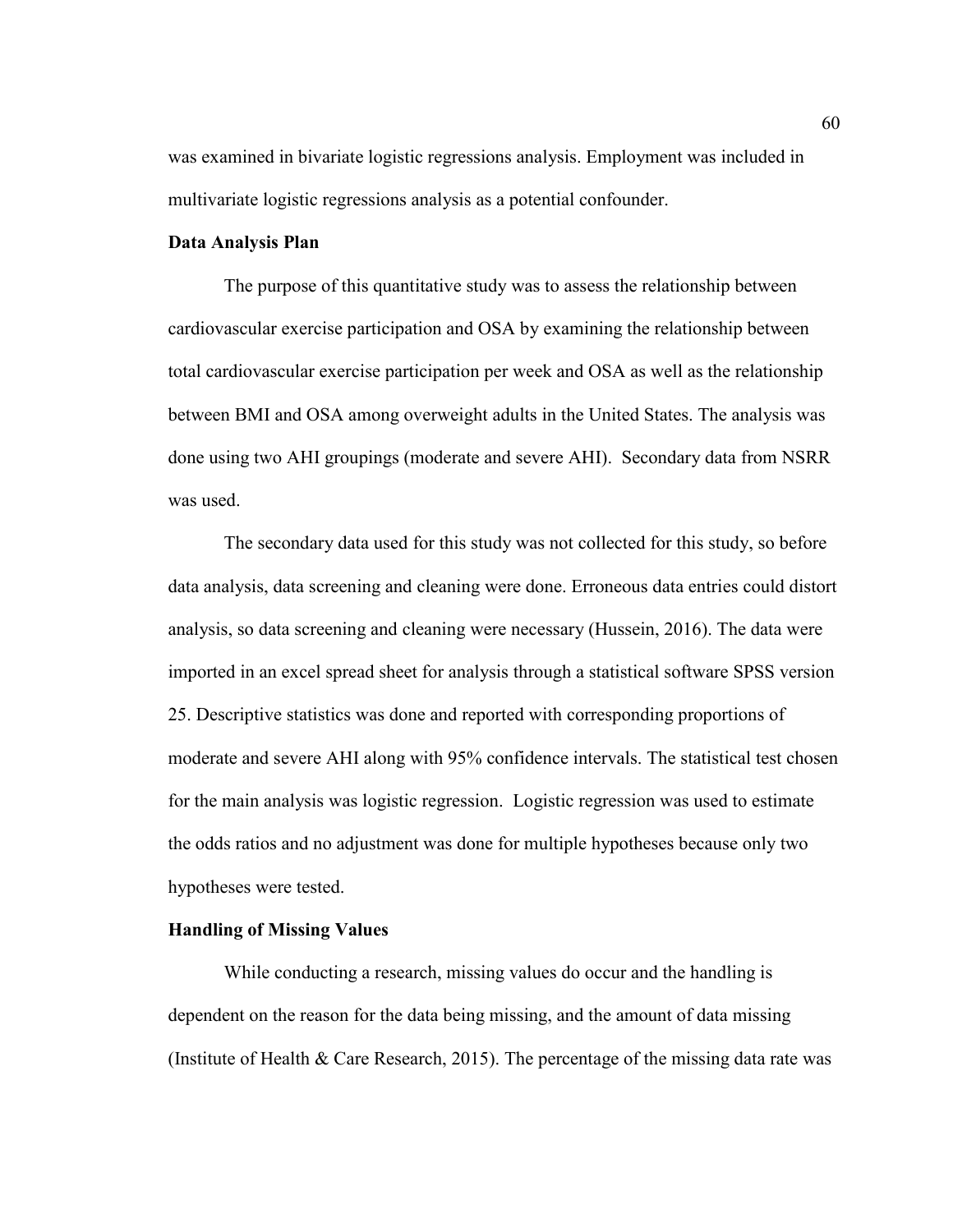less than 10%, so no type of imputation was needed. If the percentage of the missing data was more than 10%, multiple imputation would have been implemented (Cheema, 2014). The analysis stated with 318 individuals. After dropping individuals with information missing on any of the variables of interest, the final sample contained 299 individuals. Dropping individuals with missing information was the same as case wise deletion, whereby only cases that did not have missing values were included in the analysis (Kang, 2013). Since the minimum required sample size for this study was 269, a sample of 299 was sufficient to produce a valid result.

#### **Research Questions and Hypotheses**

The research questions and hypotheses associated with the study are as follows:

*RQ1:* Is there a statistically significant relationship between total cardiovascular exercise participation per week and OSA among adults over normal weight in the United States while controlling for potential confounders?

*H01*: There is no statistically significant relationship between total cardiovascular exercise participation per week and OSA among adults over normal weight in the United States while controlling for potential confounders.

*Ha1*: There is a statistically significant relationship between total cardiovascular exercise participation per week and obstructive sleep apnea among adults over normal weight in the United States while controlling for potential confounders.

*RQ2:* Is there a statistically significant relationship between BMI and OSA among adults over normal weight in the United States while controlling for potential confounders?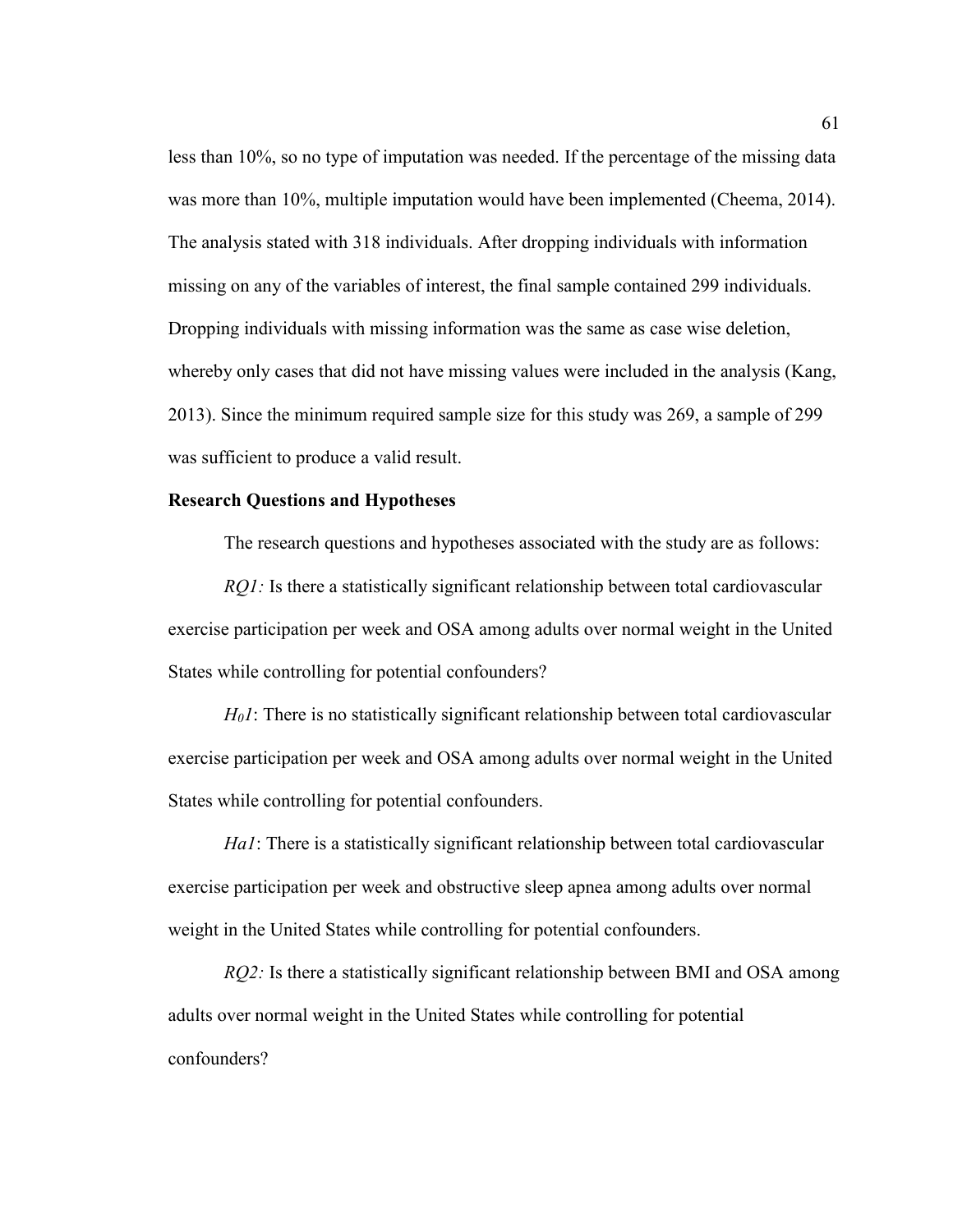*H02*: There is no statistically significant relationship between BMI and OSA among adults over normal weight in the United States while controlling for potential confounders.

*Ha2*: There is a statistically significant relationship between BMI and OSA among adults over normal weight in the United States while controlling for potential confounders*.*

#### **Interpretation of Results**

Since all the variables in the study were categorized, frequency distribution was used to describe the characteristics of the sample. Bivariate logistic regression analysis was done to assess the relationship of all variables with moderate and severe AHI. Multivariate logistic regression analysis was done to adjust for potential confounders. It is imperative to note that all levels of AHI were not assessed in this study. P- value less than .05 was used both in bivariate and multivariable analyses to indicate the significance. Subsequently, significance was indicated with a star. A sign of one star  $(*)$ indicated that P< 0.05 for the estimate which meant that it was statistically significant at 5% level.

#### **Threats to Validity**

Although internal and external validity are important in evaluating the validity of a study, they have different concepts. Internal validity helps researchers to establish cause and effect relationship between independent and dependent variables, and external validity is the ability of a researcher to make proper generalization on target population (Frankfort-Nachmias &Nachmias, 2008; Creswell, 2009). This research sought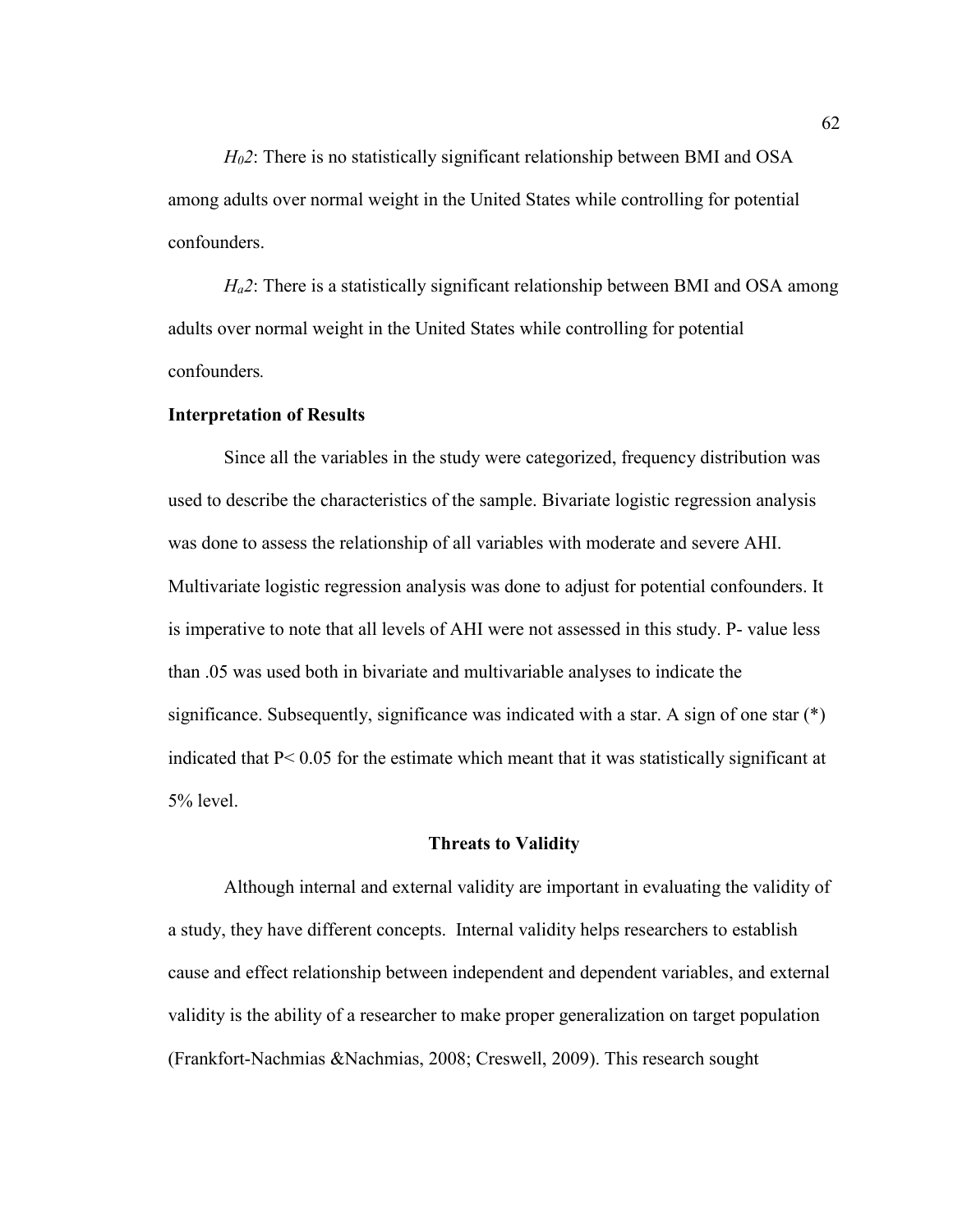relationship on variables that supposed to prove or refute the hypothesis, and not causal effect. Potential issues with external validity had been minimized by the selection of representative sample in the primary study where the dataset was obtained. Another issue that would have been questionable under validity was the issue of missing data, but missing data did not pose a problem during analysis. Since this study was quantitative method, deductive explanation was needed which necessitated accurate generalization (Frankfort-Nachmias & Nachmias, 2008).

## **Ethical Procedures**

The study followed the ethical standards set by Walden University's IRB**.** I obtained Walden IRB approval prior to conducting the study. This study was conducted with secondary data on Heart Biomarker Evaluation in Apnea Treatment study from the National Sleep Research Resource (NSRR). The previous study protocol was approved by the institutional review board of each of the four institutions that participated, and the researchers strictly abided by the research protocols. The identity of the participants was not included on the dataset, and the previous researchers already provided privacy for the participants by using codes ensuring confidentiality and privacy. To have access to the data, an authorization letter was written on 8/23/17 to NSRR for DAUA, and authorization was granted on 8/30/17. There were no ethical concerns because all proper confidentiality, privacy, and IRB/ research protocols were ensured.

### **Summary**

This study was a quantitative cross sectional, and secondary analyzed with data from NSRR. I examined the relationship between total cardiovascular exercise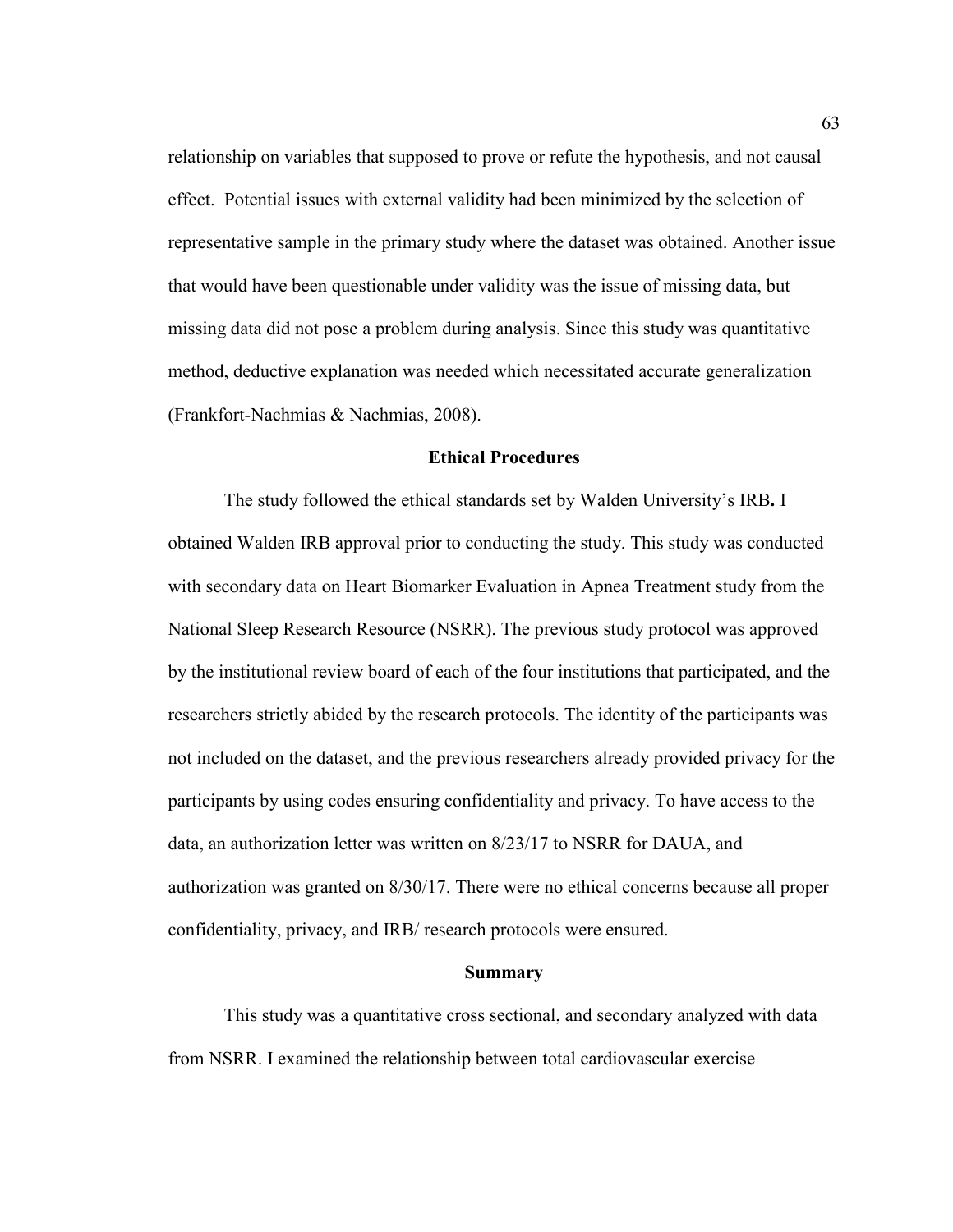participation per week and OSA, and BMI and OSA among overweight adults in the United States. Because the design of this study was cross-sectional, I was able to provide a full description of the target population, the outcome variable, and the risk factors associated with the outcome variable. The detailed results of the analysis were presented in chapter 4.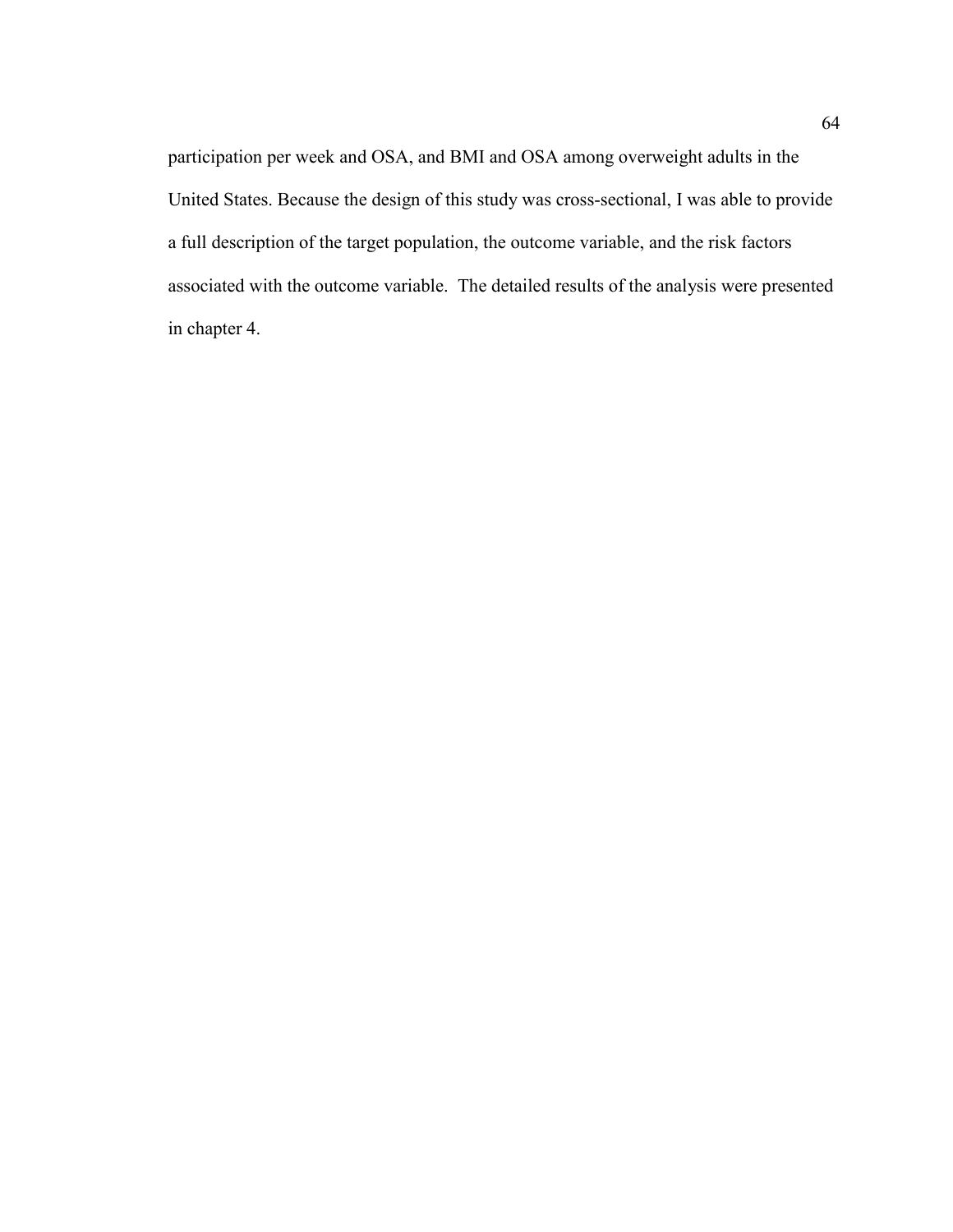# Chapter 4: Results

# **Introduction**

The purpose of this quantitative study was to assess the relationship between cardiovascular exercise participation and OSA by examining the relationship between total cardiovascular exercise participation per week and OSA as well as BMI and OSA among overweight adults in the United States. This chapter includes: data collection, results, and summary. Below were the research questions and hypotheses that were addressed during analysis.

The research questions and hypotheses associated with the study are as follows:

*RQ1*: Is there a statistically significant relationship between total cardiovascular exercise participation per week and OSA among adults over normal weight in the United States while controlling for potential confounders?

*H<sub>0</sub>I*: There is no statistically significant relationship between total cardiovascular exercise participation per week and OSA among adults over normal weight in the United States while controlling for potential confounders.

*Ha1*: There is a statistically significant relationship between total cardiovascular exercise participation per week and OSA among adults over normal weight in the United States while controlling for potential confounders.

*RQ2:* Is there a statistically significant relationship between BMI and OSA among adults over normal weight in the United States while controlling for potential confounders?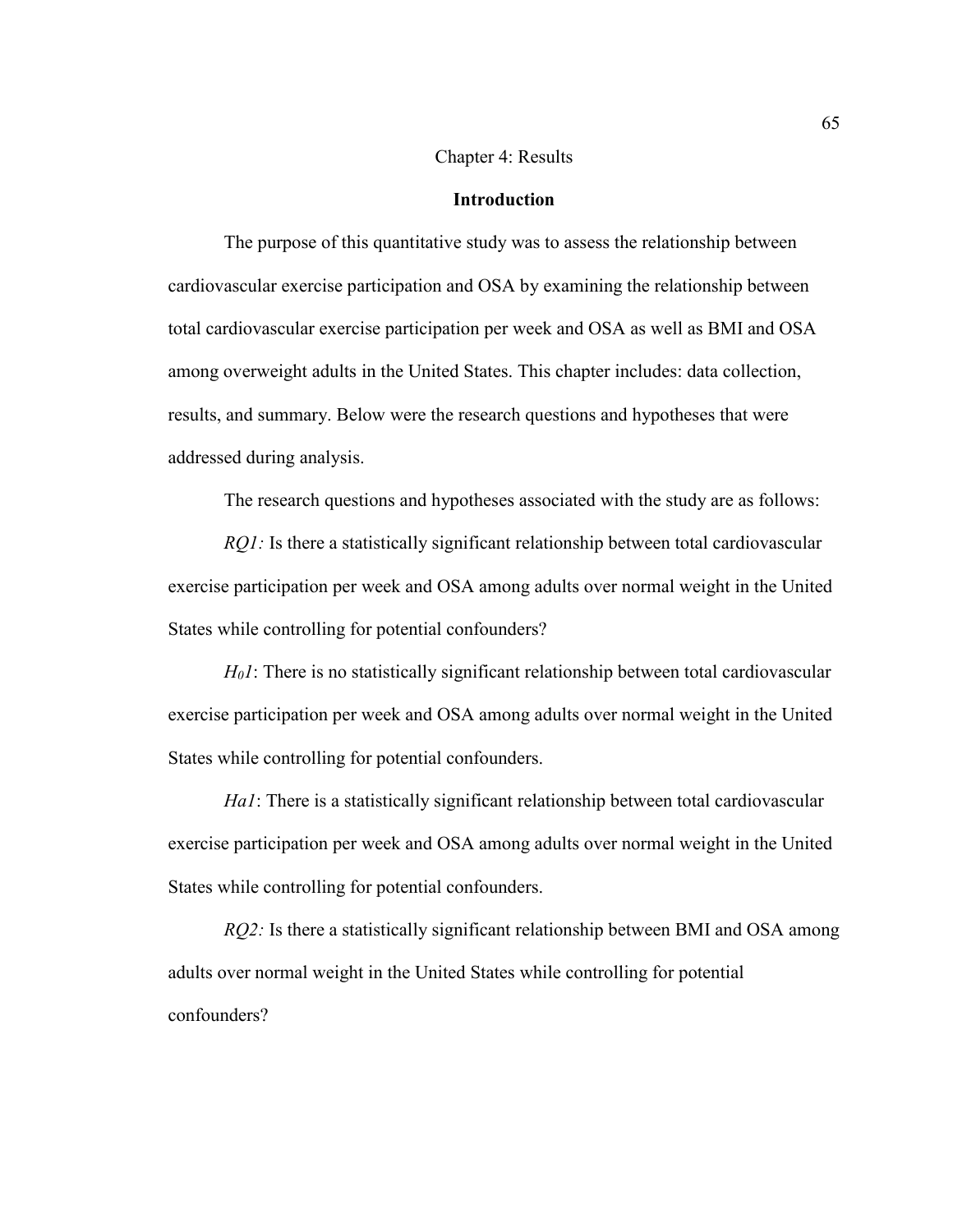*H02*: There is no statistically significant relationship between BMI and OSA among adults over normal weight in the United States while controlling for potential confounders.

*Ha2*: There is a statistically significant relationship between BMI and OSA among adults over normal weight in the United States while controlling for potential confounders*.*

### **Data Collection**

Data collection for this study began after receiving approval from Walden University Institutional Review Board (IRB) in October 26, 2017 (#10-26-17-0177740). Secondary data from the NSRR were used to conduct this study. The secondary data for this study came from a randomized controlled trials and my interest in using the NSRR secondary data was due to the inclusion of exercise variables in the dataset. The NSRR provided two separate datasets, baseline and follow up. The data used for the analysis of this study were baseline data because they had comprehensive information regarding all the participants. Except reducing the original sample from 318 to 299 after applying case wise deletion, condensing mild and very severe categories into moderate and severe categories of AHI due to insufficient data, and removing normal category in BMI due to insufficient data as well, there were no discrepancies.

### **Descriptive and Demographic Characteristics of the Sample**

Table 3 displays demographic and descriptive statistics for the studied sample. The variables from NSRR secondary data that were pertinent to this study were: race,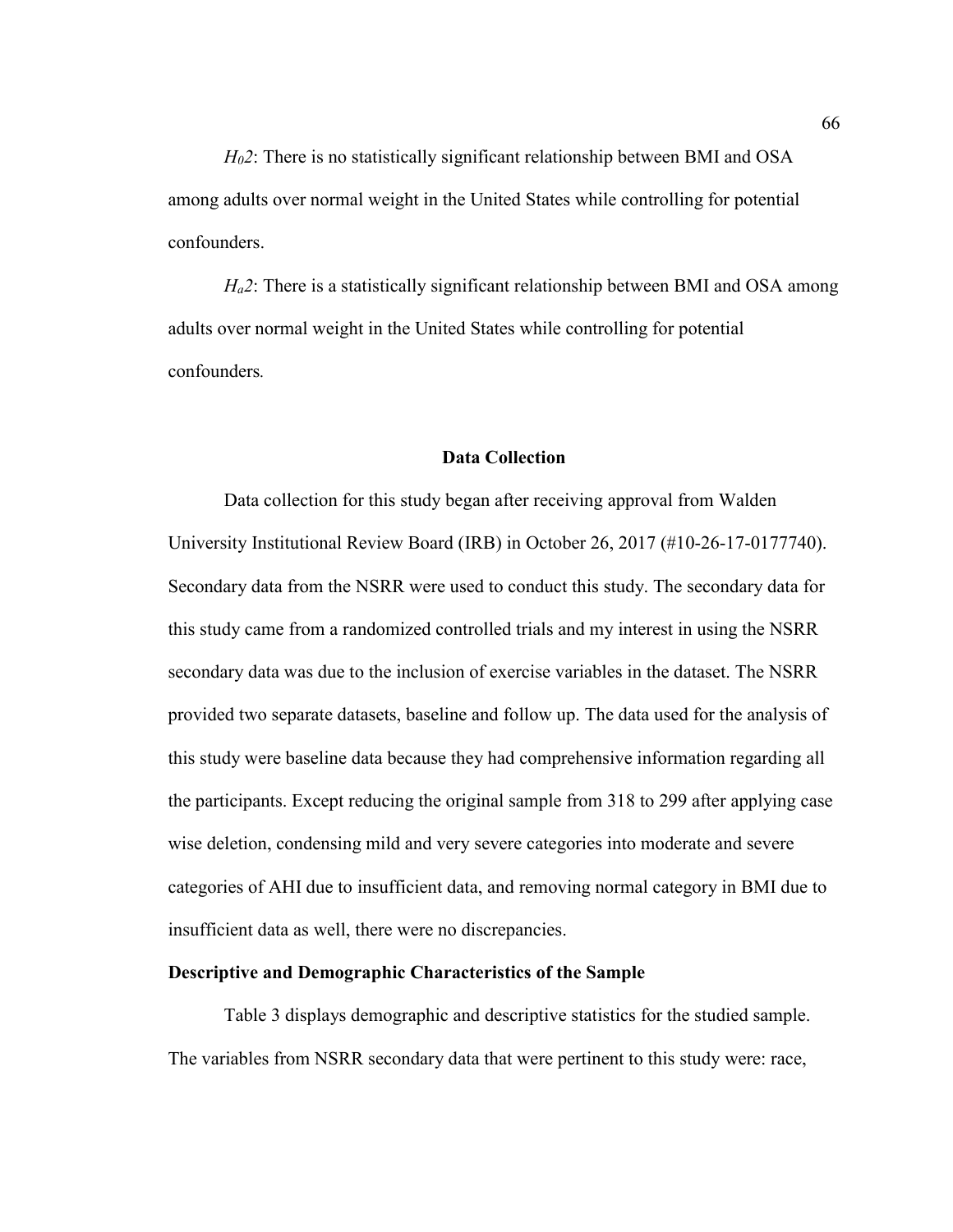age, gender, AHI, walking, jogging, running, bicycling, BMI, neck circumference, and employment. Race was categorized as white and non-white. The sample comprised of 240 (80.3%) Whites and 59 (19.7%) non-whites. The age of the participants ranged from 45 and 75 and was coded into three categories (45-54, 55-64, and 65 or older). There were 49 (16.4%) individuals in the 45-54 age group, 128 (42.8%) individuals in the 55-64 age group, and 122 (40.8%) individuals in the group 65 or older. There were 219 (73.2%) males and 80 (26.8%) females. Out of the 299 individuals who enrolled in the exercise participation, 92 (30.8%) of them participated in 0 exercise in a week, 97 (32.4%) participated in moderate exercise (0.1-200 minutes per week) while 110 (36.8%) participated in heavy exercise (>200 minutes per week).

BMI was used to measure adults who were over normal weight and was categorized into overweight, obese, and extremely obese. The categories used were classified in chapter 2. However, normal weight was excluded due to insufficient data. There were 75 (25.1%) individuals who were overweight. The individuals who fell within obese were 191 (63.9%), and 33 (11.0%) accounted for individuals who were extremely obese. Neck circumference was categorized into 3 levels. Of all the measurement of 299 individuals, 92 (30.8%) of them had neck circumference of <40.5 cm, 112 (37.5%) individuals had neck circumference ranging from 40.5-43.5 cm (36.8%) while 95 (31.8%) individuals had neck circumference of >43.5 cm. For employment, 126 (42.1%) were employed and 173 (57.9%) were unemployed.

Table 3

*Demographic and Descriptive Characteristics of the Studied Sample (N=299)*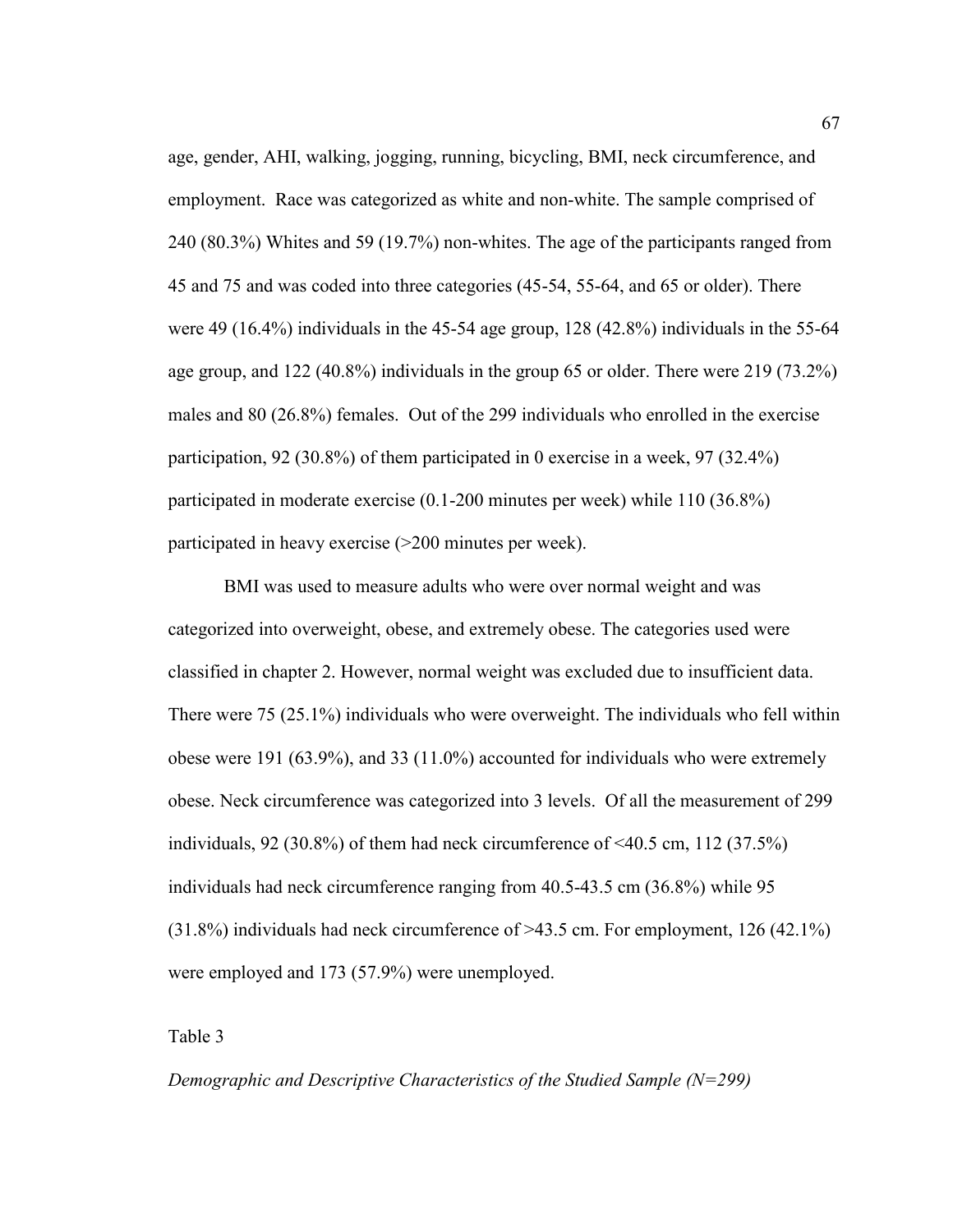| Variable               | $n(^{0}/_{0})$ |
|------------------------|----------------|
|                        |                |
| Race                   |                |
| White                  | 240 (80.3)     |
| Non-White              | 59 (19.7)      |
| Age                    |                |
| 45-54                  | 49 (16.4)      |
| 55-64                  | 128 (42.8)     |
| 65 or older            | 122 (40.8)     |
| Gender                 |                |
| Male                   | 219 (73.2)     |
| Female                 | 80 (26.8)      |
| AHI                    |                |
| Moderate               | 212 (70.9)     |
| Severe                 | 87 (29.1)      |
| Cardiovascular         |                |
| Exercise               |                |
| $0$ (no exercise)      | 92 (30.8)      |
| $0.1 - 200$            | 97 (32.4)      |
| >200                   | 110 (36.8)     |
| <b>Body Mass Index</b> |                |
| Overweight             | 75 (25.1)      |
| Obese                  | 191 (63.9)     |
| <b>Extremely Obese</b> | 33(11.0)       |
| Neck Circumference     |                |
| $<$ 40.5               | 92 (30.8)      |
| 40.5-43.5              | 112 (37.5)     |
| >43.5                  | 95 (31.8)      |
| Employment             |                |
| Employed               | 126 (42.1)     |
| Unemployed             | 173 (57.9)     |

In Table 4, AHI was first grouped into four categories as was classified in chapter 2. After descriptive statistics, only 5 (1.6%) participants had mild AHI, 219 (69.3 %) participants had moderate AHI, 91(28.8%) participants had severe AHI, and only 1 (0.3) participant had very severe AHI. As a result of insufficient data, AHI was regrouped into two categories (see table 5).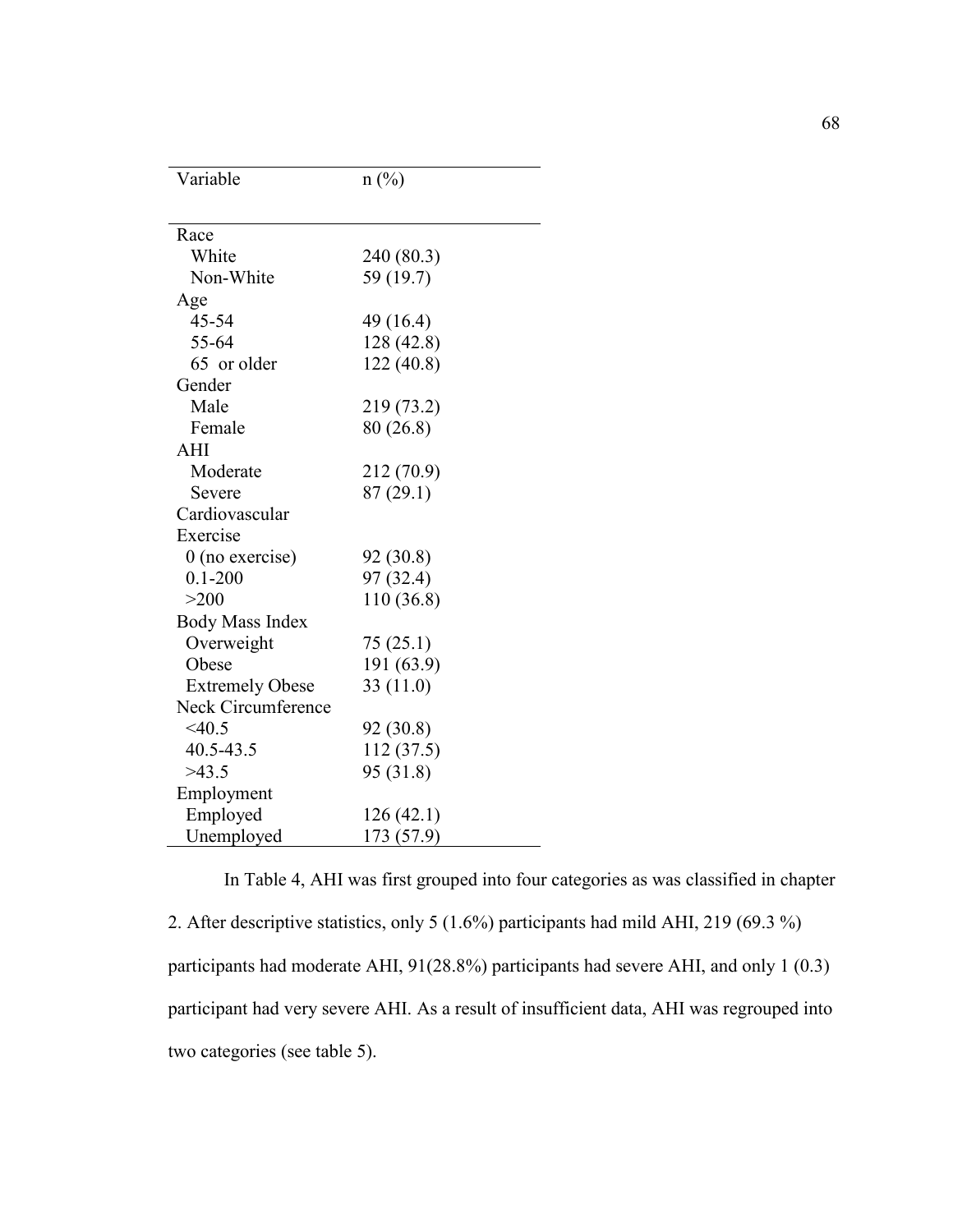Table 4

*Frequency Distribution of AHI with Four Categories (N=318)*

| <b>AHI</b> Category | $N(\%)$   |
|---------------------|-----------|
| Mild Apnea          | 5(1.6)    |
| Moderate Apnea      | 219(69.3) |
| Severe Apnea        | 91 (28.8) |
| Very Severe Apnea   | 1(0.3)    |
| Total*              | 316       |

\*The difference between the total and the 318 sample size was due to missing data.

After using case-wise deletion to remove the missing data, the sample was reduced from 318 to 299. Table 5 shows the frequency distribution of the AHI regrouped into 2 categories moderate and severe with 299 individuals. There were 212 (70.9%) individuals with moderate AHI and 87 (29.1%) individuals with severe AHI.

Table 5

*Frequency Distribution of AHI with Two Categories (N=299)*

| <b>AHI</b> Category | N(%)      |
|---------------------|-----------|
| Moderate            | 212(70.9) |
| Severe              | 87(29.1)  |

# **Sample Representation of the Population**

This study was conducted with a secondary data from the NSRR. The target population of the study were patients between 45 and 75 years of age who were under cardiologist care and who met all inclusion criteria. The sample was representative of the target population who were under the care of cardiologists in Massachusetts, Ohio, and Maryland where the NSRR study was conducted. Going by the inclusion criteria of the study which includes adult patients who had cardiovascular disease or multiple risk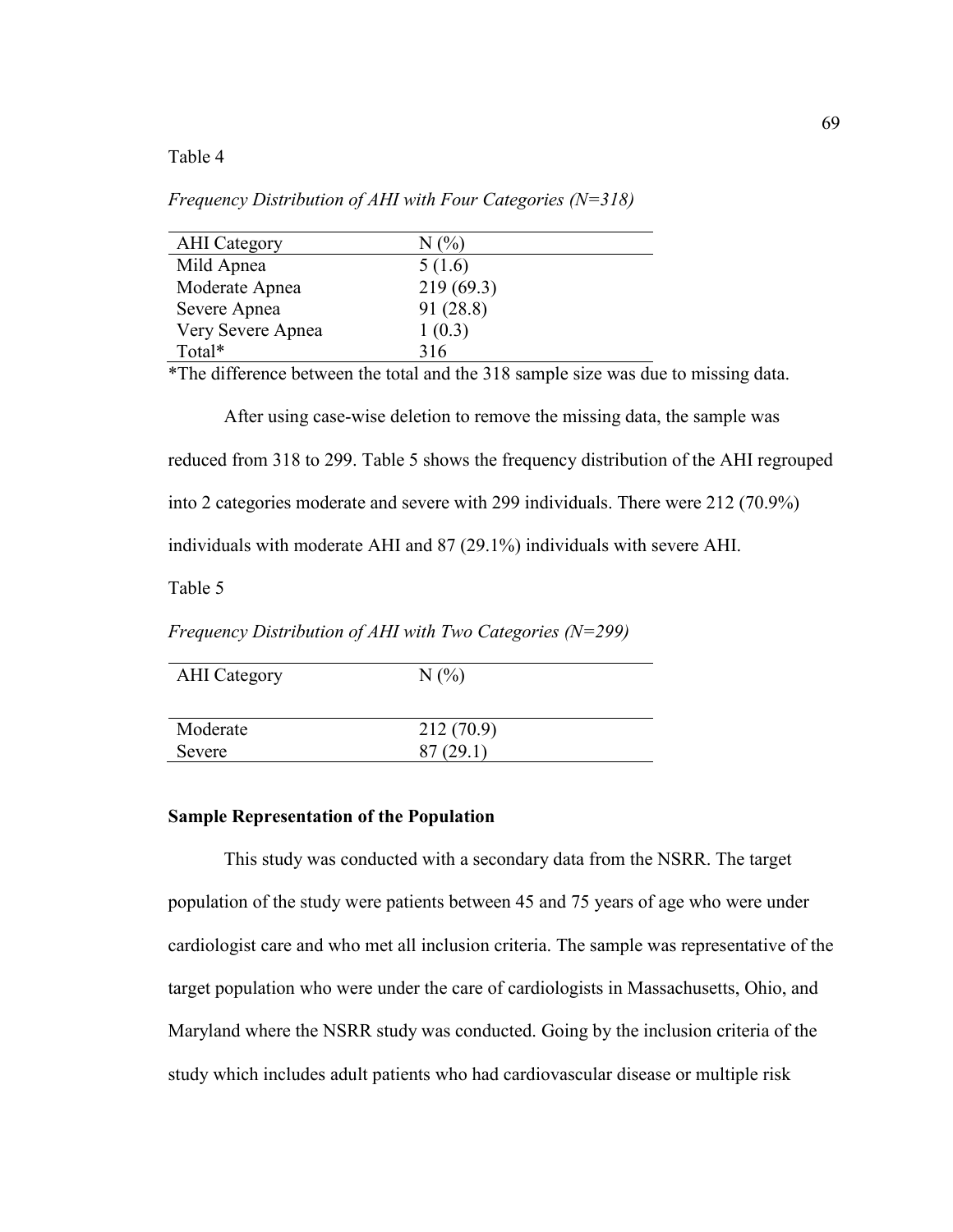factors for cardiovascular disease such as obesity; the sample was representative of the target population based on the above-mentioned points.

## **Bivariate Logistic Regression Analysis with Moderate and Severe AHI**

Table 6 shows the result from bivariate logistic regressions. The bivariate logistic regressions analysis was done to examine whether there was a statistically significant relationship between each of the independent variables and being diagnosed with severe AHI without adjusting for any potential confounders. Gender had no relationship with AHI. Being a male relative to being a female, did not affect the odds of transiting from moderate to severe AHI. Race had relationship with AHI. Being non-white relative to being white increased the odds (UOR= 2.7, CI: 1.3-5.7) of having severe AHI. In terms of age, being in age group of 55-64 relative to being in the age group 45-55, did not increase the odds of having severe AHI. Being in age group 65 or older relative to age 45-55 increased the odds (UOR= 3.3, CI: 1.4-7.7) of having severe AHI.

Cardiovascular exercise participation per week had no statistical relationship with AHI. Among individuals who exercised moderately (0.1-2.0) minutes per a week relative to those who did not exercise, there was no effect on the odds of having severe AHI. Among individuals who exercised more than 200 ( $>$ 200) minutes per a week relative to no exercise there was no effect on the odds of having severe AHI. Body mass index had no relationship with AHI. Being obese did not affect the odds of having severe AHI relative to the base group (overweight). Relative to being overweight, obese had no effect on the odds of having severe AHI. Neck circumference had no relationship with AHI. Relative to the base group (<40.5), having a neck circumference between 40.5- 43.5 did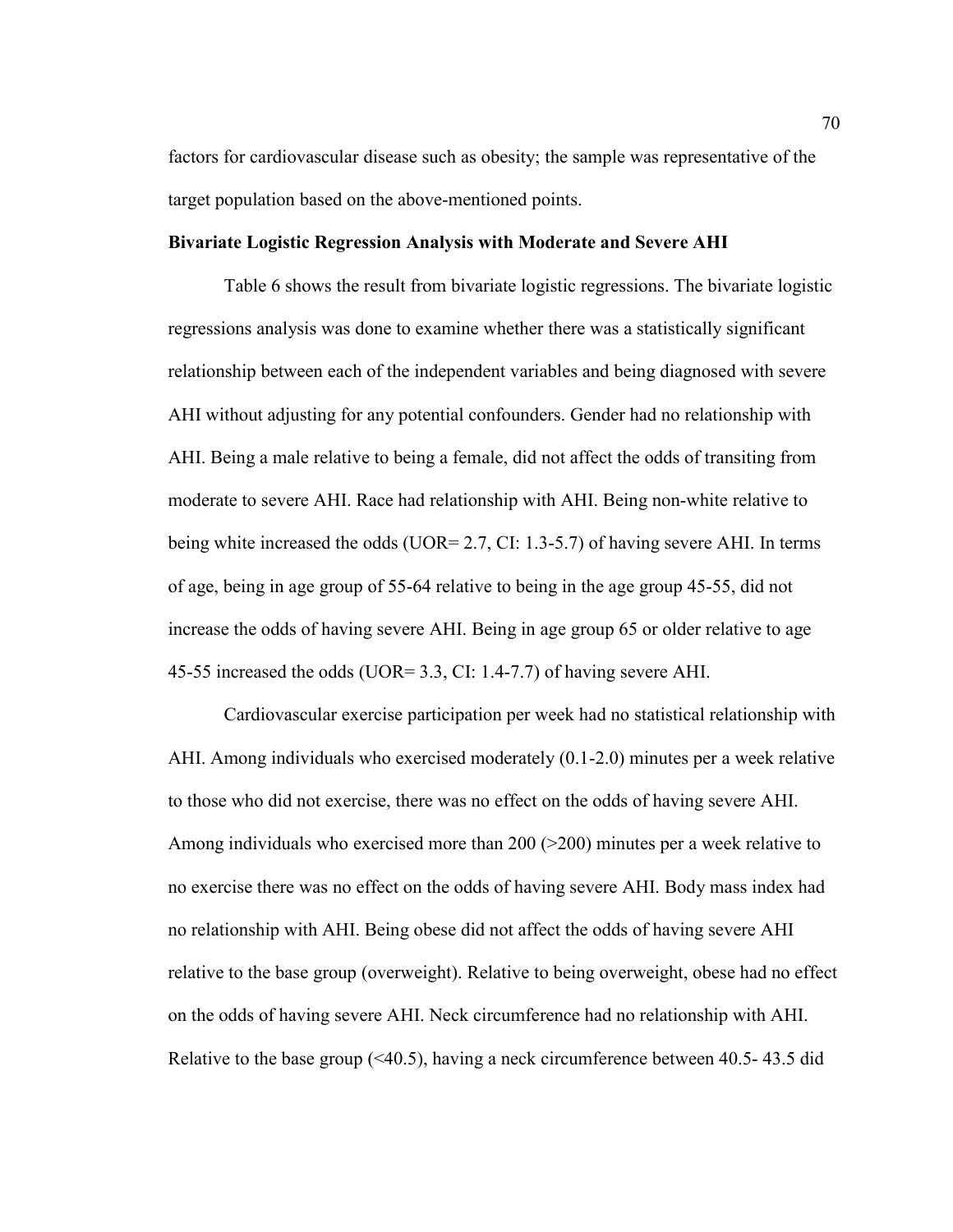not have a statistically significant effect on the odds of having severe AHI. Having a neck circumference of over 43.5, did not affect the odds of having severe AHI relative to the base group (<40.5). Employment did not have statistical relationship with AHI. Being employed relative to being unemployed did not affect the odds of having severe AHI.

Table 6

|                         | Severe AHI vs Moderate AHI |  |
|-------------------------|----------------------------|--|
|                         | Unadjusted OR (95% CI)     |  |
| Gender                  |                            |  |
| Male                    | $1.4(0.8-2.6)$             |  |
| Female                  | 1.00 <sup>b</sup>          |  |
| Race*                   |                            |  |
| White                   | 1.00 <sup>b</sup>          |  |
| Non White               | $2.7(1.3-5.7)$ *           |  |
| Age*                    |                            |  |
| 45-54                   | 1.00 <sup>b</sup>          |  |
| 55-64                   | $1.6(0.7-3.9)$             |  |
| 65 or older             | $3.3(1.4-7.7)*$            |  |
| Cardiovascular Exercise |                            |  |
| $0$ (no exercise)       | 1.00 <sup>b</sup>          |  |
| $0.1 - 200$             | $1.3(0.7-2.5)$             |  |
| >200                    | $1.9(1.0-3.5)$             |  |
| Body Mass Index         |                            |  |
| Overweight              | 1.00 <sup>b</sup>          |  |
| Obese                   | $0.8(0.5-1.4)$             |  |
| <b>Extremely Obese</b>  | $0.5(0.2-1.4)$             |  |
| Neck Circumference      |                            |  |
| $<$ 40.5                | 1.00 <sup>b</sup>          |  |
| 40.5-43.5               | $1.1(0.6-2.1)$             |  |
| >43.5                   | $1.4(0.7-2.6)$             |  |
| Employment              |                            |  |
| Employed                | $1.0(0.6-1.7)$             |  |
| Unemployed              | 1.00 <sup>b</sup>          |  |

*Bivariate Logistic Regression of All Variables with Moderate & Severe AHI Group*

1.00<sup>b</sup>: reference category \*p<0.05

# **Results**

# **Descriptive Statistics of Variables by Moderate & Severe AHI Group**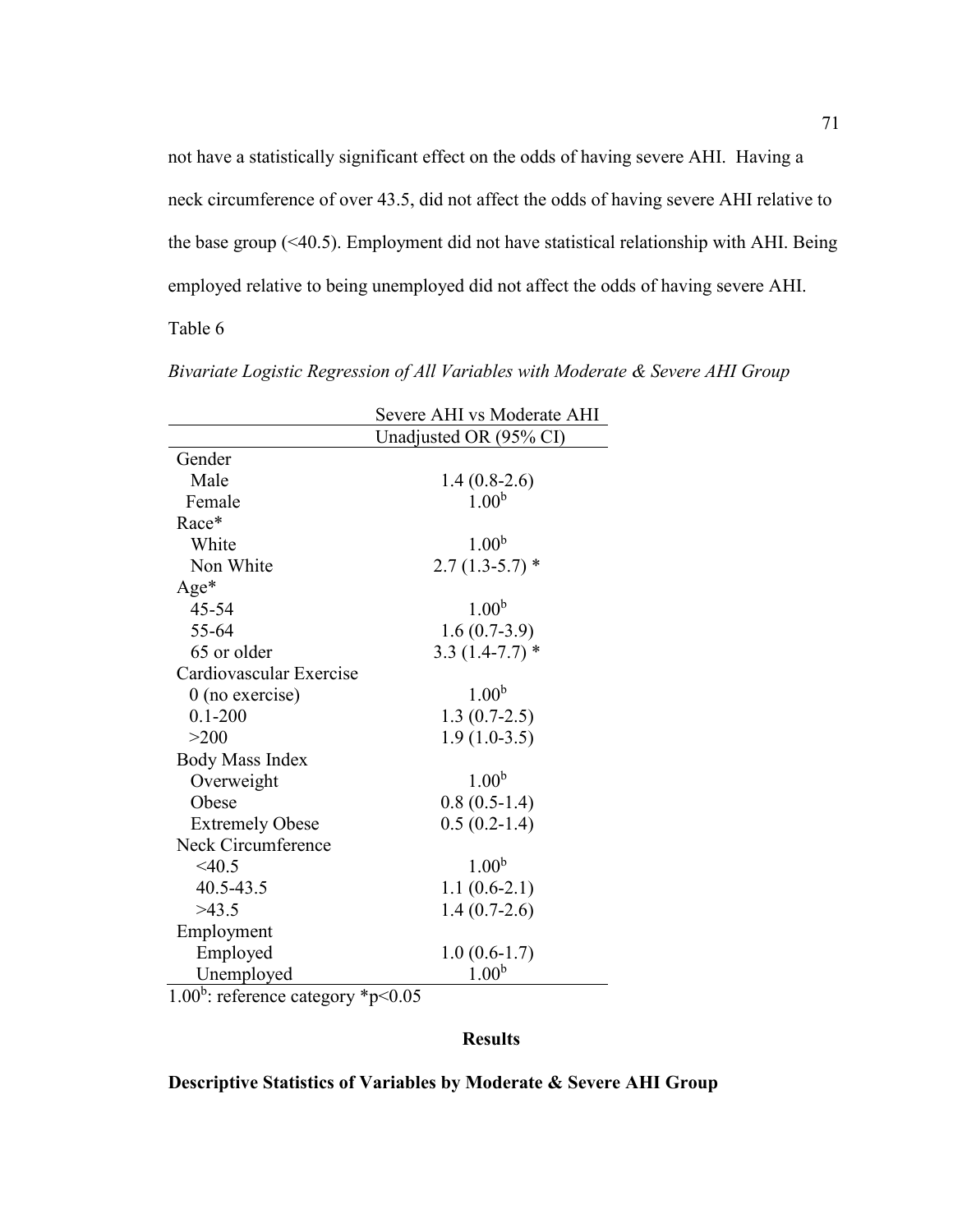Table 7 shows the descriptive characteristics of all the variables in the sample (n-299) with moderate and severe AHI categories. Column 1 shows the variables, column 2 depicts the number of individuals in the moderate AHI group, and column 2 displays the corresponding confidence interval. Column 4 shows the number of individuals in the severe AHI group while column 5 shows the corresponding confidence interval.

Table 7

## *Descriptive Statistics of All Variables by Moderate & Severe AHI Group*

# AHI Category

|                         | Moderate   |           | Severe         |           |
|-------------------------|------------|-----------|----------------|-----------|
|                         | $n$ (%)    | 95 % CI   | $n(^{0}/_{0})$ | 95% CI    |
| Characteristics         | 212 (70.9) | 65.8-76.1 | 87(29.1)       | 24.0-34.3 |
| Gender                  |            |           |                |           |
| Male                    | 151 (68.9) | 63.7-74.2 | 68 (31.1)      | 25.9-36.4 |
| Female                  | 61(76.3)   | 71.5-81.1 | 19(23.8)       | 19.0-28.6 |
| Race                    |            |           |                |           |
| White                   | 162(67.5)  | 62.2-72.2 | 78 (32.5)      | 27.2-37.8 |
| Non-White               | 50(84.7)   | 80.6-88.8 | 9(15.3)        | 11.2-19.4 |
| Cardiovascular Exercise |            |           |                |           |
| $0$ (no exercise)       | 71 (77.2)  | 72.4-82.0 | 21(22.8)       | 18.0-27.6 |
| $0.1 - 200$             | 70 (72.2)  | 67.1-77.3 | 27(27.8)       | 22.7-32.9 |
| >200                    | 71(64.5)   | 59.1-69.9 | 39(35.5)       | 30.1-40.9 |
| Age                     |            |           |                |           |
| 45-54.99                | 41 (83.7)  | 79.5-87.9 | 8(16.3)        | 12.1-20.5 |
| 55-64.99                | 97 (75.8)  | 71.0-80.7 | 31(24.2)       | 19.4-29.1 |
| 65 or older             | 74 (60.7)  | 55.2-66.2 | 48 (39.3)      | 33.8-44.8 |
| <b>Body Mass Index</b>  |            |           |                |           |
| Overweight              | 50(66.7)   | 61.3-72.0 | 25(33.3)       | 28.0-38.6 |
| Obese                   | 136(71.2)  | 66.1-76.3 | 55 (28.8)      | 23.7-33.9 |
| <b>Extremely Obese</b>  | 26 (78.8)  | 74.2-83.4 | 7(21.2)        | 16.6-25.8 |
| Neck Circumference      |            |           |                |           |
| $<$ 40.5                | 68 (73.9)  | 68.9-78.9 | 24(26.1)       | 21.1-31.1 |
| 40.5-43.5               | 80 (71.4)  | 66.3-76.5 | 32(28.6)       | 23.5-33.7 |
| >43.5                   | 64 (67.4)  | 62.1-72.7 | 31(32.6)       | 27.3-37.9 |
| Employment              |            |           |                |           |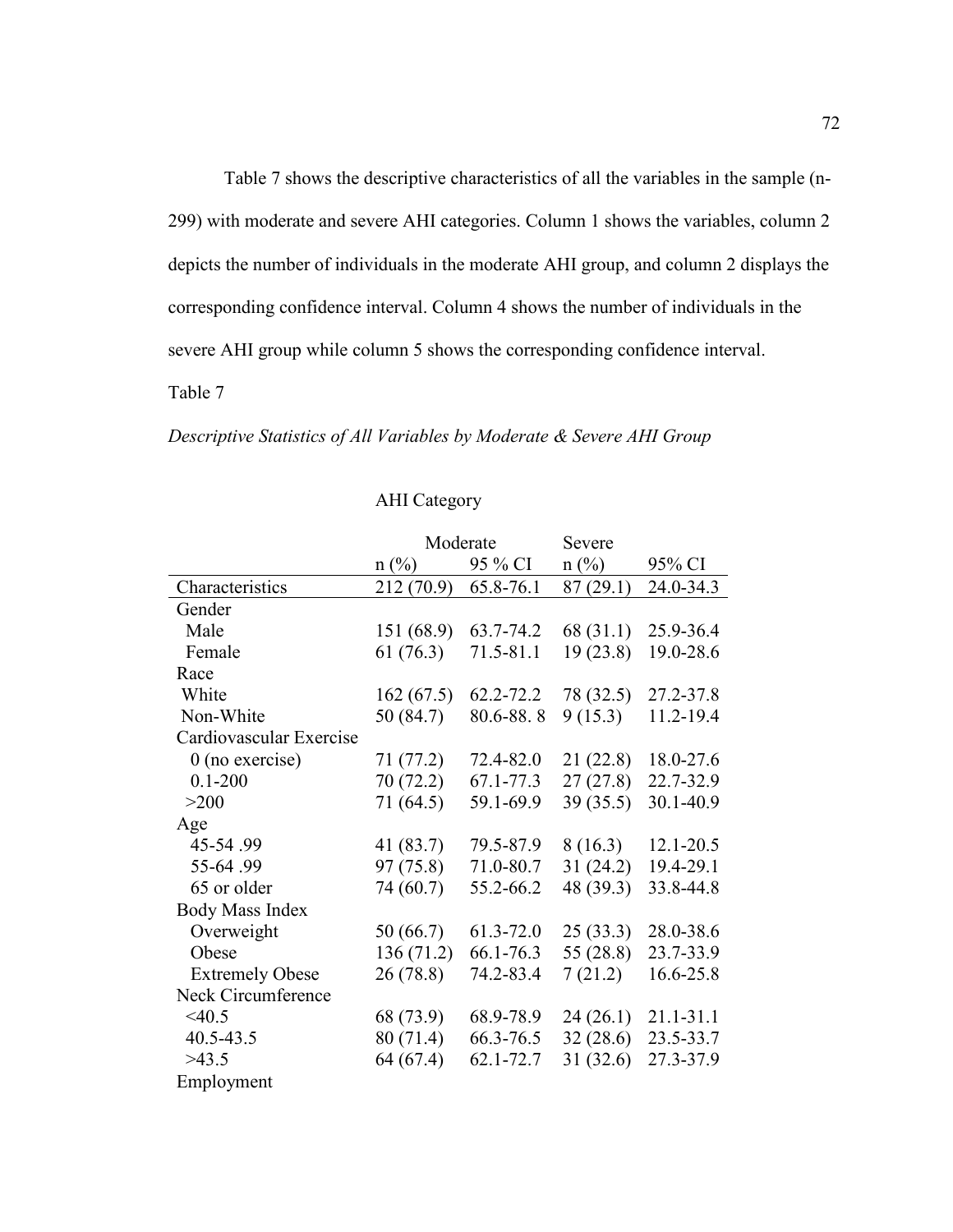| Employed   | 89 (70.6) 65.4-75.8 37 (29.4) 24.2-34.6   |  |
|------------|-------------------------------------------|--|
| Unemployed | $123(71.1)$ 66.0-76.2 50 (28.9) 23.8-34.0 |  |

### **Statistical Assumptions**

Logistic regression is known to be effective in analysis, but a good rule of thumb is to ensure that all assumptions are met. Initially, the proposed statistical test for this study was multinomial logistic regression because the dependent variable (OSA) had more than two categories. After careful consideration of the levels, I implemented cumulative ordinal logistic regression because of the ordered nature of the dependent variable (mild, moderate, severe). While checking for assumptions, all other assumptions were met except the assumption on proportional odd that was violated. As a result of failed assumption (proportional odd), the test for proportional odd was conducted using Brant test in SPSS. The null hypothesis stated that "the location of parameter (slope coefficient) were the same across categories". For BMI, the test examined whether the effect of BMI was constant across all cumulative response categories of AHI. The data rejected the hypothesis at 1 % significance level (P-value .000). This was an evidence that the effect of BMI across cumulative AHI groups were not constant, and made it questionable to implement cumulative ordinal logistic regression model (estimates using cumulative ordinal logistic regression was invalid).

The Brant test is known for being sensitive to small sample size and having empty cells (some groups having small number of individuals or no observation). For this reason, I investigated in details why the assumption of proportional odds was not met. While investigating the result of the Brant test, I observed that a bivariate ordinal logistic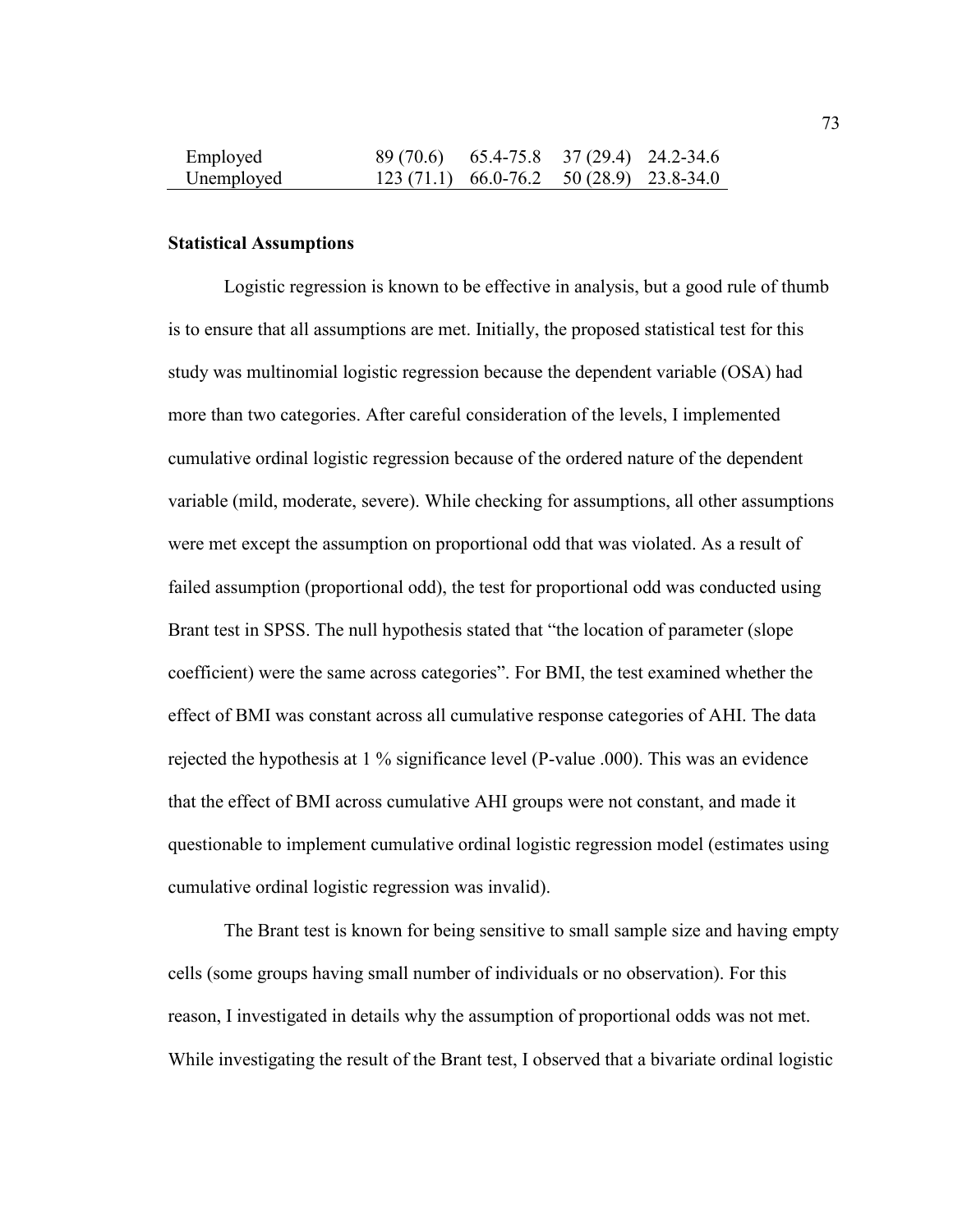regression where each independent variable was used as a separate repressor of interest was satisfied in all cases. This meant that the number of observations in each AHI group was likely the cause of the failure of the Brant test. There were only 5 individuals who had mild apnea and 1 individual had very severe apnea (see table 4). To overcome this, I regrouped AHI into 2 categories. The 2 categories mild and moderate were combined while severe and very severe were combined as well (see table 5). Because of the aforementioned statement on failure of Brant test and the regrouping of AHI into two, binary logistic regression was then implemented for analysis. With binary logistic regression, assumption of proportional odds is not applicable. When a researcher assumed that a dependent variable followed a logistic distribution with only two ordered categories, it would be equivalent to implementing a binary logistic regression (Bender  $\&$ Gronvan, 1998).

### **Study Findings Per Research Question**

Table 8 contains the result from the multivariate logistic regression analysis while adjusting for several potential confounders. The variables that were adjusted for included: age, gender, race, BMI, neck circumference, and employment. Cardiovascular exercise participation per week was created using (walking, jogging, running & bicycling) variables from the NSRR secondary data. Information for each of these exercises was reported using 3 variables. For example, walking time was reported as minutes walked per day, hours walked per day, and number of days walked per week. To construct a single cardiovascular exercise variable with each type of cardiovascular exercise (walking, jogging, running & bicycling), I converted hours to minutes (number of hours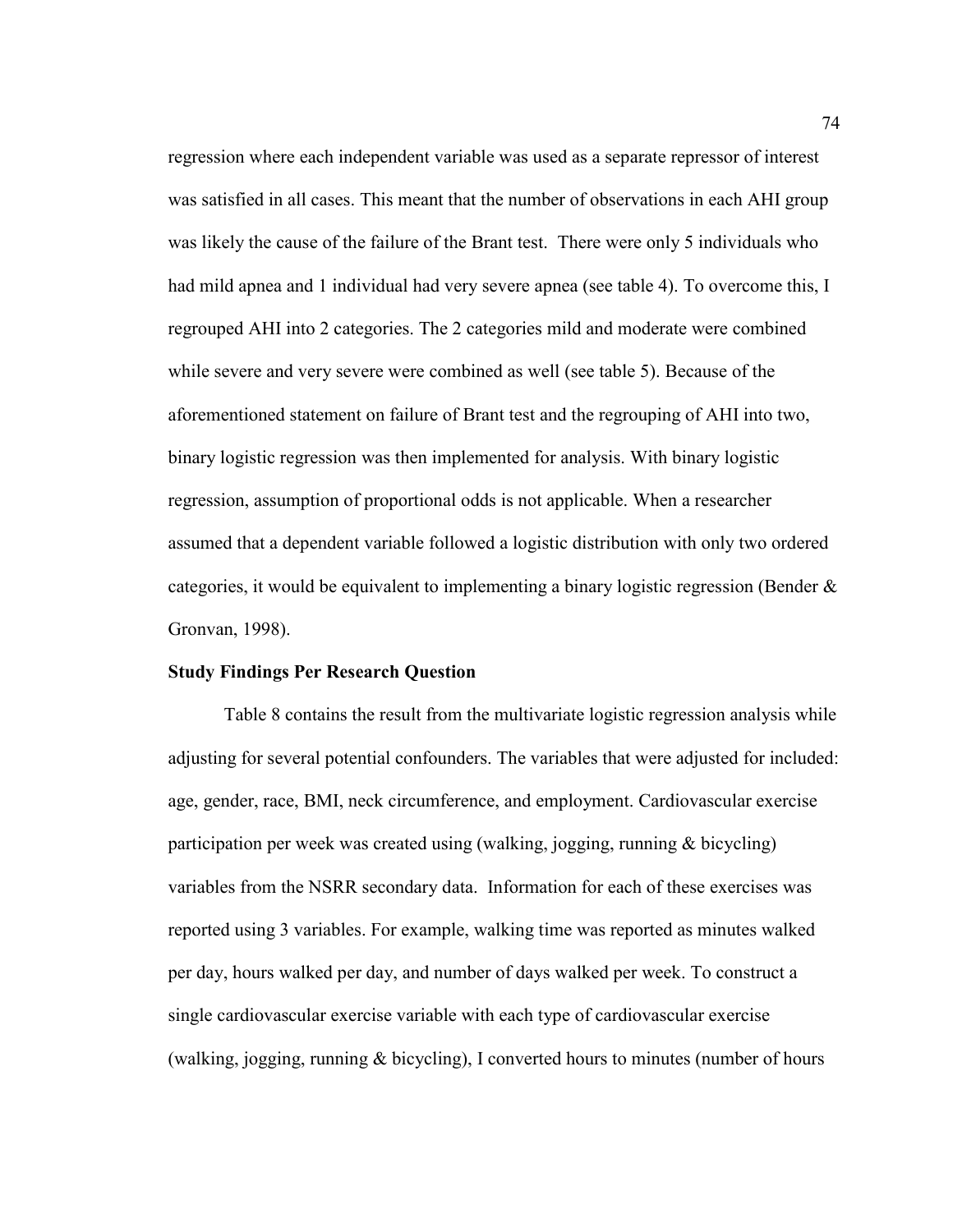multiple by 60) and added that to minutes walked per day to obtain total minutes walked per day.

I then multiplied total minutes walked per day with number of days walked per week to obtain total minutes walked per week. I repeated the same procedure for each cardiovascular exercise variables used for this study. The resulting 4 variables (the total of walking, jogging, running, & bicycling in minutes per week) were then used to construct a single cardiovascular exercise (total cardiovascular exercise participation per week) variable by adding all four variables (walking, jogging, running, & bicycling in minutes per week). See more step-by-step explanation.

Step **1**: calculate total jogging in minutes per week as follows:

jogging in minutes per week

 $=$  [(jogging *in hours per day*  $*$  60) + jogging *in minutes per day*] ∗ number of days jogged per week

**Step 2**: calculate total walking in minutes per week as follows:

Walking in minutes per week  $=$  [(walking in hours per day  $*$  60) + walking in minutes per day] ∗

**Step 3**: calculate total running in minutes per week as follows:

running in minutes per week  $=$  [(running *in hours per day*  $*$  60) + running *in minutes per day*] ∗ number of days ran per week

**Step 4**: calculate total bicycling in minutes per week as follows:

bicycling in minutes per week

 $=$  [(bicycling *in hours per day*  $*$  60) + bicycling *in minutes per day*] ∗ number of days cycled per week

**Step 5:** calculate cardiovascular exercise per week in minutes as follows: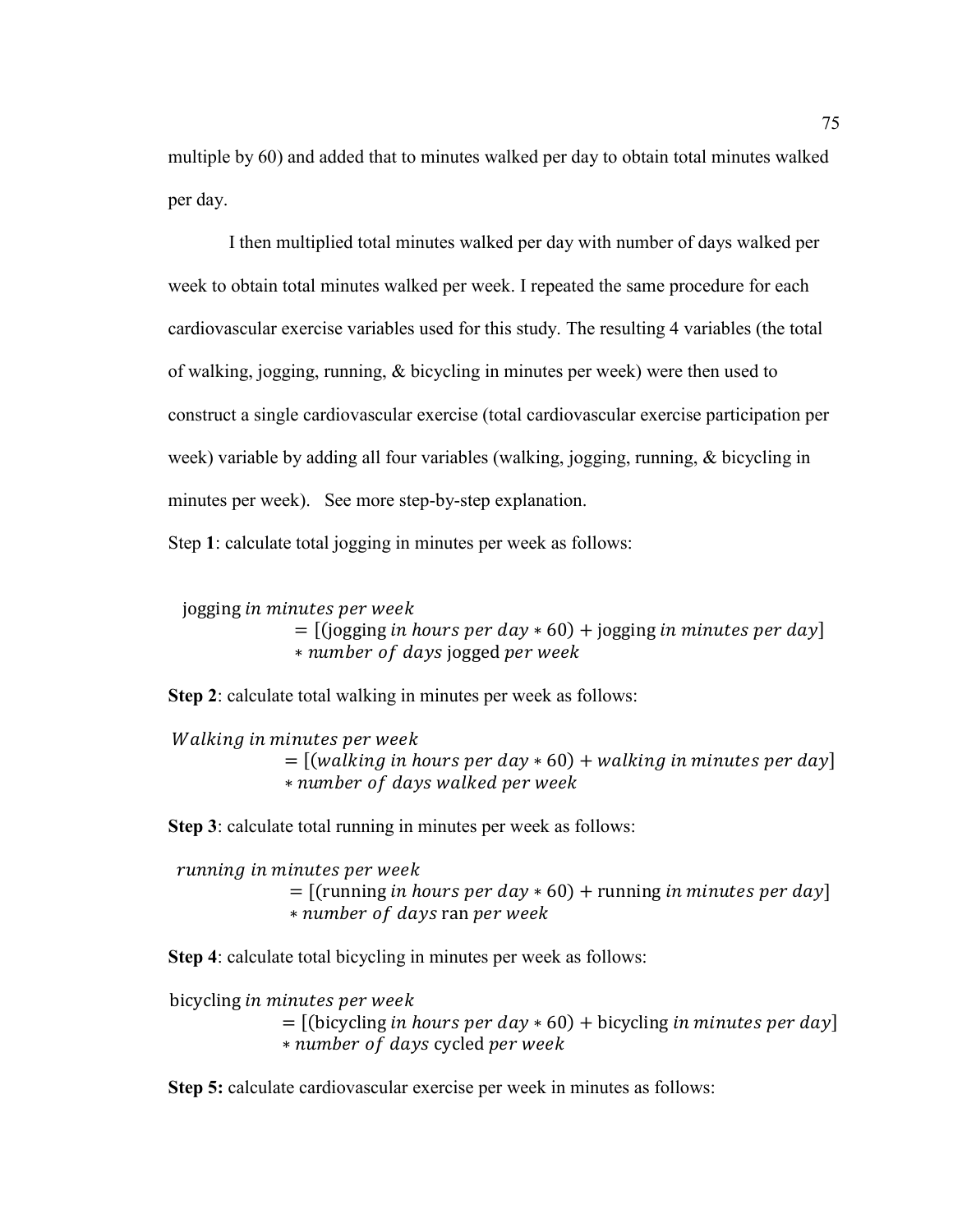Total cardiovascular exercise per week in munutes

 $=$  jogging in minutes per week  $+$  Walking in minutes per week  $+$  running in minutes per week  $+$  bicycling in minutes per week

Cardiovascular exercise was then categorized into 3 levels: 0 (no exercise), 0.1- 200 minutes per week (moderate exercise), and >200 minutes per week (heavy exercise). **RQ1**

*RQ1*: Is there a statistically significant relationship between total cardiovascular exercise participation per week and OSA among adults over normal weight in the United States while controlling for potential confounders?

*H01*: There is no statistically significant relationship between total cardiovascular exercise participation per week and OSA among adults over normal weight in the United States while controlling for potential confounders.

*Ha1*: There is a statistically significant relationship between total cardiovascular exercise participation per week and OSA among adults over normal weight in the United

States while controlling for potential confounders.

The findings of the RQ1 analysis were two-fold: exercising between 0.1 and 200 minutes per week was not statistically significant with AHI relative to individuals who did not exercise. Another indication from the multivariate logistic regression analysis was that exercising more than 200 minutes per week was statistically significant (AOR=2.1, CI:1.0-4.1) with AHI relative to individuals who did not exercise. From this result, doing moderate cardiovascular exercise participation per week (0.1 and 200 minutes per week) had no relationship with OSA while heavy cardiovascular exercise participation per week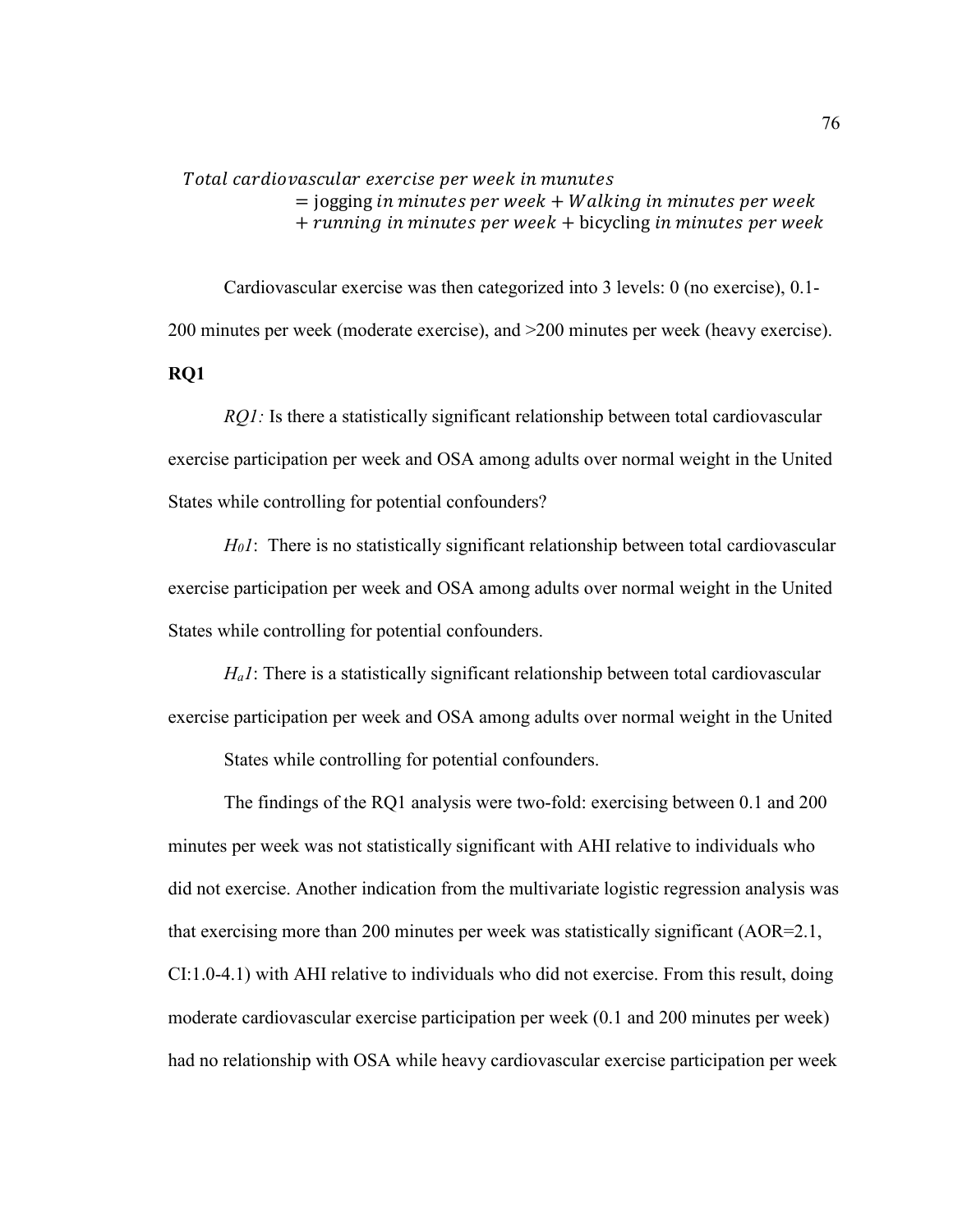(200 minutes per week) had relationship with OSA by increasing the odds of having severe AHI.

# **RQ2**

*RQ2:* Is there a statistically significant relationship between BMI and OSA among adults over normal weight in the United States while controlling for potential confounders?

*H02*: There is no statistically significant relationship between BMI and OSA among adults over normal weight in the United States while controlling for potential confounders.

*Ha2*: There is a statistically significant relationship between BMI and OSA among adults over normal weight in the United States while controlling for potential confounders.

Table 8 contains result from multivariate logistic regression in RQ2, and the following confounders were controlled for: age, gender, race, cardiovascular exercise, neck circumference and employment. Results from the multivariate analysis indicated that being obese relative to being overweight was not statistically significant with AHI. Being extremely obese was not statistically significant with AHI relative to being overweight.

Table 8

*Multivariate Logistic Regressions of All Variables with Moderate & Severe AHI Group*

|        | Severe AHI vs Moderate AHI |
|--------|----------------------------|
|        | Adjusted OR (95% CI)       |
| Gender |                            |
| Male   | $0.8(0.4-1.8)$             |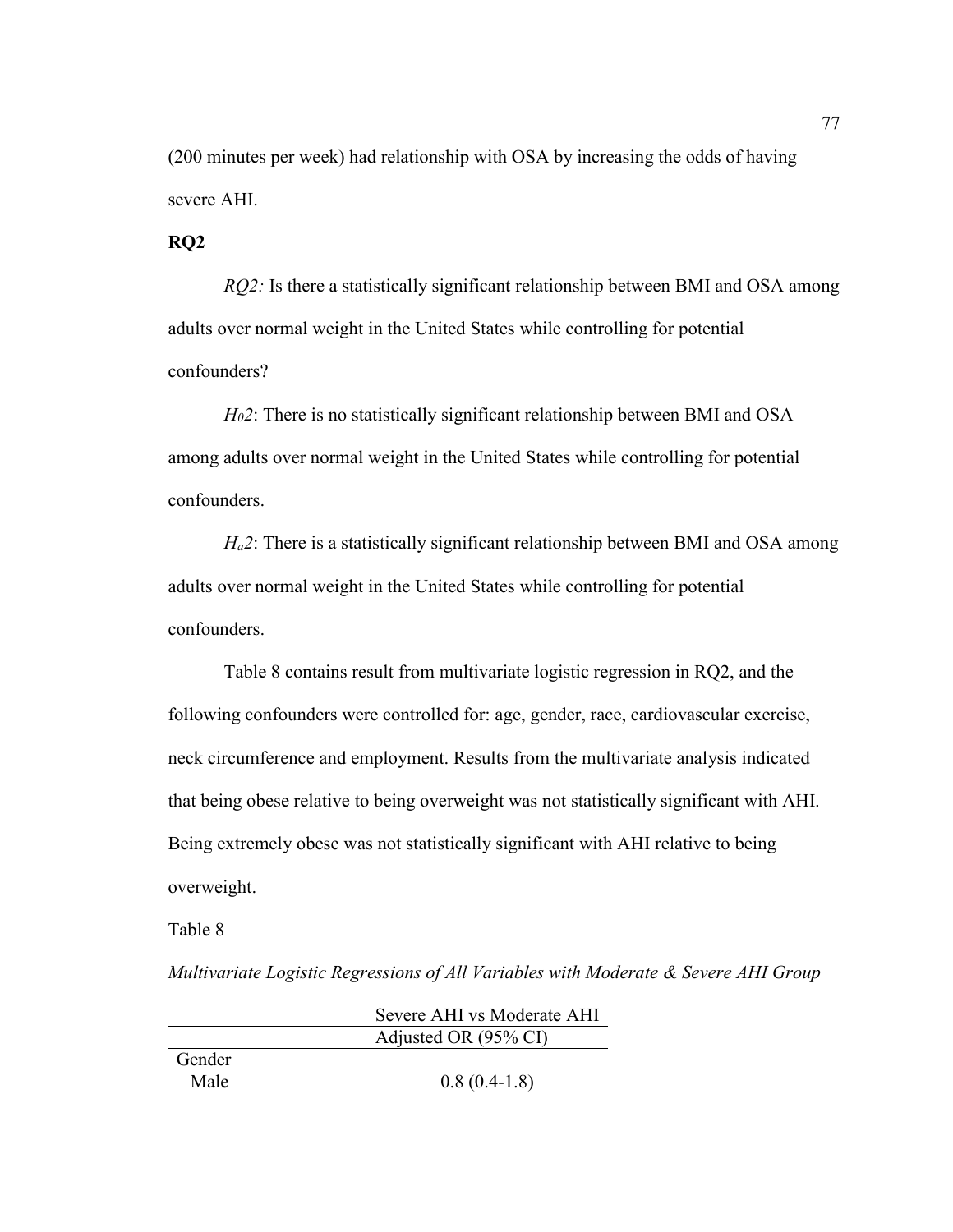| Female                         | 1.00 <sup>b</sup> |
|--------------------------------|-------------------|
| Race*                          |                   |
| White                          | 1.00 <sup>b</sup> |
| Non-White                      | $0.4(0.2-0.9)*$   |
| Age*                           |                   |
| 45-54.99                       | 1.00 <sup>b</sup> |
| 55-64.99                       | $1.8(0.7-4.4)$    |
| 65 or older                    | $3.7(1.5-9.3)$ *  |
| Cardiovascular Exercise        |                   |
| $0$ (no exercise)              | 1.00 <sup>b</sup> |
| $0.1 - 200$                    | $1.5(0.7-3.0)$    |
| >200                           | $2.1(1.0-4.1)$ *  |
| <b>Body Mass Index</b>         |                   |
| Overweight                     | 1.00 <sup>b</sup> |
| Obese                          | $0.8(0.4-1.5)$    |
| <b>Extremely Obese</b>         | $0.5(0.2-2.2)$    |
| Neck Circumference             |                   |
| $<$ 40.5                       | 1.00 <sup>b</sup> |
| 40.5-43.5                      | $0.5(0.2-1.4)$    |
| >43.5                          | $0.6(0.3-1.1)$    |
| Employment                     |                   |
| Employed                       | $1.3(0.7-2.2)$    |
| Unemployed                     | 1.00 <sup>b</sup> |
| $\sim$ 0.0 $h$<br>$\mathbf{a}$ |                   |

1.00<sup>b</sup>: reference category \*p<0.05

# **Supplementary Analysis**

After the main analysis where variables walking, jogging, running, and bicycling were used to construct cardiovascular exercise participation per week, a supplementary multivariate logistic regression analysis was done to examine the relationship between each of the exercise variables separately and AHI. Multivariate logistic regression analysis results indicated no statistically significant relationship between any (individually) of the four cardiovascular exercise participation per week and AHI (see tables A1, A2, A3,  $\&$  A4). The result of the supplementary analysis may not be a definite conclusion because the number of participants in each type of the exercise was small. Table A1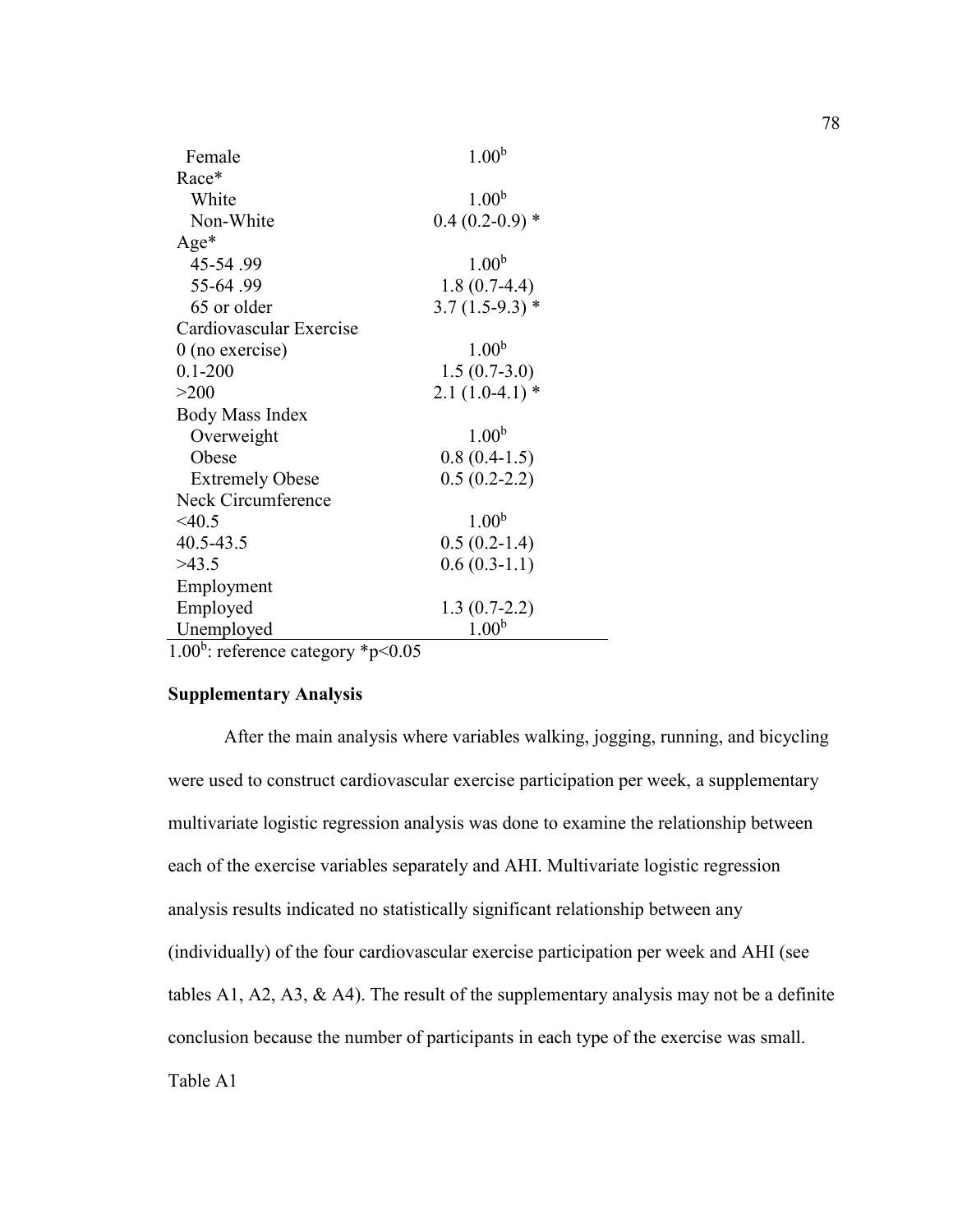|                         | Severe AHI vs Moderate AHI |
|-------------------------|----------------------------|
|                         | Adjusted OR (95% CI)       |
| Gender                  |                            |
| Male                    | $0.7(0.4-1.9)$             |
| Female                  | 1.00 <sup>b</sup>          |
| Race*                   |                            |
| White                   | 1.00 <sup>b</sup>          |
| Non White               | $0.1(0.2-1.0)$ *           |
| Age*                    |                            |
| 45-54.99                | 1.00 <sup>b</sup>          |
| 55-64.99                | $0.2(0.7-4.5)$             |
| 65 or older             | $0.01(1.5-9.2)^*$          |
| Cardiovascular Exercise |                            |
| No walking              | 1.00 <sup>b</sup>          |
| Walking                 | $0.1(0.9-2.8)$             |
| <b>Body Mass Index</b>  |                            |
| Overweight              | 1.00 <sup>b</sup>          |
| Obese                   | $0.4(0.4-1.5)$             |
| <b>Extremely Obese</b>  | $0.4(0.2-2.0)$             |
| Neck Circumference      |                            |
| $<$ 40.5                | 1.00 <sup>b</sup>          |
| 40.5-43.5               | $0.9(0.5-2.3)$             |
| >43.5                   | $0.2(0.7-4.5)$             |
| Employment              |                            |
| Employed                | $0.5(0.7-2.1)$             |
| Unemployed<br>$-1$      | 1.00 <sup>b</sup>          |

*Multivariate Logistic Regressions of All Variables with Moderate & Severe AHI Group on Walking* 

1.00<sup>b</sup>: reference category\*p<0.05

# Table A2

*Multivariate Logistic Regressions of All Variables with Moderate & Severe AHI Group on Jogging*

| $\sigma$ $\sigma$ |                            |
|-------------------|----------------------------|
|                   | Severe AHI vs Moderate AHI |
|                   | Adjusted OR (95% CI)       |
| Gender            |                            |
| Male              | $0.8(0.4-2.0)$             |
| Female            | 1.00 <sup>b</sup>          |
| Race*             |                            |
| White             | 1.00 <sup>b</sup>          |
| Non White         | $0.04(0.2-0.9)*$           |
| $Age*$            |                            |
| 45-54.99          | 1.00 <sup>b</sup>          |
|                   |                            |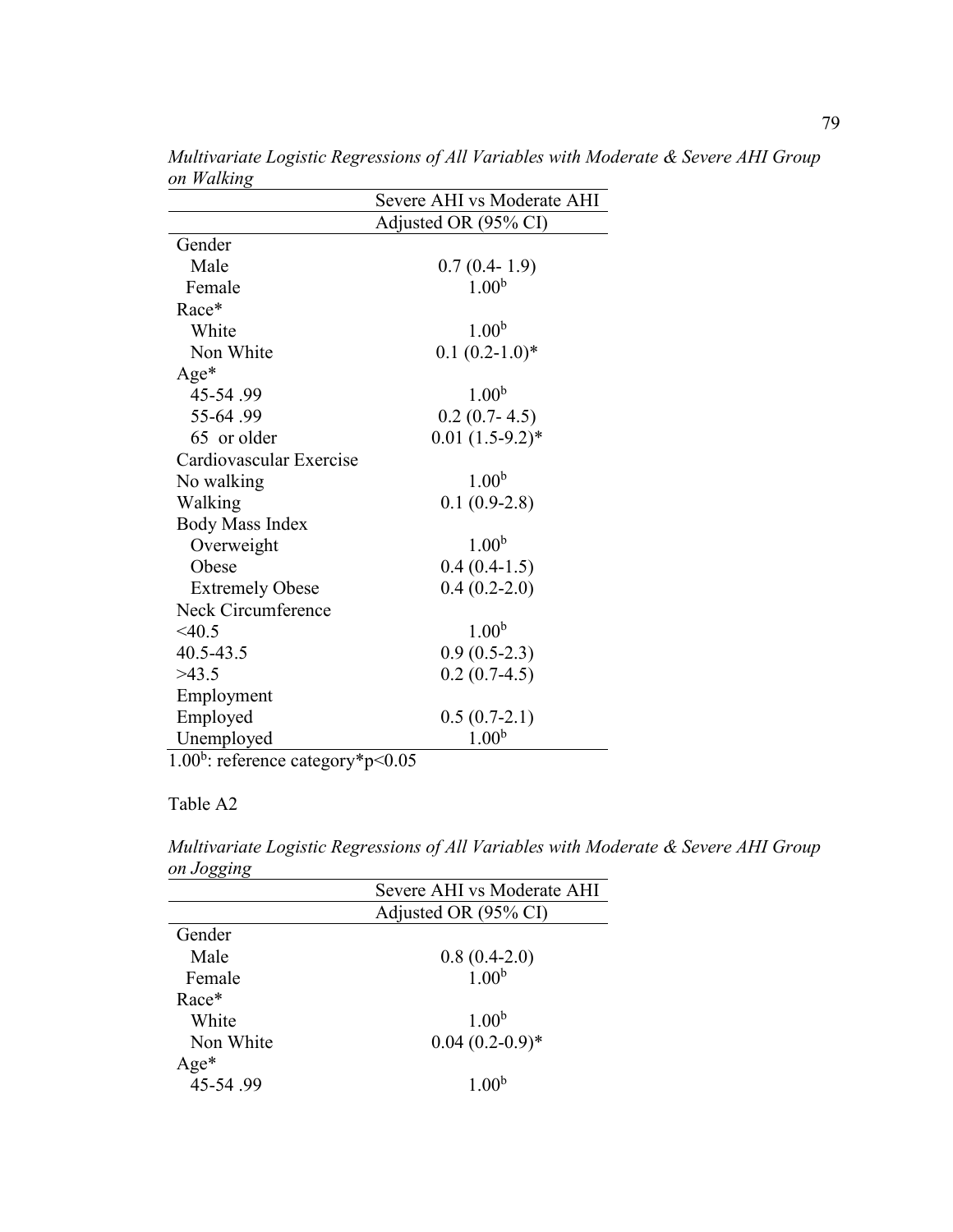| 55-64.99                | $0.3(0.7-4.0)$    |
|-------------------------|-------------------|
| 65 or older             | $0.01(1.4-8.6)$ * |
| Cardiovascular Exercise |                   |
| No jogging              | 1.00 <sup>b</sup> |
| Jogging                 | $0.3(0.6-6.1)$    |
| Body Mass Index         |                   |
| Overweight              | 1.00 <sup>b</sup> |
| Obese                   | $0.6(0.4-1.6)$    |
| <b>Extremely Obese</b>  | $0.5(0.2-2.1)$    |
| Neck Circumference      |                   |
| $<$ 40.5                | 1.00 <sup>b</sup> |
| 40.5-43.5               | $1.0(0.5-2.2)$    |
| >43.5                   | $0.3(0.7-4.1)$    |
| Employment              |                   |
| Employed                | $0.471(0.7-2.1)$  |
| Unemployed              | 1.00 <sup>b</sup> |
| $-1$                    |                   |

1.00<sup>b</sup>: reference category\*p<0.05

Table A3

*Multivariate Logistic Regressions of All Variables with Moderate & Severe AHI Group on Running*

| Severe AHI vs Moderate AHI |
|----------------------------|
| Adjusted OR (95% CI)       |
|                            |
| $0.9(0.5-2.1)$             |
| 1.00 <sup>b</sup>          |
|                            |
| 1.00 <sup>b</sup>          |
| $0.1(0.2-1.0)$ *           |
|                            |
| 1.00 <sup>b</sup>          |
| $0.3(0.7-4.1)$             |
| $0.01(1.4-8.2)$ *          |
|                            |
| 1.00 <sup>b</sup>          |
| $0.4(0.04-3.326)$          |
|                            |
| 1.00 <sup>b</sup>          |
| $0.6(0.4-1.6)$             |
| $0.4(0.2-1.9)$             |
|                            |
| 1.00 <sup>b</sup>          |
| $1.0(0.5-2.2)$             |
|                            |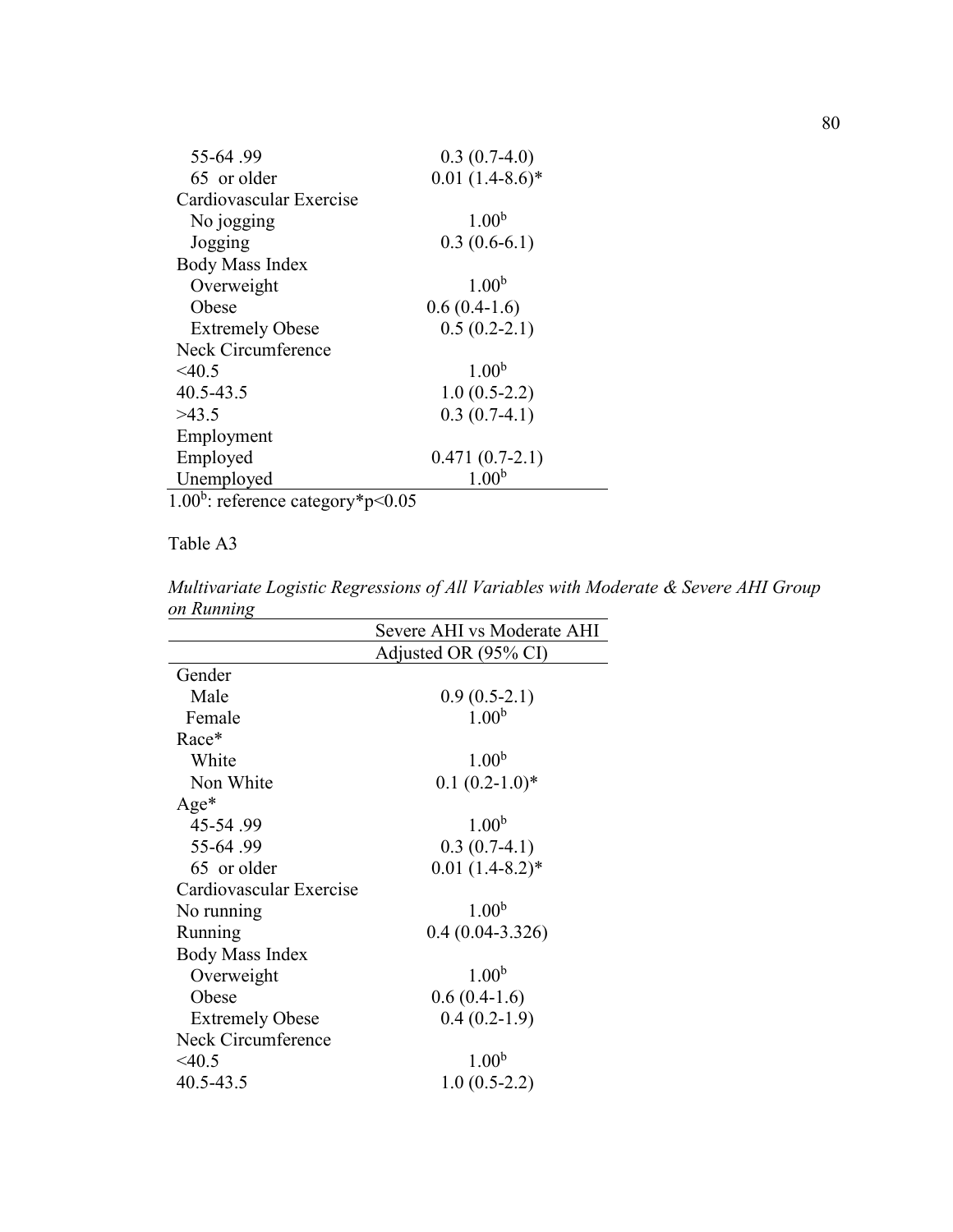| >43.5      | $0.3(0.7-3.9)$    |
|------------|-------------------|
| Employment |                   |
| Employed   | $0.4(0.7-2.1)$    |
| Unemployed | 1.00 <sup>b</sup> |

1.00<sup>b</sup>: reference category\*p<0.05

Table A4

*Multivariate Logistic Regressions of All Variables with Moderate & Severe AHI Group on Bicycling*

| Severe AHI vs Moderate AHI |                      |
|----------------------------|----------------------|
|                            | Adjusted OR (95% CI) |
| Gender                     |                      |
| Male                       | $1.0(0.5-2.1)$       |
| Female                     | 1.00 <sup>b</sup>    |
| Race*                      |                      |
| White                      | 1.00 <sup>b</sup>    |
| Non White                  | $0.1(0.2-1.0)^*$     |
| $Age*$                     |                      |
| 45-54.99                   | 1.00 <sup>b</sup>    |
| 55-64.99                   | $0.3(0.7-4.0)$       |
| 65 or older                | $0.01(1.4-8.7)$ *    |
| Cardiovascular Exercise    |                      |
| No bicycling               | 1.00 <sup>b</sup>    |
| Bicycling                  | $0.2(0.7-3.6)$       |
| Body Mass Index            |                      |
| Overweight                 | 1.00 <sup>b</sup>    |
| Obese                      | $0.6(0.4-1.7)$       |
| <b>Extremely Obese</b>     | $0.5(0.2-2.1)$       |
| Neck Circumference         |                      |
| < 40.5                     | 1.00 <sup>b</sup>    |
| 40.5-43.5                  | $1.0(0.5-2.2)$       |
| >43.5                      | $0.3(0.7-4.0)$       |
| Employment                 |                      |
| Employed                   | $0.4(0.7-2.2)$       |
| Unemployed                 | 1.00 <sup>b</sup>    |

1.00<sup>b</sup>: reference category\*p<0.05

# **Summary**

In this chapter, I presented the results of the analysis of the secondary data

received from the NSRR. This quantitative cross sectional study was conducted by using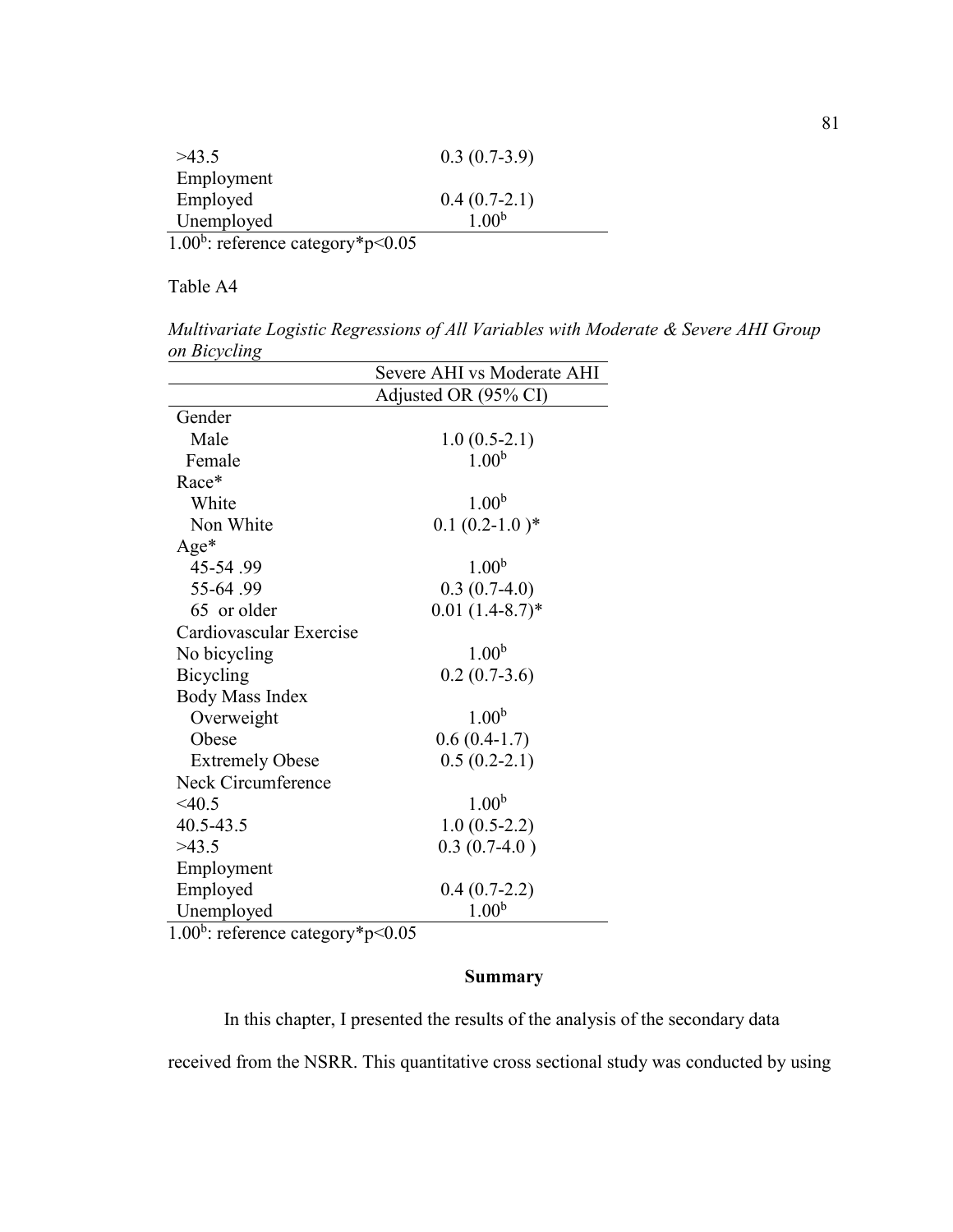logistic regression to analyze the research questions. Through the bivariate logistic regression analysis in RQ1, I was able to establish through analysis that cardiovascular exercise participation per week had no statistical relationship with AHI. Subsequent findings from multivariate logistic regression indicted that relative to individuals who did not participate in any cardiovascular exercise per week, exercising moderately did not affect the odds of having severe AHI while exercising heavily increased the odds of having severe AHI. In RQ2, both sets of results from the bivariate and multivariate logistic regression established that BMI did not have a statistically significant relationship with AHI.

In Chapter 5, I discuss the interpretation of the results by comparing the study findings with existing literature and incorporating the theoretical framework of the study. Additional discussion was on limitation of the study, recommendations, and social change implications of the study.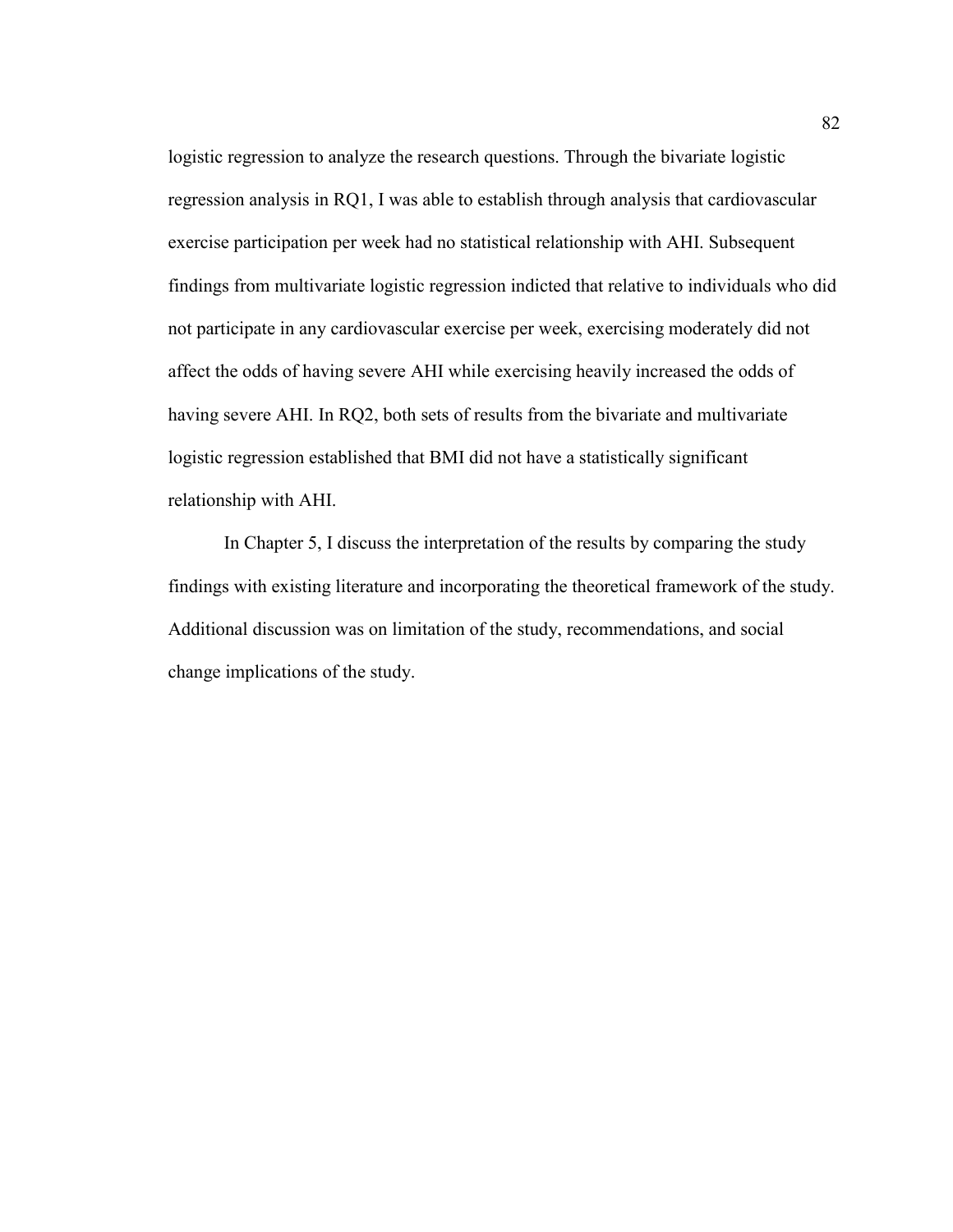Chapter 5: Discussion, Conclusion, and Recommendation

## **Introduction**

The purpose of this quantitative study was to assess the relationship between cardiovascular exercise participation and OSA by examining the relationship between total cardiovascular exercise participation per week and OSA as well as the relationship between BMI and OSA among adults over normal weight in the United States. Secondary data on the Heart Biomarker Evaluation in Apnea Treatment (HeartBEAT) from the NSRR were used for analysis in this study. Bivariate logistic regression analysis was done to find relationships between variables and moderate to severe AHI while multivariate logistic regression analysis was done to answer the research questions.

About 29.5 million people above the age of 30 suffer from mild to severe OSA, and about 13 million adults above the age of 30 years are living with OSA in the United States (Knuaert et al., 2015). The prevalence of OSA ranges up to 17% among the adult population in general and 49% in older adults (Senaratna et al., 2018). Ansarin et al. (2013) asserted that in comparison to developing countries, there were 26% more incidence of OSA syndrome in the United States. The health impact of OSA impairs a person's ability to effectively perform daily living activities, and older adults are disproportionately affected (Strohl, 2017).

In summary, bivariate logistic regression analysis indicted no relationship between total cardiovascular exercise participation per week and AHI while multivariate logistic regression analysis indicated that moderate cardiovascular exercise participation per week did not have relationship with AHI, but heavy cardiovascular exercise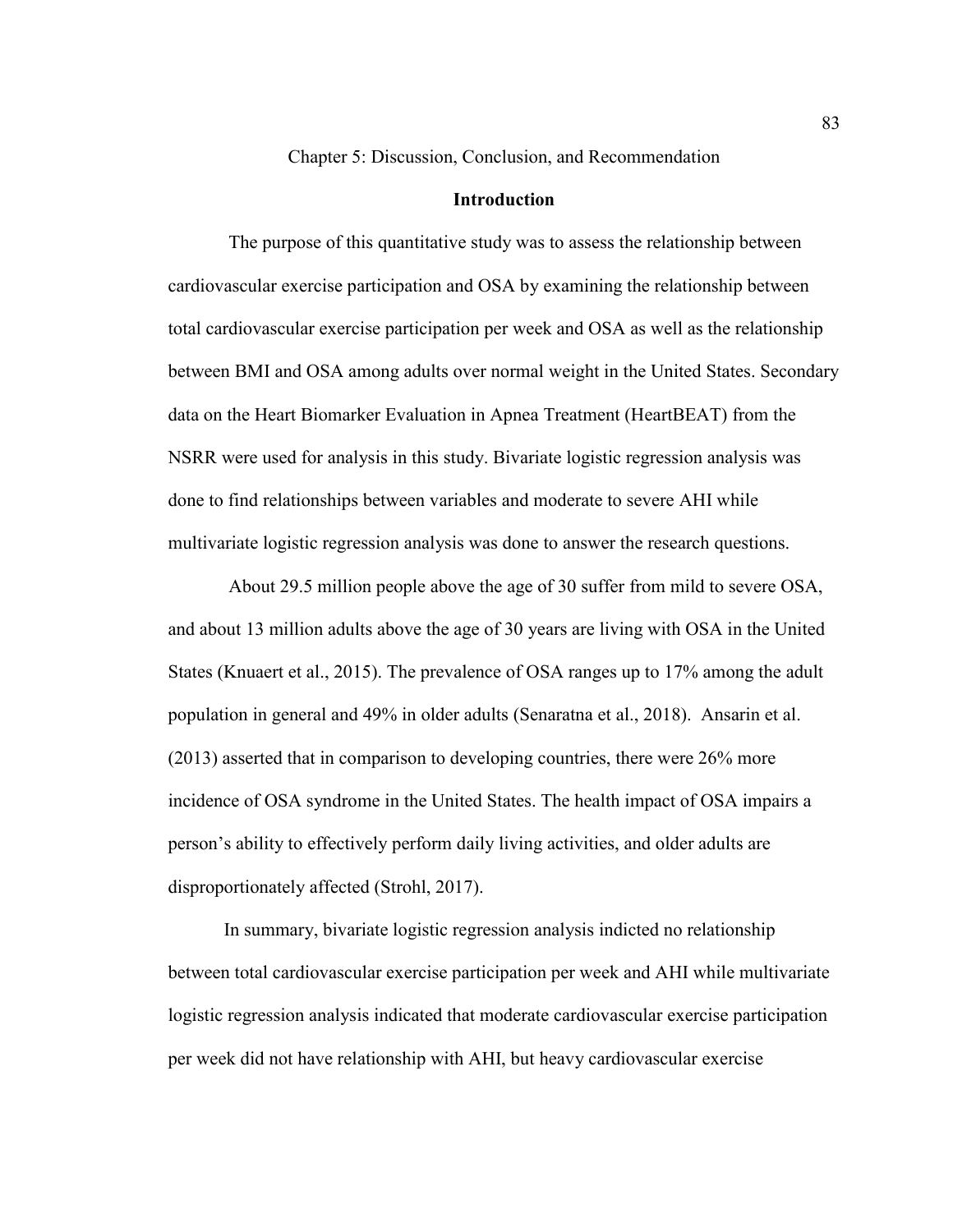participation per week had relationship with AHI. Additional result was that bivariate logistic regression analysis had no relationship between BMI and AHI, and multivariate logistic regression analysis also indicated no relationship between BMI and AHI.

### **Interpretation of Findings**

Secondary data from the NSRR was used to examine the relationship between total cardiovascular exercise participation per week and OSA, and the relationship between BMI and OSA among adults over normal weight in the United States. Bivariate regression analysis was done to examine whether there was a statistically significant relationship between each of the independent variables and being diagnosed with severe AHI without adjusting for potential confounders. Cardiovascular exercise participation per week had no relationship with AHI on the bivariate regression analysis, and BMI had no relationship with AHI. Multivariate logistic regression analysis was done to answer the research questions while controlling for potential confounders. It is paramount to note that AHI was used to measure the level of severity in OSA. Any result showing no relationship or relationship with AHI means no relationship or relationship with OSA.

*RQ1:* Is there a statistically significant relationship between total cardiovascular exercise participation per week and OSA among adults over normal weight in the United States while controlling for potential confounders?

Multivariate logistic regression analysis result showed that total cardiovascular exercise participation per week had no relationship with AHI when exercising between 0.1 and 200 minutes per week, but there was a relationship between total cardiovascular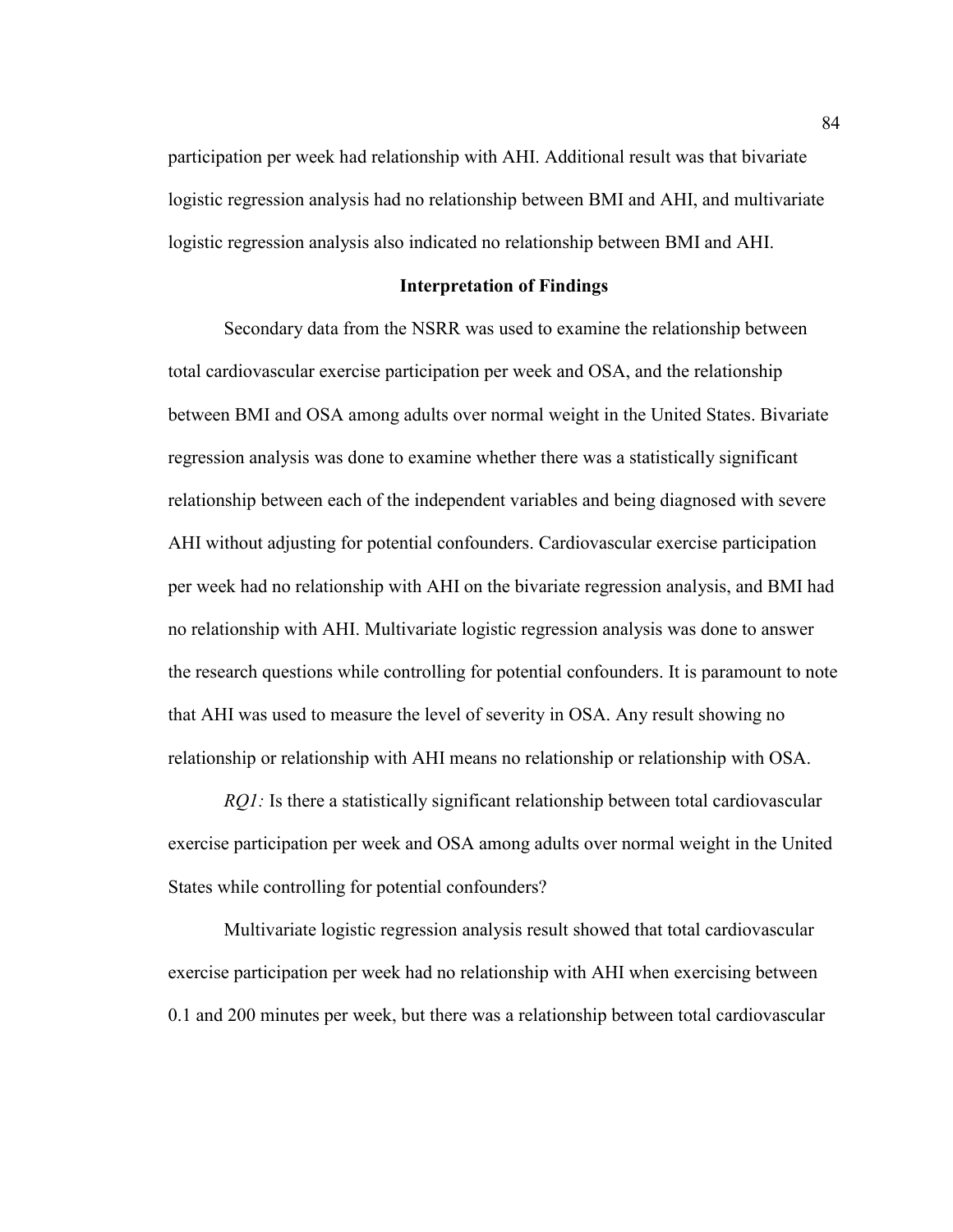exercise per week with AHI when exercising more than  $(>=200)$  minutes per a week with increased odds (AOR=2.1, CI:1.05-4.1) of having severe AHI.

Therefore, heavy cardiovascular exercise participation per week increased the odds of having severe AHI after controlling for confounders. In other words, indulging in moderate cardiovascular exercise participation neither increased nor reduced the severity of AHI. However, heavy cardiovascular exercise participation per week increased the severity of AHI.

While interpreting the results of this study and comparing it with the existing literature, RQ1 result contradicted the studies where the researchers postulated that exercise reduced the severity of OSA. This study contradicted a previous study by Kline et al. (2011) who examined the efficacy of a 12-week exercise training program to reduce the severity of OSA, improve sleep quality, and assess the mechanisms through which exercise might reduce OSA severity. Kline et al. (2011) ascertained that there was reduction in AHI and ODI without decrease in body weight. OSA should not be a hindrance to cardiovascular exercise participation because exercising can help in improving quality of life, and minimizing the risk of chronic diseases (Butner et al., 2013). Although researchers reported that exercise training could reduce the severity of OSA, Iftikhar et al. (2014) asserted that the mechanism through which exercise training enhanced OSA was still unknown.

*RQ2:* Is there a statistically significant relationship between BMI and OSA among adults over normal weight in the United States while controlling for potential confounders?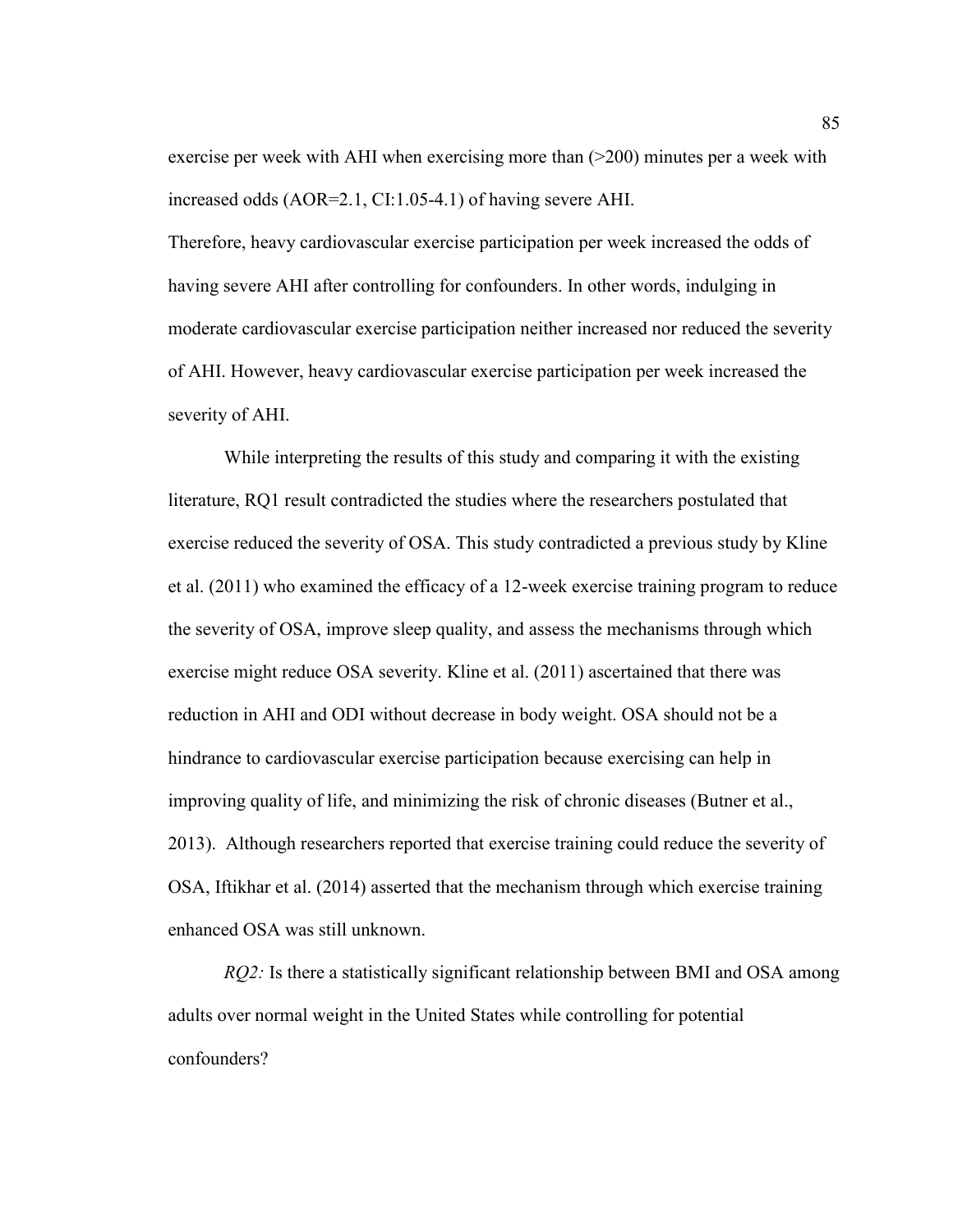Both the bivariate and multivariate logistic regression analyses result showed that there was no relationship between BMI and AHI in this study. This result contradicted previous finding by Wall, Smith, and Hubbard (2012). Wall et al. (2012) assessed the relationship between BMI and OSA among adults 50 years and over in the United Kingdom, and reported that there was a relationship between BMI and OSA among people with BMI of 40+. However, the result of this study aligns with the findings by Ciavarella et al. (2018). Ciavarella et al. (2018) evaluated the relationship between BMI, AHI, mean arterial oxygen saturation, and Nadir among 75 adults, and ascertained that BMI had no relationship with AHI. Although the result of this study did not indicate relationship between BMI and AHI, a complicating relationship still exists between obesity and OSA. Bonsignore et al. (2012) asserted that researchers have been having difficulties in evaluating the roles between OSA and obesity.

#### **Findings in Relation to the SEM**

McLeroy et al. (1988) emphasized on health behavior when they proposed their version of SEM. In this study, the SEM theoretical framework was used for health behavioral change, and it helped in understanding the factors that affected the sampled population through the five factors. The expected behavioral change in this study was indulging in a structured exercise programs as well as losing weight. The findings of this study were that total cardiovascular exercise participation per week had no relationship with AHI when done moderately, but total cardiovascular exercise participation per week had relationship with AHI by increasing the severity of OSA when done in a high capacity, and that BMI had no relationship with AHI. Based on the findings of this study,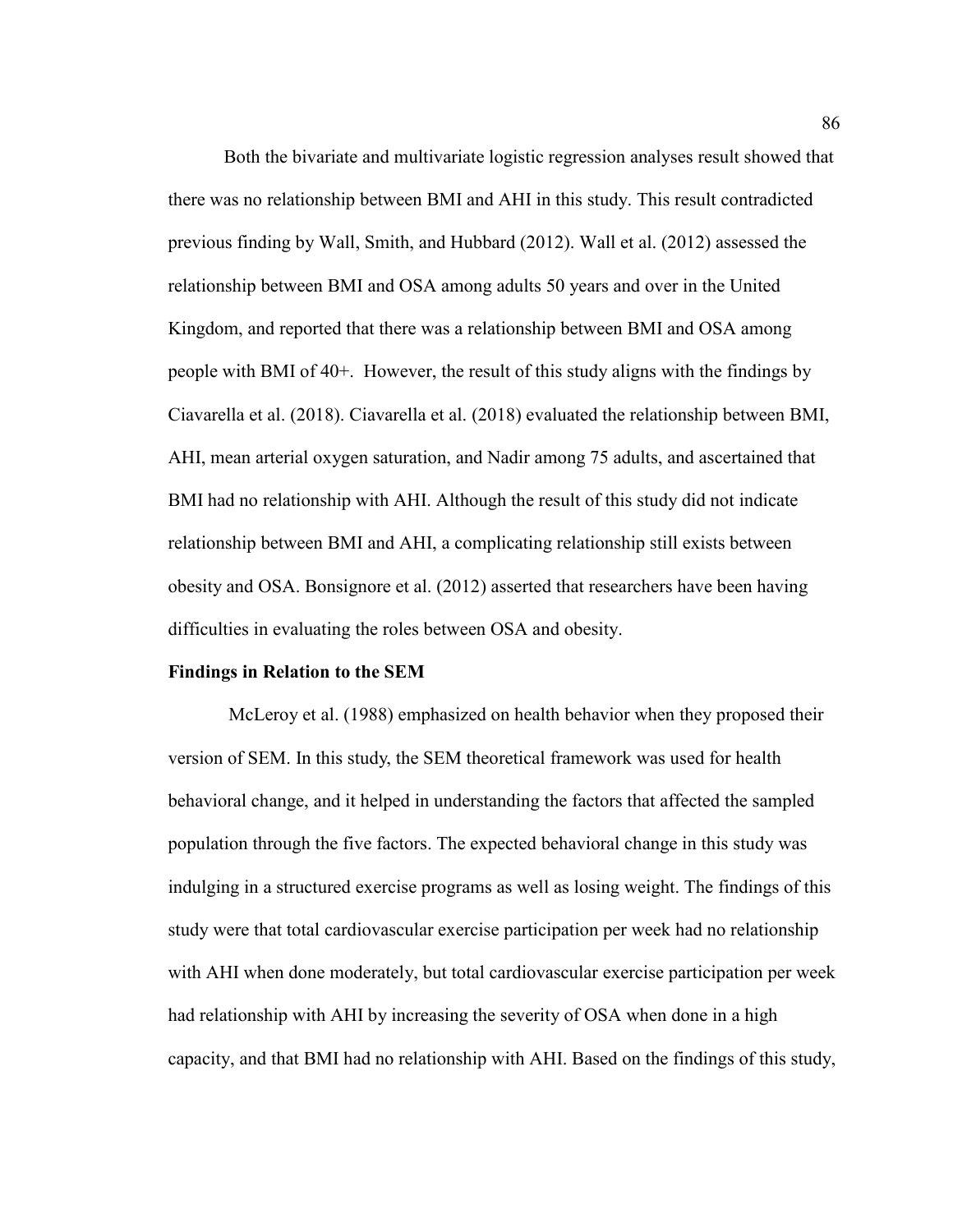the encouragement and support gained by target population on interpersonal factor of the SEM can motivate them to indulge in moderate cardiovascular exercise which will not increase the severity of OSA or discourage them from performing high levels of cardiovascular exercise because of the odds of increasing the severity of OSA.

Through this framework, the factors of SEM (intrapersonal, interpersonal, institution, community & policy) were independently assessed. Adults over normal weight understood the dangers of OSA and the need for self-empowerment in order to exercise independently, weekly, and moderately. The characteristics associated with intrapersonal factor could aid adults to see the need for behavioral change by indulging in moderate exercise programs for other health benefits. The participants of the study were adults mainly in the age range from 45 to75. With trust on any person they are working with, they will see the need to check their BMI and not worry about being judged or marginalized.

Although the finding of RQ2 showed no relationship between BMI and OSA, applying multilevel approach associated with SEM was essential to the target adults for the purpose of losing or maintaining acceptable weight. Institutional factor played integral role in peoples' lives through recognition of social norms, social identity, and values where target population can come out and mangle with friends. McElroy et al. (1988) argued that organizational influences had positive impact on health and health related behaviors. In other words, elements in institutional factors such as rules and regulations of parks, recreational centers, and work-out places can influence participants in such a way that they will maintain normal weight.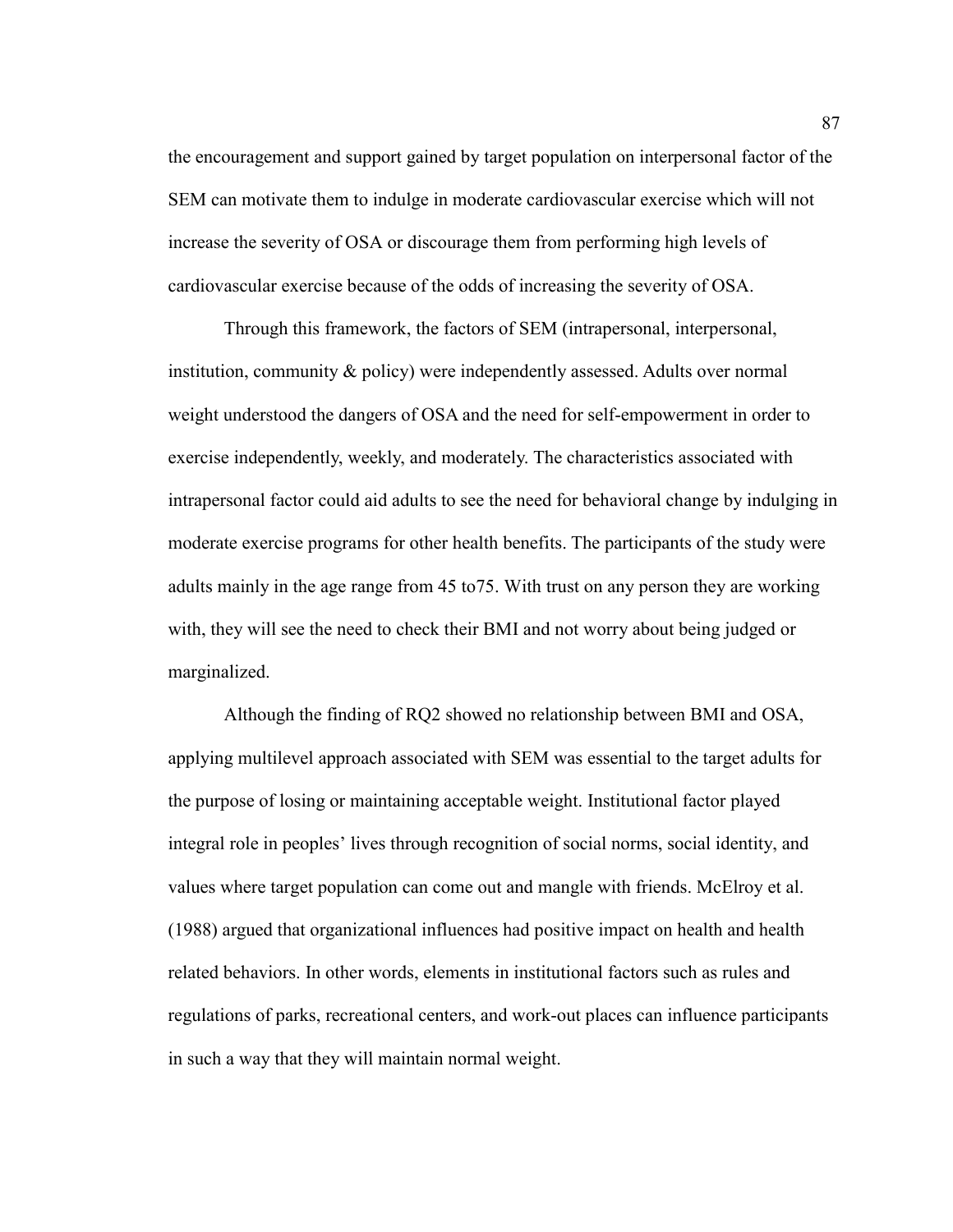Any adult living with OSA who lacks the ability to engage in physical activities, exercise programs, or choose to maintain sedentary lifestyle can be overweight, obese, or extremely obese; therefore, being aware of the multilevel factors of SEM framework can help such adults in making informed decision. A community is a neighborhood where one resides which should be free of crimes. Adults are fragile and any threat from their social environment will definitely generate fear and hinder the motivation of taking a walk or a jog. In caring for the health of the public, public health is known for the use of policies, regulations, and procedures. Most policies are those that can control risk behaviors, promote health, or guide the allocation of resources (McElroy et al., 1988). Implementing policy/s that will bring awareness and routine check on OSA, will be integral to diagnosis. The treatment of OSA will be more successful if approached through multilevel dimensions.

#### **Limitations of the Study**

In any epidemiological study, there is always room for limitations and the same applies to this study. The major limitation associated with this study that might have affected the study result was treating continuous variables as categorical. Treating continuous variables as categorical could constitute loss of information because of cutoff issues (Ranganathan, Pramesh, & Aggarwal, 2017). Moreover, the secondary data used was not originally collected for this study. Most of the variables contained self-reported information which might have contained some errors that could have affected the validity of the findings. The questionnaires used to get data contained self-reported information, and such information might have introduced information bias.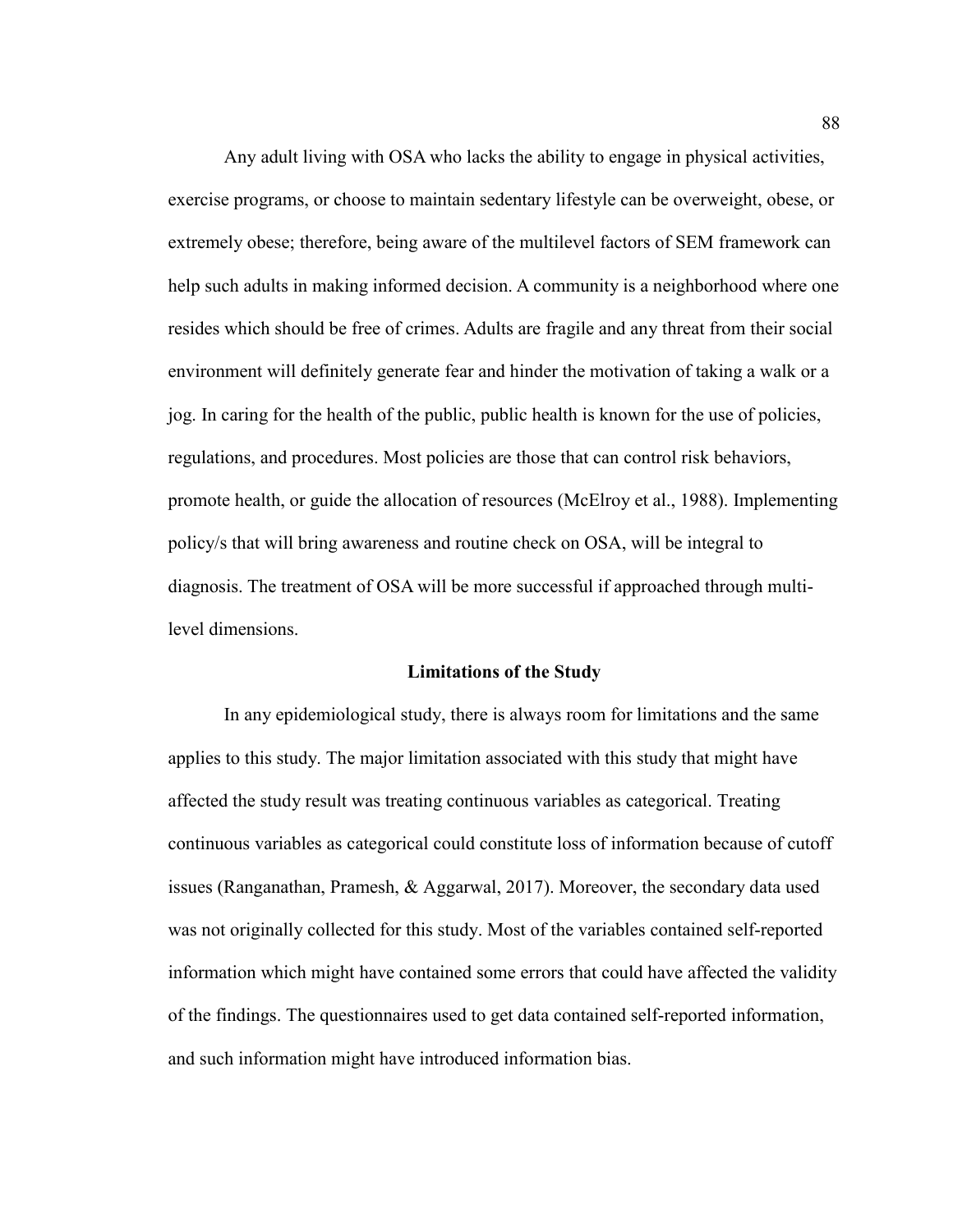The comparison of AHI group in this study was based on two levels (moderate and severe) of AHI which might have affected the validity of the result since all AHI groups were not compared. The sample did not contain information on normal weight, and analysis was based on three categories (overweight, obese, and extremely obese). The type of exercise used in this study might have affected the findings. This study did not seek causation, and an examination of internal validity was not evaluated. The result of this study was generalized on the target population in three states in the United States. The above mentioned limitations might have had major impact on the general outcome of the study.

## **Recommendations**

This study was a quantitative cross-sectional where secondary data were used to examine the relationship between total cardiovascular exercise participations per week and OSA as well as between BMI and OSA among adults over normal weight in the U.S. The findings of the study indicated that total cardiovascular exercise participations per week on moderate exercise had no relationship on the severity of OSA, but heavy cardiovascular exercise per week increased the severity of OSA. Also BMI had no relationship with OSA. Based on the results, I recommend that all adults engage in physical active as stipulated on the national guidelines for adults or indulge in moderate routine exercise because cardiovascular exercise participation per week can be beneficial to their health. Since OSA is a public health concern, public health officials should propose health programs that will incorporate awareness and management of OSA.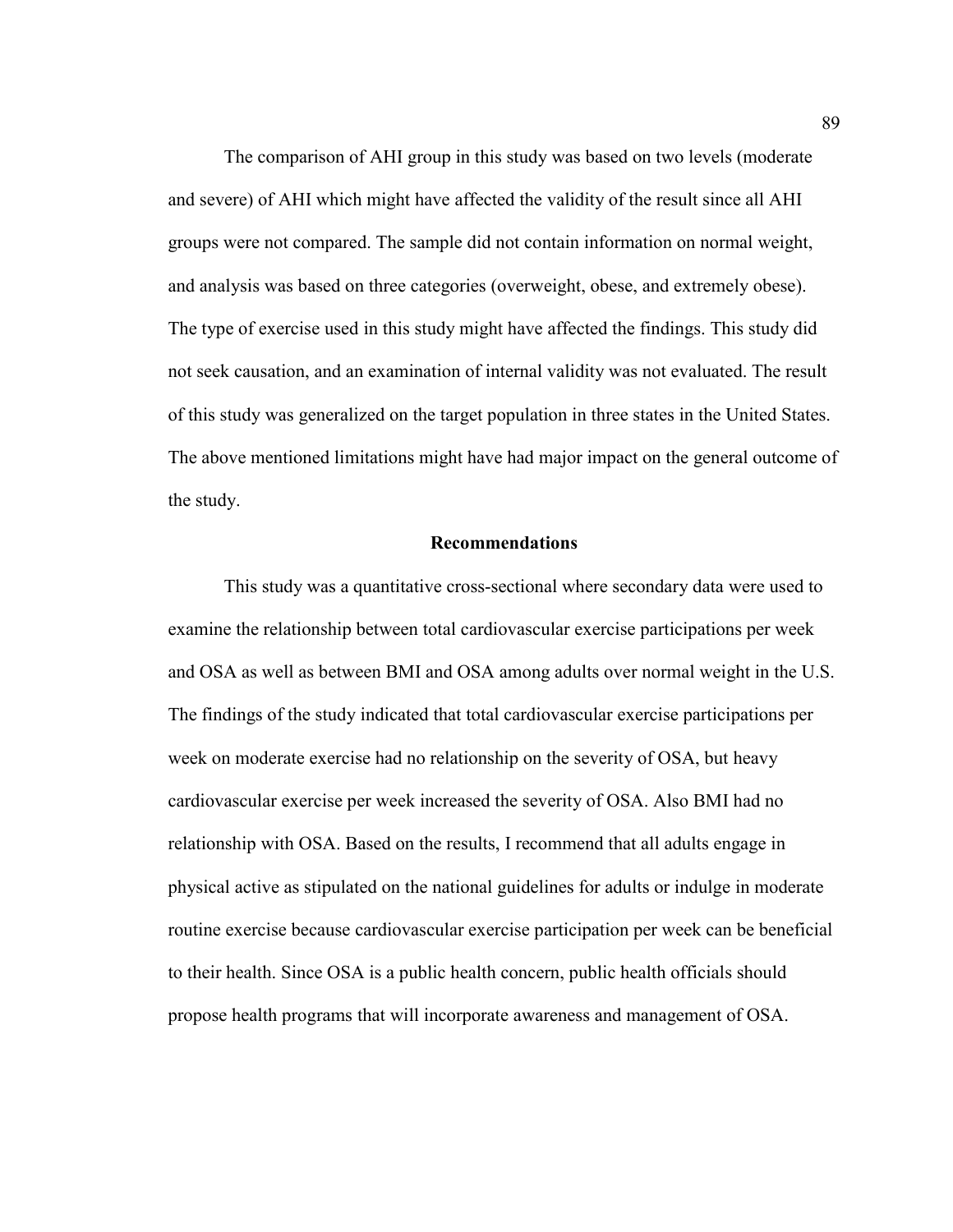As researchers continue to investigate the relationship between exercise and the severity of OSA, more focus should be on the type of exercises that will affect upper airway patency. They should also make known to the public the type of exercise that can attenuate the severity of OSA and the mechanisms. On the same note, more studies are needed to uncover the areas of upper airway that high BMI aggravates and the mechanisms as well. There are muscles responsible for the upper airway collapse in OSA patients. The airway patency necessitates a synchronized action of the upper airway and thoracic respiratory muscles, and researchers are yet to show the relationship between these muscles and cardiovascular exercises (Andrade & Pedrosa, 2016).

Pham and Schwartz (2015) postulated that any type of intervention that included the restoration of the airway patency, would serve as a treatment to OSA. Therefore, as researchers continue to emphasize and recommend exercise as being beneficial to OSA patients, they should also focus more on evaluating cardiovascular exercise participation that can influence the upper airway muscles, and define a mechanism through which cardiovascular exercise participation reduces AHI. Through the framework of this study (SEM), public health can bring awareness of OSA through multilevel approach. Understanding the multifactorial nature of OSA through the five levels of social ecological influences is pertinent to prevention and treatment regimen. Curbing misconceptions will encourage proper evaluation of OSA in future (Shaw et al., 2012).

#### **Implication for Social Change**

Through the analysis and findings of this study, clear evidence showed that the selected cardiovascular exercise participations did not have any effect on AHI with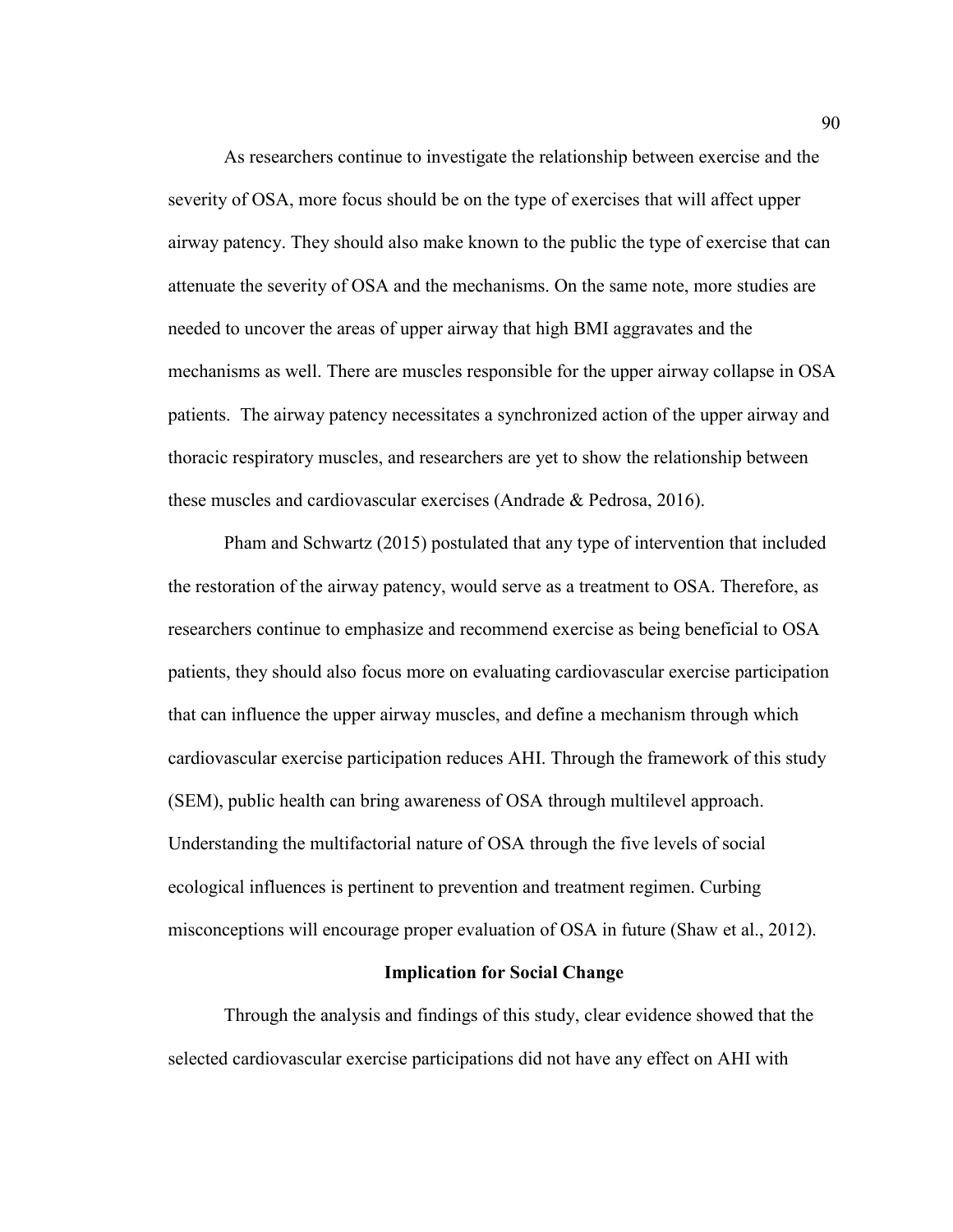moderate cardiovascular exercise participation per week while with heavy cardiovascular exercise participation per week, it increased the odds of having severe AHI. The analysis also showed that BMI did not have relationship with AHI. The recognition of the relationships that existed through SEM (intrapersonal, interpersonal, institution, community & policy) among OSA adult patients over normal weight might have aided them in seeking a behavioral change that constituted a positive social change. After reviewing this study, OSA patients who had doubts whether cardiovascular exercise participation per week could alleviate or elevate their condition would now be well informed. Through the findings of this study, the target population may have to engage in a moderate cardiovascular exercise programs per week and avoid heavy exercise programs per week now they have better understanding of the relationship between cardiovascular exercise participation and OSA.

Behavioral change was one of the reasons for implementing SEM framework on this study, and the findings of this study could encourage behavioral change among adults over normal weight living with OSA. One of the lessons learned from the outcome of this study was the eradication of curiosity that existed prior to the study whether being overweight, obese, or extremely obese might increase the severity of OSA or whether cardiovascular exercise participation could reduce the severity of OSA. This study has eradicated such doubts or conclusions. Through this study, the health, societal, economical, and morbidity and mortality impacts of OSA were addressed, and these points can serve as guidelines for public health officials in terms of health promotion, intervention, or policy purposes for OSA awareness and education. Understanding the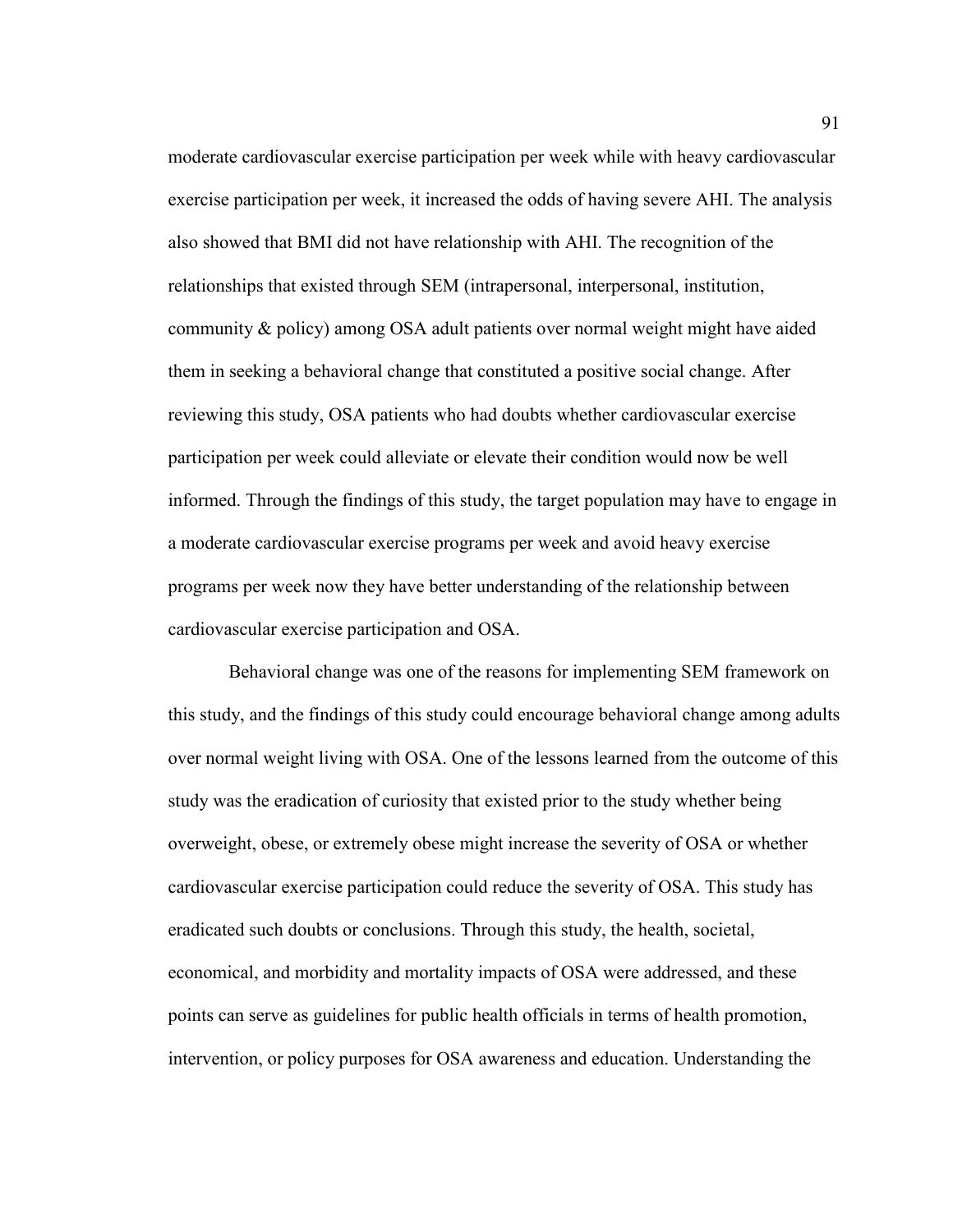multifactorial nature of OSA is pertinent to prevention and treatment regimen. Curbing misconceptions of etiology and complications of OSA will encourage proper evaluation of OSA in future (Shaw et al., 2012).

## **Conclusion**

The purpose of this study was to assess the relationship between cardiovascular exercise participation and OSA by examining total cardiovascular participation per week as well as the relationship between BMI and OSA among adults over normal weight in the U.S. Conducting this study was necessary because of the unclear views on the effect of exercise participation on OSA. The prevalence of OSA is increasing rapidly in the United States, and the impacts in various areas of peoples' lives are disturbing. One of the findings of this study confirmed that participation of moderate cardiovascular exercise per week did not increase or decrease the chances of having severe OSA; however, it showed that heavy cardiovascular exercise participation per week increased the odds of having severe OSA. Further finding also showed that BMI had no relationship with OSA among the target population. For a while, researchers have shown evidence that obesity was the major risk factor of OSA. Emerging studies are proving otherwise, and one of the outcomes of this study is an exemplary.

The disparities associated with sleep health can be remedied if adults living with OSA indulge in a behavioral change by seeking healthy sleep behaviors. Using exercise to reduce the severity of OSA is not suggested in this study based on the findings. While moderate exercise participation per week had no beneficial or harmful effects on the severity of OSA, heavy exercise participative per week increased the odds of severe AHI.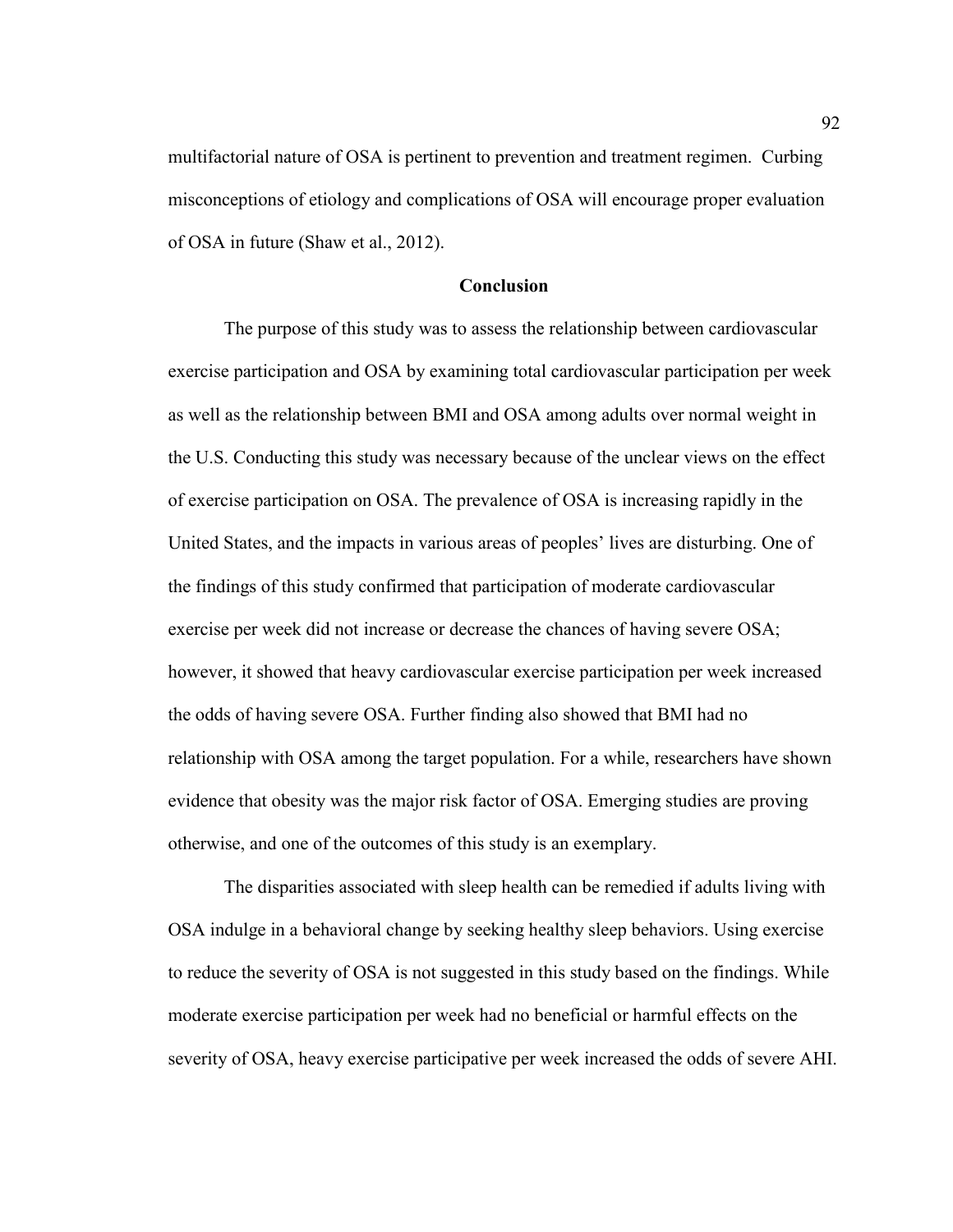Adults over normal weight living with OSA in the United States can indulge in moderate cardiovascular exercise participations for other benefits, and not for treatment or to reduce the severity of OSA. Seeking proper treatment is highly recommended for adults over normal weight living with OSA in the United States.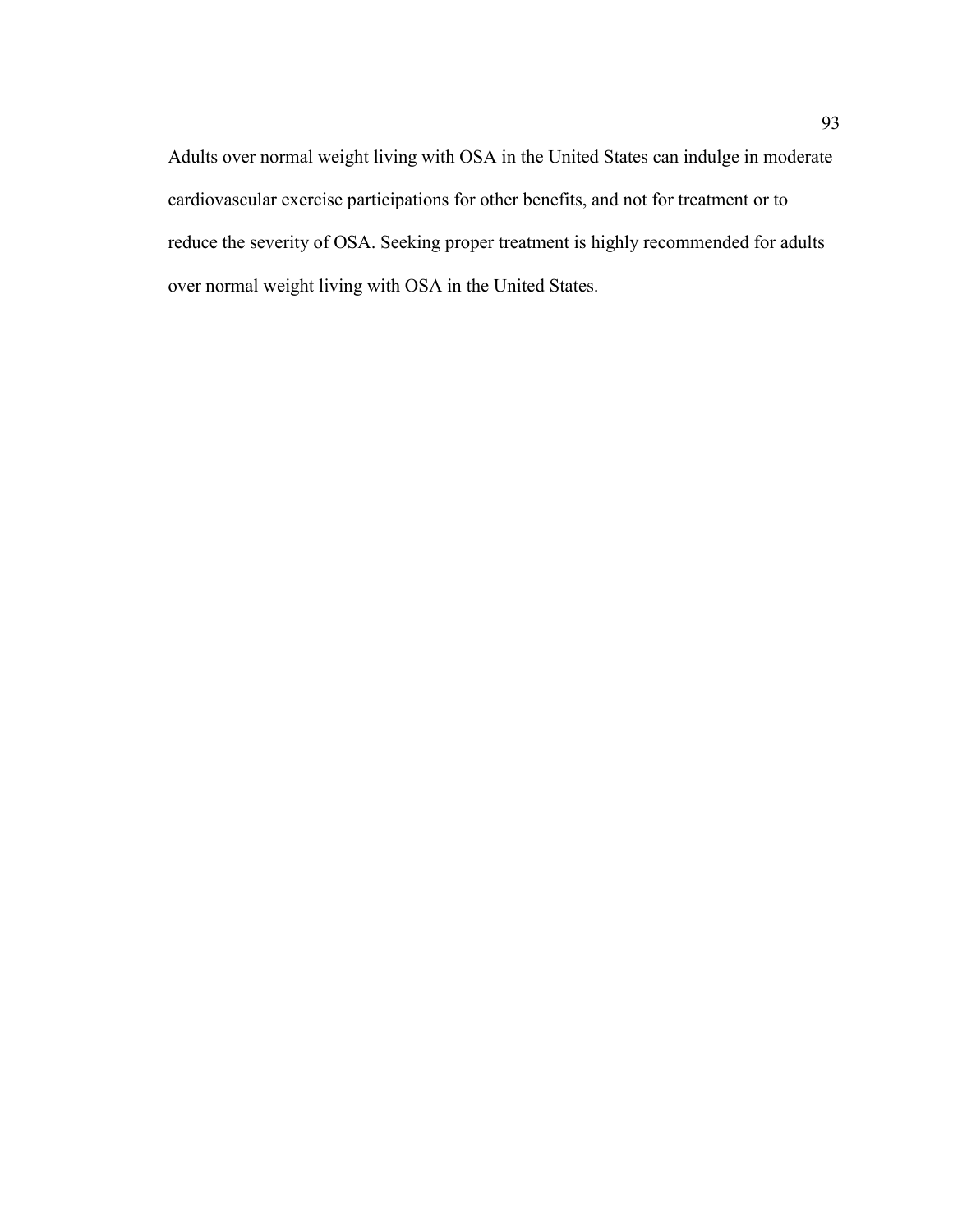#### References

- Agarwal, S. K. (2012). Cardiovascular benefits of exercise. *International Journal of General Medicine*, *5*, 541–545. doi:10.2147/IJGM.S30113
- Aiello, K. D., Caughey, W. G., Nelluri, B., Sharma, A., Mookadam, F., & Mookadam, M. (2016). Effect of exercise training on sleep apnea: A systematic review and meta-analysis. *Journal of Respiratory Medicine, 116*, 85- 92
- Allen, A. J., Bansback, N., & Ayas, N. T. (2015). The effect of OSA on work disability and work related injuries free to view. *Chest,148*(5), e166-e167
- Allen, M. (2017). *The SAGE encyclopedia of communication research methods*. Thousand Oaks, CA: SAGE Publications Inc.
- Al-Jewair, T. S., Nazir, M. A., Al-Masoud, N. A., & Alqahtani, N. D. (2016). Prevalence and risks of habitual snoring and obstructive sleep apnea symptoms in adult dental patients*.* Retrieved from

http://www.smj.org.sa/index.php/smj/article/view/smj.2016.2.12852/7935

- American Academy of Sleep Medicine, (2016). Sleep apnea-symptoms and risk factors. Retrieved from http://www.sleepeducation.org/essentials-in-sleep/sleepapnea/symptoms-risk-factors
- American Academy of Sleep Medicine, (2017). Home sleep apnea testing-overview. Retrieved from http://www.sleepeducation.org/essentials-in-sleep/home-sleepapnea-testing
- American College of Cardiology. (2013). When cpap fails: treatment options beyond cpap therapy for obstructive sleep apnea. Retrieved from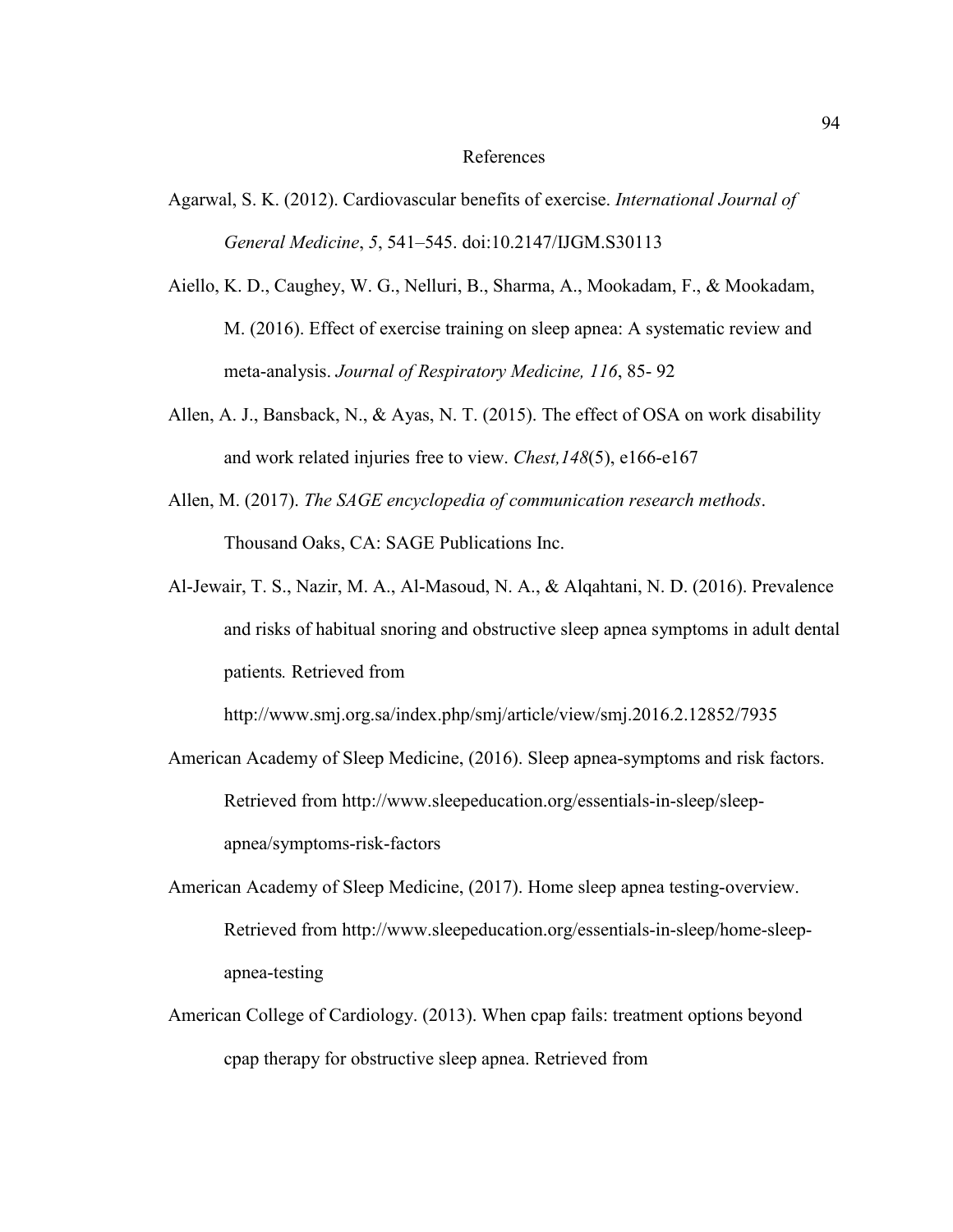http://www.acc.org/latest-in-cardiology/articles/2014/07/22/08/27/when-cpapfails-treatment-options-beyond-cpap-therapy-for-obstructive-sleep-apnea

- American College Health Association, (2015). Ecological model. Retrieved from https://www.acha.org/HealthyCampus/Implement/Ecological\_Model/HealthyCam pus/Ecological\_Model.aspx?hkey=f5defc87-662e-4373-8402-baf78d569c7
- Andrade, F. M. D., & Pedrosa, R. P. (2016). The role of physical exercise in obstructive sleep apnea. *Journal Brasileiro de Pneumologia*, *42*(6), 457–464. doi:10.1590/S1806-37562016000000156
- Ansarin, K., Sahebi, L., & Sabur, S. (2013). Obstructive sleep apnea syndrome: Complaints and housing characteristics in a population in the United States. Retrieved from http://www.scielo.br/pdf/spmj/v131n4/1516-3180-spmj-131-04- 220.pdf
- Arnardottir, E. S., Maislin, G., Schwab, R. J., Staley, B., Benediktsdottir, B., Olafsson, I., Pack, A. I. (2012). The interaction of obstructive sleep apnea and obesity on the inflammatory markers c-reactive protein and interleukin-6: The Icelandic sleep apnea cohort. *Sleep*, *35*(7), 921–932. doi:10.5665/sleep.1952
- Asghari, A., & Mohammadi, F. (2013). Is apnea-hypopnea index a proper measure for obstructive sleep apnea severity? *Medical Journal of the Islamic Republic of Iran*, *27*(3), 161–162.
- Ashranfian, H., Roux, C., Rowland, S. P., Ali, M., Cummin, A. R., Darzi, A., & Asthanasiou, T. (2011). Metabolic surgery and obstructive sleep apnea: The protective effects of bariatric procedures*.* Retrieved from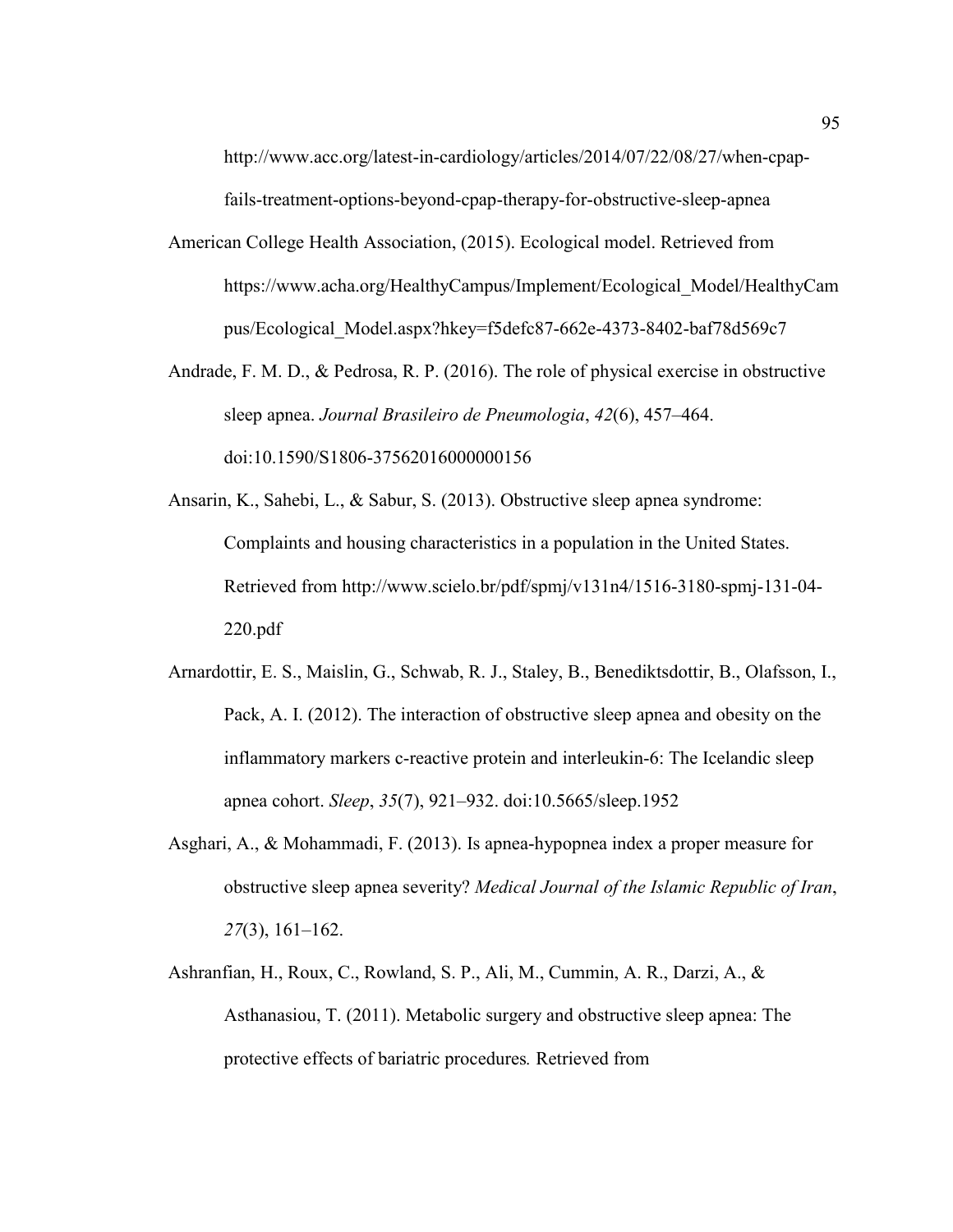http://thorax.bmj.com/content/early/2011/06/27/thx.2010.151225.full.pdf

- Bahammam A. (2011). Obstructive sleep apnea: From simple upper airway obstruction to systemic inflammation. *Annals of Saudi medicine*, *31*(1), 1–2. doi:10.4103/0256- 4947.75770
- Baker, A., Leclerc, H. S. & Tulloch, H. (2016). The impact of long term physical activity intervention for overweight/obese postmenopausal women on adiposity indicators, physical capacity, and mental health outcomes: a systematic review. Retrieved from https://www.ncbi.nlm.nih.gov/pubmed/27293882
- Balachandran, J. S., Yu, X., Wroblewski, K., & Mokhlesi, B. (2013). A brief survey of patients' first impression after cpap titration predicts future CPAP adherence: A pilot study. *Journal of Clinical Sleep Medicine, 9*(3), 199–205. doi.org/10.5664/jcsm.2476
- Beitler, J. R., Awad, K. M., Bakker, J. P., Edwards, B. A., Deyoung, P., Djonlagic, I., Forma, D. E., Quan, F., & Malhotra, A. (2014). Obstructive sleep apnea is associated with impaired exercise capacity: A cross-sectional study. *Journal of Clinical Sleep Medicine, 11*(10), 1199-1204.
- Bradford, A., & Halloran, K. D. (2013). Obstructive sleep apnea, intermittent hypoxia and respiratory muscle structure and function. Retrieved from https://www.omicsonline.org/obstructive-sleep-apnoea-intermittent-hypoxia-andrespiratory-muscle-structure-and-function-2161-0940.1000e123.php?aid=18488
- Bonsignore, M.R., McNicholas, W. T. & Montserrat, J. E. (2012). Adipose tissues in obesity and obstructive sleep apnea. Retrieved from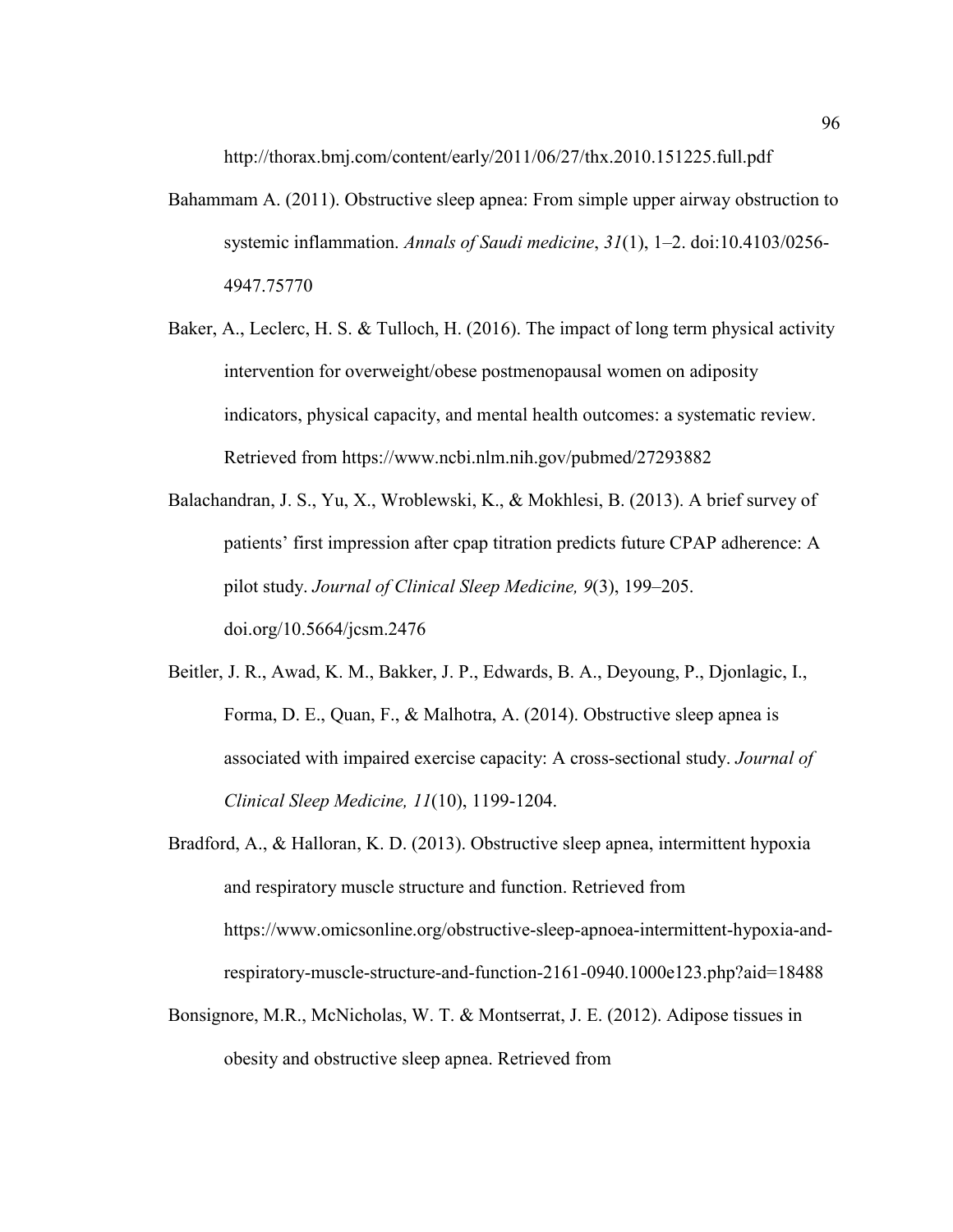http://erj.ersjournals.com/content/39/3/746

- Bouchard, C., Blair, S. C., & Haskell, W. L. (2012). *Physical activity and health. (*2nd ed.). Retrieved from https://books.google.com/books?id=BpKE8PpcPR4C&pg=PA48&lpg=PA48&dq =Low+Cardiorespiratory+Fitness+in+African+Americans&source=bl&ots=ZblR nqGxwc&sig=UKX\_nhBjJUM9rxudFY5j9- 9N5ng&hl=en&sa=X&ved=0ahUKEwj66qiu3NHRAhUDJCYKHVnnAp0Q6AE ILDAC#v=onepage&q=Low%20Cardiorespiratory%20Fitness%20in%20African %20Americans&f=false
- Bray, G. A. (2016). Obesity in adults: Overview in management. Retrieved from http://www.uptodate.com/contents/obesity-in-adults-healthhazards?source=see\_link
- Brown, R. E., & Kuk, J. L. (2014). Consequences of obesity and weight loss: A devil's advocate position*.* Retrieved from http://onlinelibrary.wiley.com/doi/10.1111/obr.12232/pdf
- Butner, K. L., Hargens, T. A., Kaleth, A. S., Miller, L. E., Zedalis, D., & Herbert, W. G. (2013). Association of obstructive sleep apnea severity with exercise capacity and Health related quality of life. *North American Journal of Medical Science, 5*(6), 362–366. doi: 10. 4103/1947-2714.114168
- Carstensen, M. (2016, June 16). Feds inching toward implementing possible sleep apnea screening for truckers. *FOX NEWS*. Retrieved from http://www.foxnews.com/health/2016/06/16/fed-inching-toward-implementing-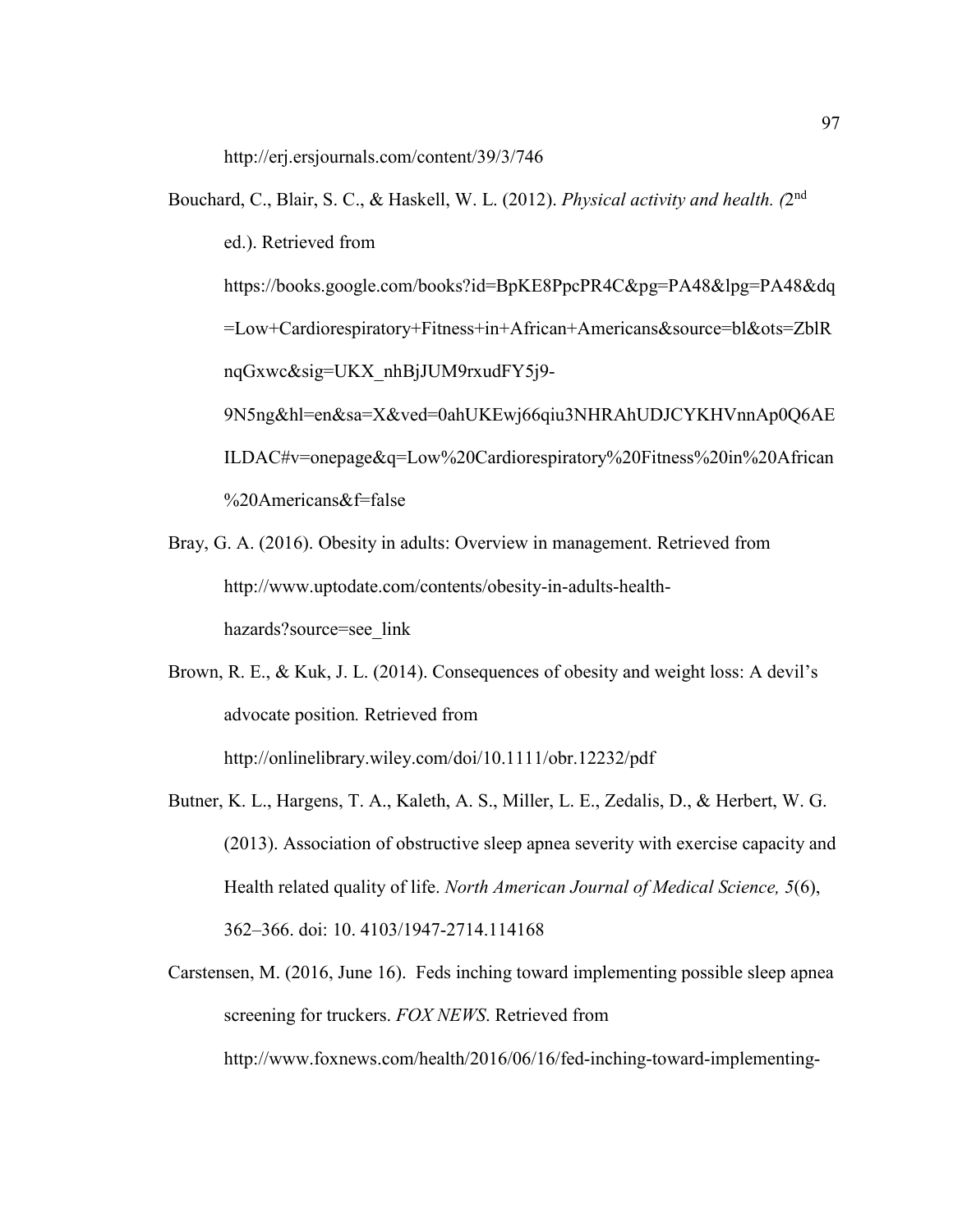possible-sleep-apnea-screening-for-truckers.html

Centers for Disease Control & Prevention. (2012). Principles of epidemiology in public health practice. Retrieved from

https://www.cdc.gov/csels/dsepd/ss1978/lesson1/section7.html

Centers for Disease Control & Prevention. (2014). Worker productivity measures. Retrieved from

https://www.cdc.gov/workplacehealthpromotion/model/evaluation/productivity.ht ml

- Centers for Disease Control & Prevention. (2015a). Body mass index. Retrieved from https://www.cdc.gov/healthyweight/assessing/bmi/ /
- Centers for Disease Control & Prevention. (2015b). About adult BMI. Retrieved from https://www.cdc.gov/healthyweight/assessing/bmi/adult\_bmi/index.html
- Center for Disease Control & Prevention. (2016). Promoting sleep health among families of young children in the head start: Protocol for social ecological*.* Retrieved from https://www.cdc.gov/pcd/issues/2016/16\_0144.htm
- Centers for Disease Control & Prevention. (2017). What does comorbidity mean*?* Retrieved from https://www.cdc.gov/arthritis/data\_statistics/comorbidities.htm
- Center for Sleep Disorder. (2014). The Genetics behind obstructive sleep apnea. Retrieved from http://www.healthycellsmagazine.com/articles/the-geneticsbehind-obstructive-sleep-apnea
- Chakhtoura, M., Nasralla, M., & Chami, H. (2015). Bone loss in obesity and obstructive sleep apnea: A review of literature. Retrieved from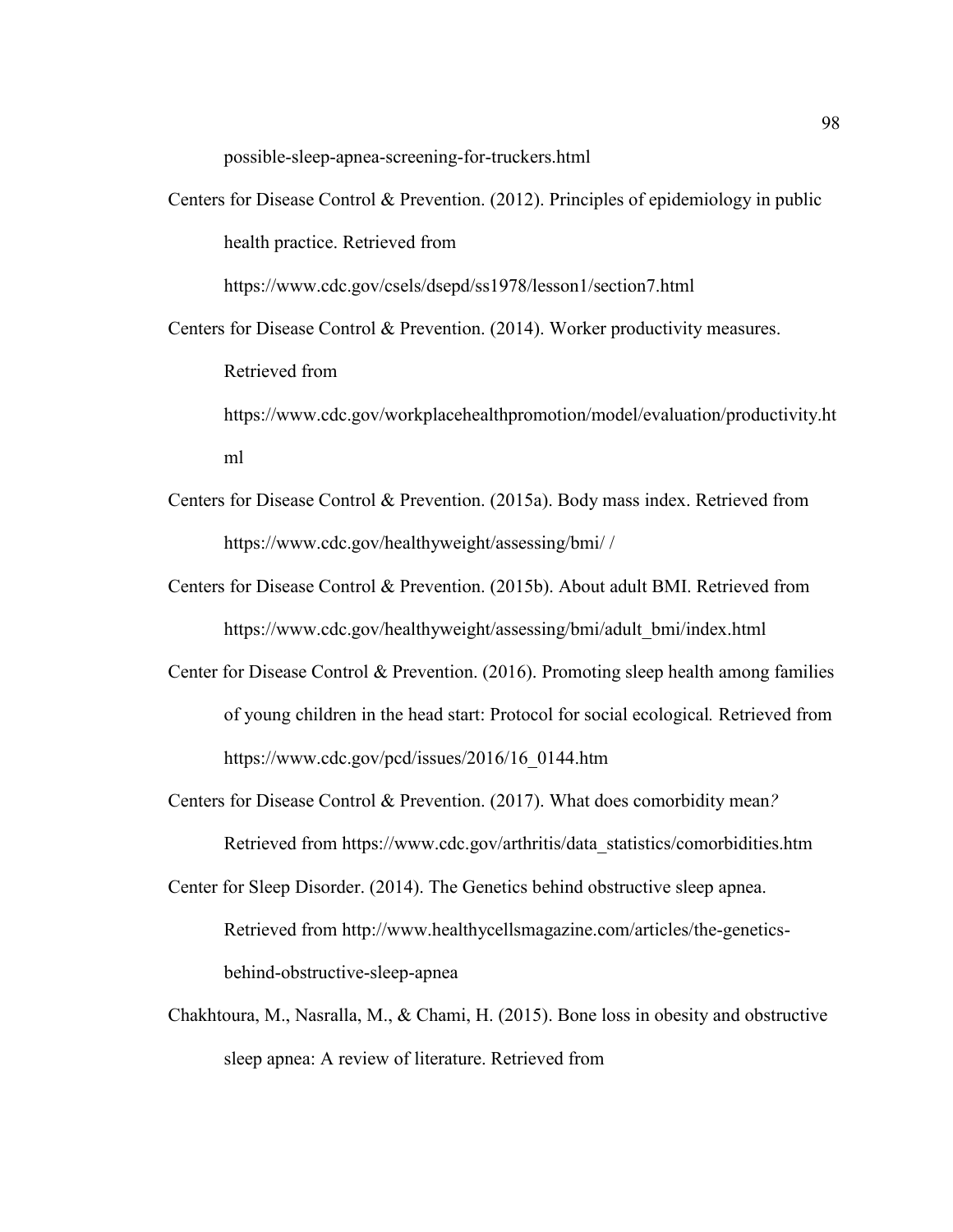http://www.aasmnet.org/jcsm/ViewAbstract.aspx?pid=30023

- Chen, X., Pensuksan, W. C., Lohsoonthoen, V., Lertmaharit, Gelaye, B., & Willians, M. A. (2014). Obstructive sleep apnea and multiple anthropometric indices of general obesity and abdominal obesity among young adults. Retrieved from http://pubmedcentralcanada.ca/pmcc/articles/PMC4270013/
- Chi, L., Comyn, F. L., Keenan, B. T., Cater, J., Maislin, G., Pack, A. I., & Schwab, R. J. (2014). Heritability of craniofacial structures in normal subjects and patients with sleep apnea. *Sleep*, *37*(10), 1689–1698. doi:10.5665/sleep.4082
- Chung, S. D., Hung, S. H., Lin, H. C., Tsai, M. C., & Kao, L. T. (2016). Obstructive sleep apnea and urological comorbidities in males: A population-based study. *Sleep Breath, 20*(4), 1203-1208
- Ciavarella, D., Tepedino, M., Chimenti, C., Troiano, G., Mazzotta, M., Foschino, B., Lo, M. L., & Cassano, M., (2018). Correlation between body mass index and obstructive sleep apnea severity index- A retrospective study. *American Journal of Otolaryngology*, 39 (4), doi: 10.1016/j.amjoto.2018.03.026
- Corral, I., Landrine, H., Hall, M. B., Bess, J. J., Mills, K. R., & Efird, J. T. (2015). Residential segregation and overweight/obesity among African-American adults: A critical review. *Frontiers in Public Health*, *3*, 169. http://doi.org/10.3389/fpubh.2015.00169
- Coughlin, S. S. & Smith, S. A. (2016). *A review of community based participatory research studies to promote physical activity among African Americans*. Retrieved from https://www.gapha.org/wp-content/uploads/2016/03/220-227-A-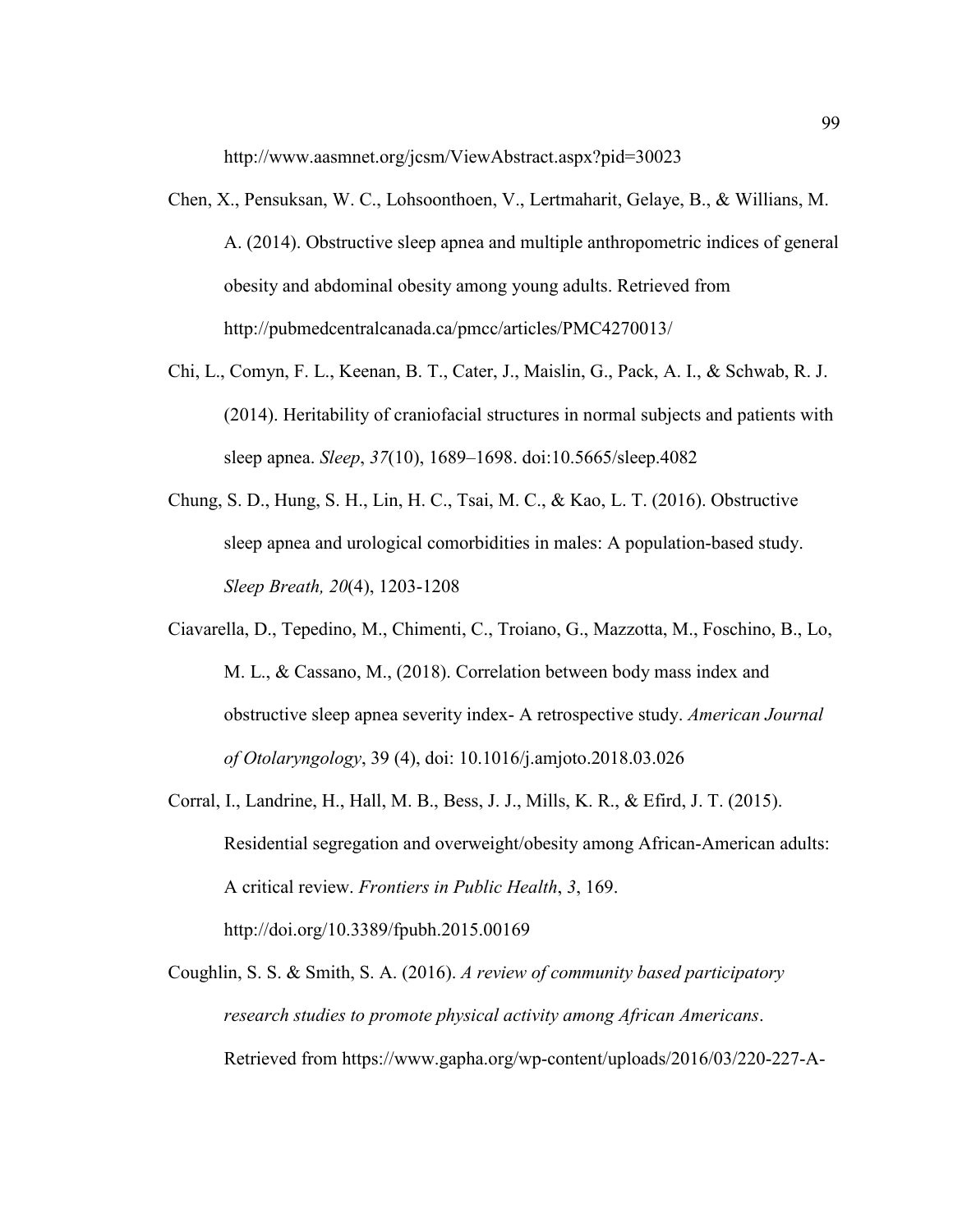review-of-community-based-participatory-research.pdf

- Cowan, D. C., & Livingston, E. (2012). Obstructive sleep apnea syndrome and weight loss: Review*.* Retrieved from https://www.hindawi.com/journals/sd/2012/163296/
- Crawford, L., Howard, J., Karmali, R., Pjecha, M. & Santoro, H. (2013). Childhood obesity and possible policy interventions*.* Retrieved from http://policychallengeusa.org/uploads/3/4/4/5/34457828/2013 challenge - memo - georgia tech.pdf
- Creswell, J. W. (2009). *Research design*. (3rd ed), Los Angelis, CA: Sage Publishers Inc.
- Dadig, B. A. & Edwards, M. (2015). Obstructive Sleep Apnea Evaluation & Management. Retrieved from http://web.a.ebscohost.com.ezp.waldenulibrary.org/ehost/pdfviewer/pdfviewer?vi  $d=7$ &s
- Dal Molin, M., Brant, A., Blackford, A. L., Griffin, J. F., Shindo, K., Barkley, T., Goggins, M. (2016). Obstructive Sleep Apnea and Pathological Characteristics of Resected Pancreatic Ductal Adenocarcinoma. *PLoS ONE*, *11*(10), e0164195.d=a775b87b-4f26-4a5e-a00c-

f1d0eacda7f6%40sessionmgr4002&hid=4109

Damianidou, L., Eboriadou, M., Giannopoulos, A., Haidopoulou, K., Markou, K., Tzimou, I., Kirvasilis, F., Kontouli, K., Tsanakas, I. and Athanassiadou, F. (2013), Reduced exercise capacity in Greek children with mild to moderate obstructive sleep apnea syndrome. *Pediatr Pulmonology Journal*., 48: 1237–1245. doi:10.1002/ppul.22730

da Silva, R. P., Martinez, D., Pedroson, M. M., Martins, E. F. Silva, L. M., Lenz, M. D.,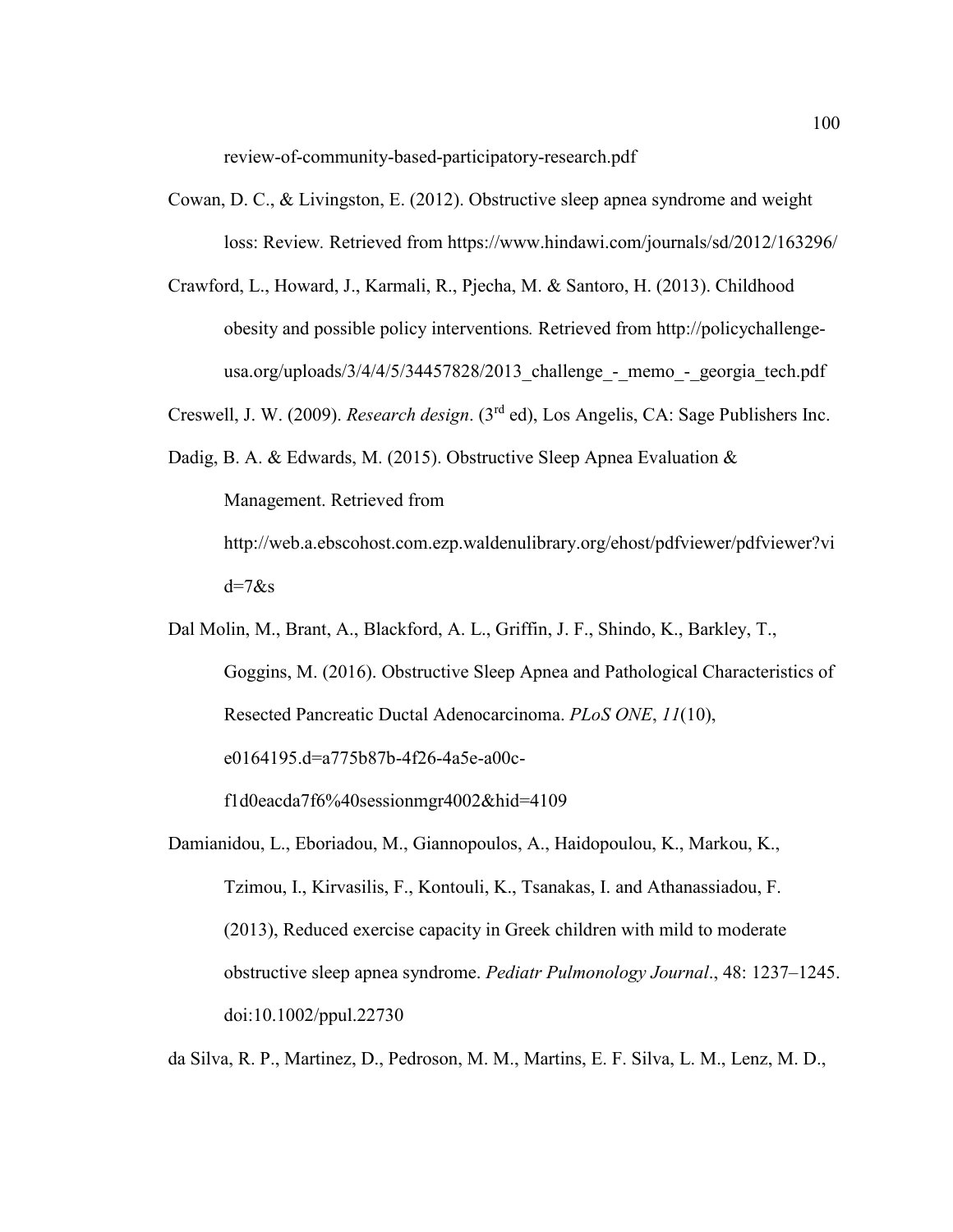& Fiori, C. Z. (2016). Exercise, occupational activity, and risk of sleep apnea: A cross sectional study*.* Retrieved from https://www.ncbi.nlm.nih.gov/pubmed/27784412

- Davis, C. P. (2016). Hypoxia and hypoxemia. Retrieved from http://www.medicinenet.com/hypoxia\_and\_hypoxemia/article.htm
- Dewan, N. A., Nieto, F. J., & Somers, V. K. (2015). Intermittent Hypoxemia and OSA: Implications for Comorbidities. *Chest*, *147*(1), 266–274. http://doi.org/10.1378/chest.14-0500
- Dhana, K., Berghout, M. A., Peeters, A., Ikram, M. A., Tiemeir, H., Hofman, A., Nusselder, W., Kavous, M., & Franco, O. H. (2016a). An obesity in older adults and life expectancy with and without cardiovascular disease. *International Journal of Obesity*, 40, 1535-1540. doi:10.1038/ijo.2016.94
- Dhana, K., Nano, J., Ligthart, S., Peeters, A., Hfman, A., Nusselder, W., Dehghan, A., & Franco, O. H. (2016b). Obesity and life expectancy with and without diabetes in adults aged 55 Years and Older in the Netherlands: A prospective cohort study. Retrieved from

http://journals.plos.org/plosmedicine/article?id=10.1371/journal.pmed.1002086

Dobrosielski, D. A., Patil, S., Schwartz, A. R., Bandeen-Roche, K., & Stewart, K. J. (2015). Effects of exercise and weight loss in older adults with obstructive sleep apnea. *Medicine and Science in Sports and Exercise*, *47*(1), 20–26. doi.org/10.1249/MSS.0000000000000387

Donnelly, J. E., Honas, J. J., Smith, B. K., Mayo, M. S., Gibson, C. A., Sullivan, D. K., &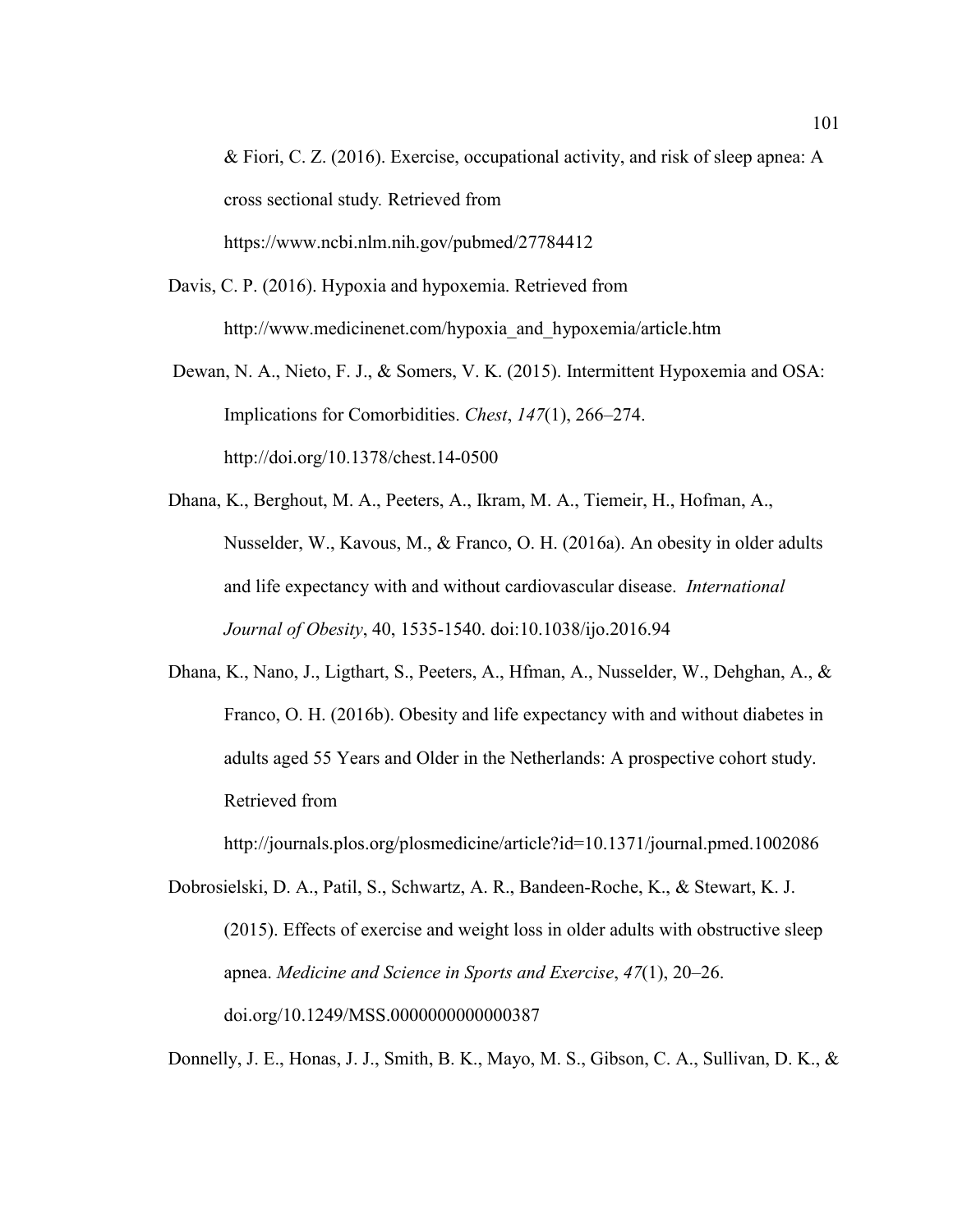Washburn, R. A. (2013). Aerobic exercise alone results in clinically significant weight loss for men and women: Midwest Exercise Trial-2. The Journal of *Obesity Society, 21*(3), doi.org/10.1002/oby.20145

- Dudley, K. A., & Patel, S. R. (2016). *Disparities and Genetic Risk Factors in Obstructive Sleep Apnea*. *Sleep Medicine*, *18*, 96–102.
- Drager, L. F., Togeiro, S. M., Polotsky, V. Y., & Lorenzi-Filho, G. (2013). Obstructive sleep apnea: A cardiometabolic risk in obesity and the metabolic syndrome. *Journal of the American College of Cardiology*, *62*(7), 569–576. doi.org/10.1016/j.jacc.2013.05.045
- Drakatos, P., Ghiassi, R., Jarrold, I., Harris, J., Abidi, A., Douiri, A., Hart, N., Kosky, C., Willians, A. J., Partridge, M. R., Steier, J. (2014). The use of an online pictorial Epworth Sleepiness Scale in the assessment of age and gender specific differences in excessive daytime sleepiness. Retrieved from https://www.ncbi.nlm.nih.gov/pmc/articles/PMC4454854/
- Eckert, D. J., & Younes, M. K. (2014). *Arousal from sleep: implications for obstructive sleep apnea pathogenesis and treatment.* Retrieved from http://jap.physiology.org/content/116/3/302
- Emamian, F., Khazaie, H., Tahmasian, M., Leschziner, G. D., Morrell, M. J., Hsiung, G., Rosenzweig, I., & Sepehry, A. A. (2016). The association between obstructive sleep apnea and Alzheimer's disease: A meta-analysis perspective. Retrieved from http://journal.frontiersin.org/article/10.3389/fnagi.2016.00078/full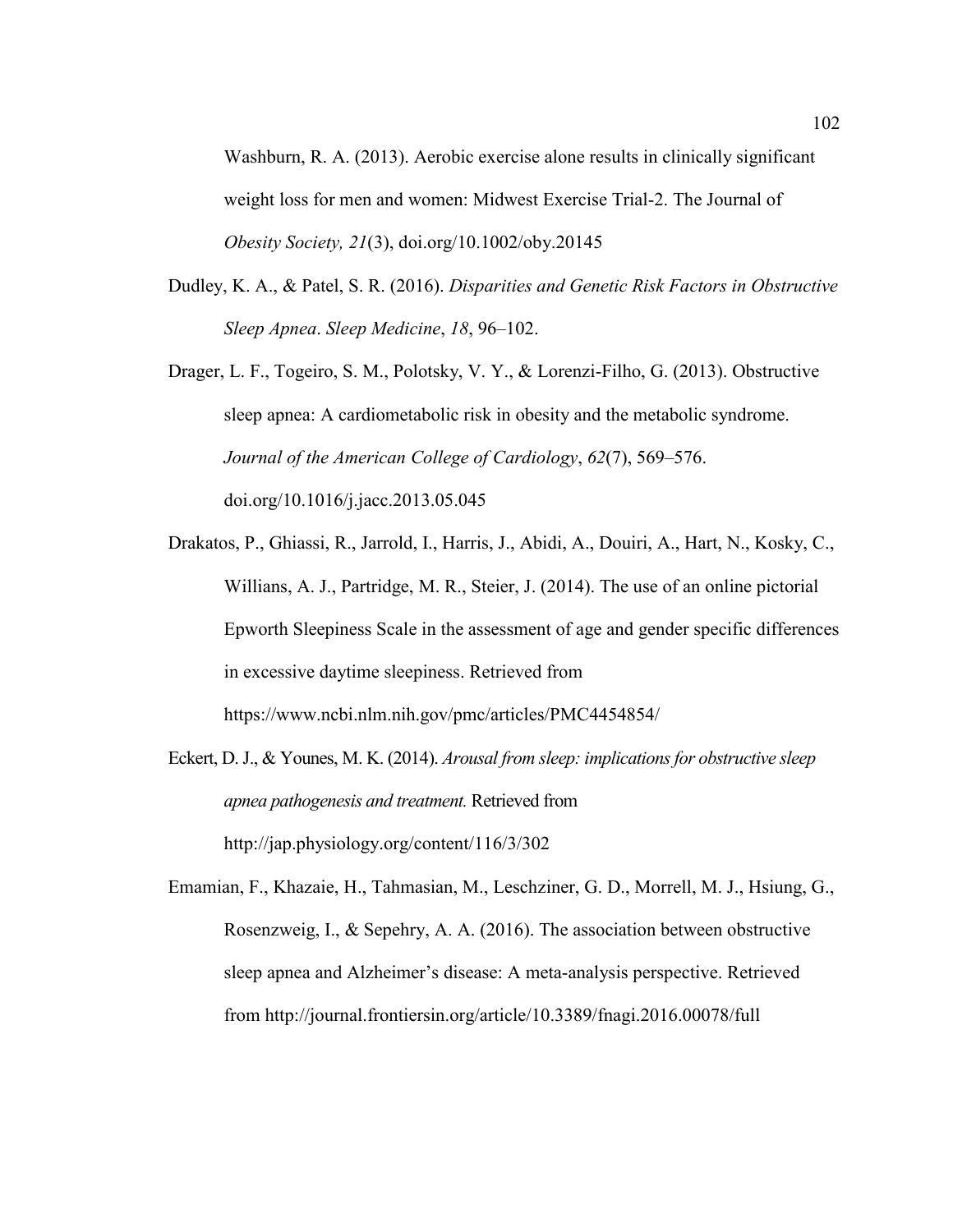- Endocrine Society. (2014). Osteoporosis risk heightened among sleep apnea patients. Retrieved from www.sciencedaily.com/releases/2014/04/140415133813.htm
- Ernst, G., Bosio, M., Salvado, A., Dibur, E., Nigro, C., & Borsini, E. (2016). Difference between apnea hypopnea index (AHI) and oxygen desaturation index (ODI): proportional increase associated with degree of obesity. *Sleep Breath. 20*(4), 1175-1183.
- Faul, F., Erdfelder, F., Lang, A. G., & Buchner, A. (2007). G\* Power 3: A flexible statistical power analysis program for the social, behavioral, and biomedical sciences. *Behavior research methods*, *39*(2), 175-191.
- Filomeno, R., Ikeda, A., & Tanigawa, T. (2016). Developing policy regarding obstructive sleep apnea and driving among commercial drivers in the United States and Japan. *Industrial Health*, *54*(5), 469–475. Retrieved from https://www.ncbi.nlm.nih.gov/pmc/articles/PMC5054288/
- Fock, K. M., & Khoo, J. (2013). Diet and exercise in management of obesity and overweight. *Journal of Gastroenterology and Hepatology, 28* (4), 59-63.
- Foster-Schubert, K., Alfano, C., Duggan, C., Xiao, L., Campbell, K., Kong, A., & McTiernan, A. (2012). Effect of diet and exercise, alone or combined, on weight and body composition in overweight-to-obese post-menopausal women. *Obesity, 20*(8), 1628–1638. doi.10.1038/oby.2011.76
- Franklin, K. A., & Lindberg, E. (2014). Obstructive sleep apnea is a common disorder in the general population-a review on the epidemiology of sleep apnea. *Journal of Thoracic Disease. 8(*7*),* 1311-1322. doi: 10.3978/j.issn.2072-1439.2015.06.11.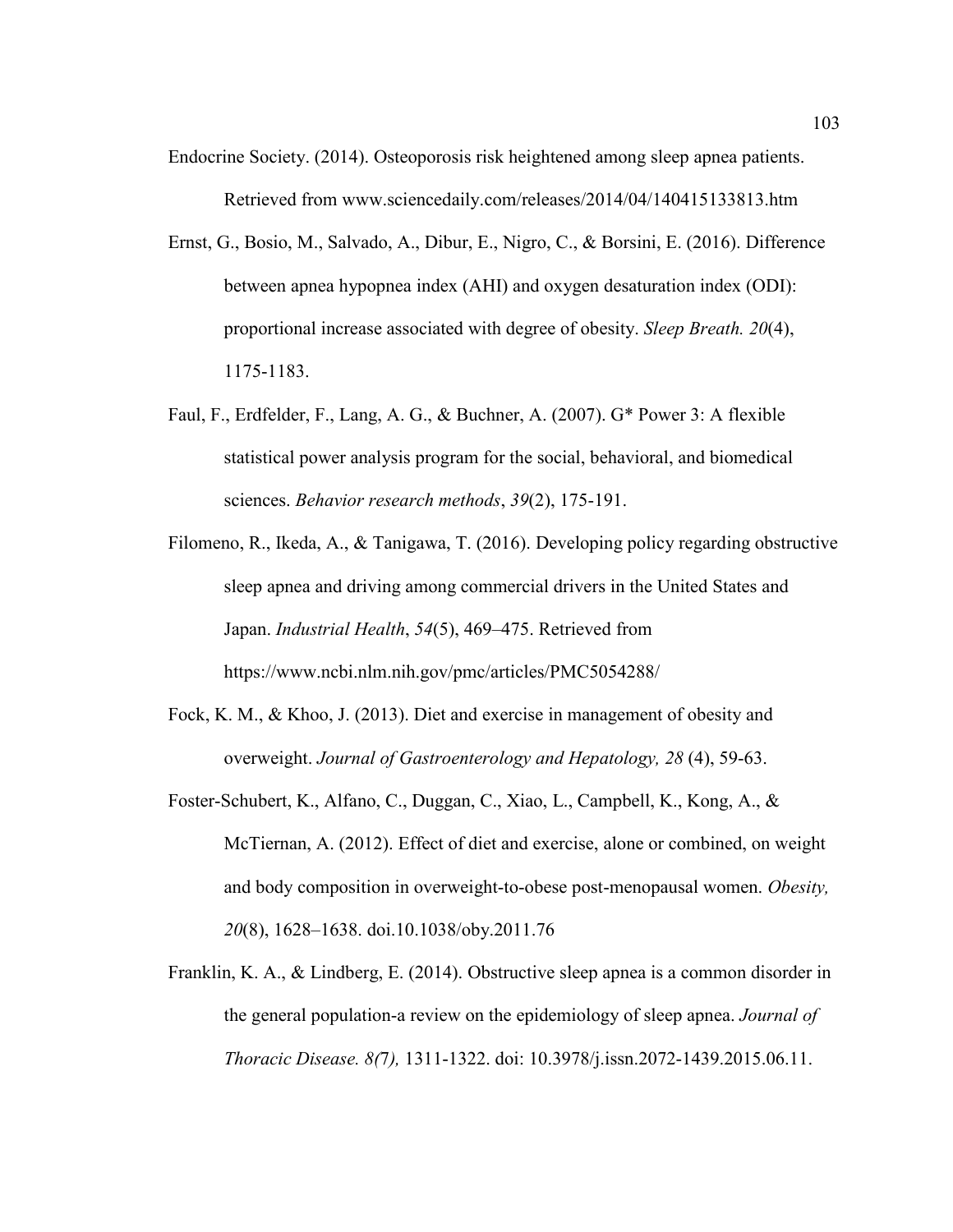- Frankfort-Nachmias &Nachmias, (2008). *Research methods in social sciences*. (7<sup>th</sup> ed,) New York, NY: Worth Publishers.
- Fujioka, K. (2015). Current and emerging medications for overweight or obesity in people with comorbidities. *Diabetes, Obesity & Metabolism*, *17*(11), 1021–1032. doi.10.1111/dom.12502
- Garbarino, S., Durando, P., Guglielmi, O., Dini, G., Bersi, F., Fornarino, S., Magnavita, N. (2016). Sleep Apnea, Sleep Debt and Daytime Sleepiness Are Independently Associated with Road Accidents. A Cross-Sectional Study on Truck Drivers. *PloS One*, *11*(11), e0166262. doi: 10.1371/journal.pone.016626
- Garvey, J. F., Pengo, M. F., Drakatos, P., & Kent, B. D. (2015). Epidemiological aspects of obstructive sleep apnea. *Journal of Thoracic Disease*, *7*(5), 920–929. doi.10.3978/j.issn.2072-1439.2015.04.52
- Genta, P. R., Schorr, F., Eckert, D. J., Gebrim, E., Kayamori, F., Moriya, H. T., & Lorenzi-Filho, G. (2014). Upper airway collapsibility is associated with obesity and hyoid Position. *Sleep*, *37*(10), 1673–1678. doi.10.5665/sleep.4078
- Gildeh, N., Drakatos, P., Higgins, S., Rosenzweig, I., & Kent, B. D. (2016). Emerging co-morbidities of obstructive sleep apnea: Cognition, kidney disease, and cancer. *Journal of Thoracic Disease*, *8*(9), E901–E917. doi.10.21037/jtd.2016.09.23
- Golden, S. D., & Earp, J.L. (2012). Social ecological approaches to individuals and their contexts: Twenty years of health education & behavior health promotion interventions. *Health Education & Behavior*, *39*(3), 364–372.

Golden, S. D., McLeroy, K. R., Green, L. W., Earp, A. L & Lieberman, L. D. (2015).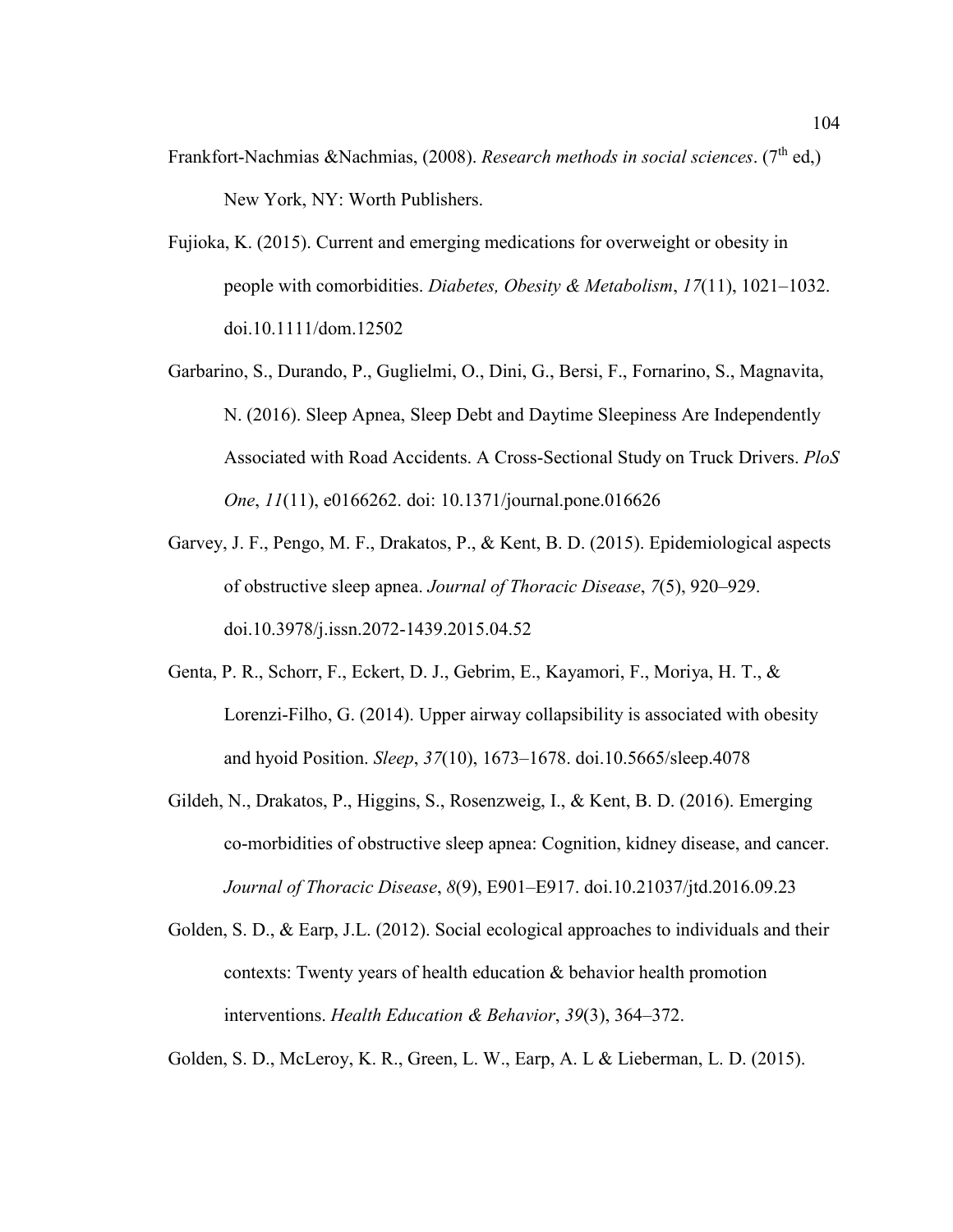Upending the social ecological model to guide health promotion efforts toward policy and environmental change. *Health Education & Behavior, 42*(1), 8S-14S. doi: 10.1177/1090198115575098

Gottlieb, D. J., Punjabi, N.M., Mehra, R., Patel, S.R., Quan, S. F., Babineau, D.C., Tracy, R.P., Reuschman, M., Blumenthal, R.S., Lewis, E.F., Bhatt, D.L., & Redline, S. (2014). CPAP versus oxygen in obstructive sleep apnea. *New England Journal of Medicine*, 370(24), 2276-85. doi:

10.1056/NEJMoa130676610.1177/1090198115575098

Halperin, D. (2014). Environmental noise and sleep disturbance: A threat to health? Retrieved from

http://www.sciencedirect.com/science/article/pii/S1984006314000601

Hamdy, O. (2016). Obesity*.* Retrieved from

http://emedicine.medscape.com/article/123702-overview

- Ho, M. L., & Brass, S. D. (2011). Obstructive sleep apnea. *Neurology International*, *3*(3), e15. doi:10.4081/ni. 2011.e15
- Hooper, R. G. (2016). The relation between sleep and weight in a suburban sleep center: observations and speculations on apnea and weight. *Nature and Science of Sleep*, *8*, 315–320. doi.10.2147/NSS.S116310
- Huang, W., Rangabashyam, M., Hao, Y., Liu, J., & Joh, S. T., (2016). Quality of life in obstructive sleep apnea: A role for oxygen desaturation indices. Retrieved from https://www.ncbi.nlm.nih.gov/pubmed

Hui, S. & Grandner, M. A. (2015). Associations between poor sleep quality and stages of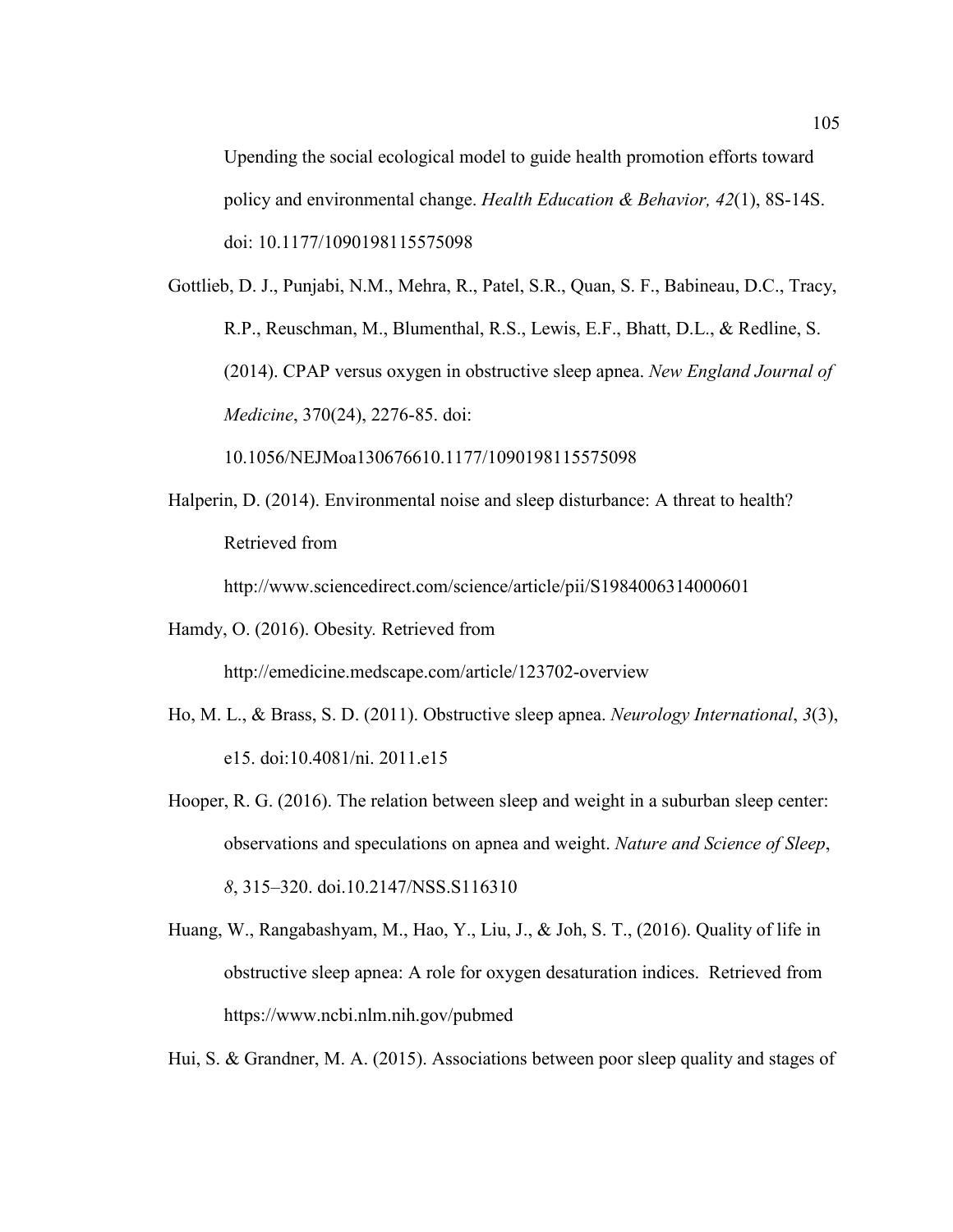change of multiple health behaviors among participants of employee wellness program*.* Retrieved from

http://www.sciencedirect.com/science/article/pii/S221133551500039X

- Hussiem, M. H, (2016). Data screening and cleaning. Retrieved from https://www.slideshare.net/hassass15/data-cleaning-and-screening-58372141
- Ibrahim, S., Karim, N. A., Oon, N. L., & Ngah, W. Z. W. (2013). Perceived physical activity barriers related to body weight status and sociodemographic factors among Malaysian men in Klang Valley. Retrieved from https://bmcpublichealth.biomedcentral.com/articles/10.1186/1471-2458-13-275
- Iftikhar, I. H., Kline, C. E., & Youngstedt, S. D. (2014). Effects of exercise training on sleep apnea: A meta-analysis. *Lung*, *192*(1), 175–184. doi:10.1007/s00408-013- 9511-3
- Institute of Health & Care Research. (2015). Handling missing data. Retrieved from http://www.emgo.nl/kc/handling-missing-data/
- Jordan, A. S., Cori, J. M., Dawson, A., Nicholas, C. L., O'Donoghue, F. J., Catcheside, P. G., & Trinder, J. (2015). Arousal from sleep does not lead to reduced dilator muscle activity or elevated upper airway resistance on return to sleep in healthy individuals. *Sleep*, *38*(1), 53–59. doi.10.5665/sleep.4324
- Kales, S. N. & Straubel, M. G. (2013). Obstructive sleep apnea in North American commercial. Retrieved from http://www.ncbi.nlm.nih.gov/pmc/articles/PMC4202769/
- Kerr, J., Rosenberg, D., Nathan, A., Millstein, R., Carlson, J., Crist, K., & Marshall, S.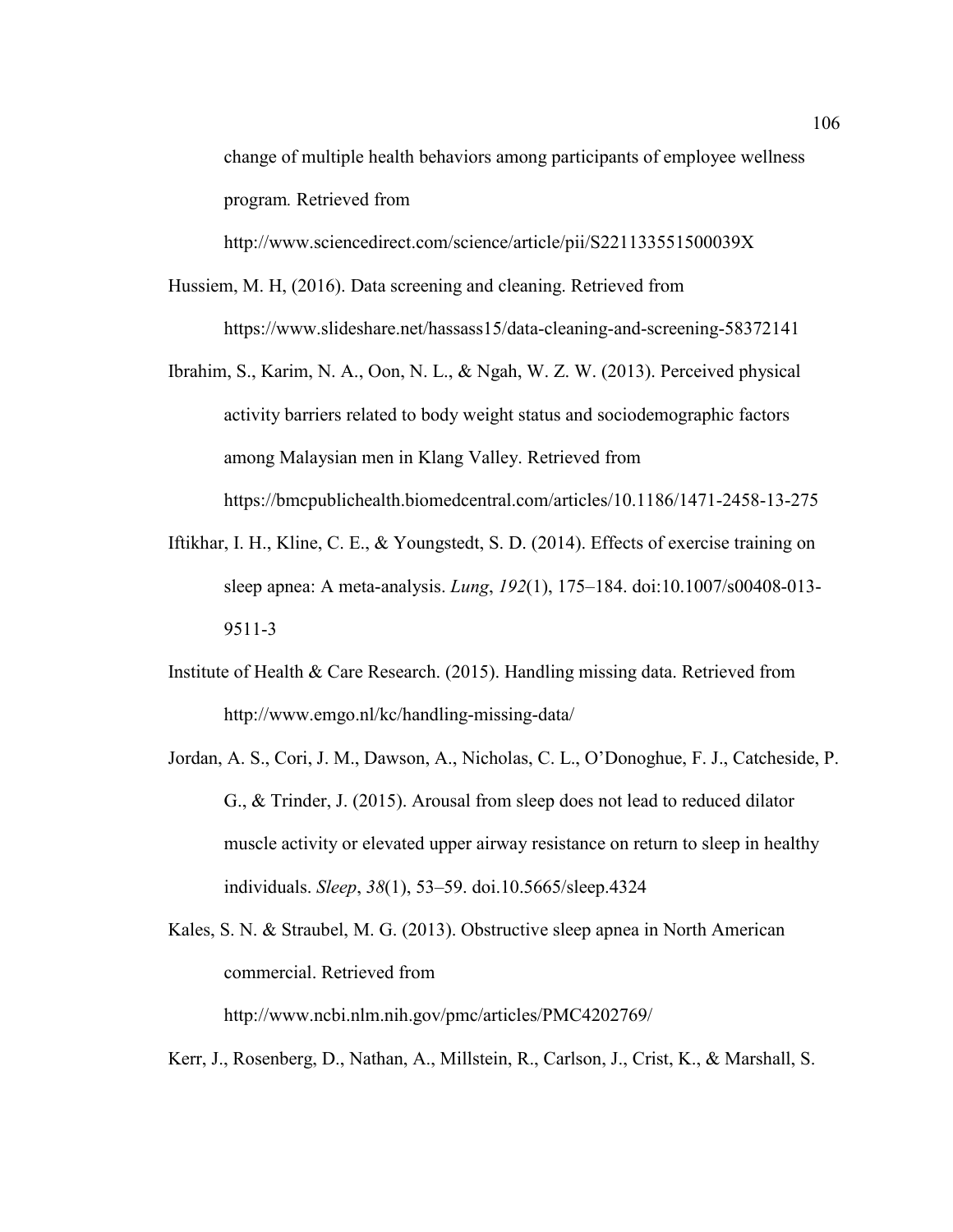(2012). Applying the ecological model of behavior change to a physical activity trial in retirement communities: Description of the study protocol. *Contemporary Clinical Trials*, *33*(6), 1180–1188.

Khan, S. A. (2015). Urological manifestation of obstructive sleep apnea syndrome: A review of current literature*.* Retrieved from http://www.transbiomedicine.com/translational-biomedicine/urologicalmanifestations-of-obstructive-sleep-apneasyndrome-a-review-of-currentliterature.php?aid=7476

- Kline, C. E., Crowley, E. P., Ewing, G. B., Burch, J. B., Blair, S. N., Durstine, J. L., Youngstedt, S. D. (2011). The effect of exercise training on obstructive sleep apnea and sleep quality: A randomized controlled trial. *Sleep*, *34*(12), 1631–1640.
- Klish, W. J. (2016). Definition, epidemiology, and etiology of obesity in children and adolescences*.* Retrieved from http://www.uptodate.com/contents/definitionepidemiology-and-etiology-of-obesity-in-children-andadolescents?source=see\_link
- Knauert, M., Naik, S., Gillespie, M.B. & Kryger (2015). Clinical consequences and economic costs of untreated obstructive sleep apnea syndrome. *World Journal of Otorhinolaryngology-Head and Neck Surgery, 1*(1), 17-27.

Labib, S., Riad, E., & Ghaly, M. S. (2014). Severity of obstructive sleep apnea syndrome in relation to hypoglossal nerve dysfunction. Retrieved from http://www.sciencedirect.com/science/article/pii/S042276381300191X

Langton, R. S., Nevra, J., Downs, J. W., & Niebuhr, D. W. (2016). The relationship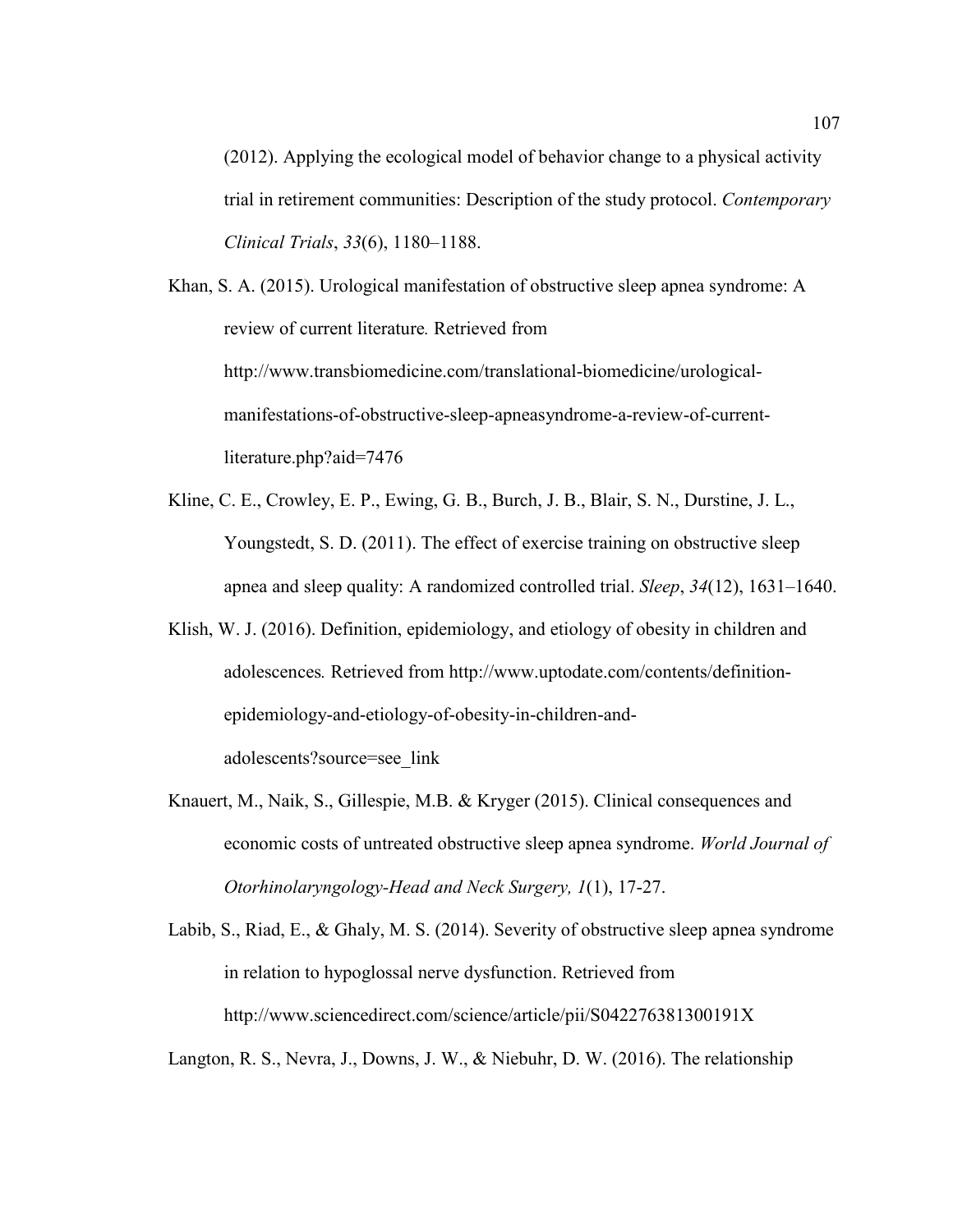between enlistment body mass index and the development of obstructive sleep apnea in the U. S. military. Retrieved from http://militarymedicine.amsus.org/doi/full/10.7205/MILMED-D-15-00295

- Lal, C., Strange, C., & Bachm, D. (2012). Neurocognitive impairment in obstructive sleep apnea. *The American College of Chest Physicians*,*141* (6), 1601-1610. doi.10.1378/chest.11-2214.
- Liu, S., Lin, Y., & Liu, X. (2016). Meta-analysis of association of Obstructive sleep apnea with glaucoma. Retrieved from http://www.medscape.com/viewarticle/856639
- Loo, L. K., Garrison, R. C., Gulati, R., Nduati, M., Leung, G., & Saini, S. C., (2015). Kochar's clinical medicine for students. Retrieved from https://books.google.com/books?id=1HbJCwAAQBAJ&pg=PT1224&lpg=PT122 4&dq=structural+and+nonstructural+factors+of+obstructive+sleep+apnea&source=bl&ots=S3rm5RmHky& sig=7zDx1Wk2gwMdDd1bKRqduBeSJ3w&hl=en&sa=X&ved=0ahUKEwit84q Qh9\_SAhWFKWMKHa5ECggQ6AEIUTAJ#v=onepage&q=structural%20and% 20non-structural%20factors%20of%20obstructive%20sleep%20apnea&f=false

Mabry, J. E. (2013). *Obstructive sleep apnea risk in abdominal aortic aneurysm disease patients: Associations with physical activity status metabolic syndrome and exercise tolerance* (Doctoral dissertation)*.* Retrieved from https://vtechworks.lib.vt.edu/bitstream/handle/10919/50607/Mabry\_JE\_D\_2013.p df?sequence=1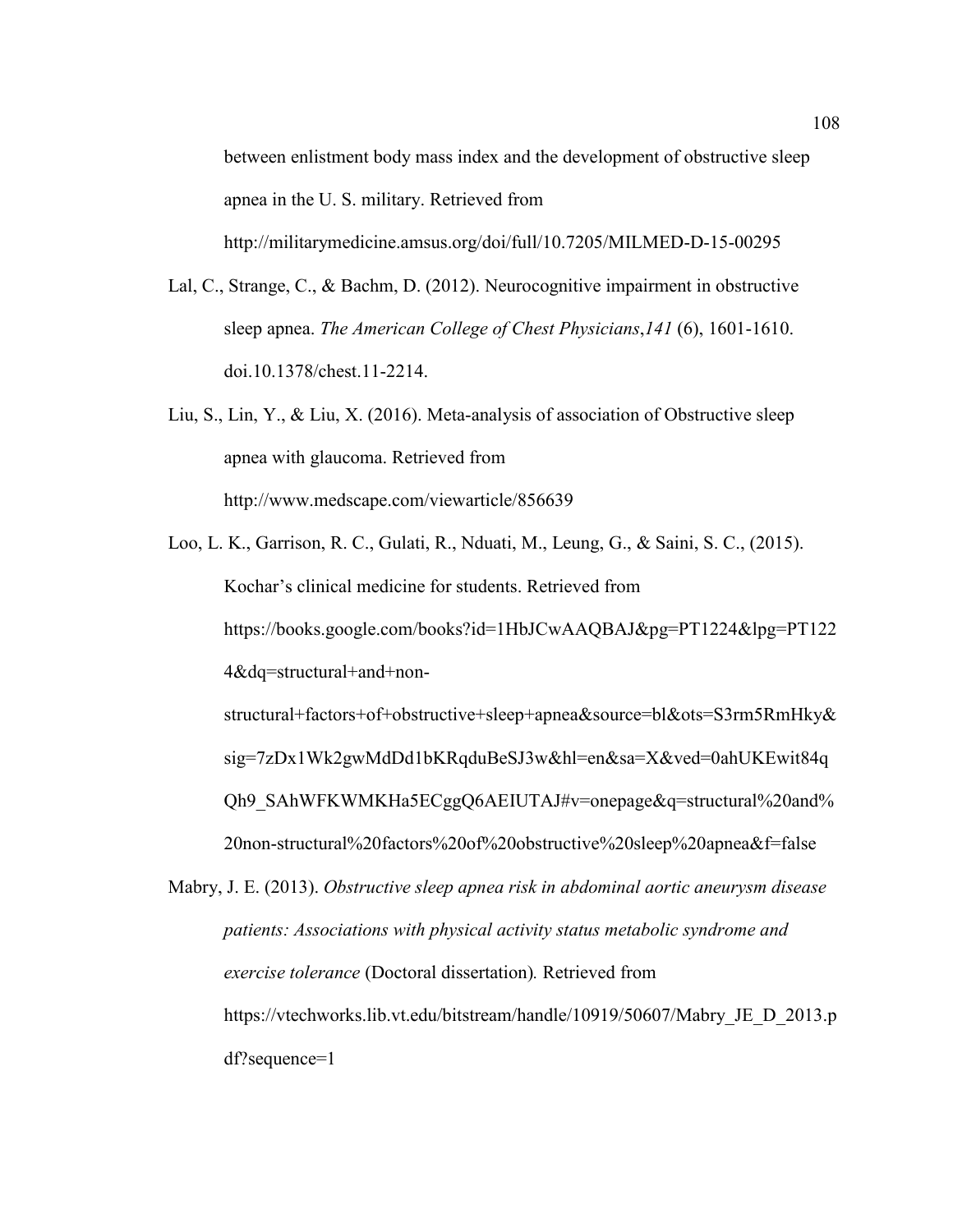- Marcus, J. A., Pothineni, A. & Bisognano, J. D. (2014). The role of obesity and obstructive sleep apnea in the pathogenesis and treatment of resistant hypertension. Retrieved from https://www.ncbi.nlm.nih.gov/pubmed/24346827
- Marshall, N. S., Wong, K. K. H., Cullen, S. R. J., Knuiman, M. W., & Grunstein, R. R. (2014). Sleep apnea and 20-year follow-up for all-cause mortality, stroke, and cancer incidence and mortality in the busselton health study cohort. *American Academy of Sleep Medicine*, *10*(4), 355–362. doi.10.5664/jcsm.3600
- Maurer, S. (2016). Weight management in primary care. Retrieved from https://www.ncbi.nlm.nih.gov/pubmed/27921046
- McLeroy, K. R., Steckler, A., & Bobeau, (1988). The social ecology of health promotion interventions. Health Education Quarterly, 15 (4), 351-377. Retrieved fromhttps://www.academia.edu/170661/An\_Ecological\_Perspective\_on\_Health\_P romotion\_Programs
- McMillan, A., & Morrell, M. J. (2016). Sleep disordered breathing at the extremes of age: The elderly. *Breathe*, *12*(1), 50–60. doi.10.1183/20734735.003216
- Mehra, R. (2017). Obstructive sleep apnea and cardiovascular diseases. Retrieved from https://www.uptodate.com/contents/obstructive-sleep-apnea-and-cardiovasculardisease
- Mehtala, M. A. K., Saakslahti, A. K., Inkinen, M. E., & Poskiparta, M. E. H. (2014). A social ecological approach to physical activity interventions in children: a systematic review. Retrieved from https://ijbnpa.biomedcentral.com/articles/10.1186/1479-5868-11-22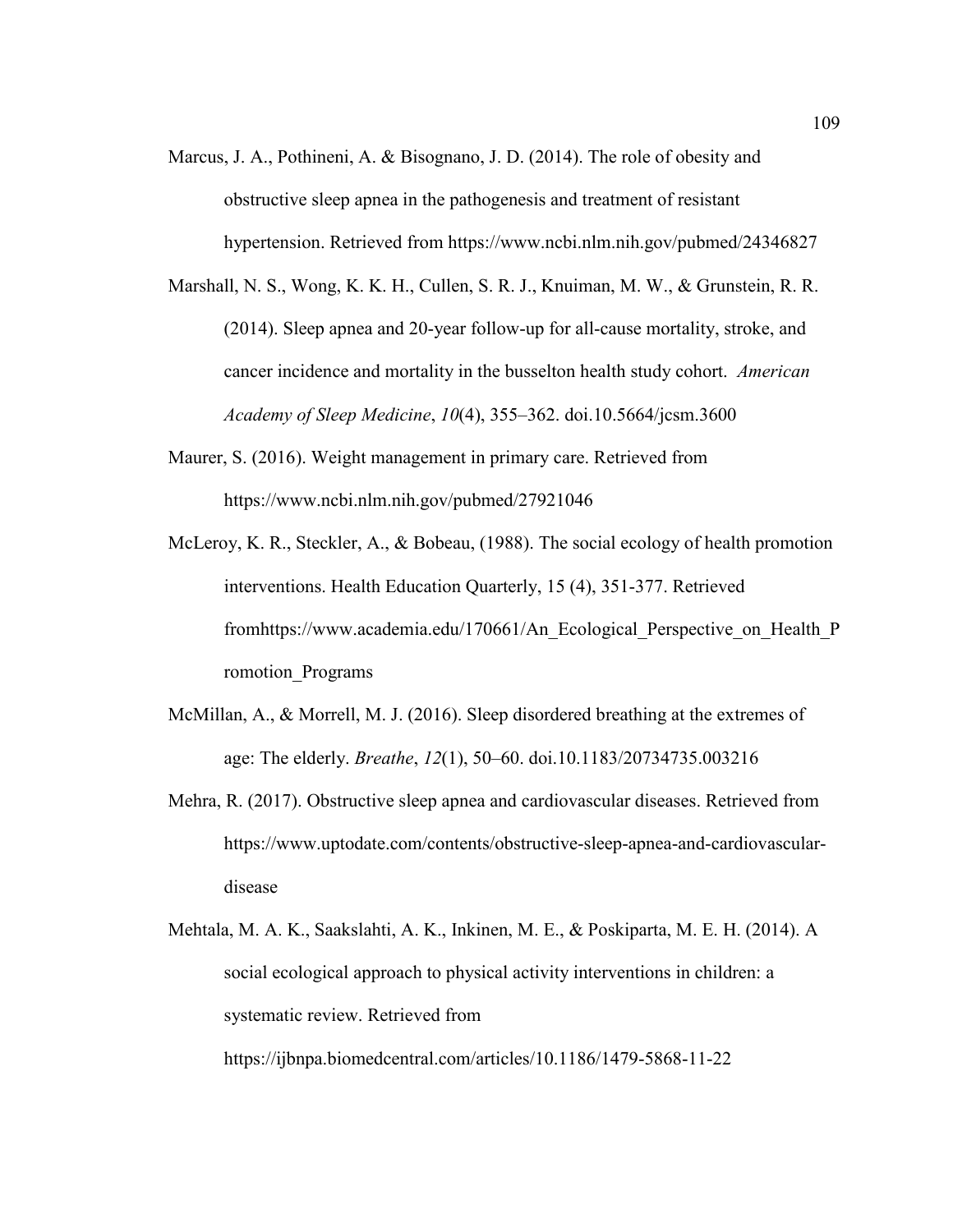- Maciel, F., Andrade, D., Pedrosa, R., & Pinto, R. (2016). The role of physical exercise in obstructive sleep apnea. Retrieved from https://www.researchgate.net/publication/311900395 The role of physical exer cise in obstructive sleep apnea
- Mieczkowski, B.,  $\&$  Ezzie, M. E. (2014). Update on obstructive sleep apnea and its relation to COPD. *International Journal of Chronic Obstructive Pulmonary Disease*, *9*, 349–362. doi.10.2147/COPD.S42394
- National heart, lung, and blood institute. (2016). Continuous Positive Airway Pressure. Retrieved from https://www.nhlbi.nih.gov/health/health-topics/topics/cpap
- National Institute of Health. (2000). The practical guide identification, evaluation, and treatment of overweight and obesity in adults. Retrieved from https://www.nhlbi.nih.gov/files/docs/guidelines/prctgd\_c.pdf
- National Institute of Health. (2012a). Sleep apnea Retrieved from https://www.nhlbi.nih.gov/health/health-topics/topics/sleepapnea
- National Institute of Health. (2012b). What are overweight and obesity? Retrieved from https://www.nhlbi.nih.gov/health/health-topics/topics/obe
- National Institute of Health. (2012c). What are the health risks of overweight and obesity? Retrieved from https://www.nhlbi.nih.gov/health/healthtopics/topics/obe/risks
- National Institute of Health. (2013). Physical activity and your heart, Retrieved from https://www.nhlbi.nih.gov/health-topics/physical-activity-and-your-heart National Institute of Health, (2014). NIH study finds extreme obesity may shorten life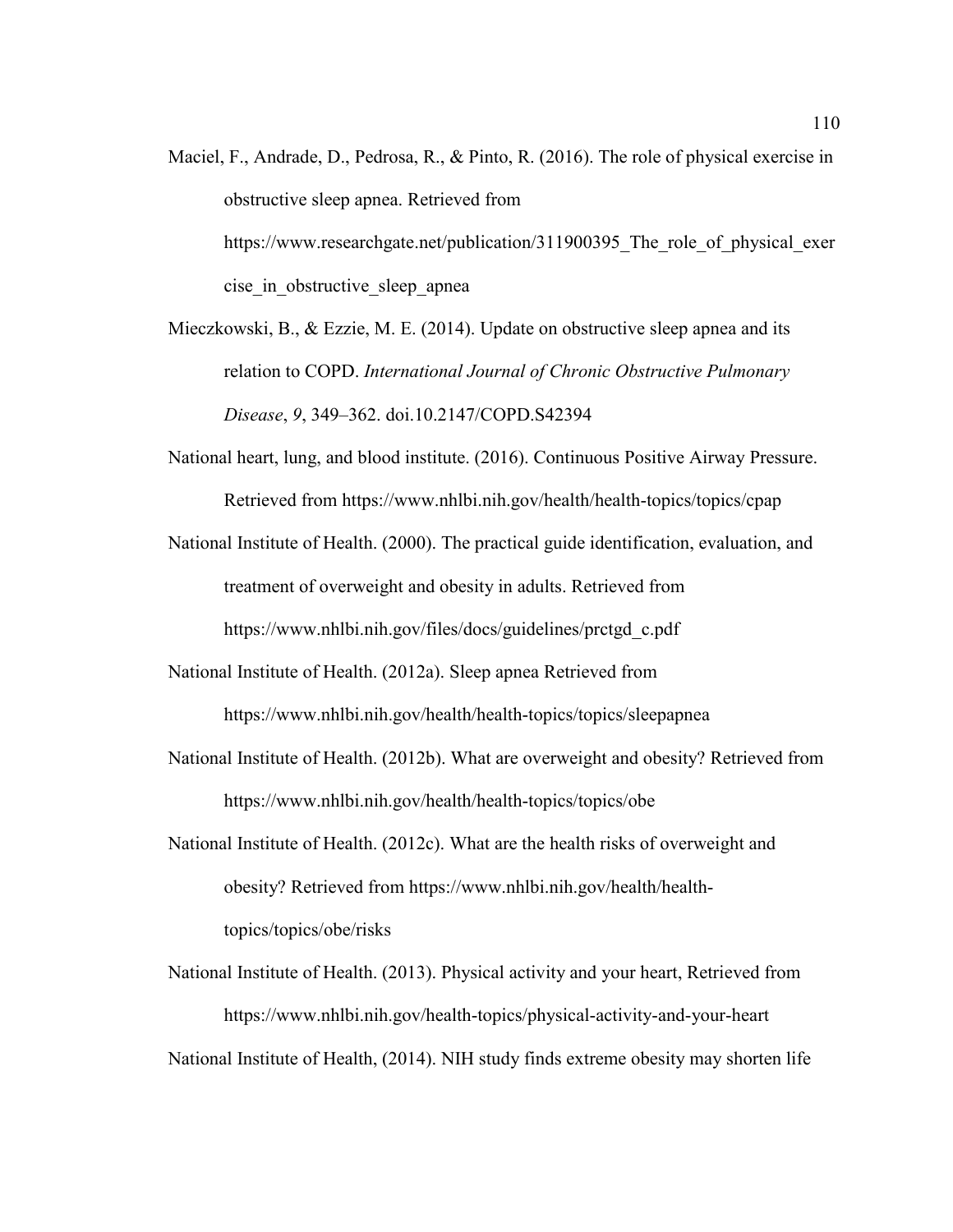expectancy up to 14 years. https://www.nih.gov/news-events/news-releases/nihstudy-finds-extreme-obesity-may-shorten-life-expectancy-14-years

- National Institute for Health & Care Excellence. (2017). QALY. Retrieved from https://www.nice.org.uk/glossary?letter=q
- Neumann, P. J., Cohen, J. T., & Weinstein, M. C. (2014). Updating cost-effectiveness the curious resilience of the \$50,000-per-qaly threshold. *The New England Journal of Medicine*. 371, 796-79. doi: 10.1056/NeJMp1405158
- Nisar, S. A., Muppidi, R., Duggal, S., Hernandez, A. V., Kalahasti, V., Jaber, w., & Minai, O. A. (2013). Impaired functional capacity predicts mortality in patients with obstructive sleep apnea. Retrieved from http://www.atsjournals.org/doi/full/10.1513/AnnalsATS.201309-315OC
- Office of Disease Prevention and Health Promotion. (2016). Physical activity has many benefits. Retrieved from https://health.gov/paguidelines/guidelines/chapter2.aspx
- Office of Disease Prevention and Health Promotion. (2017). Active adults. Retrieved from https://health.gov/paguidelines/guidelines/older-adults.aspx
- Ogilvie, R. P., & Patel, S. R. (2017). The epidemiology of sleep and obesity. *Sleep health*, *3*(5), 383–388. doi: 10.1016/j.sleh.2017.07.013

Ohri-Vachaspati, P., DeLia, D., DeWeese, R. S., Crespo, N. C., Todd, M., & Yedidia, M. J. (2015). The relative contribution of layers of the Social Ecological Model to childhood obesity. *Public Health Nutrition*, *18*(11), 2055–2066. doi.10.1017/S1368980014002365

Olafiranye, O., Akinboboye, O., Mitchell, J., Ogedegbe, G., & Jean-Louis, G. (2013).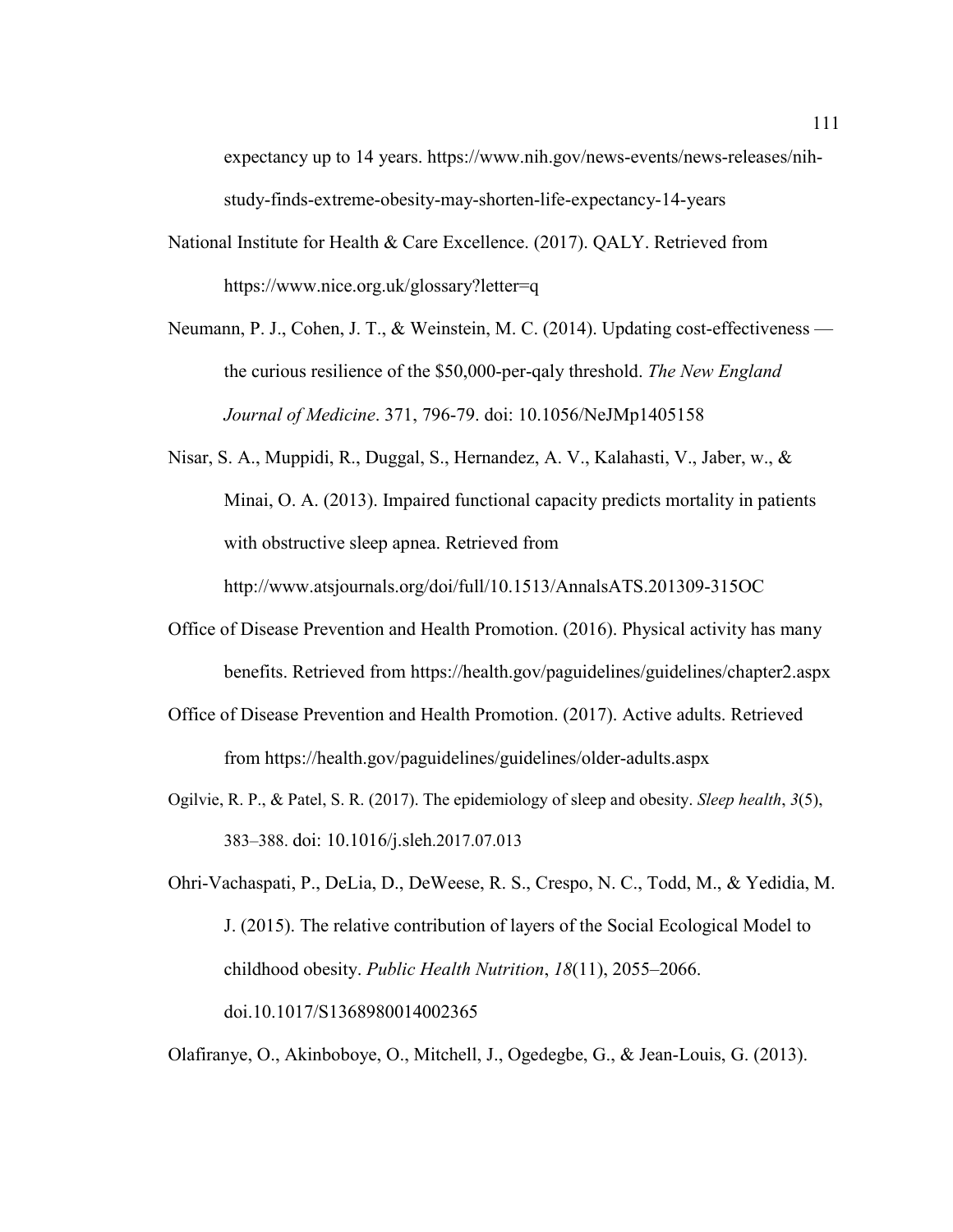Obstructive sleep apnea and cardiovascular disease in blacks: A call to action from association of black cardiologists. *American Heart Journal*, *165*(4), 468– 476. doi.10.1016/j.ahj.2012.12.018

- Olson, E., Chung, F., & Seet, E. (2016). Surgical risk and the preoperative evaluation and management of adults with obstructive sleep apnea*.* Retrieved from http://www.uptodate.com/contents/surgical-risk-and-the-preoperative-evaluationand-management-of-adults-with-obstructive-sleep-apnea#H2282940
- Orji, Vassileva, & Mandryk, (2012). Towards an effective health interventions design: An extension of the health belief model. *Journal of Public Health Informatics. 4*(3), ojphi. v4i3.4321. doi: 10.5210/ojphi. v4i3.4321
- Oxford Medical Education, (2017). Obstructive sleep apnea. Retrieved from http://www.oxfordmedicaleducation.com/respiratory/obstructive-sleep-apnoeaosa/
- Pack, A. I. (2015). Application of personalized predictive, preventive. And participatory (P4) medicine to obstructive sleep apnea. A roadmap for improving care. *Annals of the American Thoracic society, 13*(9), 1456-1467.
- Pang, K. R., & Tucker, B. W. (2013). *Advanced surgical technique in snoring and obstructive sleep apnea.* San Diego, CA: Plural Publishing Inc.
- Park, J. G., Ramar, K., & Olson, E. J. (2011). Updates on definition, consequences, and management of obstructive sleep apnea. *Mayo Clinic Proceedings*, *86*(6), 549– 555.
- Peppard, P. E., Young, T., Barnet, J. H., Palta, M., Hagen, E. W., & Hla, K. M. (2013).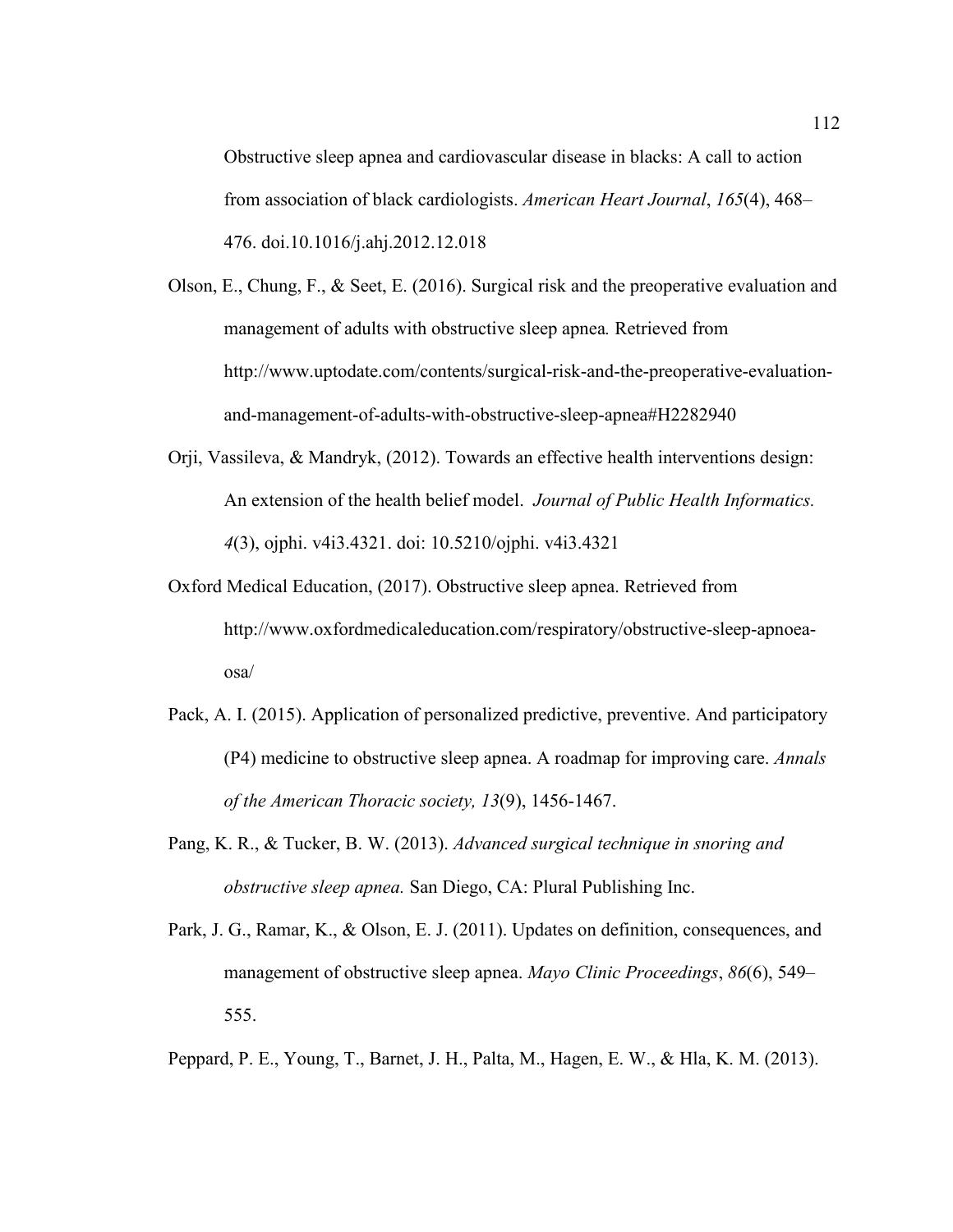Increased prevalence of sleep-disordered breathing in adults. *American Journal of Epidemiology*, *177*(9), 1006–1014. doi:10.1093/aje/kws342

- Perry, C. K., Saelens, B. E., & Thompson, B. (2011). Intrapersonal, behavioral, and environmental factors associated with meeting recommended physical activity among rural Latino youth. *Pediatric Exercise Science*, *23*(4), 521–536.
- Pescud, M., Teal, R., Shilton, T., Slevin, T., Ledger, M., Waterworth, P., & Rosenberg, M. (2015). Employers' views on the promotion of workplace health and wellbeing: A qualitative study. *BMC public health*, *15*, 642. doi:10.1186/s12889- 015-2029-2
- Pham, L. V., & Schwartz, A. R. (2015). The pathogenesis of obstructive sleep apnea. *Journal of Thoracic Disease*, *7*(8), 1358–1372. doi.10.3978/j.issn.2072- 1439.2015.07.28

Pilot Medical Solutions, (2015). FAA medication certification-obesity & obstructive sleep apnea. Retrieved from https://www.leftseat.com/Obestity\_Obstructive\_Sleep\_Apnea\_BMI\_Calculation.h tm

Popkin, B. M., Adair, L. S., & Ng, S. W. (2012). Now and then: The global nutrition transition: The pandemic of obesity in developing countries. *Nutrition Reviews*, *70*(1), 3–21. doi.10.1111/j.1753-4887.2011. 00456.x

Puhan, M. A., Akl, E. A., Bryant, D., Xie, F., Apolone, G., & Riet, G. ter. (2012). Discussing study limitations in reports of biomedical studies- the need for more transparency. Retrieved from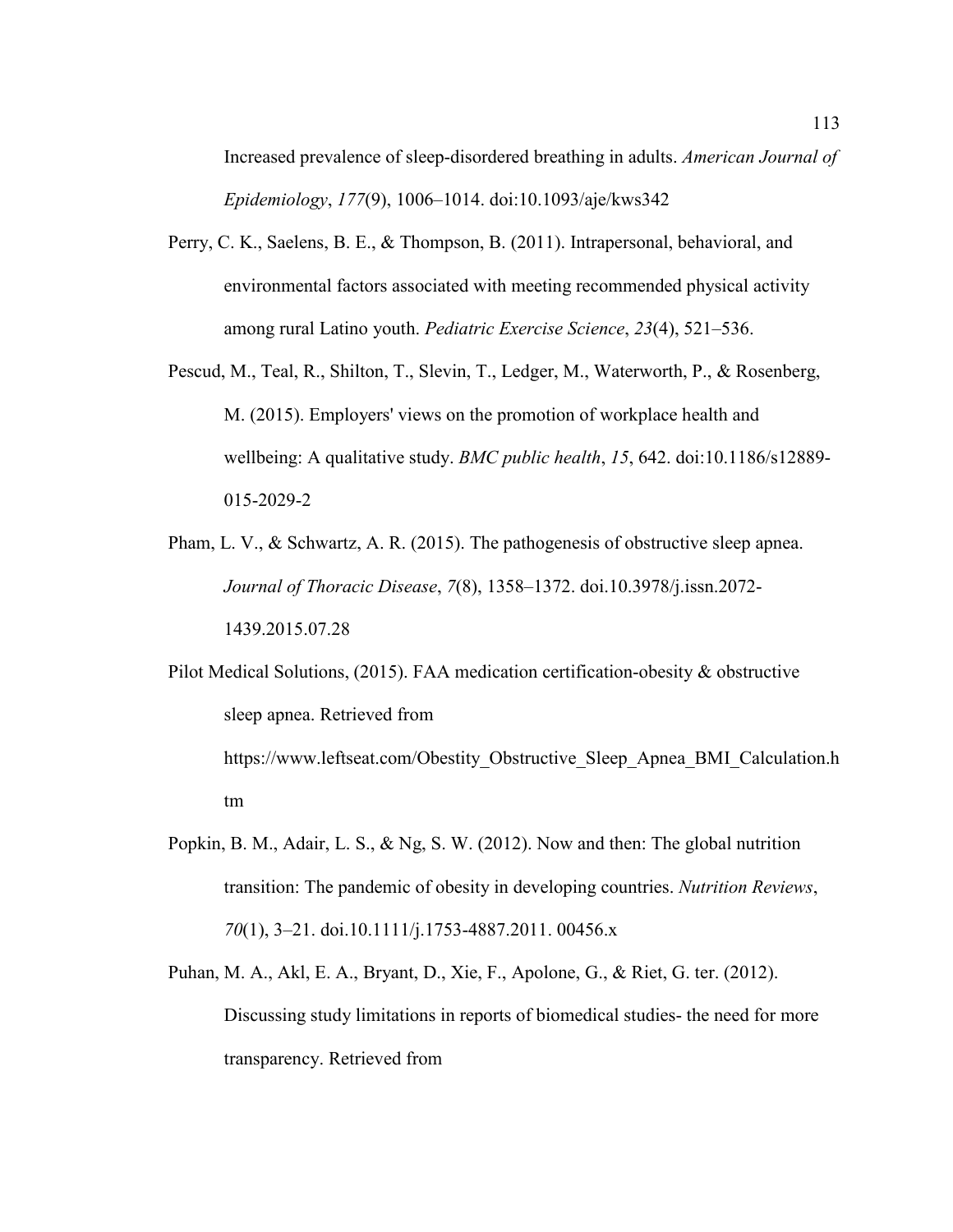https://hqlo.biomedcentral.com/articles/10.1186/1477-7525-10-23#Abs1

- Qaseem, A., Dallas, P., Owens, D. K., Starkey, M., Holty, J. E. C. & Shekelle, P. (2016). Diagnosis of obstructive sleep apnea in adults: A clinical practice guideline from the American college of physicians. Retrieved from http://annals.org/aim/article/1892620/diagnosis-obstructive-sleep-apnea-adultsclinical-practice-guideline-from-american
- Ralls, F. M., & Damberger, M. (2014). Roles of gender, age, race/ethnicity, and residential socioeconomics in obstructive sleep apnea syndromes. Retrieved from https://www.researchgate.net/publication/230879731
- Ramar, K., Dort, L. C., Katz, S. G., Lettieri, C. J., Harrod, C. G., Thomas, S. M. Chevin, R. D. (2015). Clinical practice guidelines for the treatment of obstructive sleep apnea and snoring with oral appliance therapy: An update for 2015. Retrieved from http://www.aasmnet.org/Resources/clinicalguidelines/Oral\_appliance-OSA.pdf
- Ranganathan, P., Pramesh, C. S., & Aggarwal, R. (2017). Common pitfalls in statistical analysis: Logistic regression. *Perspectives in clinical research*, *8*(3), 148-151.
- Ratnakumar, P., & Manuel, A. (2016). Management of obstructive sleep apnoea syndrome. Retrieved from

http://onlinelibrary.wiley.com/doi/10.1002/psb.1488/pdf

Ridl, S. (2015). Comparison of stationary oxygen concentrators. Retrieved from http://www.oxygenconcentratorstore.com/blog/comparisons-of-the-stationaryoxygen-concentrators/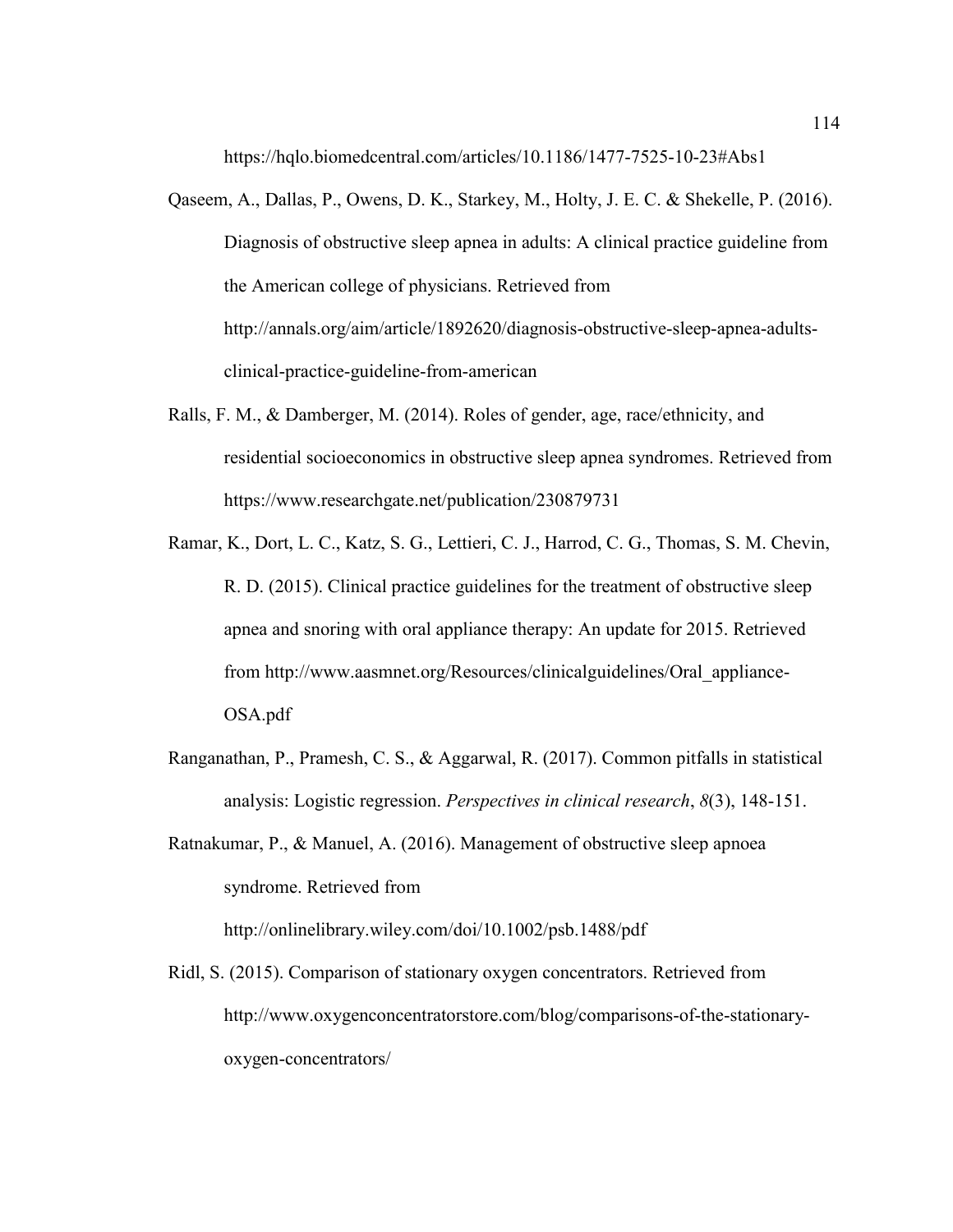Rippe, J. M. (2013) *Lifestyle medicine.* (2nd ed.) Boca Raton, FL: CRC Press. Retrieved from

https://books.google.com/books?id=9ibOBQAAQBAJ&pg=PA86&lpg=PA86&d q=the+proponents+of+the+ecological+frame+work,+behavior+will+change+only +through+a+broader,+multilevel+approach+that+includes+interventions&source =bl&ots=UMF9CrqzmK&sig=J8NQO2UsAfo-

qUiObhvxzSzX0nI&hl=en&sa=X&ved=0ahUKEwjq-

rTm6OzPAhWD7iYKHapkAyMQ6AEIQTAG#v=onepage&q=the%20proponent s%20of%20the%20ecological%20frame%20work%2C%20behavior%20will%20 change%20only%20through%20a%20broader%2C%20multilevel%20approach% 20that%20includes%20interventions&f=false

Robichaud-Halle, L., Beaudry, M., & Fortin, M. (2016). Obstructive sleep apnea and multimorbidity. Retrieved from

http://bmcpulmmed.biomedcentral.com/articles/10.1186/1471-2466-12-60

- Romero-Corral, A., Caples, S. M., Lopez-Jimenez, F., & Somers, V. K. (2010). Interactions between obesity and obstructive sleep apnea: Implications for treatment. *Chest*, *137*(3), 711–719.
- Sacchetti, L. M., & Mangiardi, P. (2013). Obstructive sleep apnea: Causes, treatments, and health implications. Retrieved from http://ebookcentral.proquest.com/lib/waldenu/reader.action?docID=3019176&ppg  $=$ 3

Sahin, M., Bilgen, C., Tasbakan, S., Midilli, R., & Basoglu, O. (2014). A clinical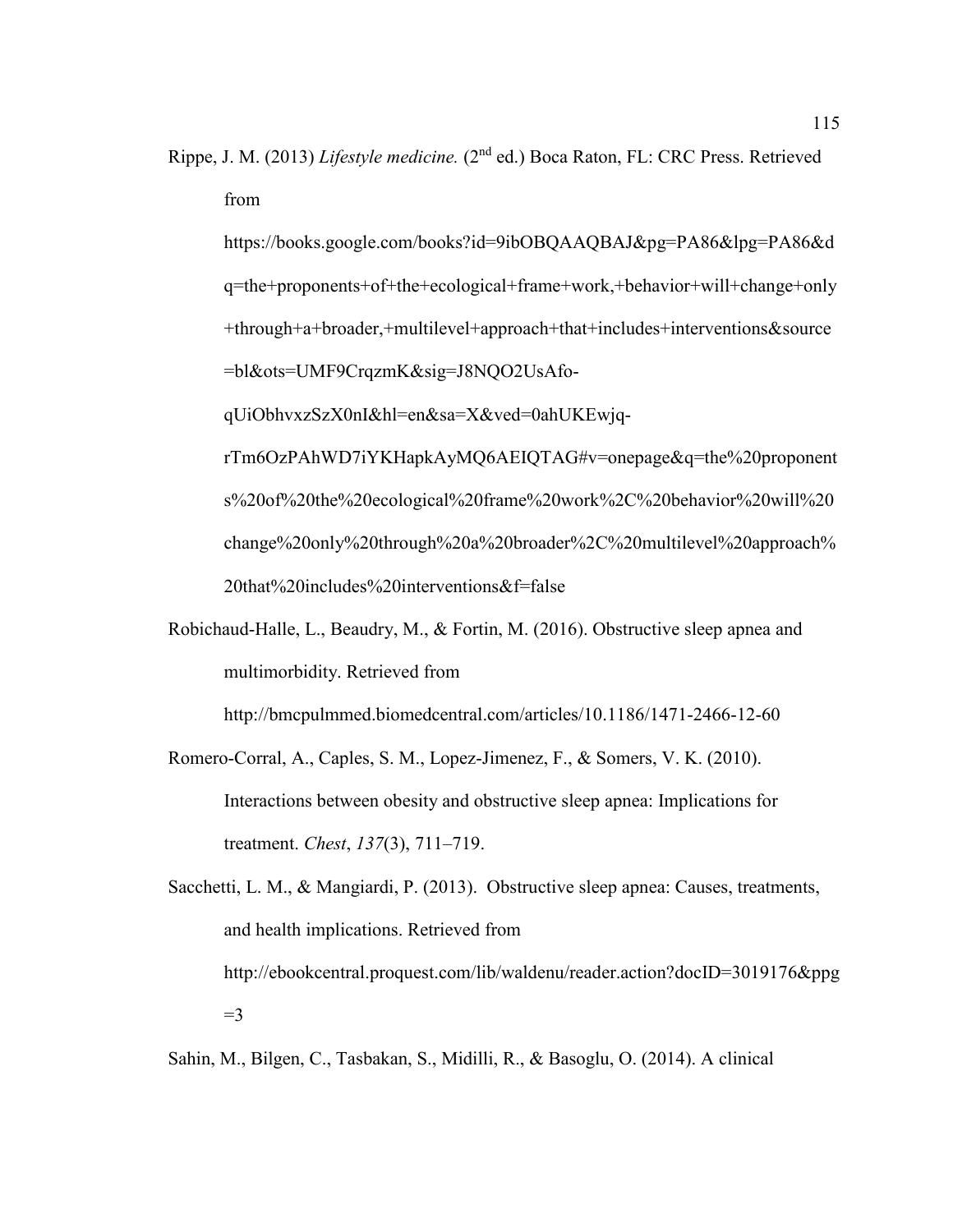prediction formular for apnea hypopnea index*.* Retrieved from https://www.hindawi.com/journals/ijoto/2014/438376/

- Sahoo, K., Sahoo, B., Choudhury, A. K., Sofi, N. Y., Kumar, R., & Bhadoria, A. S. (2015). Childhood obesity: Causes and consequences. *Journal of Family Medicine and Primary Care*, *4*(2), 187–192. doi: 10.4103/2249-4863.154628
- Sankri-Tarbichi, A. G. (2012). Obstructive sleep apnea-hypopnea syndrome: Etiology and diagnosis. *Avicenna Journal of Medicine*, *2*(1), 3–8. doi.10.4103/2231- 0770.94803
- Endocrine Society. (2014). Osteoporosis risk heightened among sleep apnea patients. Retrieved from www.sciencedaily.com/releases/2014/04/140415133813.htm

Siesing, R. & Tabacchi, M. (2013). Fuzzines and medicine: Philosophical reflections and application systems in health care. Retrieved from https://books.google.com/books?id=81W5BQAAQBAJ&pg=PA198&lpg=PA198 &dq=Classification+of+AHI&source=bl&ots=bcsJlEQBje&sig=qJ3EDN6BRZFv gxW\_dYJqUy4- 3xs&hl=en&sa=X&ved=0ahUKEwin9OPvjpnVAhUGej4KHfcGBG84ChDoAQh

KMAk#v=onepage&q=Classification%20of%20AHI&f=false

- Schiza, S., Bouloukaki, I. & Siafakas, N. M. (2012). Genetic and environmental influences in obstructive sleep apnea hypopnoea syndrome*.* Retrieved from http://www.pneumon.org/assets/files/844/file448\_242.pdf
- Schwartz, A. R., Patil, S. P., Laffan, A. M., Polotsky, V., Schneider, H., & Smith, P. L. (2008). Obesity and obstructive sleep apnea: Pathogenic mechanisms and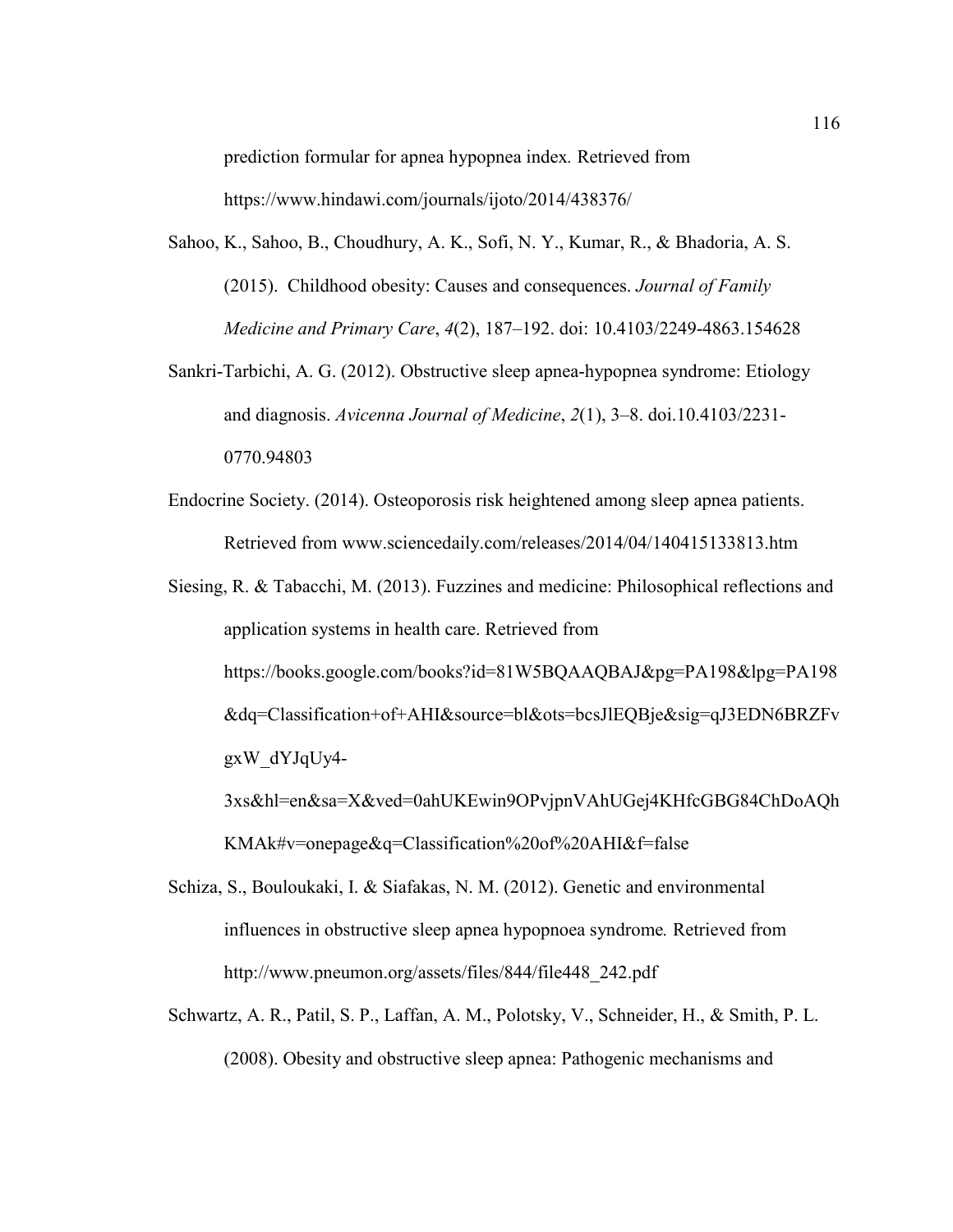therapeutic Approaches. *Proceedings of the American Thoracic Society*, *5*(2), 185–192. doi.10.1513/pats.200708-137MG

- Schwartz, D. A., Vinnikov, D., & Blanc, P.D. (2017). Occupation and obstructive sleep apnea: A meta-analysis*.* Retrieved from https://www.ncbi.nlm.nih.gov/pubmed/28598928
- Schwingshackl, L., Dias, S., Strasser, B. & Hoffmann, G. (2013). Impact of different training modalities on anthropometric and metabolic characteristic in overweight/obese subject: A systematic review and network meta-analysis. Retrieved from

http://journals.plos.org/plosone/article?id=10.1371/journal.pone.0082853

- Segula, D. (2014). Complications of obesity in adults: A short review of the literature. *Malawi Medical Journal*, *26*(1), 20–24.
- Senaratna, C. V., Perret, J. L., Lowe, A. J., Campbell, B. E., Matheson, M. C., Hamilton, G. S., & Dharmage, S. C. (2016). Prevalence of obstructive sleep apnea: A systematic revie*w*. Retrieved from

https://www.researchgate.net/publication/305415857 Prevalence of Obstructive Sleep Apnea in the general population A systematic review

Sengul, Y. S. (2013). The effect of exercise on obstructive sleep apnea syndrome. Retrieved from

http://www.worldwidejournals.com/paripex/file.php?val=November\_2013\_13858 17481\_7cc3f\_75.pdf

Setia, M. S., (2016). Methodology series module 3: Cross-sectional studies. *Indian*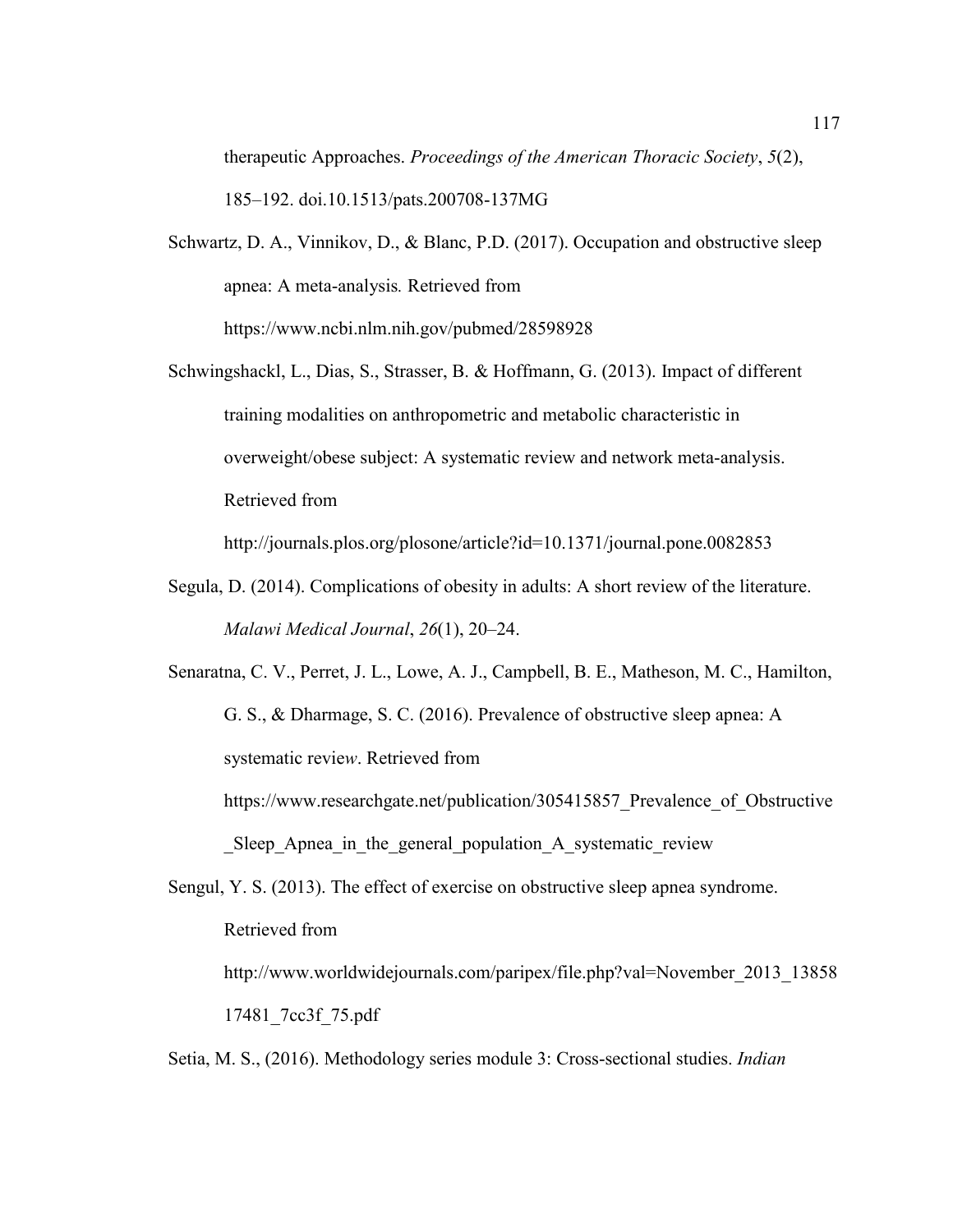*Journal of Dermatology*. 61(3), 261-264. doi: 10.4103/0019-5154.182410.

- Shaw, R., McKenzie, S., Taylor, T., Olafiranye, O., Boutin-Foster, C., Ogedegbe, G., & Jean-Louis, G. (2012). Beliefs and attitudes toward obstructive sleep apnea evaluation and treatment among blacks. *Journal of the National Medical Association*, *104*(0), 510–519.
- Sharma, S., Mather P.J., Efird, J.T., Kahn, D., Shiue, K.Y., Cheema, M., Malloy, R., Quan, S. F. (2015). Obstructive sleep apnea in obese hospitalized patients: A single center experience. *Journal of Clinical Sleep Medicine, 11*(7), 717–723.
- Shin, C. H., Zaremba, S., Devine, S., Nikolov, M., Kurth, T. & Eikermann, M. (2016). Effects of obstructive sleep apnea risk on postoperative respiratory complications: Protocol for a hospital based registry study. Retrieved from http://bmjopen.bmj.com/content/6/1/e008436
- Simon, C., Kellou, N., Dugas, J., Platat, C., Copin, N., Schweitzer, B., Hausser, F., Bergouignan, A., Lefai, E., & Blanc, S. (2014). A social-ecological approach promoting physical activity and limiting sedentary behavior in adolescence showed weight benefits maintained 2.5 years after intervention cessation. *International Journal of Obesity*, 38, 936-943. doi: 10.1038/ijo.2014.23
- Slater, G., & Steier, J. (2012). Excessive daytime sleepiness in sleep disorders. *Journal of Thoracic Disease*, *4*(6), 608–616. doi.10.3978/j.issn.2072-1439.2012.10.07
- Sleep Apnea Treatment Center of American, (2014). Is sleep apnea hereditary? Retrieved from http://curemysleepapnea.com/sleepsource/2014/01/29/sleep-apneahereditary/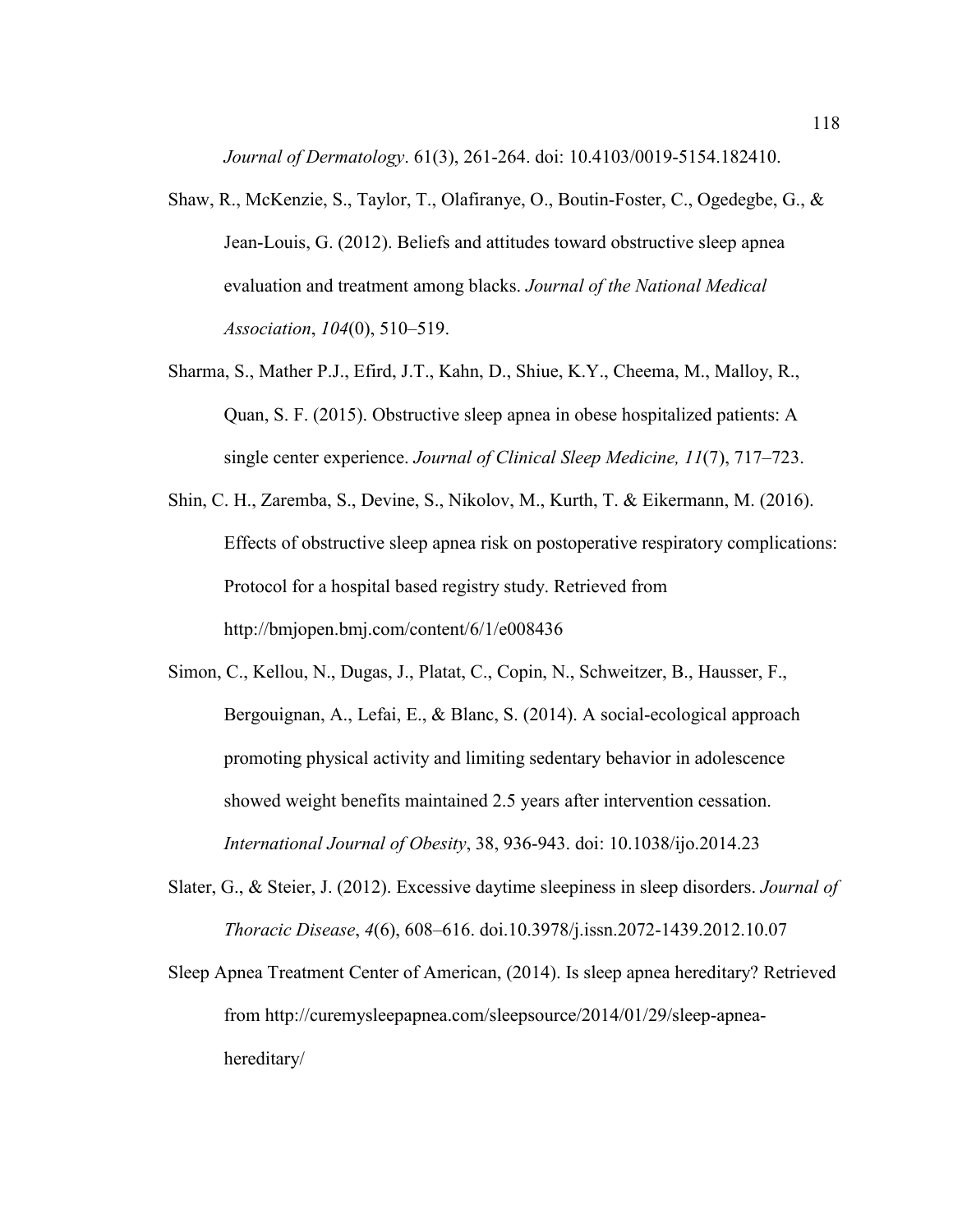- Sommers, V. (2013). *Obstructive sleep apnea raises risk of sudden cardiac death*. Retrieved from http://newsnetwork.mayoclinic.org/discussion/obstructive-sleepapnea-raises-risk-of-sudden-cardiac-death-mayo-clinic-finds/
- Stelmach-Mardas, M., Mardas, M., Iqbal, K., Tower, R. J., Boeing, H., & Piorunek, T. (2016). Quality of life, depression and dietary intake in Obstructive Sleep Apnea patients. *Health and Quality of Life Outcomes*, *14* (1), 111. doi:10.1186/s12955- 016-0516-5
- Strohl, K. P., Collop, N. Finley, G (2016). Retrieved from http://www.uptodate.com/contents/clinical-presentation-and-diagnosis-ofobstructive-sleep-apnea-in-adults
- Strohl, K. P. (2017). Patient education: Sleep apnea in adults (beyond basic). Retrieved from https://www.uptodate.com/contents/sleep-apnea-in-adults-beyond-the-basics
- Spicuzza, L., Caruso, D., & Di Maria, G. (2015). Obstructive sleep apnoea syndrome and its management. *Therapeutic Advances in Chronic Disease*, *6*(5), 273–285.
- Stansbury, R. C., & Strollo, P. J. (2015). Clinical manifestations of sleep apnea. *Journal of Thoracic Disease*, *7*(9), E298–E310.
- Su, C.-T., Chen, K.-H., Chen, L.-F., Wang, P.-C., & Hsiao, Y.-H. (2012). Prediagnosis of obstructive sleep apnea via multiclass MTS. Retrieved from https://www.hindawi.com/journals/cmmm/2012/212498/
- Sullivan, G. M. & Pomidor, A. K. (2015). Exercise for aging adults: A guide for practitioners*.* Retrieved from https://books.google.com/books?id=lQ1cCgAAQBAJ&pg=PA95&lpg=PA95&dq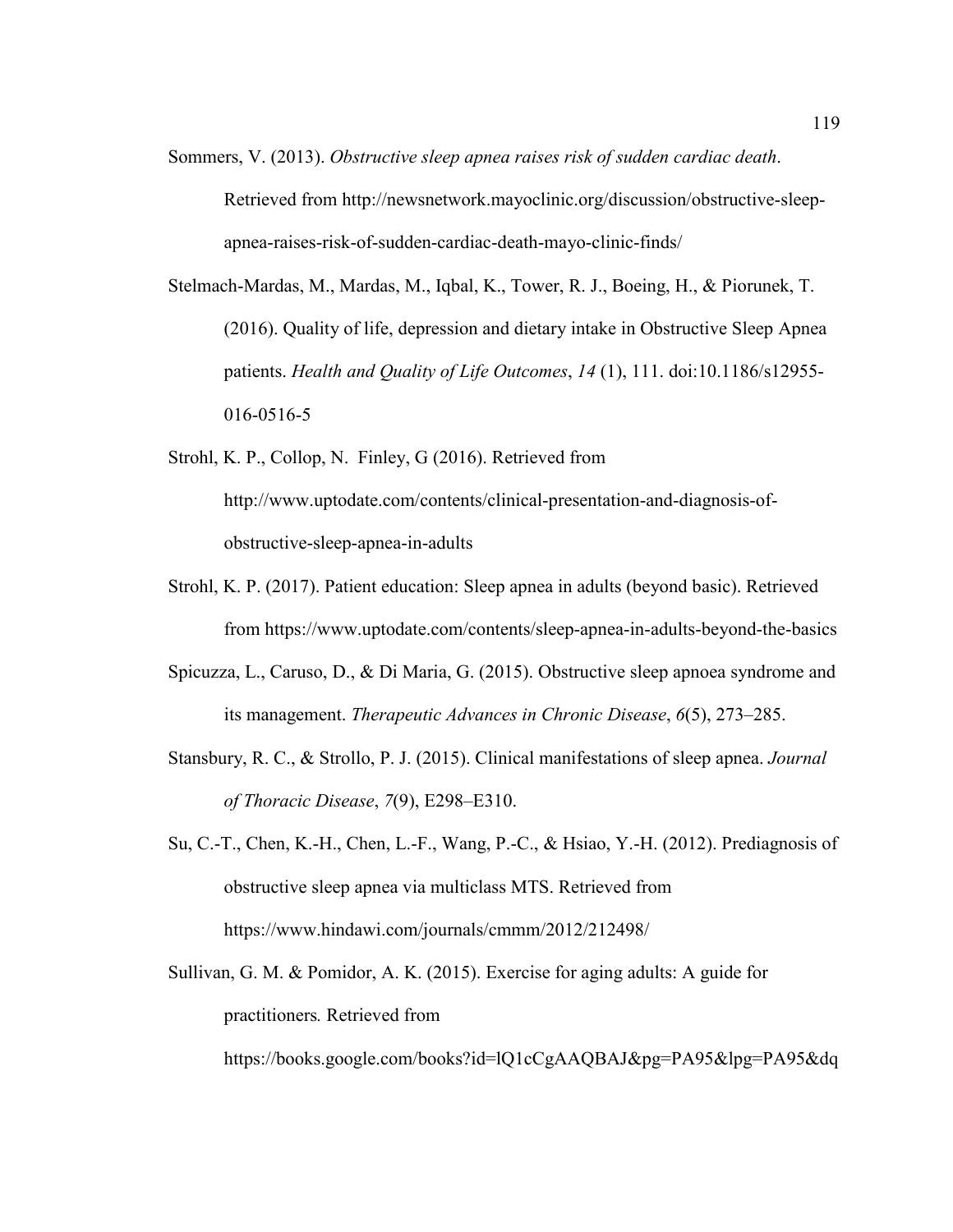=physical+activity+interventions+among+African+American+adults&source=bl &ots=8DPsw3vDa3&sig=9xOHJlYWPOzRnigXCa8- WGo0iZ0&hl=en&sa=X&ved=0ahUKEwjstNDX1qnRAhWKOyYKHaL-Bu8Q6AEIRzAH#v=onepage&q=physical%20activity%20interventions%20amo ng%20African%20American%20adults&f=false

- Sutherland, K., Lee, R. W. W., & Cistulli, P. A. (2012). Obesity and craniofacial structure as risk factors for obstructive sleep apnoea: Impact of ethnicity. Retrieved from http://onlinelibrary.wiley.com/doi/10.1111/j.1440- 1843.2011.02082.x/pdf
- Swift, D. L., Staiano, A. E., Johannsen, N. M., Lavie, C. J., Earnest, C. P., Katzmarzyk, P. T., Church, T. S. (2013). Low Cardiorespiratory Fitness in African Americans: A health disparity risk factor? *Sports Medicine. 43*(12), 10.1007/s40279–013– 0092–3
- Tahmasian, M., Rosenzweig, I., Eickhoff, S. B., Sepehry, A. A., Laird, A. R., Fox, P. T., Morrell, M. J., Khazaie, H., & Eickhoff, C. R. (2016). Structural and functional neural adaptations in obstructive sleep apnea: An activation likelihood estimation meta-analysis. *Neuroscience and Biobehavioral Reviews*, *65*, 142–156. doi: 10.1016/j.neubiorev.2016.03.026

Tarasiuk, A. & Reuveni, H. (2013). The economic impact of obstructive sleep apnea. *Current Opinion in Pulmonary Medicine. 19*(6), 639-44. doi: 10.1097/MCP.0b013e3283659e1e

Tareen, S. (2016). Sleep Apnea. Retrieved from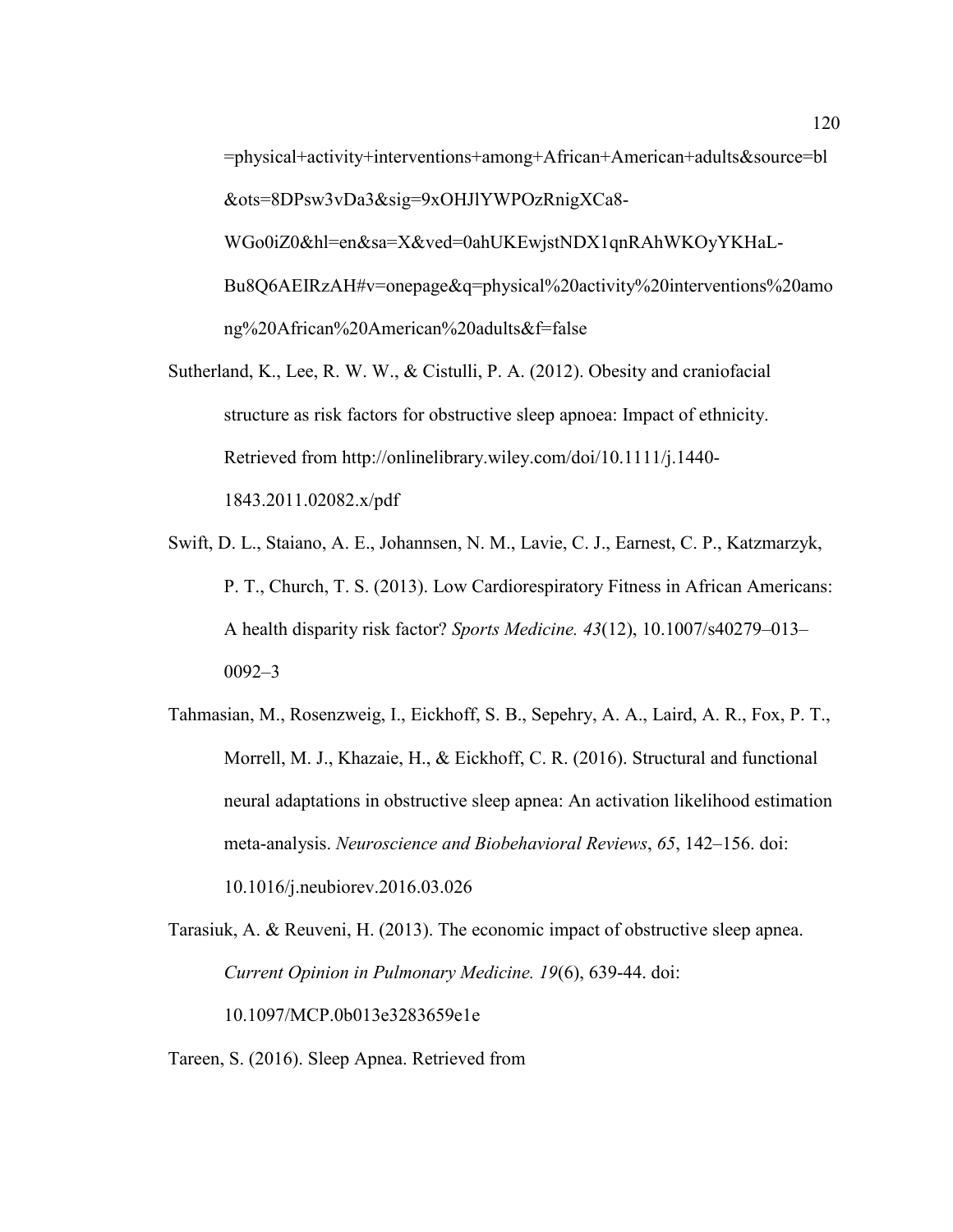https://www.ecronicon.com/ecprm/pdf/ECPRM-02-00009.pdf

- Thackray, A. E., Deighton, K., King, J. A., & Stensel, D. J. (2016). Exercise, appetite and weight control: Are there differences between men and women? *Nutrients*, *8*(9), 583. *Neroscience and Biobehavioral Reviews.* 64, 142-156 doi.10.3390/nu8090583
- Thiese, M. S. (2014). Observational and interventional study design types; An overview. *Biochemia Medica*, *24*(2), 199–210.
- Thorpy, M., (2011). History of sleep medicine. Retrieved from https://cdn2.hubspot.net/hubfs/4256583/Thorpy\_2011\_Handbook-of-Clinical-Neurology.pdf
- Tintiner, G. R., Pretorius, L. & Labadarios, D. (2012). Obstructive sleep apnea and obesity. Retrieved

from http://www.sajcn.co.za/index.php/SAJCN/article/viewFile/605/80

- Toostani, I. G., Tanit, S., Nami, M., & Claudio, A. (2017). The sleep toll in Tinnitus: A brief review based on the neurofunctional tinnitus model. *Journal of Advanced Medical Sciences and Applied Technologies.* 4(3), 189-196
- Tucker, M. E. (2013). Obesity epidemic is global, new study confirms. Retrieved from http://www.medscape.com/viewarticle/825858#vp\_2
- Tuomilehto, H., Seppa, J., & Uusitups, M. (2012). Obesity and obstructive sleep apnea clinical significance of weight loss*. Sleep Medical Review*, 17(5), 321-329. doi: 10.1016/j.smrv.2012.08.002.

Villareal, D. T., Aguirre, L., Gurney, A. B., Waters, D. L., Sinacore, D. R., Colombo, E.,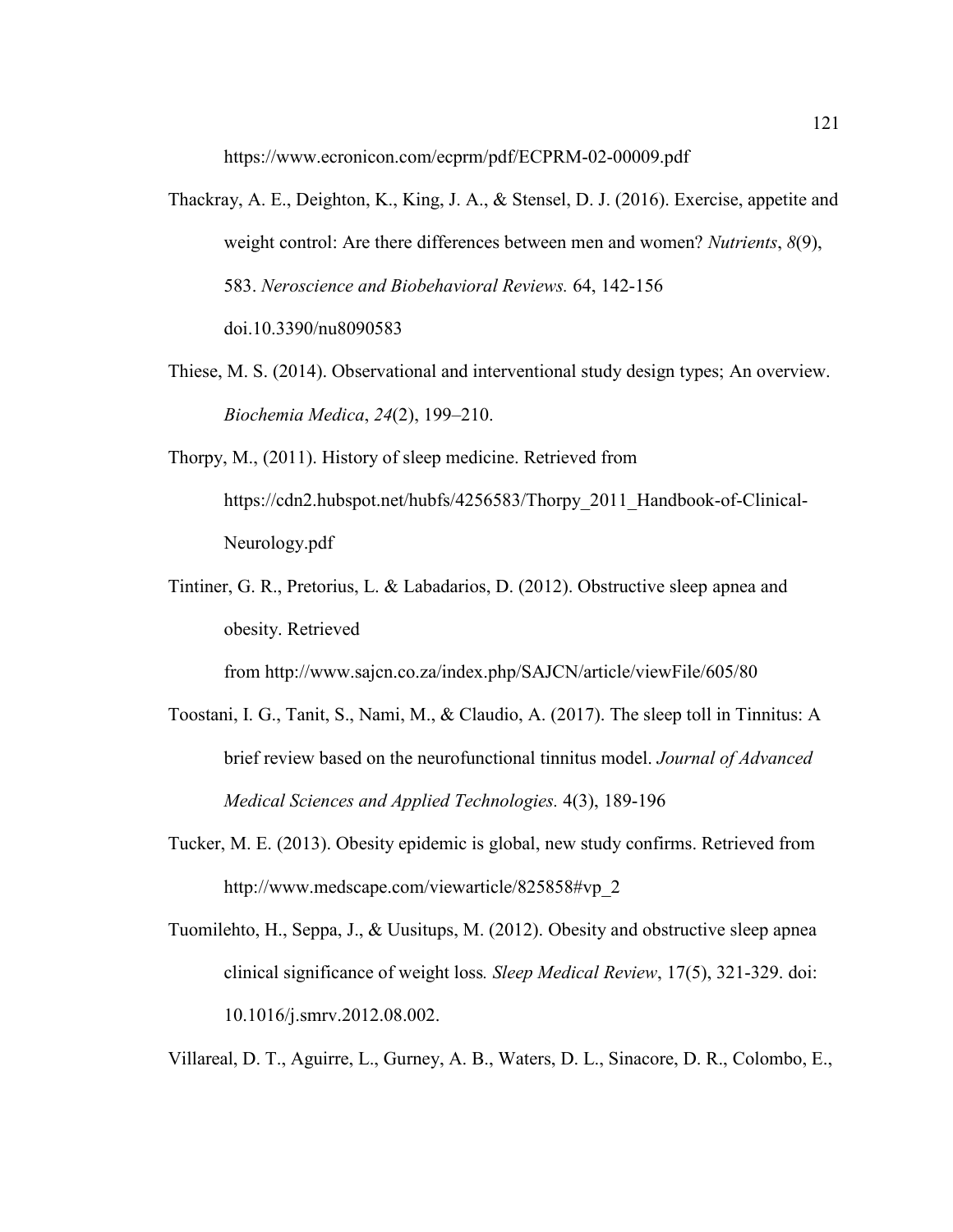Armamento-Villareal, R., & Qualls, C. (2017). Aerobic or resistance exercise, or both in dieting obese older adults. Retrieved from http://www.nejm.org/doi/full/10.1056/NEJMoa1616338?rss=searchAndBrowse

- Vina, J., Sanchis-Gomar, F., Martinez-Bello, V., & Gomez-Cabrera, M. (2012). Exercise acts as a drug; the pharmacological benefits of exercise*. British Journal of Pharmacology*, *167*(1), 1–12. doi.10.1111/j.1476-5381.2012. 01970.x
- Vijayan, V. K. (2012). Morbidities associated with obstructive sleep apnea. *Expert Review of Respiratory Medicine. 6*(5), 557-566
- Virk, J. S., & Kotecha, B. (2016). When continuous positive airway pressure (CPAP) fails. *Journal of Thoracic Disease*, *8*(10), E1112–E1121. doi.10.21037/jtd.2016.09.67
- Wall, H., Smith, C., & Hubbard, R. (2012). Body mass index and obstructive sleep apnea in the UK: A cross-sectional study of the over- 50s. *Primary Care Respiratory Journal*, 21, 371-376.
- Watson, N. F. (2016). Health Care Savings: The economic value of diagnostic and therapeutic care for obstructive sleep apnea. Retrieved from http://www.aasmnet.org/Resources/pdf/Watson-sleep-apnea-value.pdf
- Weaver, E. M. & Kapur, V. K. (2016). Surgical treatment of obstructive sleep apnea in adults*.* Retrieved from http://www.uptodate.com/contents/surgical-treatment-ofobstructive-sleep-apnea-in-adults?source=see\_link
- Wickramasinghe, H., & Rowley, J. A. (2017). Obstructive sleep apnea treatment & management. Retrieved from http://emedicine.medscape.com/article/295807-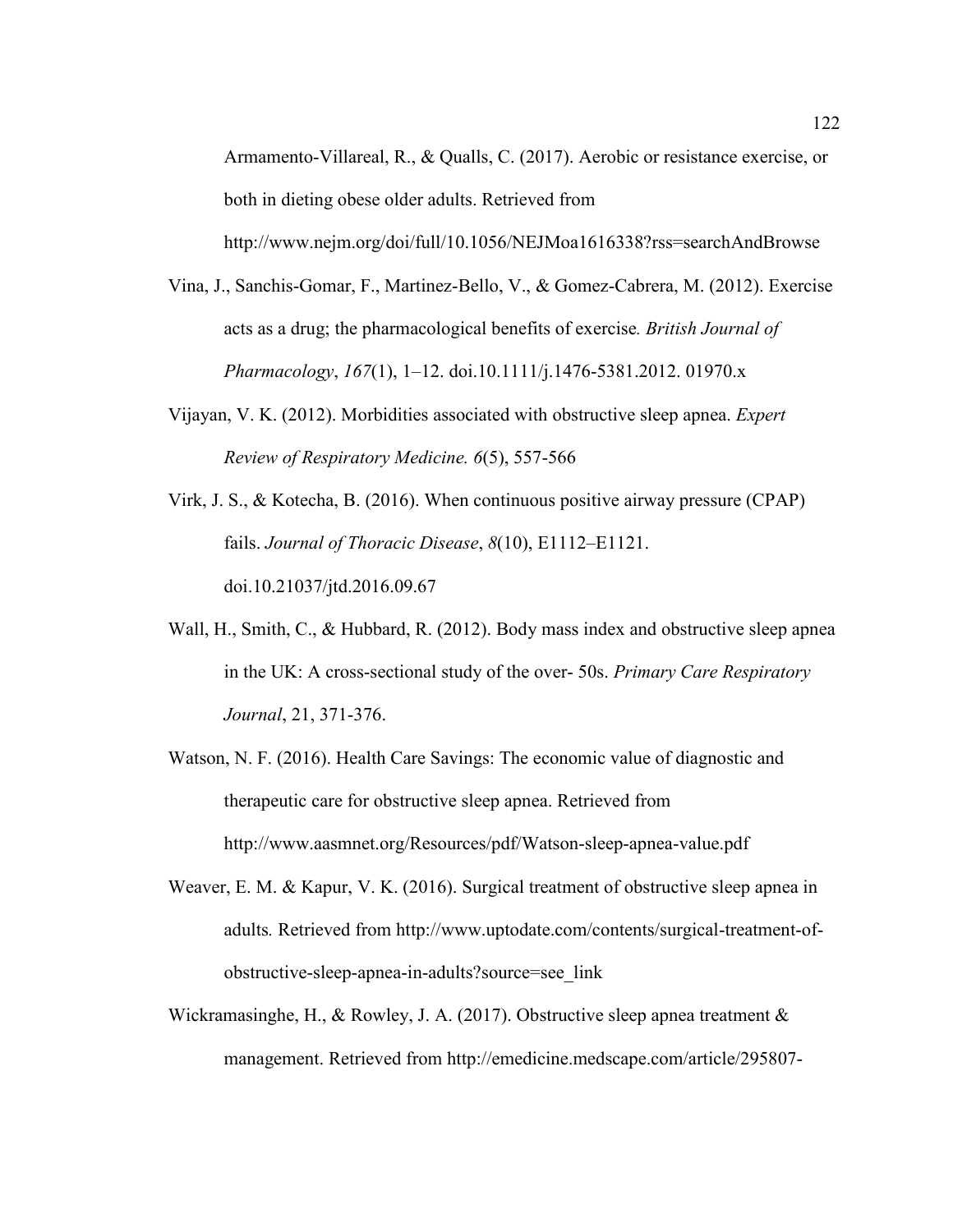treatment

- Wikiund, P. (2016). The role of physical activity and exercise in obesity weight management: Time for critical appraisal. Retrieved from http://www.sciencedirect.com/science/article/pii/S209525461630006
- Williams, N., Louis, G., Brown, C. D., McFarlane, S. I., Foster, C. B. Ogedegbe, G. (2014). Telephone delivered behavioral intervention among blacks with apnea and metabolic syndrome: Study protocol for a randomized controlled trial. Retrieved from http://trialsjournal.biomedcentral.com/articles/10.1186/1745-6215-15-225
- Williams, R. D., Perko, M. A, Belcher, D., Dunn, D. D., Usdan, S. L. & Leeper, J. D. (2006). Use of social ecology model to address alcohol use among college athletes. *American Journal of Health Studies, 21*(4), 228-237.
- Willis, L. H., Slentz, C. A., Bateman, L. A., Shields, A. T., Piner, L. W., Bales, C. W., Houmard, J. A., & Kraus, W. E. (2013). Effects of aerobic and/or resistance training on body mass and fat mass in overweight or obese adults. Retrieved from https://www.ncbi.nlm.nih.gov/pmc/articles/PMC3544497/
- Wimms, A., Woehrle, H., Ketheeswaran, S., Ramanan, D., & Armitstead, J. (2016). Obstructive Sleep Apnea in Women: Specific Issues and Interventions. Retrieved from https://www.ncbi.nlm.nih.gov/pmc/articles/PMC5028797/
- Winokur, A., & Kamath, G. (2015). *Sleep disorders and mental health*. Retrieved from https://books.google.com/books?id=iNyZCwAAQBAJ&pg=PA834&lpg=PA834 &dq=structural+and+nonstructural+factors+of+obstructive+sleep+apnea&source =bl&ots=oe27P-